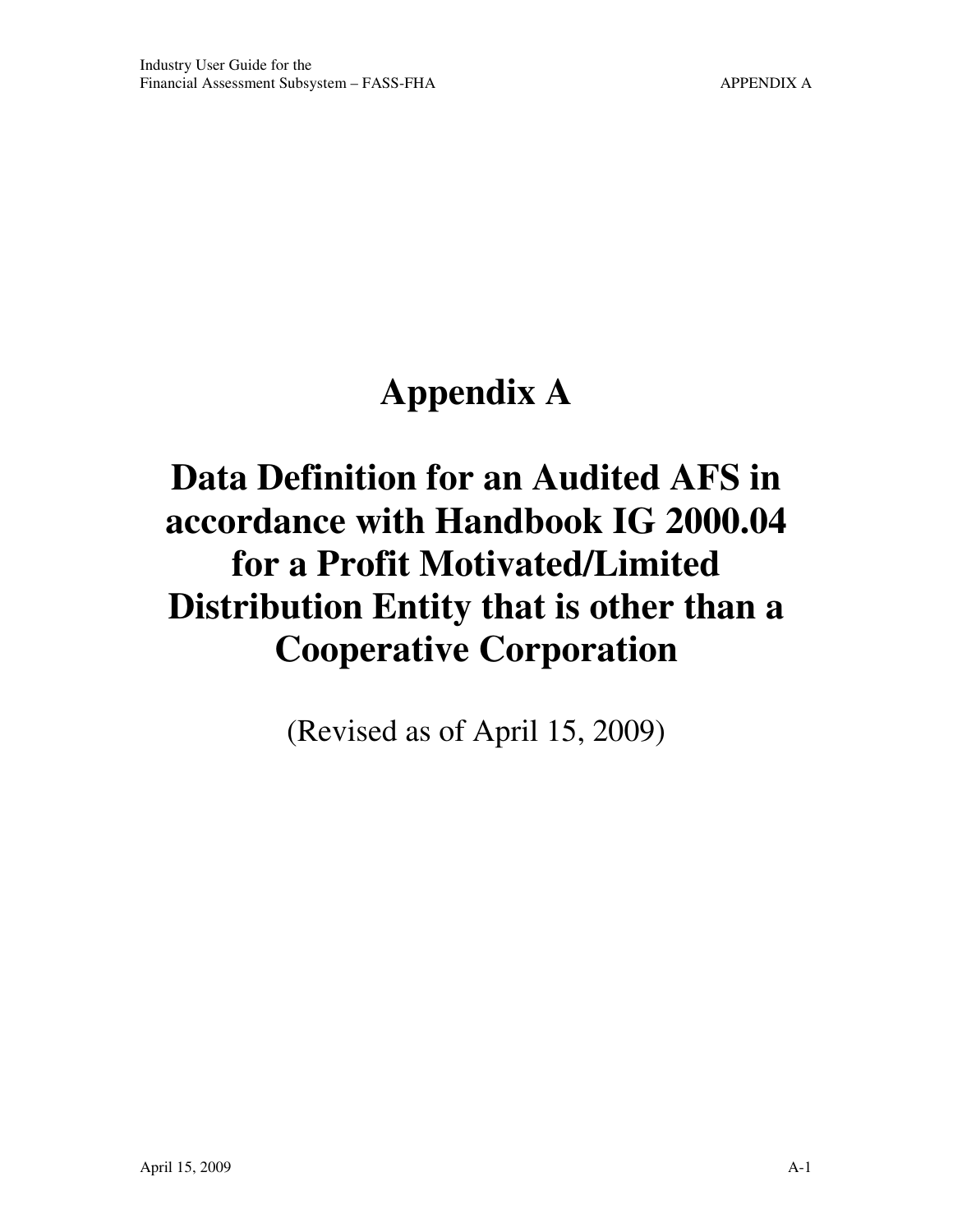#### *Introduction*

The Office of Multifamily Housing Programs completed the AFS Data Standardization effort in preparation for the electronic submission of annual financial statements. The purpose of this effort was to provide standard definitions for all AFS data elements to the multifamily housing industry, in order to facilitate the consistent review and analysis of annual financial statements across multifamily housing projects. The results of the AFS Data Standardization effort for multifamily housing properties are available on the REAC Financial Assessment web page, located at

*http://www.hud.gov/offices/reac/library/lib\_famf.cfm#HANDBOOKS*. The results includes a redefined HUD Chart of Accounts, basic financial statement items not represented by the HUD Chart of Accounts (i.e., Statement of Retained Earnings/Changes in Partners' Equity, Statement of Cash Flows, and Notes to the Financial Statement), and a revised list of Supplemental Data, Auditor Reports, and Certifications. These results were used as a basis for defining the AFS data elements included in this appendix.

The Financial Assessment Subsystem (FASS) – Release 1.1 enabled the electronic submission of annual financial statement data via web-based data entry forms. With FASS – Release 2.3, users enabled users to submit AFS data for multipurpose entities (entities that own more than one property). The primary impact of this change has been related to the submission of Consolidated Statements for these entities, which consisted of AFS data for the entity as well as AFS data for each of the properties associated with the entity during the reporting period. For all entities that are other than Cooperative Corporations, the user has the option of entering a Consolidated Statement. With FASS – Release 4.0, users are able to submit AFS data to recognize additional projects including some secondary Section 241 FHA's and projects with non-active assistance contracts and to provide restricted (read only) access to Limited Distribution and Office of Multifamily Housing Assistance Restructuring (OHMAR) (Mark-to-Market) only accounts.

### *Data Definition Organization*

The AFS data elements defined in this appendix are organized by the data entry forms in which they appear. As a result of the Consolidated Statement functionality, data elements and business rules are not only defined by the type of submission, but the level of statement (entity-level versus property-level) as well. The applicability of a data element and/or business rule is defined by the "Stmt Level" column in the tables. For instance, account 1320 has an two instances listed under "Balance Sheet Data". One instance applies to the entity-level statement ("E"), and one instance applies to the property-level statement ("P").

As with previous releases of FASS, if a numeric AFS data element is associated with more than one form or schedule, it will appear on each of the data entry forms in which it factors into a calculation. However, the value associated with this account number only needs to be entered once. For instance, if a data element appears on both the Balance Sheet data entry form and the Cash Flows data entry form, it only needs to be entered on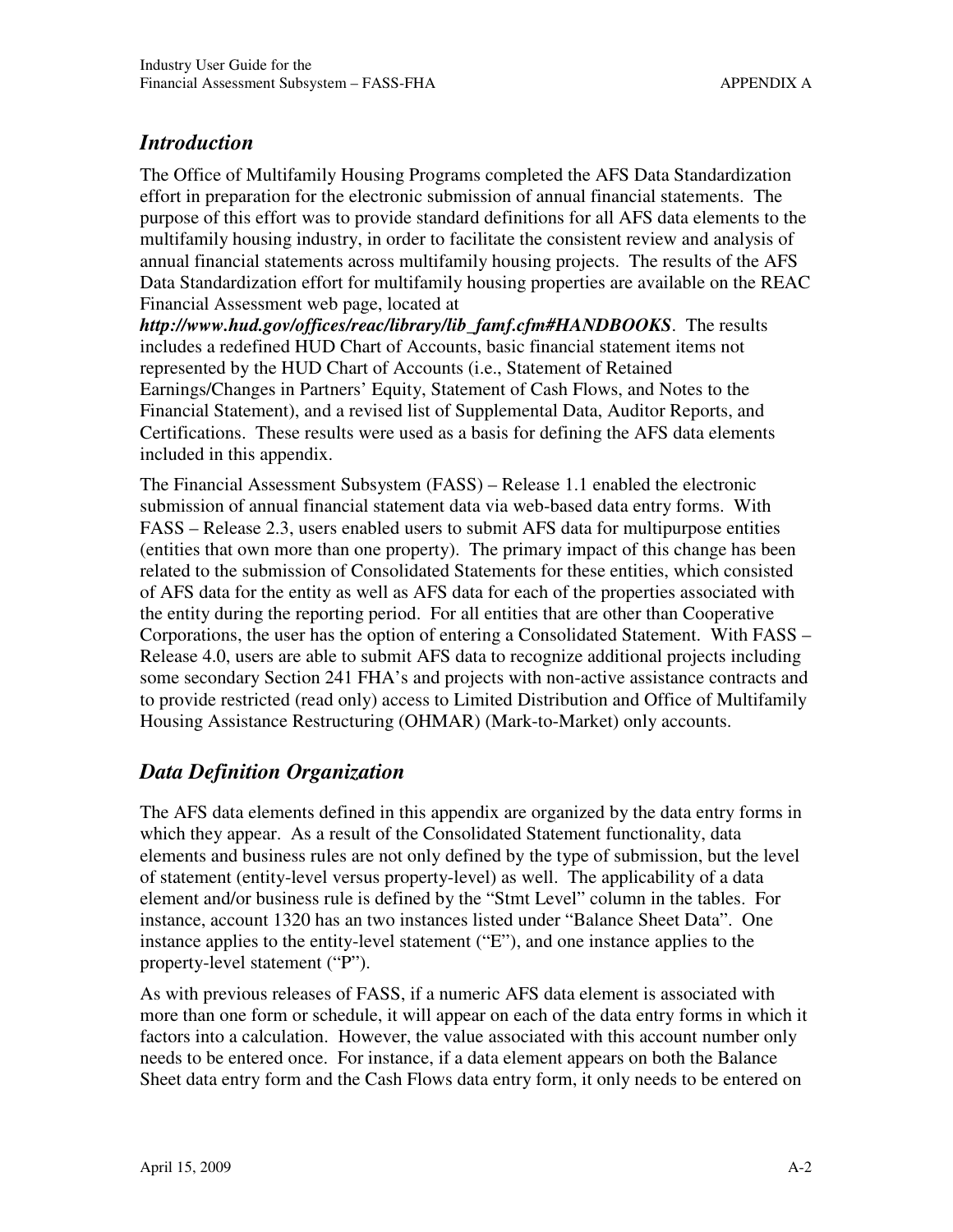one of those forms. Once work is saved on one form, that value will be available on subsequent forms in which the data element appears.

The AFS data elements included in this appendix are defined as follows:

- Account Number: This number identifies an AFS data element that appears on one of the primary or top level data entry forms (e.g., Balance Sheet, Profit & Loss, etc.). Account numbers that appear on multiple data entry forms only need to be entered once.
- Detail Level 1 Account Number: This number identifies AFS data elements that are part of a repeating group. A repeating group is defined as a series of data elements that when valued, must be positioned in a particular sequence, and repeated as necessary. The screens for these repeating groups are accessed via the *Details* link.
- Detail Level 2 Account Number: This number identifies AFS data elements that are part of a repeating group that is keyed to and associated with the data elements of a higher level repeating group. Again, these data elements must be positioned in a particular sequence and repeated as necessary. The screens for these repeating groups are accessed via the *Details* link.
- Account Title: This column provides a brief description of an account number. The account titles for some elements will consist of a request for information requiring no data entry on that screen; rather, the information request will be associated with a *Details* link.
- Stmt Level: This column has been added for Consolidated Submissions. It indicates which level of statement the account number and associated business rule applies to. This column can have the following values:
	- "B" account and business rule apply to both entity-level and propertylevel statements.
	- "E" account and associated business rule apply to entity-level statement only.
	- "P" account and associated business rule apply to property-level statement only.

NOTE: If submitting for a single property or for an entity that is a Cooperative Corporation, use the account and business rule instances with a Stmt Level of "B" or "P".

- Datatype: This column represents the domain required for an account number; if an invalid datatype is submitted for an account number, the AFS submission will be rejected. Please refer to the following Datatype key when reviewing the FASS Data Definition:
	- "\$" = Currency Value only numbers are allowed for data input; no character values are allowed, including decimals, commas, and dollar signs. Accounts that are defined as this type will appear on the template with a "\$" in front of the data entry field.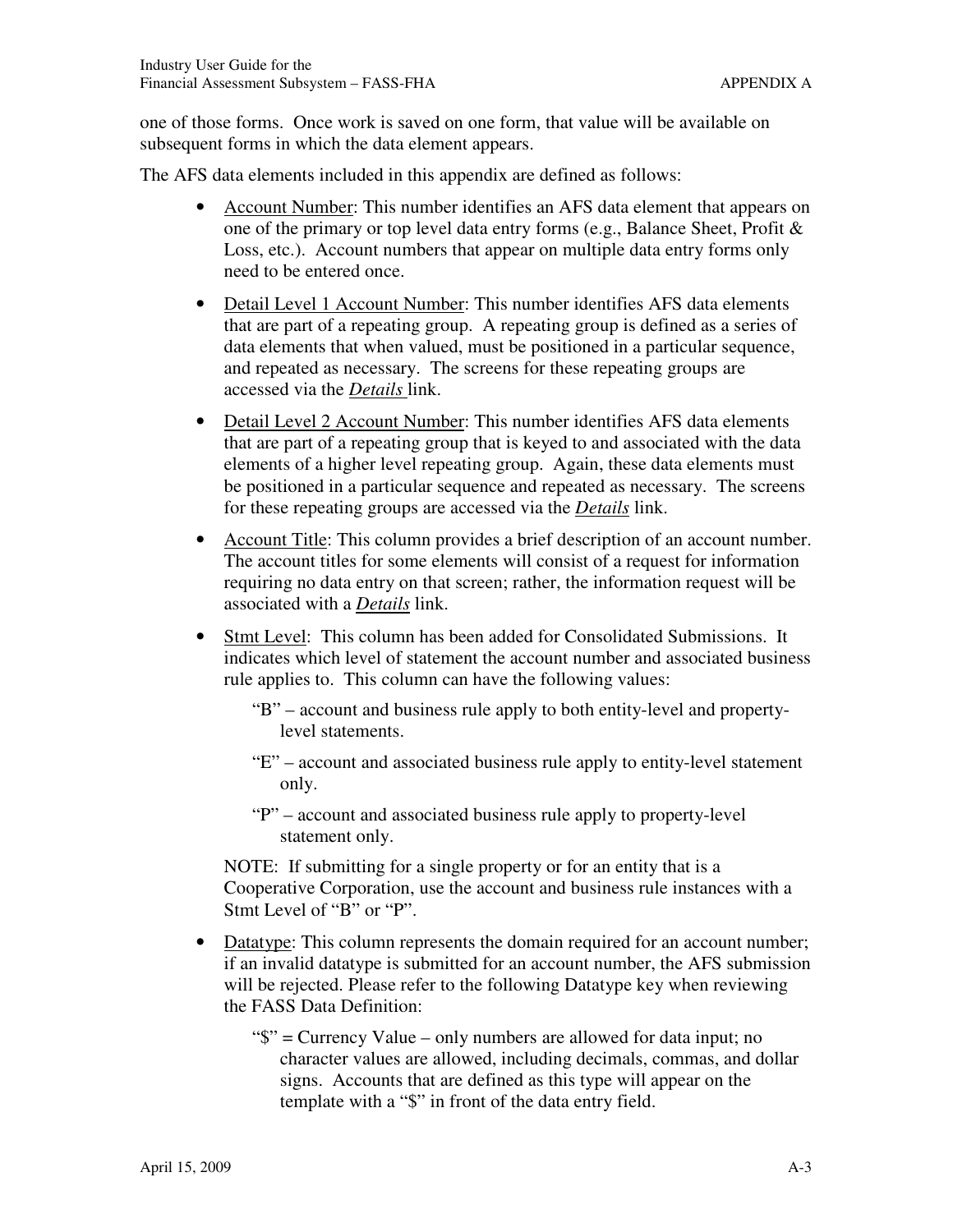- "N" = Numeric Value only numbers are allowed for data input; no character values are allowed, including decimals, commas, and dollar signs.
- " $T$ " = Text Value accepts any characters in the input box
- "S" = Smalltext Value accepts only permitted values defined by options in drop down boxes associated with the data element
- "D" = Decimal Value accepts numbers with decimals included; no other characters are allowed in the data input box

"DT" = Date Value – accepts date input in MM/DD/YYYY format

- Negative Value Allowed: If an "X" is displayed in this column for an account number, a negative value (formatted as a numeric value preceded by a minus [-] sign) may be entered for the account number. If a negative value is entered for an account number that is **not** defined as allowing a negative value, the system will return an error when the user saves their work on the screen.
- Mandatory: If an "X" is displayed in this column for an account number, a value must be submitted for the account number. If a value is **not** submitted for an account number defined as mandatory, the AFS submission will be rejected.
- Editing and Business Rules: This column defines the editing and business rules to which the value for an account number must adhere. If a value for an account number violates one or more editing and/or business rules, the AFS submission will be rejected.
- Account Definition/Reporting Reference: For all of the account numbers included in the revised HUD Chart of Accounts (i.e., Balance Sheet and Statement of Profit and Loss accounts), this column contains the revised HUD Chart of Account definition documented in the AFS Data Standardization Results. For the remaining account numbers, this column contains additional clarification as required.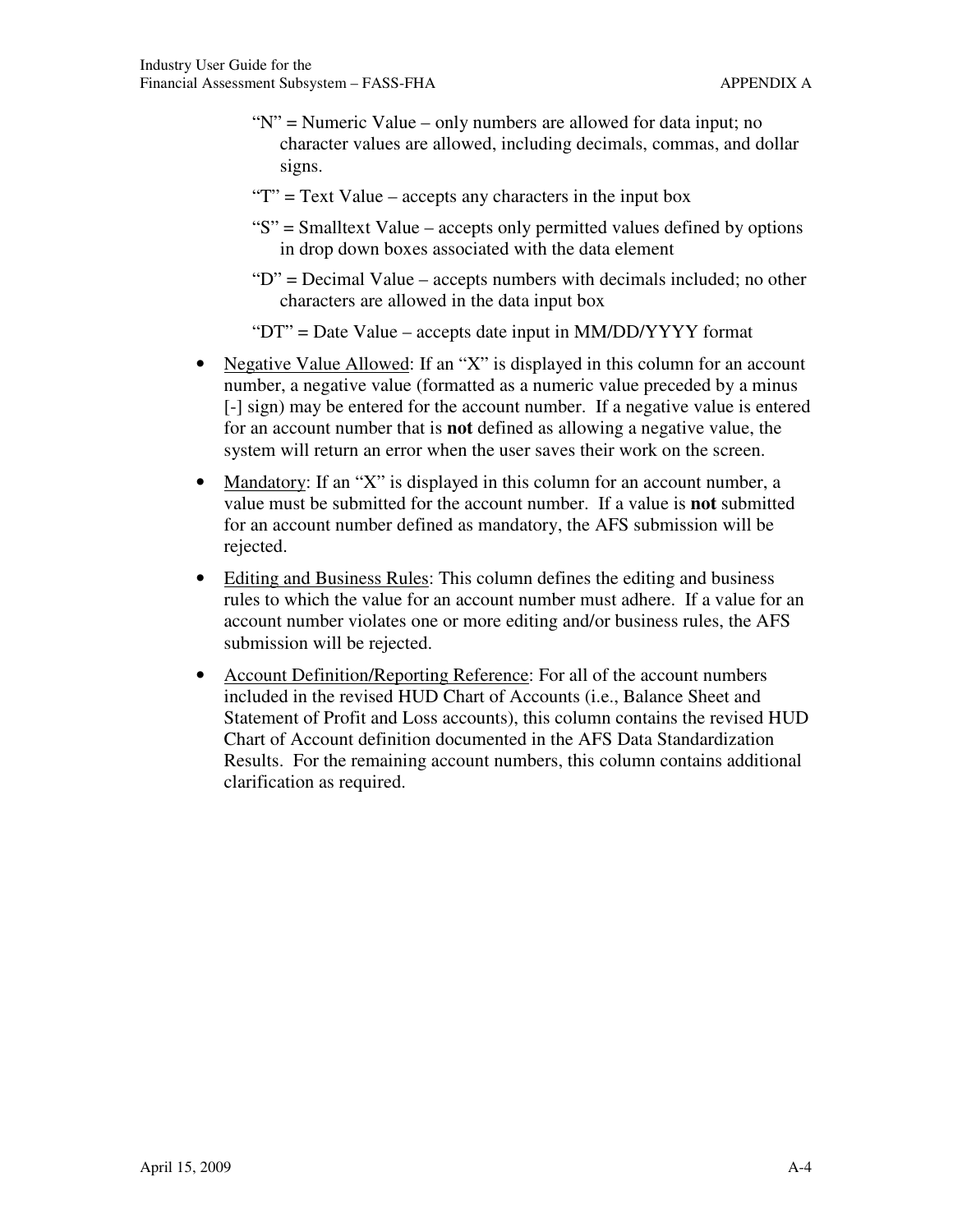#### *FASS Data Definition*

|                          | <b>Balance Sheet Data</b>                                   |                                                             |                                                |                      |              |                                                   |                |                                                     |                                                                                                                                                                                                                                                                                                                                                                                         |  |  |
|--------------------------|-------------------------------------------------------------|-------------------------------------------------------------|------------------------------------------------|----------------------|--------------|---------------------------------------------------|----------------|-----------------------------------------------------|-----------------------------------------------------------------------------------------------------------------------------------------------------------------------------------------------------------------------------------------------------------------------------------------------------------------------------------------------------------------------------------------|--|--|
| <b>Account</b><br>Number | <b>Detail</b><br>Level 1<br><b>Account</b><br><b>Number</b> | <b>Detail</b><br>Level 2<br><b>Account</b><br><b>Number</b> | <b>Account Title</b>                           | <b>Stmt</b><br>Level | Data<br>type | <b>Negative</b><br><b>Value</b><br><b>Allowed</b> | Man-<br>datory | <b>Editing and Business Rules</b>                   | <b>Account Definition/Reporting</b><br><b>Reference</b>                                                                                                                                                                                                                                                                                                                                 |  |  |
| <b>Assets</b>            |                                                             |                                                             |                                                |                      |              |                                                   |                |                                                     |                                                                                                                                                                                                                                                                                                                                                                                         |  |  |
| 1120                     |                                                             |                                                             | Cash - Operations                              | $\, {\sf B}$         | \$           | No                                                |                | No This account and/or account 2105 is<br>required. | This account reflects the consolidation<br>of unrestricted cash and cash<br>equivalent accounts available to fund<br>project operating costs for reporting<br>purposes. This account includes cash<br>maintained on-site in a petty cash<br>fund. (At all times, total petty cash on<br>hand plus the receipts for the bills paid<br>must equal the amount of the<br>established fund). |  |  |
| 1121                     |                                                             |                                                             | <b>Construction Cash</b><br>Account            | <sub>B</sub>         | \$           | <b>No</b>                                         | <b>No</b>      |                                                     | This account reflects cash remaining<br>in construction accounts after cost<br>certification. These funds are available<br>to pay for any remaining construction-<br>related payables.                                                                                                                                                                                                  |  |  |
| 1125                     |                                                             |                                                             | Cash - Entity                                  | B                    | \$           | No                                                | No             |                                                     | This account reflects cash and cash<br>equivalents maintained by the<br>ownership entity available to fund<br>expenses of the ownership entity.                                                                                                                                                                                                                                         |  |  |
| 1130                     |                                                             |                                                             | Tenant/Member Accounts B<br>Receivable (Coops) |                      | \$           | No                                                | No             |                                                     | This account reflects the total rents<br>receivable from tenants/shareholders.<br>In subsidized properties, this account<br>should only reflect the portion of the<br>rent for which the tenant/shareholder<br>is responsible.                                                                                                                                                          |  |  |
| 1131                     |                                                             |                                                             | Allowance for Doubtful<br>Accounts             | <sub>B</sub>         | \$           | <b>No</b>                                         | $\overline{N}$ |                                                     | This account reflects the amount of<br>tenant accounts receivable that<br>management estimates as being<br>uncollectible. This account is also<br>used to record amounts of<br>Medicare/Medicaid billings that<br>Nursing Homes estimate will not be<br>paid.                                                                                                                           |  |  |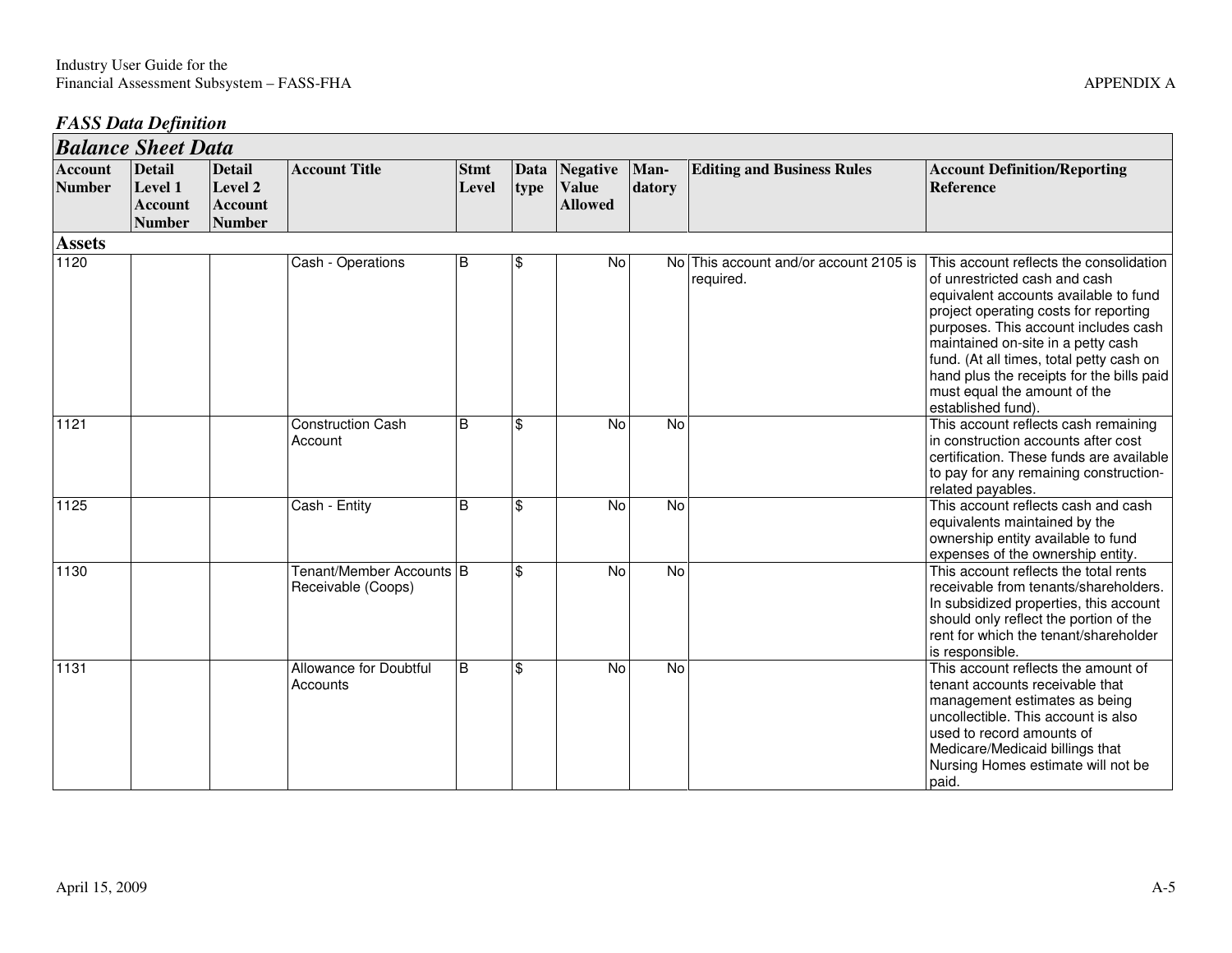|                                 | <b>Balance Sheet Data</b>                                          |                                                             |                                                                              |                      |              |                                                   |                |                                                                                                                                                                                  |                                                                                                                                                                                                                                                                                                                                |  |  |  |
|---------------------------------|--------------------------------------------------------------------|-------------------------------------------------------------|------------------------------------------------------------------------------|----------------------|--------------|---------------------------------------------------|----------------|----------------------------------------------------------------------------------------------------------------------------------------------------------------------------------|--------------------------------------------------------------------------------------------------------------------------------------------------------------------------------------------------------------------------------------------------------------------------------------------------------------------------------|--|--|--|
| <b>Account</b><br><b>Number</b> | <b>Detail</b><br><b>Level 1</b><br><b>Account</b><br><b>Number</b> | <b>Detail</b><br>Level 2<br><b>Account</b><br><b>Number</b> | <b>Account Title</b>                                                         | <b>Stmt</b><br>Level | Data<br>type | <b>Negative</b><br><b>Value</b><br><b>Allowed</b> | Man-<br>datory | <b>Editing and Business Rules</b>                                                                                                                                                | <b>Account Definition/Reporting</b><br><b>Reference</b>                                                                                                                                                                                                                                                                        |  |  |  |
| 1130N                           |                                                                    |                                                             | <b>Net Tenant Accounts</b><br>Receivable                                     | B                    | \$           | No                                                |                | No This account must equal account<br>1130 less account 1131; if a value is<br>submitted for any of the accounts<br>that comprise this calculation, this<br>account is required. |                                                                                                                                                                                                                                                                                                                                |  |  |  |
| 1135                            |                                                                    |                                                             | Accounts Receivable -<br><b>HUD</b>                                          | B                    | \$           | No                                                | No             |                                                                                                                                                                                  | This account reflects the amounts due<br>to property for rent subsidy vouchers<br>and special claims.                                                                                                                                                                                                                          |  |  |  |
| 1137                            |                                                                    |                                                             | Medicare/Medicaid/Other B<br>Insurance Receivable                            |                      | \$           | <b>No</b>                                         | <b>No</b>      |                                                                                                                                                                                  | This account reflects amounts due to<br>the property from Medicare/Medicaid<br>or private health insurance.                                                                                                                                                                                                                    |  |  |  |
| 1138                            |                                                                    |                                                             | Allowance for Doubtful<br>Accounts<br>(Medicare/Medicaid/Other<br>Insurance) | B                    | \$           | No                                                | No             |                                                                                                                                                                                  | This account reflects the amount of<br>Medicare/Medicaid receivables that<br>management deems to be<br>uncollectable or whose collection is<br>doubtful.                                                                                                                                                                       |  |  |  |
| 1137N                           |                                                                    |                                                             | <b>Net</b><br>Medicare/Medicaid/Other<br>Insurance Receivable                | <sub>B</sub>         | \$           | No                                                |                | No This account must equal account<br>1137 less account 1138; if a value is<br>submitted for any of the accounts<br>that comprise this calculation, this<br>account is required. | This account reflects the Net<br>Receivables from Medicare, Medicaid,<br>and Other Insurances.                                                                                                                                                                                                                                 |  |  |  |
| 1140                            |                                                                    |                                                             | <b>Accounts and Notes</b><br>Receivable - Operations                         | E.                   | \$           | No                                                | No             |                                                                                                                                                                                  | This account reflects all short term<br>receivables due to the project other<br>than rent and HUD receivables,<br>including security deposits. Notes<br>receivable to project (or accounts<br>receivable not related to routine<br>operations) could be an indication of<br>an unauthorized distribution of project<br>assets. |  |  |  |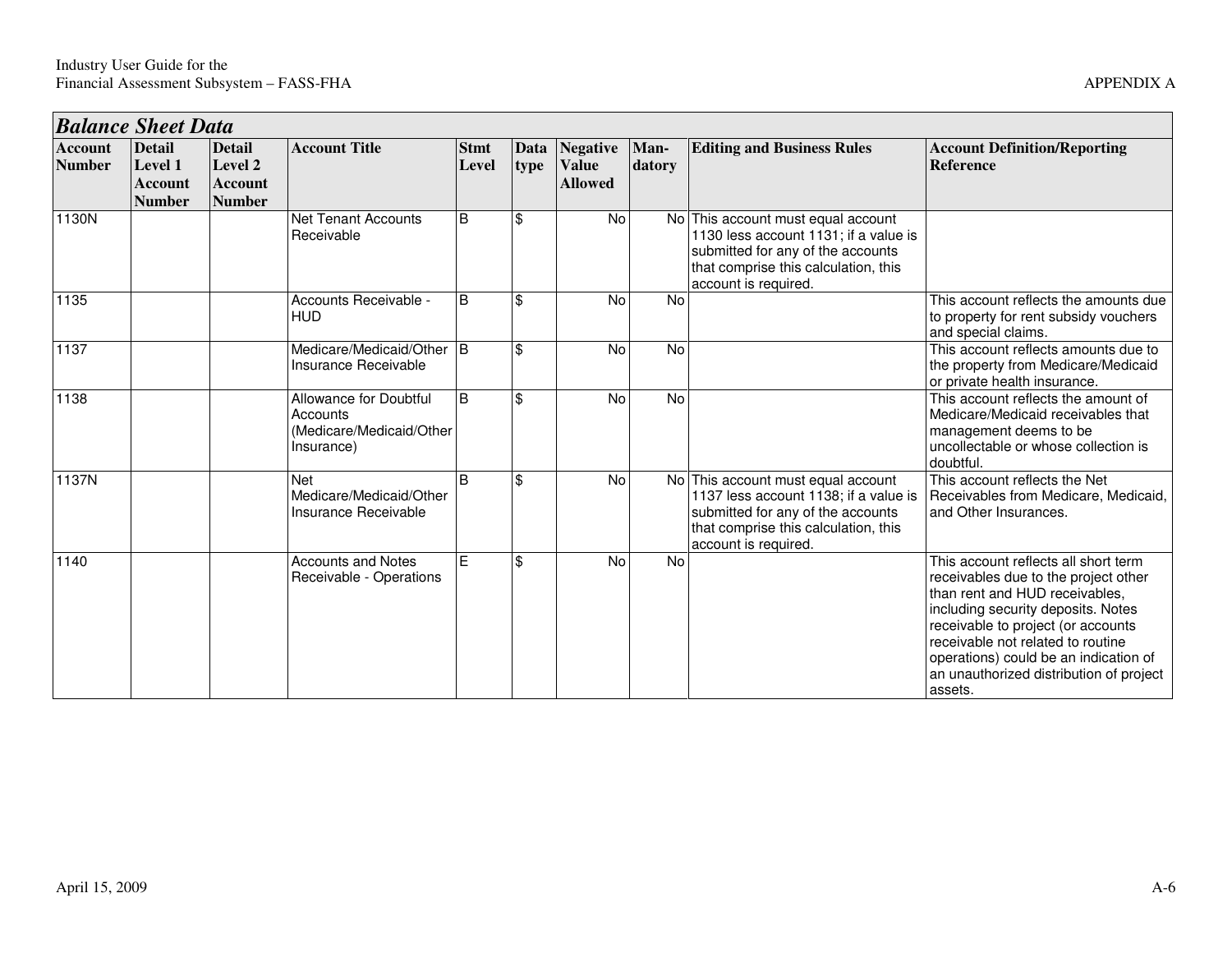|                                 | <b>Balance Sheet Data</b>                                                             |                                                             |                                                      |                      |                     |                                                   |                |                                                                                                                                             |                                                                                                                                                                                                                                                                                                                                |  |  |
|---------------------------------|---------------------------------------------------------------------------------------|-------------------------------------------------------------|------------------------------------------------------|----------------------|---------------------|---------------------------------------------------|----------------|---------------------------------------------------------------------------------------------------------------------------------------------|--------------------------------------------------------------------------------------------------------------------------------------------------------------------------------------------------------------------------------------------------------------------------------------------------------------------------------|--|--|
| <b>Account</b><br><b>Number</b> | <b>Detail</b><br>Level 1<br><b>Account</b><br><b>Number</b>                           | <b>Detail</b><br>Level 2<br><b>Account</b><br><b>Number</b> | <b>Account Title</b>                                 | <b>Stmt</b><br>Level | <b>Data</b><br>type | <b>Negative</b><br><b>Value</b><br><b>Allowed</b> | Man-<br>datory | <b>Editing and Business Rules</b>                                                                                                           | <b>Account Definition/Reporting</b><br><b>Reference</b>                                                                                                                                                                                                                                                                        |  |  |
| 1140                            |                                                                                       |                                                             | <b>Accounts and Notes</b><br>Receivable - Operations | P                    | l \$                | $\overline{N}$                                    |                | No If account 1140 detail is submitted,<br>the value of this account must equal<br>the sum of the values submitted for<br>account 1140-020. | This account reflects all short term<br>receivables due to the project other<br>than rent and HUD receivables,<br>including security deposits. Notes<br>receivable to project (or accounts<br>receivable not related to routine<br>operations) could be an indication of<br>an unauthorized distribution of project<br>assets. |  |  |
|                                 | Detail -<br>Miscellane<br><b>ous</b><br>Accounts<br>and Notes<br>Receivable           |                                                             |                                                      | P                    |                     | $\overline{N}$                                    | $\overline{N}$ |                                                                                                                                             |                                                                                                                                                                                                                                                                                                                                |  |  |
|                                 | Operations<br>$1140 - 005$                                                            |                                                             | Type of Receivable                                   | P                    | S                   | $\overline{N}$                                    |                | No If the value of 1140 exceeds \$1000.                                                                                                     |                                                                                                                                                                                                                                                                                                                                |  |  |
|                                 | 1140-010                                                                              |                                                             | Description-<br>Miscellaneous Detail for<br>1140     | P                    | $\top$              | No                                                |                | this account is required.<br>No If the value of 1140-005 is "Other",<br>this account is required.                                           |                                                                                                                                                                                                                                                                                                                                |  |  |
|                                 | 1140-020                                                                              |                                                             | Amount - Miscellaneous<br>Detail for 1140            | P                    | l\$                 | No                                                |                | No If account 1140 is greater than<br>\$1000, this account is required.                                                                     |                                                                                                                                                                                                                                                                                                                                |  |  |
| 1145                            |                                                                                       |                                                             | <b>Accounts and Notes</b><br>Receivable - Entity     | $\overline{E}$       | \$                  | $\overline{N}$                                    | $\overline{N}$ |                                                                                                                                             | This account reflects all short term<br>receivables due to the owning entity.                                                                                                                                                                                                                                                  |  |  |
| $\sqrt{1145}$                   |                                                                                       |                                                             | <b>Accounts and Notes</b><br>Receivable - Entity     | P                    | $\mathfrak{S}$      | $\overline{N}$                                    |                | No If account 1145 detail is submitted,<br>the value of this account must equal<br>the sum of the values submitted for<br>account 1145-020. | This account reflects all short term<br>receivables due to the owning entity.                                                                                                                                                                                                                                                  |  |  |
|                                 | Detail -<br>Miscellane<br><b>ous</b><br>Accounts<br>and Notes<br>Receivable<br>Entity |                                                             |                                                      | P                    |                     | $\overline{N}$                                    | No             |                                                                                                                                             |                                                                                                                                                                                                                                                                                                                                |  |  |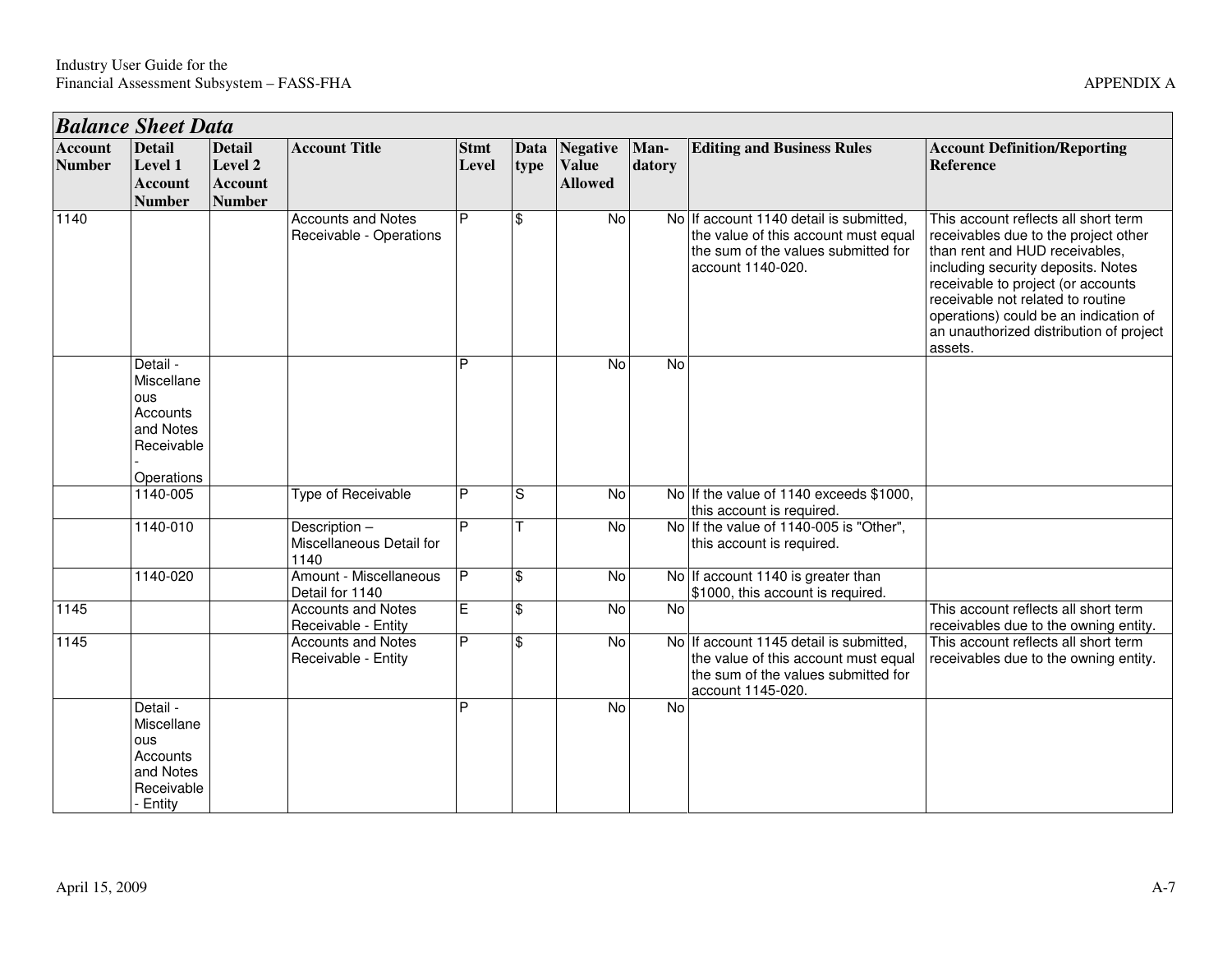*Balance Sheet Data* 

**Detail Level 1 Account Number** 1145-005

1145-010

**Account Number** 

| <b>Data</b> |                          |                                                  |                      |              |                          |                |                                                                         |                                                                                                                                                                                                                                                                                                                                                                                               |  |  |
|-------------|--------------------------|--------------------------------------------------|----------------------|--------------|--------------------------|----------------|-------------------------------------------------------------------------|-----------------------------------------------------------------------------------------------------------------------------------------------------------------------------------------------------------------------------------------------------------------------------------------------------------------------------------------------------------------------------------------------|--|--|
|             | <b>Detail</b><br>Level 2 | <b>Account Title</b>                             | <b>Stmt</b><br>Level | Data<br>type | Negative<br><b>Value</b> | Man-<br>datory | <b>Editing and Business Rules</b>                                       | <b>Account Definition/Reporting</b><br>Reference                                                                                                                                                                                                                                                                                                                                              |  |  |
|             | Account<br><b>Number</b> |                                                  |                      |              | <b>Allowed</b>           |                |                                                                         |                                                                                                                                                                                                                                                                                                                                                                                               |  |  |
|             |                          | Type of Receivable                               | P                    | S            | <b>No</b>                |                | No If the value of 1145 exceeds \$1000.<br>this account is required.    |                                                                                                                                                                                                                                                                                                                                                                                               |  |  |
| 0           |                          | Description-<br>Miscellaneous Detail for<br>1145 | D                    |              | <b>No</b>                |                | No If the value of 1145-005 is "Other",<br>this account is required.    |                                                                                                                                                                                                                                                                                                                                                                                               |  |  |
|             |                          | Amount - Miscellaneous<br>Detail for 1145        | Þ                    | \$           | <b>No</b>                |                | No If account 1145 is greater than<br>\$1000, this account is required. |                                                                                                                                                                                                                                                                                                                                                                                               |  |  |
|             |                          | Accounts Receivable -<br>Interest                | B                    | \$           | <b>No</b>                | <b>No</b>      |                                                                         | This account reflects amounts due the<br>project, but not received from the<br>investment of Replacement Reserves,<br>Residual Receipts, and other<br>operating accounts. This receivable<br>will account for the difference in<br>earnings between the Statement of<br>Cash Flows and the Statement of<br>Profit & Loss accounts 5410, 5430,<br>$F A A \cap \longrightarrow A F A \cap \cap$ |  |  |

|      |          | <u>MISCENANEUUS DELAN IUI</u><br>1145           |              |               |           |           | uns account is required.                                                |                                                                                                                                                                                                                                                                                                                                                                  |
|------|----------|-------------------------------------------------|--------------|---------------|-----------|-----------|-------------------------------------------------------------------------|------------------------------------------------------------------------------------------------------------------------------------------------------------------------------------------------------------------------------------------------------------------------------------------------------------------------------------------------------------------|
|      | 1145-020 | Amount - Miscellaneous<br>Detail for 1145       | P            | \$            | No        |           | No If account 1145 is greater than<br>\$1000, this account is required. |                                                                                                                                                                                                                                                                                                                                                                  |
| 1160 |          | Accounts Receivable -<br>Interest               | <sub>B</sub> | \$            | <b>No</b> | No        |                                                                         | This account reflects amounts due the<br>project, but not received from the<br>investment of Replacement Reserves,<br>Residual Receipts, and other<br>operating accounts. This receivable<br>will account for the difference in<br>earnings between the Statement of<br>Cash Flows and the Statement of<br>Profit & Loss accounts 5410, 5430,<br>5440, and 5490. |
| 1165 |          | <b>Interest Reduction</b><br>Payment Receivable | <sub>B</sub> | $\mathbf{\$}$ | No        | No        |                                                                         | This account recognizes Interest<br>Reduction Payments (IRP) that are in<br>excess of interest due under the<br>mortgage note. This account only<br>applies to Section 236 projects.                                                                                                                                                                             |
| 1170 |          | Short Term Investments -<br>Operations          | l B          | \$            | <b>No</b> | No        |                                                                         | This account reflects non-restricted<br>investments that can be converted to<br>cash within one year. These funds are<br>available to pay for project operating<br>costs.                                                                                                                                                                                        |
| 1175 |          | Short Term Investments -<br>Entity              | <b>B</b>     | $\mathbf{\$}$ | No        | No        |                                                                         | This account reflects short term<br>investments of the owning entity.<br>These investments can be converted<br>to cash within one year and can be<br>used to pay expenses of the owning<br>entity.                                                                                                                                                               |
| 1180 |          | Inventory                                       | B            | \$            | <b>No</b> | <b>No</b> |                                                                         | This account reflects the ending value<br>of any food or supplies inventories.                                                                                                                                                                                                                                                                                   |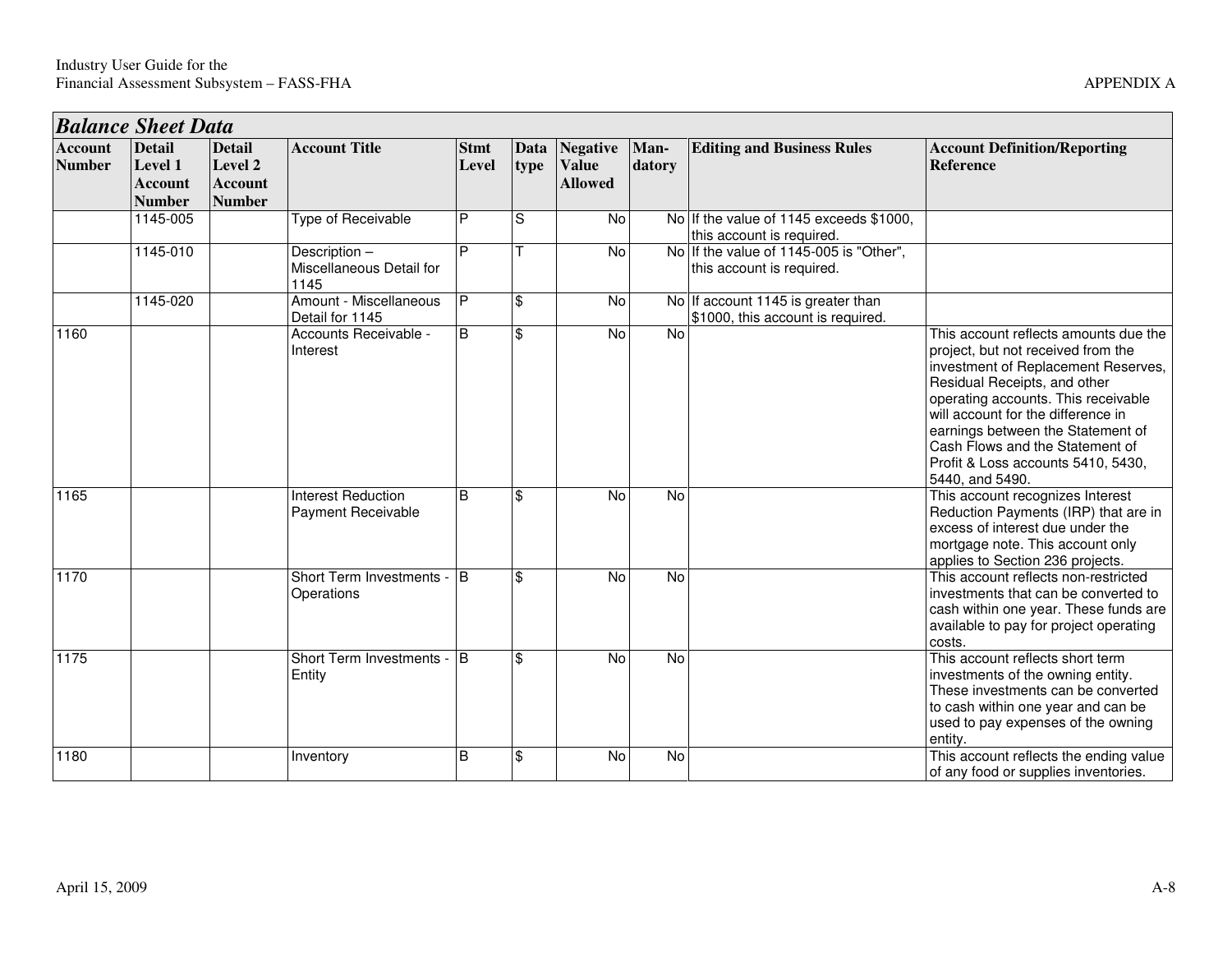|                                 | <b>Balance Sheet Data</b>                            |                                                             |                                                  |                      |                |                                                 |                |                                                                                                                                             |                                                                                                                          |
|---------------------------------|------------------------------------------------------|-------------------------------------------------------------|--------------------------------------------------|----------------------|----------------|-------------------------------------------------|----------------|---------------------------------------------------------------------------------------------------------------------------------------------|--------------------------------------------------------------------------------------------------------------------------|
| <b>Account</b><br><b>Number</b> | <b>Detail</b><br>Level 1<br>Account<br><b>Number</b> | <b>Detail</b><br>Level 2<br><b>Account</b><br><b>Number</b> | <b>Account Title</b>                             | <b>Stmt</b><br>Level | type           | Data Negative<br><b>Value</b><br><b>Allowed</b> | Man-<br>datory | <b>Editing and Business Rules</b>                                                                                                           | <b>Account Definition/Reporting</b><br><b>Reference</b>                                                                  |
| 1190                            |                                                      |                                                             | Miscellaneous Current<br>Assets                  | P                    | $\mathfrak{F}$ | <b>No</b>                                       |                | No If account 1190 detail is submitted,<br>the value of this account must equal<br>the sum of the values submitted for<br>account 1190-020. | This account reflects current assets<br>not otherwise described above,<br>including utility deposits.                    |
| 1190                            |                                                      |                                                             | Miscellaneous Current<br>Assets                  | E                    | $\mathfrak{F}$ | <b>No</b>                                       | <b>No</b>      |                                                                                                                                             | This account reflects current assets<br>not otherwise described above.<br>including utility deposits.                    |
|                                 | Detail -<br>Miscellane<br>ous<br>Current<br>Assets   |                                                             |                                                  | D                    |                | No                                              | No             |                                                                                                                                             |                                                                                                                          |
|                                 | 1190-005                                             |                                                             | Type of Asset                                    | D                    | S              | No                                              |                | No If the value of 1190 exceeds \$1000,<br>this account is required.                                                                        |                                                                                                                          |
|                                 | 1190-010                                             |                                                             | Description-<br>Miscellaneous Detail for<br>1190 | D                    |                | <b>No</b>                                       |                | No If value of 1190-005 is "Other", this<br>account is required.                                                                            |                                                                                                                          |
|                                 | 1190-020                                             |                                                             | Amount - Miscellaneous<br>Detail for 1190        | P                    | $\mathfrak{F}$ | No                                              |                | No If the value of 1190 exceeds \$1000,<br>this account is required.                                                                        |                                                                                                                          |
| 1200                            |                                                      |                                                             | Prepaid Expenses                                 | <sub>B</sub>         | $\mathfrak{F}$ | <b>No</b>                                       | <b>No</b>      |                                                                                                                                             | This account reflects the consolidation<br>of all prepaid expenses for reporting<br>purposes.                            |
| 1100T                           |                                                      |                                                             | <b>Total Current Assets</b>                      | <sub>B</sub>         | $\mathfrak{F}$ | No                                              |                | Yes This account must equal the sum of<br>accounts 1120 through 1125, 1130N,<br>1135, 1137N, 1140 through 1190,<br>and 1200.                | This account must equal the sum of<br>accounts 1120 through 1125, 1130N,<br>1135, 1137N, 1140 through 1190, and<br>1200. |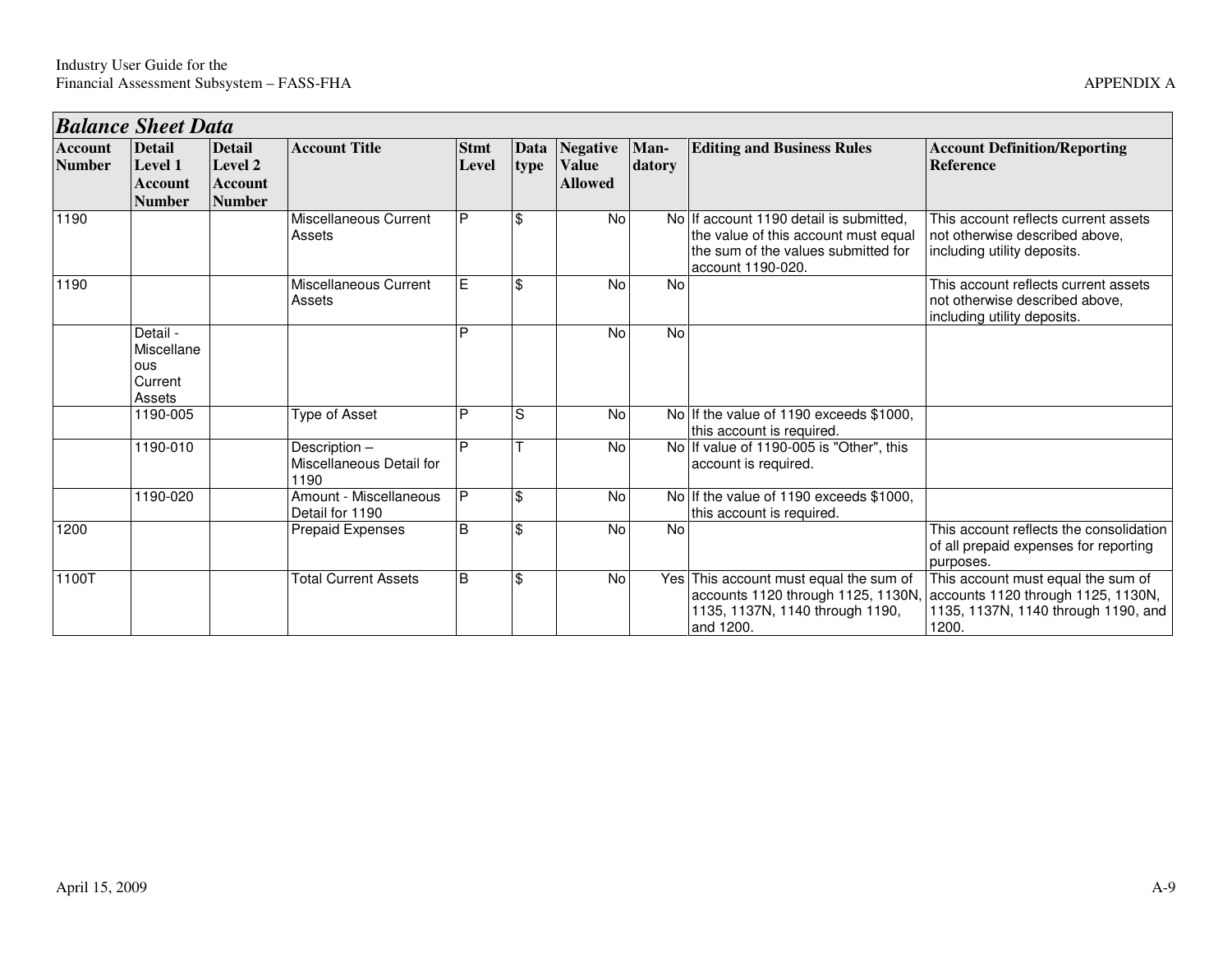|                                 | <b>Balance Sheet Data</b>                                          |                                                             |                                                 |                      |                |                                            |                |                                                                                                                                                                                                                                                                                   |                                                                                                                                                                                                                                                                                                                                                                                                                                                                                                                                                                                                                                     |  |  |  |
|---------------------------------|--------------------------------------------------------------------|-------------------------------------------------------------|-------------------------------------------------|----------------------|----------------|--------------------------------------------|----------------|-----------------------------------------------------------------------------------------------------------------------------------------------------------------------------------------------------------------------------------------------------------------------------------|-------------------------------------------------------------------------------------------------------------------------------------------------------------------------------------------------------------------------------------------------------------------------------------------------------------------------------------------------------------------------------------------------------------------------------------------------------------------------------------------------------------------------------------------------------------------------------------------------------------------------------------|--|--|--|
| <b>Account</b><br><b>Number</b> | <b>Detail</b><br><b>Level 1</b><br><b>Account</b><br><b>Number</b> | <b>Detail</b><br>Level 2<br><b>Account</b><br><b>Number</b> | <b>Account Title</b>                            | <b>Stmt</b><br>Level | Data<br>type   | Negative<br><b>Value</b><br><b>Allowed</b> | Man-<br>datory | <b>Editing and Business Rules</b>                                                                                                                                                                                                                                                 | <b>Account Definition/Reporting</b><br><b>Reference</b>                                                                                                                                                                                                                                                                                                                                                                                                                                                                                                                                                                             |  |  |  |
| 1191                            |                                                                    |                                                             | <b>Tenant/Patient Deposits</b><br>Held in Trust | B                    | $\mathfrak{S}$ | $\overline{N}$                             | $\overline{N}$ |                                                                                                                                                                                                                                                                                   | This account reflects the cash<br>balances of bank accounts and<br>investments held on behalf of rental<br>tenants in trust for security and other<br>deposits, as well as on behalf of<br>nursing home patients. These<br>deposits/patient personal funds must<br>be held in the name of the project in a<br>separate bank account. Agents may<br>use deposits to pay for tenant<br>damages and delinquent rents when a<br>tenant vacates. Please consult HUD<br>Handbook 4350.3, paragraphs 4-8, 9,<br>and 10, and applicable state or local<br>law for regulations regarding collection<br>and disposition of security deposits. |  |  |  |
| 1310                            |                                                                    |                                                             | <b>Escrow Deposits</b>                          | B                    | \$             | No                                         | No             |                                                                                                                                                                                                                                                                                   | This account reflects the cash balance<br>on hand for future payments of<br>insurance, real estate taxes, mortgage<br>insurance premiums and any other<br>funding as required under the<br>Regulatory Agreement.                                                                                                                                                                                                                                                                                                                                                                                                                    |  |  |  |
| 1320                            |                                                                    |                                                             | Replacement Reserve                             | P                    | \$             | No                                         |                | No This account must equal the sum of<br>accounts 1320P, 1320DT, 1320ODT,<br>1320INT, 1320RGL, and 1320UGL,<br>less the sum of accounts 1320WT<br>and 1320OWT; if a value is<br>submitted for any of the accounts<br>that comprise this calculation, this<br>account is required. | This account reflects cash and<br>investments held by mortgagee or<br>mortgagor (as required) for<br>replacements as set forth in the<br>Regulatory Agreement. This account<br>may include amounts that are reported<br>in separately established painting<br>reserve accounts.                                                                                                                                                                                                                                                                                                                                                     |  |  |  |
| 1320                            |                                                                    |                                                             | <b>Replacement Reserve</b>                      | Е                    | \$             | No                                         | <b>No</b>      |                                                                                                                                                                                                                                                                                   | This account reflects cash and<br>investments held by mortgagee or<br>mortgagor (as required) for<br>replacements as set forth in the<br>Regulatory Agreement. This account<br>may include amounts that are reported<br>in separately established painting<br>reserve accounts.                                                                                                                                                                                                                                                                                                                                                     |  |  |  |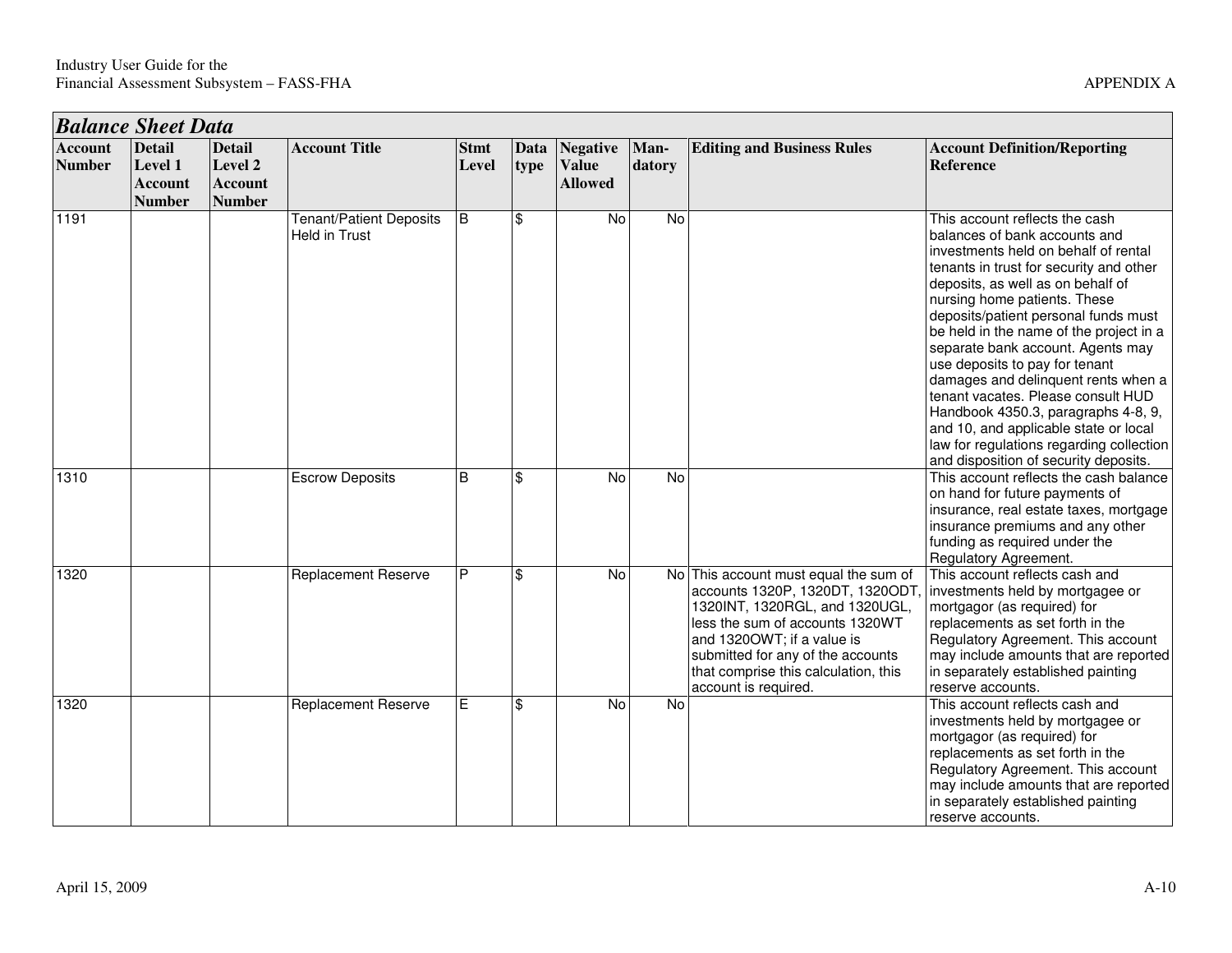|                                 | <b>Balance Sheet Data</b>                            |                                                             |                                                        |                      |              |                                                   |                |                                                                                                                                                                                                                                                                                   |                                                                                                                                                                                                                                                                                                            |  |  |
|---------------------------------|------------------------------------------------------|-------------------------------------------------------------|--------------------------------------------------------|----------------------|--------------|---------------------------------------------------|----------------|-----------------------------------------------------------------------------------------------------------------------------------------------------------------------------------------------------------------------------------------------------------------------------------|------------------------------------------------------------------------------------------------------------------------------------------------------------------------------------------------------------------------------------------------------------------------------------------------------------|--|--|
| <b>Account</b><br><b>Number</b> | <b>Detail</b><br>Level 1<br>Account<br><b>Number</b> | <b>Detail</b><br>Level 2<br><b>Account</b><br><b>Number</b> | <b>Account Title</b>                                   | <b>Stmt</b><br>Level | Data<br>type | <b>Negative</b><br><b>Value</b><br><b>Allowed</b> | Man-<br>datory | <b>Editing and Business Rules</b>                                                                                                                                                                                                                                                 | <b>Account Definition/Reporting</b><br><b>Reference</b>                                                                                                                                                                                                                                                    |  |  |
| 1330                            |                                                      |                                                             | <b>Other Reserves</b>                                  | B                    | \$           | No                                                | No             |                                                                                                                                                                                                                                                                                   | This account reflects cash and<br>investments held by the mortgagee or<br>mortgagor for which HUD approval is<br>required for withdrawals. This account<br>may include debt service reserves<br>and/or FEMA funds.                                                                                         |  |  |
| 1340                            |                                                      |                                                             | <b>Residual Receipts</b><br>Reserve                    | P                    | \$           | $\overline{N}$                                    |                | No This account must equal the sum of<br>accounts 1340P, 1340DT, 1340ODT,<br>1340INT, 1340RGL, and 1340UGL,<br>less the sum of accounts 1340WT<br>and 1340OWT; if a value is<br>submitted for any of the accounts<br>that comprise this calculation, this<br>account is required. | This account reflects any required<br>deposits to the Residual Receipts<br>Fund held by the mortgagee or, in the<br>case of Section 202 projects, in a<br>separate Residual Receipts account<br>(refer to the Regulatory Agreement for<br>specific requirements). Releases are<br>subject to HUD approval. |  |  |
| 1340                            |                                                      |                                                             | <b>Residual Receipts</b><br>Reserve                    | Е                    | \$           | <b>No</b>                                         | No             |                                                                                                                                                                                                                                                                                   | This account reflects any required<br>deposits to the Residual Receipts<br>Fund held by the mortgagee or, in the<br>case of Section 202 projects, in a<br>separate Residual Receipts account<br>(refer to the Regulatory Agreement for<br>specific requirements). Releases are<br>subject to HUD approval. |  |  |
| 1355                            |                                                      |                                                             | <b>Bond Reserves</b>                                   | B                    | \$           | No                                                | No             |                                                                                                                                                                                                                                                                                   | This account reflects reserves<br>required by a bond indenture. These<br>funds are held and maintained by the<br>bond trustee in bond-financed<br>projects.                                                                                                                                                |  |  |
| 1367                            |                                                      |                                                             | Sinking Fund                                           | B                    | \$           | <b>No</b>                                         | No             |                                                                                                                                                                                                                                                                                   | This account reflects the balance of<br>any required sinking fund account.<br>Such accounts are typically required<br>for nursing homes and old SH 202s.                                                                                                                                                   |  |  |
| 1381                            |                                                      |                                                             | Management<br>Improvement and<br><b>Operating Plan</b> | <sub>B</sub>         | \$           | <b>No</b>                                         | <b>No</b>      |                                                                                                                                                                                                                                                                                   | This account reflects the cash and<br>investment balances held for releases<br>approved by HUD. Any releases from<br>this account requires prior HUD<br>approval.                                                                                                                                          |  |  |
| 1300T                           |                                                      |                                                             | <b>Total Deposits</b>                                  | B                    | \$           | No                                                |                | Yes This account must equal the sum of<br>accounts 1310 through 1381.                                                                                                                                                                                                             |                                                                                                                                                                                                                                                                                                            |  |  |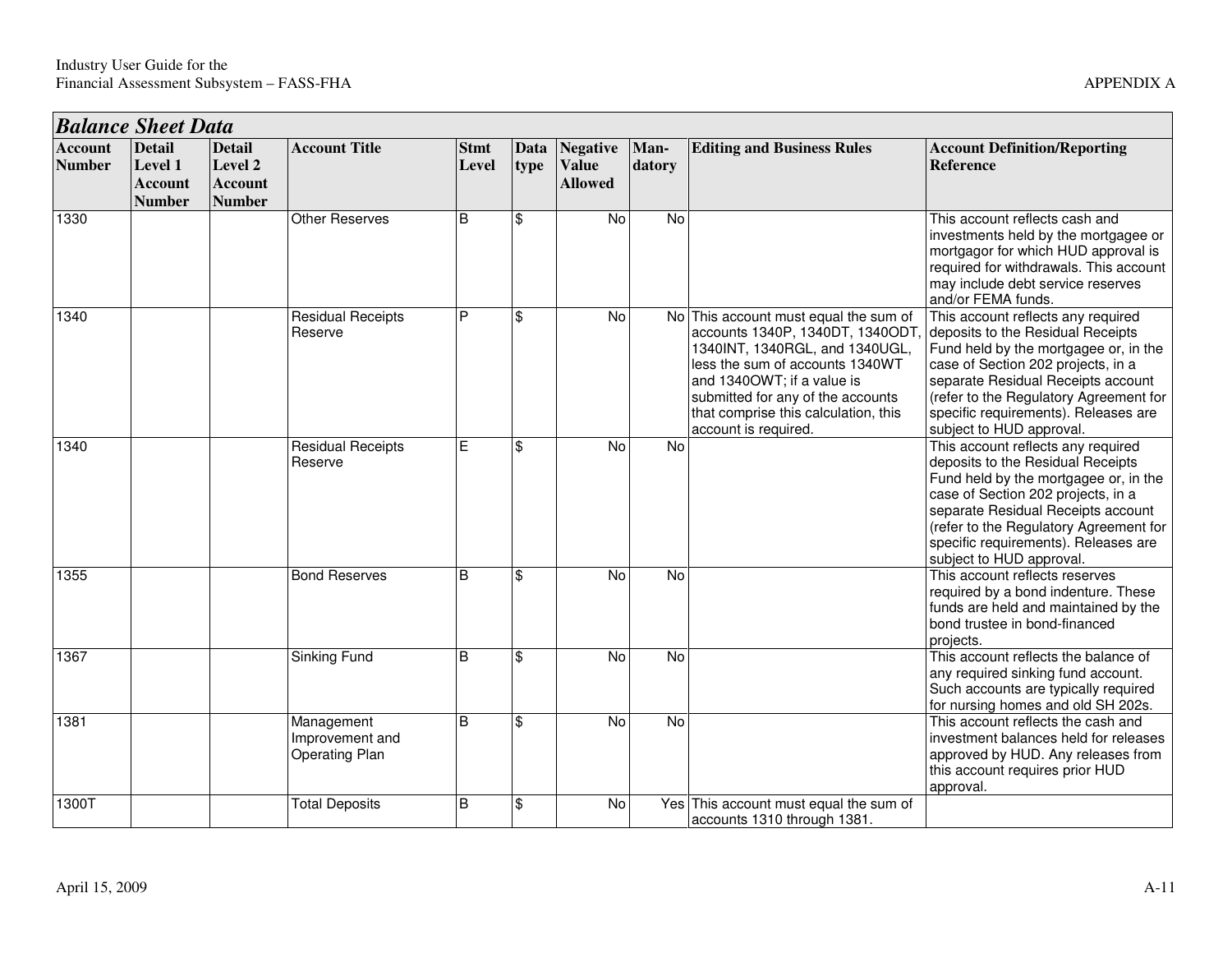|                                 | <b>Balance Sheet Data</b>                                   |                                                             |                                         |                      |              |                                            |                |                                                                                                                                                                                                                |                                                                                                                                                                                                                                                                                                                               |  |  |
|---------------------------------|-------------------------------------------------------------|-------------------------------------------------------------|-----------------------------------------|----------------------|--------------|--------------------------------------------|----------------|----------------------------------------------------------------------------------------------------------------------------------------------------------------------------------------------------------------|-------------------------------------------------------------------------------------------------------------------------------------------------------------------------------------------------------------------------------------------------------------------------------------------------------------------------------|--|--|
| <b>Account</b><br><b>Number</b> | <b>Detail</b><br>Level 1<br><b>Account</b><br><b>Number</b> | <b>Detail</b><br>Level 2<br><b>Account</b><br><b>Number</b> | <b>Account Title</b>                    | <b>Stmt</b><br>Level | Data<br>type | Negative<br><b>Value</b><br><b>Allowed</b> | Man-<br>datory | <b>Editing and Business Rules</b>                                                                                                                                                                              | <b>Account Definition/Reporting</b><br><b>Reference</b>                                                                                                                                                                                                                                                                       |  |  |
| 1410                            |                                                             |                                                             | Land                                    | P                    | \$           | No                                         |                | No This account must equal the sum of<br>accounts 1410P and 1410AT, less<br>account 1410DT; if a value is<br>submitted for any of the accounts<br>that comprise this calculation, this<br>account is required. | This account reflects the purchase<br>price of the land plus the cost of<br>improvements to the land are charged<br>to this account.                                                                                                                                                                                          |  |  |
| 1410                            |                                                             |                                                             | Land                                    | E                    | \$           | No                                         | No             |                                                                                                                                                                                                                | This account reflects the purchase<br>price of the land plus the cost of<br>improvements to the land are charged<br>to this account.                                                                                                                                                                                          |  |  |
| 1420                            |                                                             |                                                             | <b>Buildings</b>                        | E                    | \$           | No                                         | N <sub>o</sub> |                                                                                                                                                                                                                | This account reflects the total cost of<br>the buildings, including fixed building<br>equipment, furniture, and furnishings,<br>is charged to this account. Agents<br>should also charge improvements to<br>the buildings to this account. The<br>balance represents the original cost of<br>the buildings plus enhancements. |  |  |
| 1420                            |                                                             |                                                             | <b>Buildings</b>                        | P                    | \$           | No                                         |                | No This account must equal the sum of<br>accounts 1420P and 1420AT, less<br>account 1420DT; if a value is<br>submitted for any of the accounts<br>that comprise this calculation, this<br>account is required. | This account reflects the total cost of<br>the buildings, including fixed building<br>equipment, furniture, and furnishings,<br>is charged to this account. Agents<br>should also charge improvements to<br>the buildings to this account. The<br>balance represents the original cost of<br>the buildings plus enhancements. |  |  |
| 1440                            |                                                             |                                                             | <b>Building Equipment</b><br>(Portable) | E                    | \$           | No                                         | N <sub>o</sub> |                                                                                                                                                                                                                | The balance of this account<br>represents the total cost of the<br>portable equipment in use by the<br>project. Costs include any<br>transportation or installation charges.<br>Assets in this account include items<br>such as stoves, refrigerators and fire<br>extinguishers.                                              |  |  |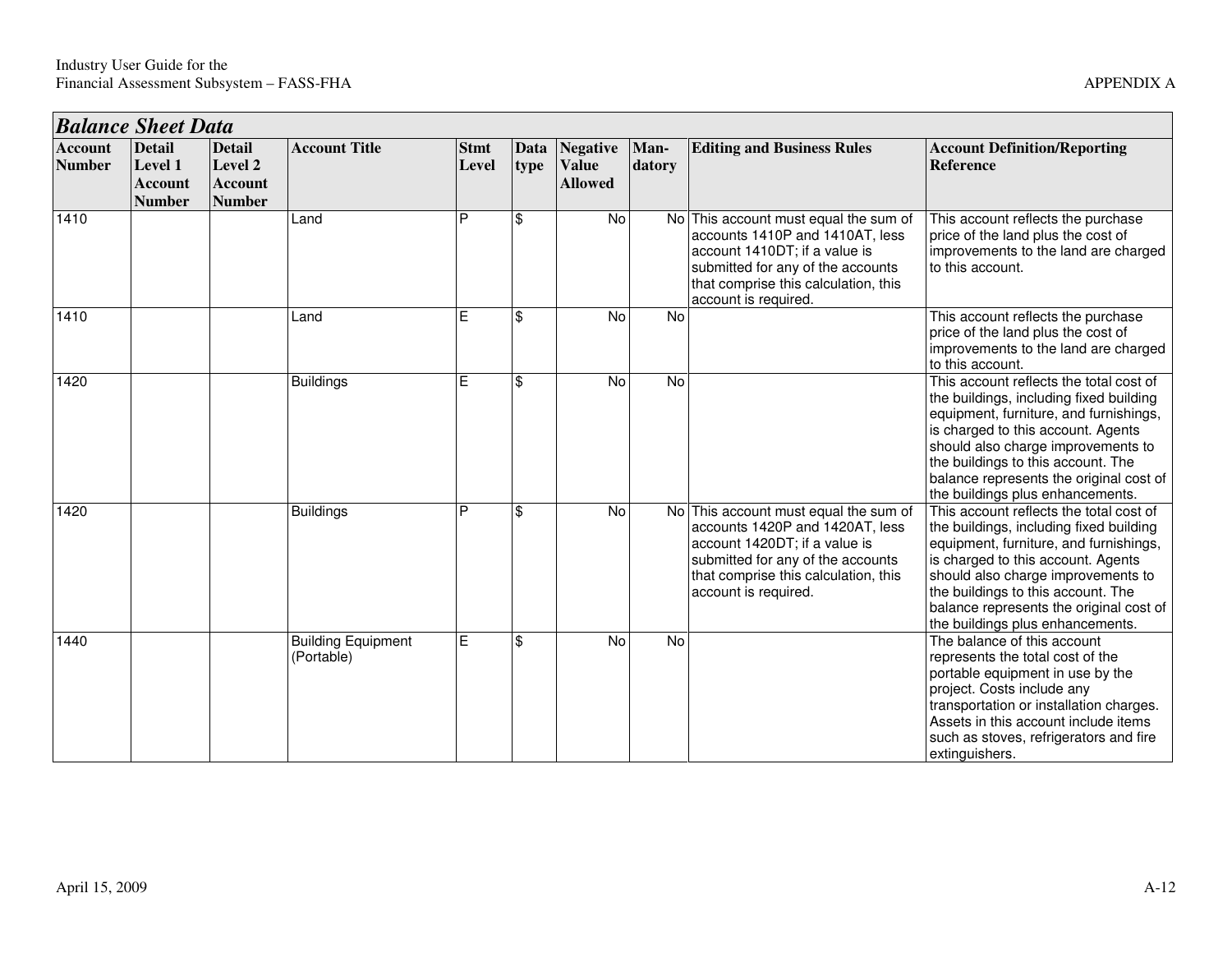|                                 | <b>Balance Sheet Data</b>                            |                                                             |                                         |                      |              |                                                   |                |                                                                                                                                                                                                                |                                                                                                                                                                                                                                                                                     |  |  |
|---------------------------------|------------------------------------------------------|-------------------------------------------------------------|-----------------------------------------|----------------------|--------------|---------------------------------------------------|----------------|----------------------------------------------------------------------------------------------------------------------------------------------------------------------------------------------------------------|-------------------------------------------------------------------------------------------------------------------------------------------------------------------------------------------------------------------------------------------------------------------------------------|--|--|
| <b>Account</b><br><b>Number</b> | <b>Detail</b><br>Level 1<br>Account<br><b>Number</b> | <b>Detail</b><br>Level 2<br><b>Account</b><br><b>Number</b> | <b>Account Title</b>                    | <b>Stmt</b><br>Level | Data<br>type | <b>Negative</b><br><b>Value</b><br><b>Allowed</b> | Man-<br>datory | <b>Editing and Business Rules</b>                                                                                                                                                                              | <b>Account Definition/Reporting</b><br><b>Reference</b>                                                                                                                                                                                                                             |  |  |
| 1440                            |                                                      |                                                             | <b>Building Equipment</b><br>(Portable) | P                    | \$           | No                                                |                | No This account must equal the sum of<br>accounts 1440P and 1440AT, less<br>account 1440DT; if a value is<br>submitted for any of the accounts<br>that comprise this calculation, this<br>account is required. | The balance of this account<br>represents the total cost of the<br>portable equipment in use by the<br>project. Costs include any<br>transportation or installation charges.<br>Assets in this account include items<br>such as stoves, refrigerators and fire<br>extinguishers.    |  |  |
| 1450                            |                                                      |                                                             | Furniture for<br>Project/Tenant Use     | P                    | \$           | No                                                |                | No This account must equal the sum of<br>accounts 1450P and 1450AT, less<br>account 1450DT; if a value is<br>submitted for any of the accounts<br>that comprise this calculation, this<br>account is required. | This account reflects the cost of all<br>furniture and equipment, including<br>computers and other electrical<br>equipment, purchased for use by the<br>tenants in the common areas of the<br>project.                                                                              |  |  |
| 1450                            |                                                      |                                                             | Furniture for<br>Project/Tenant Use     | E                    | \$           | $\overline{N}$                                    | No             |                                                                                                                                                                                                                | This account reflects the cost of all<br>furniture and equipment, including<br>computers and other electrical<br>equipment, purchased for use by the<br>tenants in the common areas of the<br>project.                                                                              |  |  |
| 1460                            |                                                      |                                                             | Furnishings                             | P                    | \$           | No                                                |                | No This account must equal the sum of<br>accounts 1460P and 1460AT, less<br>account 1460DT; if a value is<br>submitted for any of the accounts<br>that comprise this calculation, this<br>account is required. | This account reflects the cost of<br>furnishings (window shades, venetian<br>blinds shower curtains, hall carpets,<br>etc.) not charged to the cost of the<br>building is recorded in this account.<br>The balance of the account represents<br>the cost of the furnishings in use. |  |  |
| 1460                            |                                                      |                                                             | Furnishings                             | E                    | \$           | No                                                | No             |                                                                                                                                                                                                                | This account reflects the cost of<br>furnishings (window shades, venetian<br>blinds shower curtains, hall carpets,<br>etc.) not charged to the cost of the<br>building is recorded in this account.<br>The balance of the account represents<br>the cost of the furnishings in use. |  |  |
| 1465                            |                                                      |                                                             | Office Furniture and<br>Equipment       | E                    | \$           | No                                                | No             |                                                                                                                                                                                                                | This account reflects the cost of<br>furniture and equipment owned and<br>used on-site by the project.                                                                                                                                                                              |  |  |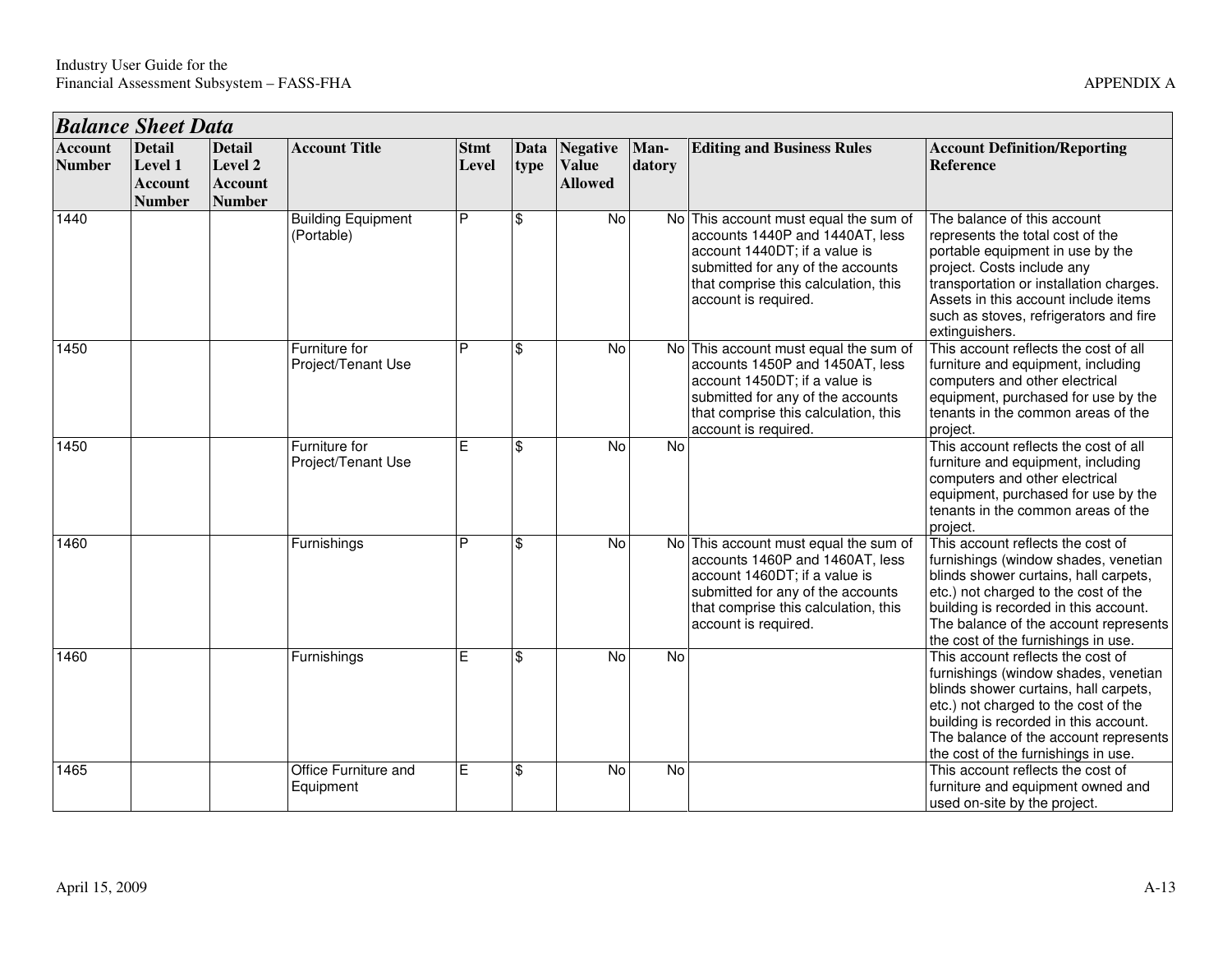|                                 | <b>Balance Sheet Data</b>                                          |                                                             |                                   |                      |                           |                                                   |                |                                                                                                                                                                                                                |                                                                                                                                                  |  |  |
|---------------------------------|--------------------------------------------------------------------|-------------------------------------------------------------|-----------------------------------|----------------------|---------------------------|---------------------------------------------------|----------------|----------------------------------------------------------------------------------------------------------------------------------------------------------------------------------------------------------------|--------------------------------------------------------------------------------------------------------------------------------------------------|--|--|
| <b>Account</b><br><b>Number</b> | <b>Detail</b><br><b>Level 1</b><br><b>Account</b><br><b>Number</b> | <b>Detail</b><br>Level 2<br><b>Account</b><br><b>Number</b> | <b>Account Title</b>              | <b>Stmt</b><br>Level | <b>Data</b><br>type       | <b>Negative</b><br><b>Value</b><br><b>Allowed</b> | Man-<br>datory | <b>Editing and Business Rules</b>                                                                                                                                                                              | <b>Account Definition/Reporting</b><br><b>Reference</b>                                                                                          |  |  |
| 1465                            |                                                                    |                                                             | Office Furniture and<br>Equipment | P                    | \$                        | No                                                |                | No This account must equal the sum of<br>accounts 1465P and 1465AT, less<br>account 1465DT; if a value is<br>submitted for any of the accounts<br>that comprise this calculation, this<br>account is required. | This account reflects the cost of<br>furniture and equipment owned and<br>used on-site by the project.                                           |  |  |
| 1470                            |                                                                    |                                                             | Maintenance Equipment             | P                    | $\mathfrak{S}$            | <b>No</b>                                         | <b>No</b>      | This account must equal the sum of<br>accounts 1470P and 1470AT, less<br>account 1470DT; if a value is<br>submitted for any of the accounts<br>that comprise this calculation, this<br>account is required.    | This account reflects the cost of<br>project maintenance equipment in<br>use.                                                                    |  |  |
| 1470                            |                                                                    |                                                             | Maintenance Equipment             | IE.                  | \$                        | <b>No</b>                                         | <b>No</b>      |                                                                                                                                                                                                                | This account reflects the cost of<br>project maintenance equipment in<br>use.                                                                    |  |  |
| 1480                            |                                                                    |                                                             | Motor Vehicles                    | P                    | $\sqrt[6]{3}$             | No                                                |                | No This account must equal the sum of<br>accounts 1480P and 1480AT, less<br>account 1480DT; if a value is<br>submitted for any of the accounts<br>that comprise this calculation, this<br>account is required. | This account reflects the cost of<br>buses, trucks, passenger cars, etc.,<br>used on-site for project operations is<br>recorded in this account. |  |  |
| 1480                            |                                                                    |                                                             | <b>Motor Vehicles</b>             | E                    | \$                        | $\overline{N}$                                    | $\overline{N}$ |                                                                                                                                                                                                                | This account reflects the cost of<br>buses, trucks, passenger cars, etc.,<br>used on-site for project operations is<br>recorded in this account. |  |  |
| 1490                            |                                                                    |                                                             | Miscellaneous Fixed<br>Assets     | E                    | \$                        | <b>No</b>                                         | No             |                                                                                                                                                                                                                | Agents may record fixed assets for<br>which no other provision is made in<br>this account.                                                       |  |  |
| 1490                            |                                                                    |                                                             | Miscellaneous Fixed<br>Assets     | P                    | $\boldsymbol{\mathsf{S}}$ | No                                                |                | No This account must equal the sum of<br>accounts 1490P and 1490AT, less<br>account 1490DT; if a value is<br>submitted for any of the accounts<br>that comprise this calculation, this<br>account is required. | Agents may record fixed assets for<br>which no other provision is made in<br>this account.                                                       |  |  |
| 1400T                           |                                                                    |                                                             | <b>Total Fixed Assets</b>         | B                    | \$                        | <b>No</b>                                         |                | Yes This account must equal the sum of<br>accounts 1410 through 1490.                                                                                                                                          |                                                                                                                                                  |  |  |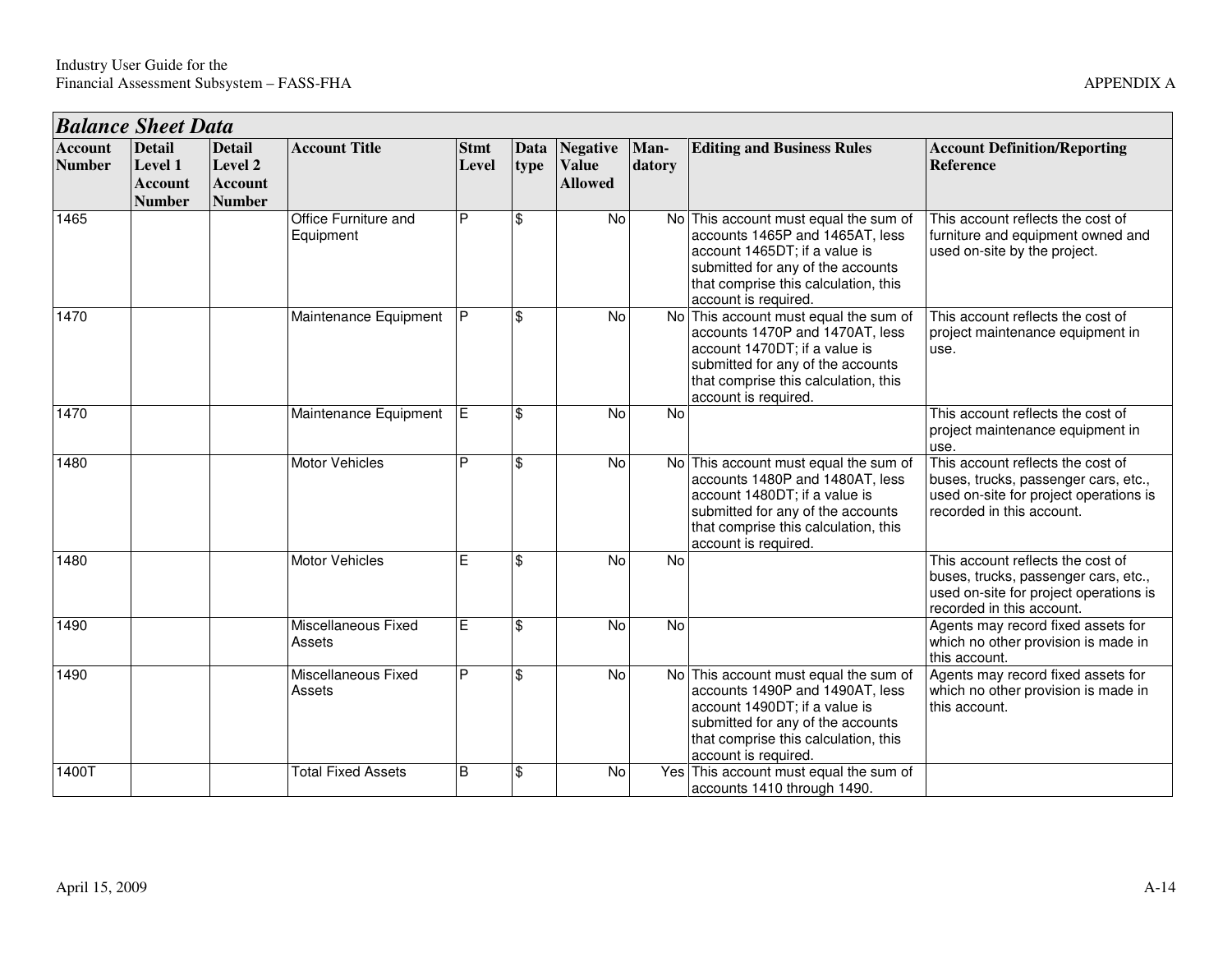| type | Data   Negative   Man-<br><b>Value</b><br><b>Allowed</b> | datory | <b>Editing and Business Rules</b>      | <b>Account Definition/Reporting</b><br><b>Reference</b> |
|------|----------------------------------------------------------|--------|----------------------------------------|---------------------------------------------------------|
| \$   | No                                                       |        | Yes This account must equal the sum of | This account reflects the accumulated                   |

| <b>Balance Sheet Data</b>       |                                                             |                                                             |                                                  |                      |              |                                                   |                |                                                                                                                                             |                                                                                                                                                                            |  |  |
|---------------------------------|-------------------------------------------------------------|-------------------------------------------------------------|--------------------------------------------------|----------------------|--------------|---------------------------------------------------|----------------|---------------------------------------------------------------------------------------------------------------------------------------------|----------------------------------------------------------------------------------------------------------------------------------------------------------------------------|--|--|
| <b>Account</b><br><b>Number</b> | <b>Detail</b><br>Level 1<br><b>Account</b><br><b>Number</b> | <b>Detail</b><br>Level 2<br><b>Account</b><br><b>Number</b> | <b>Account Title</b>                             | <b>Stmt</b><br>Level | Data<br>type | <b>Negative</b><br><b>Value</b><br><b>Allowed</b> | Man-<br>datory | <b>Editing and Business Rules</b>                                                                                                           | <b>Account Definition/Reporting</b><br><b>Reference</b>                                                                                                                    |  |  |
| 1495                            |                                                             |                                                             | Accumulated<br>Depreciation                      | P                    | \$           | $\overline{N}$                                    |                | Yes This account must equal the sum of<br>accounts 1495P and 6600, less<br>account 1400ADT.                                                 | This account reflects the accumulated<br>depreciation for all fixed assets.                                                                                                |  |  |
| 1495                            |                                                             |                                                             | Accumulated<br>Depreciation                      | E.                   | \$           | No                                                | Yes            |                                                                                                                                             | This account reflects the accumulated<br>depreciation for all fixed assets.                                                                                                |  |  |
| 1400N                           |                                                             |                                                             | <b>Net Fixed Assets</b>                          | B                    | \$           | No                                                |                | Yes This account must equal account<br>1400T less account 1495.                                                                             |                                                                                                                                                                            |  |  |
| 1510                            |                                                             |                                                             | Investments - Operations B                       |                      | \$           | No                                                | No             |                                                                                                                                             | This account reflects long-term<br>investments (those expected to be<br>held for more than one year) other<br>than those included in the Funded<br>Reserves (1300) Series. |  |  |
| $\frac{1}{1515}$                |                                                             |                                                             | Investments - Entity                             | B                    | \$           | <b>No</b>                                         | <b>No</b>      |                                                                                                                                             | This account reflects long-term<br>investments of the ownership entity.                                                                                                    |  |  |
| 1520                            |                                                             |                                                             | Deferred Financing Costs B                       |                      | \$           | $\overline{N}$                                    | $\overline{N}$ |                                                                                                                                             | This account reflects the net amount<br>of assets being amortized. This<br>account includes loan, syndication,<br>organization, and financing costs.                       |  |  |
| 1590                            |                                                             |                                                             | Miscellaneous Other<br>Assets                    | P                    | \$           | No                                                |                | No If account 1590 detail is submitted,<br>the value of this account must equal<br>the sum of the values submitted for<br>account 1590-020. | This account reflects non-current<br>assets that are not otherwise<br>classified above, including utility<br>deposits.                                                     |  |  |
| 1590                            |                                                             |                                                             | Miscellaneous Other<br>Assets                    | E                    | \$           | <b>No</b>                                         | <b>No</b>      |                                                                                                                                             | This account reflects non-current<br>assets that are not otherwise<br>classified above, including utility<br>deposits.                                                     |  |  |
|                                 | Detail -<br>Miscellane<br>ous Other<br>Assets               |                                                             |                                                  | P                    |              | <b>No</b>                                         | $\overline{N}$ |                                                                                                                                             |                                                                                                                                                                            |  |  |
|                                 | 1590-005                                                    |                                                             | <b>Type of Asset</b>                             | P                    |              | $\overline{N}$                                    |                | No If the value of 1590 exceeds \$1000,<br>this account is required                                                                         |                                                                                                                                                                            |  |  |
|                                 | 1590-010                                                    |                                                             | Description-<br>Miscellaneous Detail for<br>1590 | P                    |              | $\overline{N}$                                    |                | No If value of 1590-005 is "Other", this<br>account is required.                                                                            |                                                                                                                                                                            |  |  |
|                                 | 1590-020                                                    |                                                             | Amount - Miscellaneous<br>Detail for 1590        | P                    | \$           | <b>No</b>                                         |                | No If the value of 1590 exceeds \$1000.<br>this account is required.                                                                        |                                                                                                                                                                            |  |  |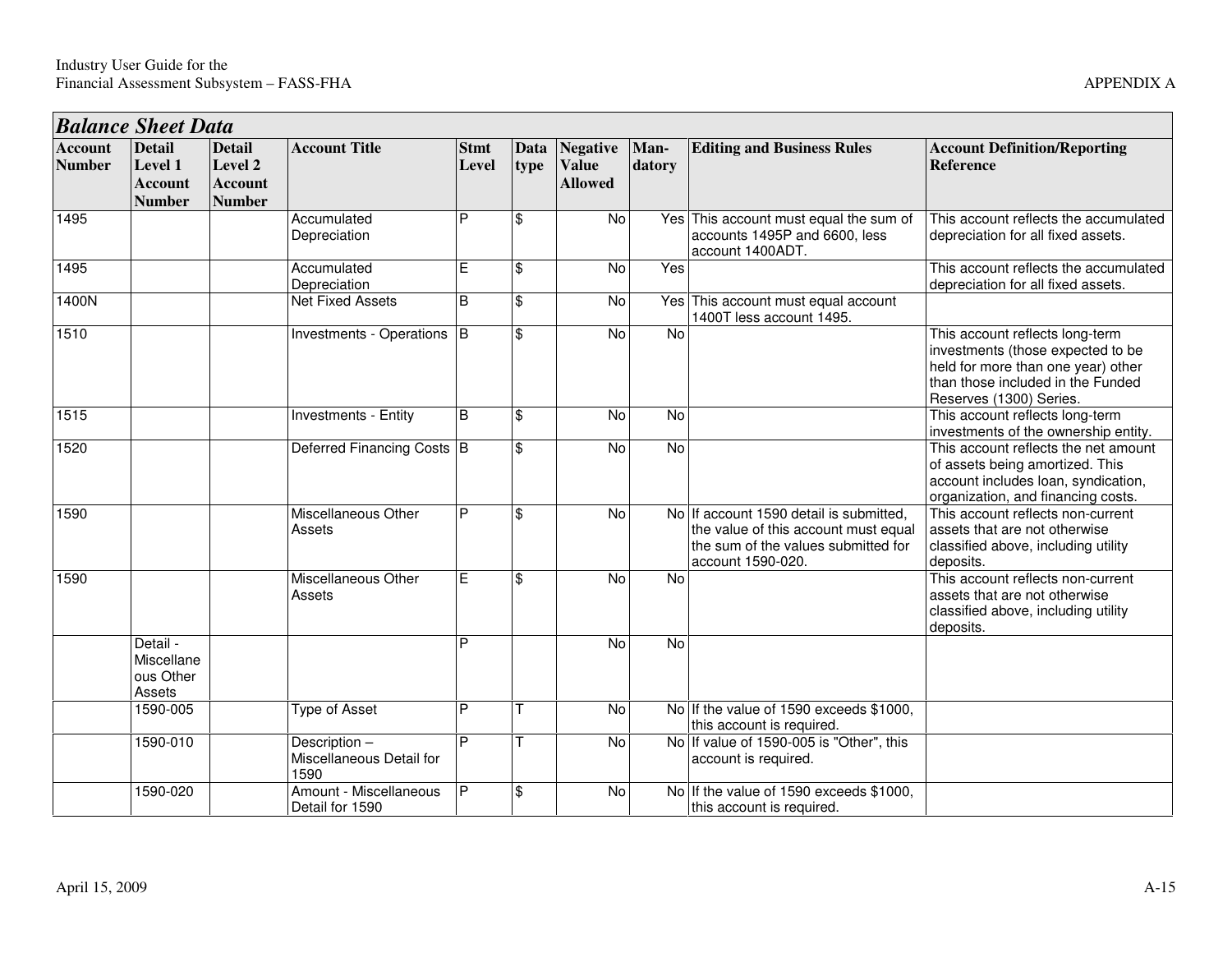| <b>Balance Sheet Data</b>       |                                                             |                                                             |                                                    |                      |              |                                                   |                |                                                                                                                                                                                                 |                                                                                                                                                                                                                                                                                                                   |  |  |  |
|---------------------------------|-------------------------------------------------------------|-------------------------------------------------------------|----------------------------------------------------|----------------------|--------------|---------------------------------------------------|----------------|-------------------------------------------------------------------------------------------------------------------------------------------------------------------------------------------------|-------------------------------------------------------------------------------------------------------------------------------------------------------------------------------------------------------------------------------------------------------------------------------------------------------------------|--|--|--|
| <b>Account</b><br><b>Number</b> | <b>Detail</b><br>Level 1<br><b>Account</b><br><b>Number</b> | <b>Detail</b><br>Level 2<br><b>Account</b><br><b>Number</b> | <b>Account Title</b>                               | <b>Stmt</b><br>Level | Data<br>type | <b>Negative</b><br><b>Value</b><br><b>Allowed</b> | Man-<br>datory | <b>Editing and Business Rules</b>                                                                                                                                                               | <b>Account Definition/Reporting</b><br><b>Reference</b>                                                                                                                                                                                                                                                           |  |  |  |
| 1500T                           |                                                             |                                                             | <b>Total Other Assets</b>                          | B                    | \$           | No                                                |                | No This account must equal the sum of<br>accounts 1510 through 1590; if a<br>value is submitted for any of the<br>accounts that comprise this<br>calculation, this account is required.         |                                                                                                                                                                                                                                                                                                                   |  |  |  |
| 1000T                           |                                                             |                                                             | <b>Total Assets</b>                                | B                    | \$           | No                                                |                | Yes This account must equal the sum of<br>accounts 1100T, 1191, 1300T,<br>1400N, and 1500T. For entities that<br>are other than Corporations, this<br>account also must equal account<br>2033T. | This account is for use by entities that<br>are OTHER than Corporations.                                                                                                                                                                                                                                          |  |  |  |
| 1000T                           |                                                             |                                                             | <b>Total Assets</b>                                | B                    | \$           | No                                                |                | Yes This account must equal the sum of<br>accounts 1100T, 1191, 1300T,<br>1400N, and 1500T. For entities that<br>are Corporations, this account also<br>must equal account 2036T.               | This account is for use by entities that<br>are Corporations.                                                                                                                                                                                                                                                     |  |  |  |
| Liabilities                     |                                                             |                                                             |                                                    | <sub>B</sub>         |              | No                                                | No             |                                                                                                                                                                                                 |                                                                                                                                                                                                                                                                                                                   |  |  |  |
| 2105                            |                                                             |                                                             | Bank Overdraft -<br>Operations                     | B                    | \$           | No                                                |                | No This account and/or account 1120 is<br>required.                                                                                                                                             | This account reflects a negative<br>(credits exceed debits) accounting<br>balance in the project's operating<br>account.                                                                                                                                                                                          |  |  |  |
| 2110                            |                                                             |                                                             | Accounts Payable -<br>Operations                   | B                    | \$           | <b>No</b>                                         | No             |                                                                                                                                                                                                 | This account reflects the total of<br>unpaid bills from trade creditors. This<br>account does not include bills to be<br>paid from the project improvement<br>fund (See accounts 1381 and 2112),<br>or those amounts payable in<br>connection with construction or<br>development costs (See account<br>$2111$ ). |  |  |  |
| 2111                            |                                                             |                                                             | Accounts Payable -<br>Construction/<br>Development | B                    | \$           | <b>No</b>                                         | No             |                                                                                                                                                                                                 | This account reflects construction or<br>other development costs payable from<br>construction, development, or<br>syndicated/equity funds.                                                                                                                                                                        |  |  |  |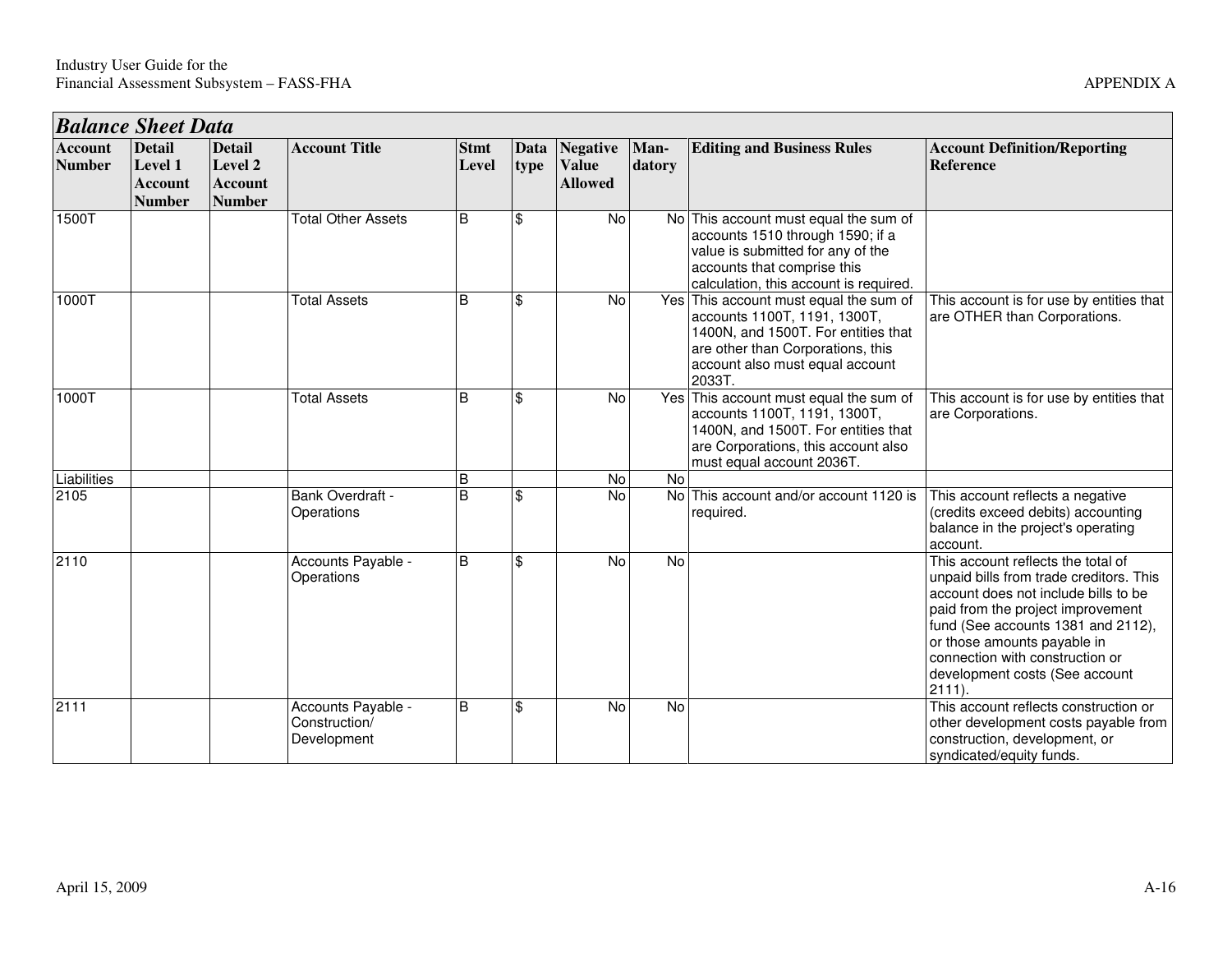|                                 | <b>Balance Sheet Data</b>                                   |                                                             |                                                    |                      |                |                                                   |                |                                   |                                                                                                                                                                                                                                                                                                                                                                                                             |  |  |  |
|---------------------------------|-------------------------------------------------------------|-------------------------------------------------------------|----------------------------------------------------|----------------------|----------------|---------------------------------------------------|----------------|-----------------------------------|-------------------------------------------------------------------------------------------------------------------------------------------------------------------------------------------------------------------------------------------------------------------------------------------------------------------------------------------------------------------------------------------------------------|--|--|--|
| <b>Account</b><br><b>Number</b> | <b>Detail</b><br>Level 1<br><b>Account</b><br><b>Number</b> | <b>Detail</b><br>Level 2<br><b>Account</b><br><b>Number</b> | <b>Account Title</b>                               | <b>Stmt</b><br>Level | Data<br>type   | <b>Negative</b><br><b>Value</b><br><b>Allowed</b> | Man-<br>datory | <b>Editing and Business Rules</b> | <b>Account Definition/Reporting</b><br><b>Reference</b>                                                                                                                                                                                                                                                                                                                                                     |  |  |  |
| 2112                            |                                                             |                                                             | Accounts Payable -<br>Project Improvement<br>ltems | B                    | \$             | $\overline{N}$                                    | $\overline{N}$ |                                   | This account reflects the total of bills<br>vouchered for work items under the<br>Flexible Subsidy Program to be paid<br>from funds transferred from the project<br>improvement fund (See account 1381)<br>to the project bank account (See<br>account 1120).                                                                                                                                               |  |  |  |
| 2113                            |                                                             |                                                             | Accounts Payable - Entity B                        |                      | \$             | No                                                | No             |                                   | This account reflects the total of<br>accounts payable from surplus cash or<br>other mortgagor funds available.                                                                                                                                                                                                                                                                                             |  |  |  |
| 2114                            |                                                             |                                                             | Incentive Performance<br>Fee Payable               | B                    | \$             | No                                                | $\overline{N}$ |                                   | This account is used to report the<br>Incentive Performance Fee Payable to<br>the owners during the next fiscal year<br>based on the current year<br>Computation of Surplus Cash. Please<br>note, if the fee is not paid during the<br>next fiscal period then the owner loses<br>the right to take it. This account should<br>only be used for projects participating<br>in the M2M or Demo Deal programs. |  |  |  |
| 2115                            |                                                             |                                                             | Accounts Payable - 236<br>Excess Income due HUD    | $\overline{B}$       | $\mathbf{\$}$  | $\overline{N}$                                    | $\overline{N}$ |                                   | Used only for Section 236 projects,<br>this account reflects any amount due<br>HUD for rents collected in excess of<br>the allowable basic rents.                                                                                                                                                                                                                                                           |  |  |  |
| 2116                            |                                                             |                                                             | Accounts Payable -<br>Section 8 & Other            | B                    | $\mathfrak{S}$ | $\overline{N}$                                    | <b>No</b>      |                                   | This account reflects any amount due<br>HUD or other federal or state agency,<br>in connection with the Section 8 or<br>other loan program.                                                                                                                                                                                                                                                                 |  |  |  |
| 2120                            |                                                             |                                                             | <b>Accrued Wages Payable</b>                       | <b>B</b>             | $\mathfrak{S}$ | No                                                | No             |                                   | This account reflects the gross<br>amount of payroll that has been<br>accrued, but not paid, at the end of<br>the accounting period.                                                                                                                                                                                                                                                                        |  |  |  |
| 2121                            |                                                             |                                                             | <b>Accrued Payroll Taxes</b><br>Payable            | B                    | $\mathbf{\$}$  | $\overline{N}$                                    | No             |                                   | This account reflects the gross<br>amount of federal, state, and FICA<br>payroll taxes that have been accrued,<br>but not paid, at the end of the<br>accounting period.                                                                                                                                                                                                                                     |  |  |  |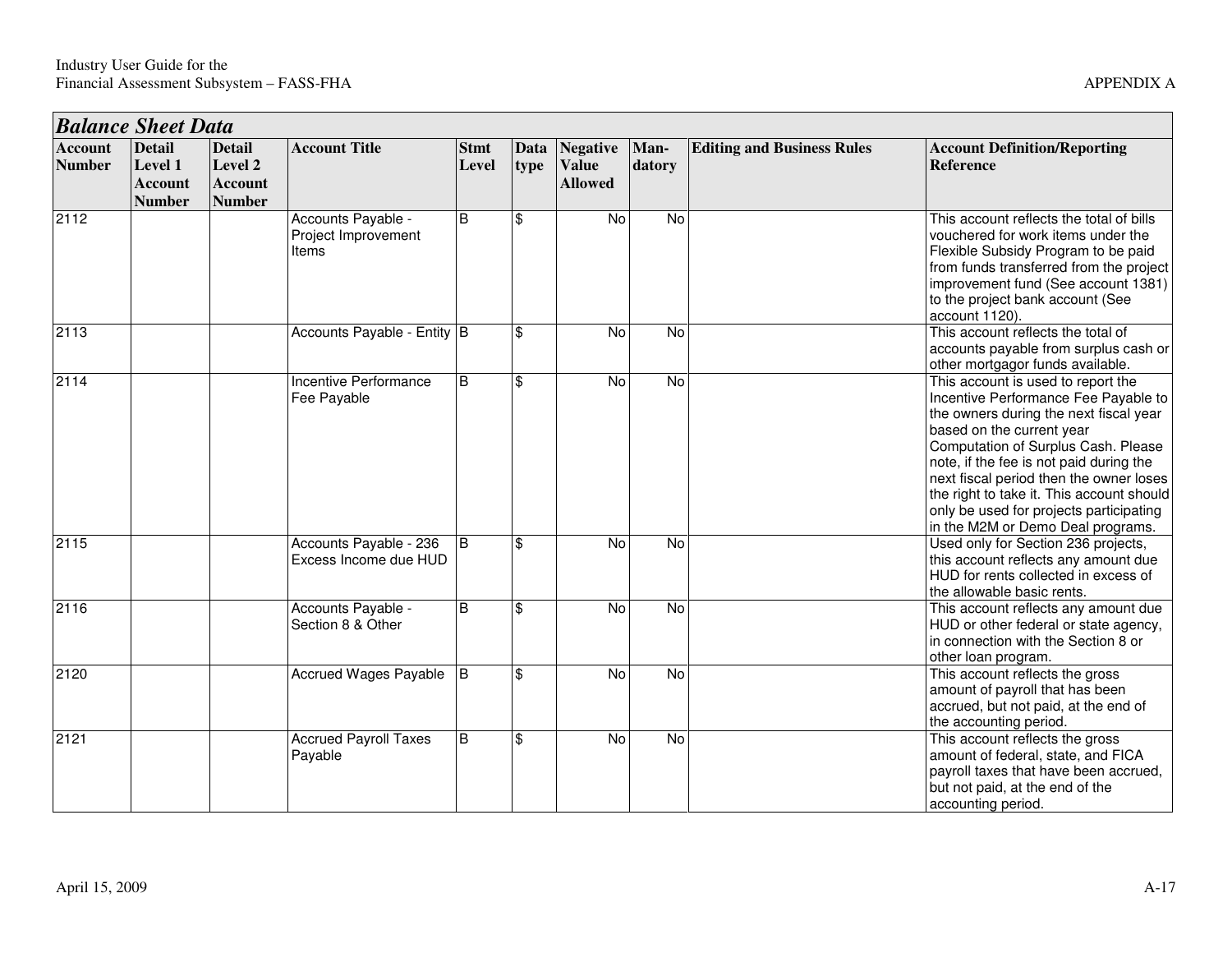| <b>Balance Sheet Data</b> |                                                                    |                                                             |                                                              |                      |                |                                            |                |                                                                                                                                  |                                                                                                                                                                                                                                                                                                                                                                                                                              |  |  |
|---------------------------|--------------------------------------------------------------------|-------------------------------------------------------------|--------------------------------------------------------------|----------------------|----------------|--------------------------------------------|----------------|----------------------------------------------------------------------------------------------------------------------------------|------------------------------------------------------------------------------------------------------------------------------------------------------------------------------------------------------------------------------------------------------------------------------------------------------------------------------------------------------------------------------------------------------------------------------|--|--|
| Account<br><b>Number</b>  | <b>Detail</b><br>Level 1<br><b>Account</b><br><b>Number</b>        | <b>Detail</b><br>Level 2<br><b>Account</b><br><b>Number</b> | <b>Account Title</b>                                         | <b>Stmt</b><br>Level | Data<br>type   | Negative<br><b>Value</b><br><b>Allowed</b> | Man-<br>datory | <b>Editing and Business Rules</b>                                                                                                | <b>Account Definition/Reporting</b><br><b>Reference</b>                                                                                                                                                                                                                                                                                                                                                                      |  |  |
| 2123                      |                                                                    |                                                             | <b>Accrued Management</b><br>Fee Payable                     | B                    | \$             | No                                         | $\overline{N}$ |                                                                                                                                  | This account reflects management<br>fees accrued but unpaid at the end of<br>the accounting period.                                                                                                                                                                                                                                                                                                                          |  |  |
| 2125                      |                                                                    |                                                             | Accrued Lease Payments   B<br>Payable                        |                      | $\mathfrak{L}$ | $\overline{N}$                             |                | No This account is only for the Leased<br>Nursing Home Lessee and is to be a<br>component in the calculation of<br>account 2122T | This account should be used to record<br>short-term lease payments payable.                                                                                                                                                                                                                                                                                                                                                  |  |  |
| 2130                      |                                                                    |                                                             | Accrued Interest Payable B<br>Section 236                    |                      | <b>S</b>       | $\overline{N}$                             | $\overline{N}$ |                                                                                                                                  | Used only for Section 236 projects,<br>this account reflects interest accrued<br>but unpaid on the mortgage obligation<br>at the end of the accounting period.<br>Agents should include only the<br>mortgagor's portion of the interest<br>liability on the mortgage. If Interest<br>Reduction Payments (IRP) are in<br>excess of interest due under the<br>mortgage note, the excess should be<br>reported in account 1165. |  |  |
| 2131                      |                                                                    |                                                             | Accrued Interest Payable B<br>- First Mortgage (or<br>Bonds) |                      | <b>S</b>       | $\overline{N}$                             | $\overline{N}$ |                                                                                                                                  | Used for non-Section 236 projects,<br>this account reflects interest accrued<br>but unpaid on the first mortgage (or<br>bond) obligation at the end of the<br>accounting period.                                                                                                                                                                                                                                             |  |  |
| 2132                      |                                                                    |                                                             | Accrued Interest Payable P<br><b>Other Mortgages</b>         |                      | $\mathfrak{S}$ | No                                         |                | No Account 2132 should equal the sum<br>of values submitted for 2132-020.                                                        | This account reflects the accrued<br>interest payable for second, third,<br>forth, and fifth mortgages.                                                                                                                                                                                                                                                                                                                      |  |  |
| 2132                      |                                                                    |                                                             | Accrued Interest Payable E<br><b>Other Mortgages</b>         |                      | $\mathfrak{S}$ | No                                         | No             |                                                                                                                                  | This account reflects the accrued<br>interest payable for second, third,<br>forth, and fifth mortgages.                                                                                                                                                                                                                                                                                                                      |  |  |
|                           | Detail -<br>Accrued<br>Interest<br>Payable -<br>Other<br>Mortgages |                                                             |                                                              | P                    |                | $\overline{N}$                             | $\overline{N}$ |                                                                                                                                  |                                                                                                                                                                                                                                                                                                                                                                                                                              |  |  |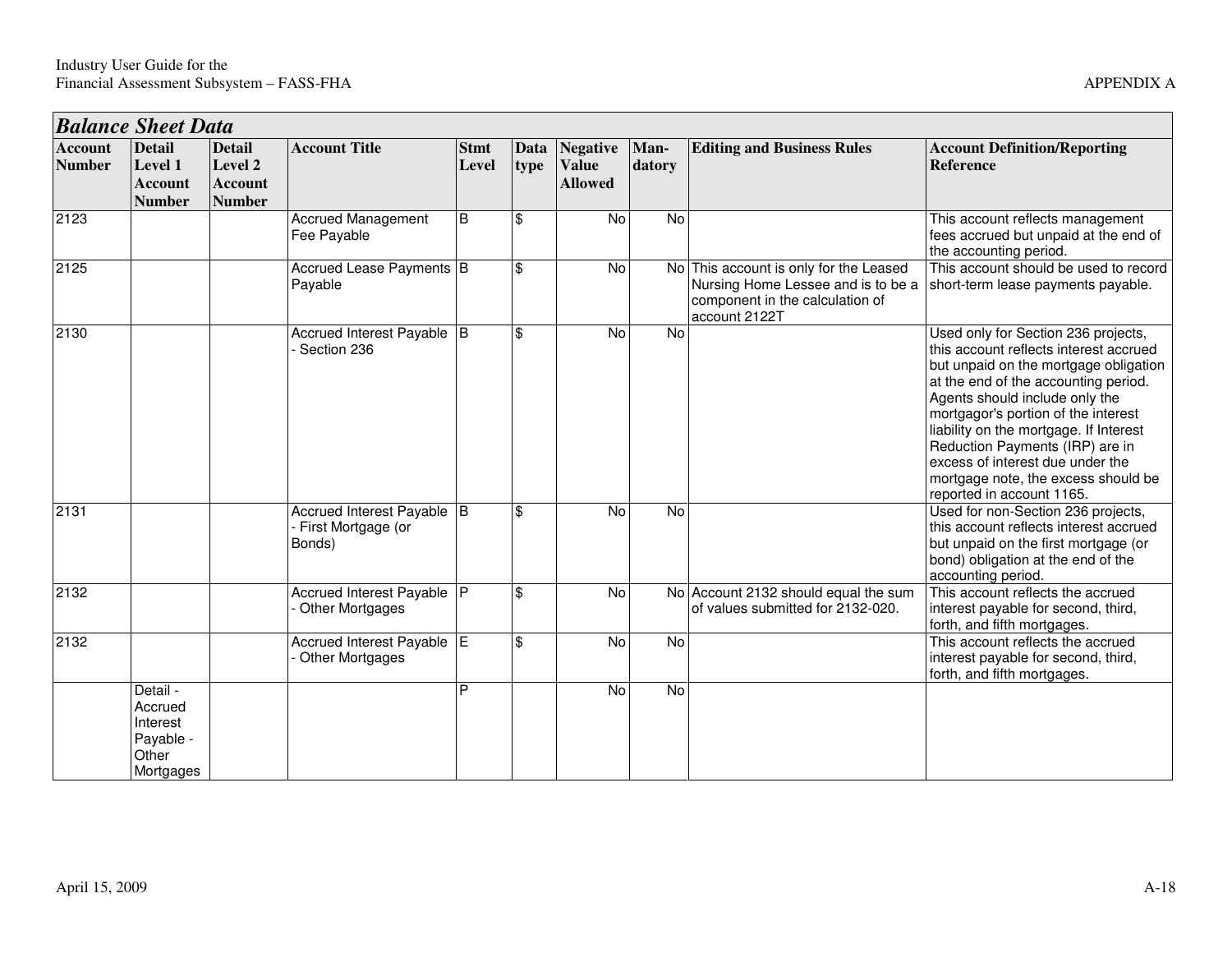|                                 | <b>Balance Sheet Data</b>                                   |                                                             |                                                                       |                      |                         |                                                   |                |                                                                                                                                                                                                                                                                 |                                                                                                                                                                                              |  |  |  |  |
|---------------------------------|-------------------------------------------------------------|-------------------------------------------------------------|-----------------------------------------------------------------------|----------------------|-------------------------|---------------------------------------------------|----------------|-----------------------------------------------------------------------------------------------------------------------------------------------------------------------------------------------------------------------------------------------------------------|----------------------------------------------------------------------------------------------------------------------------------------------------------------------------------------------|--|--|--|--|
| <b>Account</b><br><b>Number</b> | <b>Detail</b><br>Level 1<br><b>Account</b><br><b>Number</b> | <b>Detail</b><br>Level 2<br><b>Account</b><br><b>Number</b> | <b>Account Title</b>                                                  | <b>Stmt</b><br>Level | Data<br>type            | <b>Negative</b><br><b>Value</b><br><b>Allowed</b> | Man-<br>datory | <b>Editing and Business Rules</b>                                                                                                                                                                                                                               | <b>Account Definition/Reporting</b><br>Reference                                                                                                                                             |  |  |  |  |
|                                 | 2132-010                                                    |                                                             | <b>Type of Mortgage</b>                                               | P                    | S                       | $\overline{N}$                                    |                | No If account 2132 is valued, then this<br>account is required. Permitted values<br>for this account are listed in a drop<br>down box. This account should be<br>repeated up to 4 times to include<br>interest on second, third, forth, and<br>fifth mortgages. |                                                                                                                                                                                              |  |  |  |  |
|                                 | 2132-020                                                    |                                                             | Amount of Mortgage<br>Interest                                        | P                    | \$                      | No                                                | No l           | This account reflects the<br>corresponding amount(s) for<br>mortgage interest for each type of<br>mortgage listed in 2132-010. This<br>account should be repeated up to 4<br>times to include interest on second,<br>third, fourth, and fifth mortgages.        |                                                                                                                                                                                              |  |  |  |  |
| 2133                            |                                                             |                                                             | Accrued Interest Payable B<br>Other Loans and Notes<br>(Surplus Cash) |                      | \$                      | No                                                | No             |                                                                                                                                                                                                                                                                 | This account reflects interest accrued<br>and unpaid on other loans and notes<br>payable from surplus cash or other<br>entity funds.                                                         |  |  |  |  |
| 2134                            |                                                             |                                                             | Accrued Interest Payable B<br>Other Loans and Notes                   |                      | \$                      | No                                                | $\overline{N}$ |                                                                                                                                                                                                                                                                 | This account reflects interest accrued<br>and unpaid on other loans and notes<br>payable from project operations.                                                                            |  |  |  |  |
| 2135                            |                                                             |                                                             | Accrued Interest Payable B<br>Flexible Subsidy Loan                   |                      | \$                      | No                                                | <b>No</b>      |                                                                                                                                                                                                                                                                 | This account reflects interest accrued<br>and unpaid on Flexible Subsidy<br>Operation Assistance loans payable<br>from project operations.                                                   |  |  |  |  |
| 2136                            |                                                             |                                                             | Accrued Interest Payable B<br>Capital Improvements<br>Loan            |                      | \$                      | No                                                | N <sub>o</sub> |                                                                                                                                                                                                                                                                 | This account reflects interest accrued<br>and unpaid on capital improvement<br>loans payable from project operations.                                                                        |  |  |  |  |
| 2137                            |                                                             |                                                             | Accrued Interest Payable B<br>Operating Loss Loan                     |                      | \$                      | No                                                | $\overline{N}$ |                                                                                                                                                                                                                                                                 | This account reflects interest accrued<br>and unpaid on operating loss loans<br>payable from project operations.                                                                             |  |  |  |  |
| 2139                            |                                                             |                                                             | Accrued Interest Payable B<br>- Capital Recovery<br>Payment           |                      | $\overline{\mathbf{s}}$ | $\overline{N}$                                    | $\overline{N}$ |                                                                                                                                                                                                                                                                 | This account reflects interest accrued<br>and unpaid on the Capital Recovery<br>Payment. This account should only be<br>used for projects participating in the<br>M2M or Demo Deal programs. |  |  |  |  |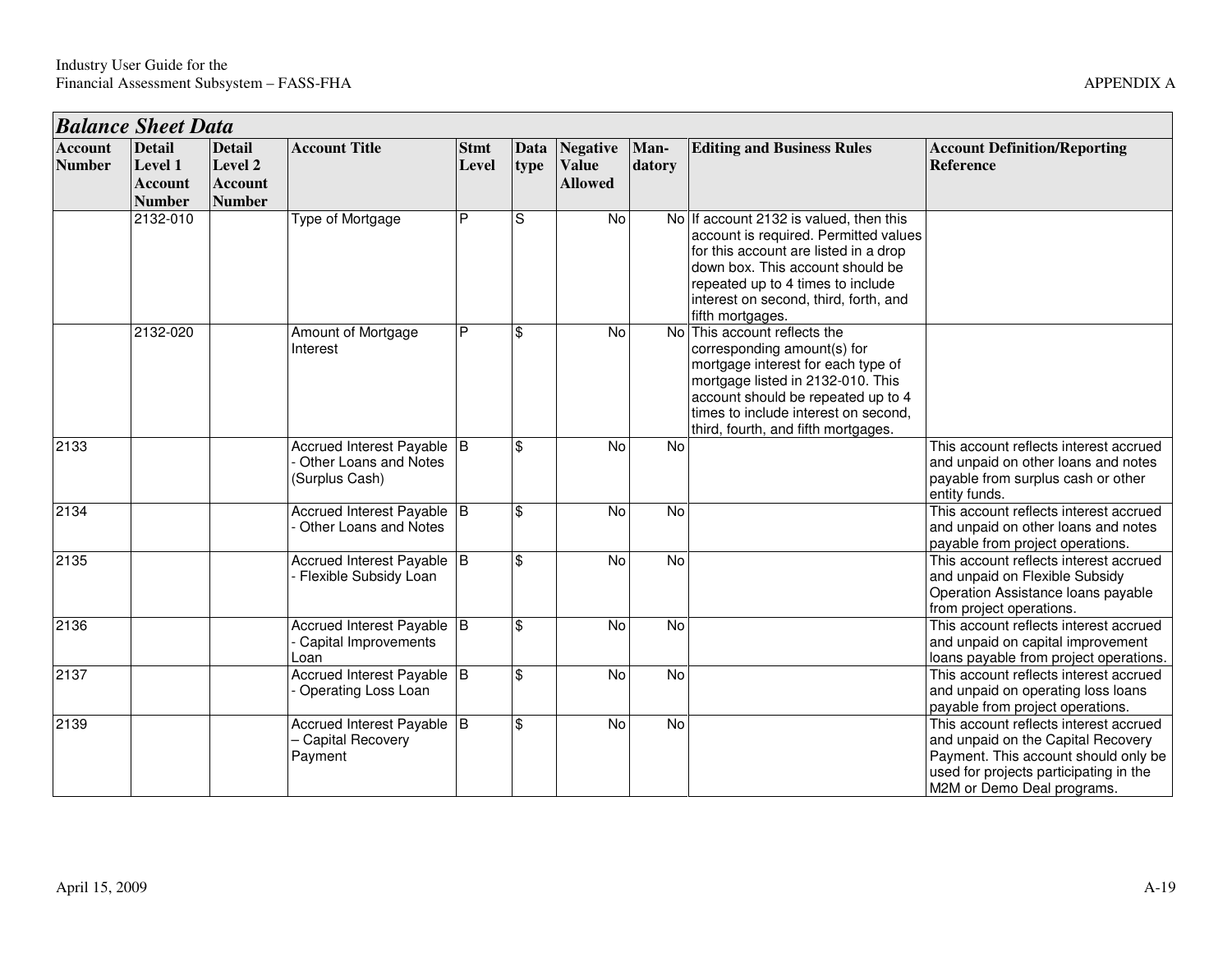|                                 | <b>Balance Sheet Data</b>                                    |                                                             |                                                                         |                             |              |                                                   |                |                                                                                                                                                                                                                                                                             |                                                                                                                                                                         |
|---------------------------------|--------------------------------------------------------------|-------------------------------------------------------------|-------------------------------------------------------------------------|-----------------------------|--------------|---------------------------------------------------|----------------|-----------------------------------------------------------------------------------------------------------------------------------------------------------------------------------------------------------------------------------------------------------------------------|-------------------------------------------------------------------------------------------------------------------------------------------------------------------------|
| <b>Account</b><br><b>Number</b> | <b>Detail</b><br>Level 1<br><b>Account</b><br><b>Number</b>  | <b>Detail</b><br>Level 2<br><b>Account</b><br><b>Number</b> | <b>Account Title</b>                                                    | <b>Stmt</b><br><b>Level</b> | Data<br>type | <b>Negative</b><br><b>Value</b><br><b>Allowed</b> | Man-<br>datory | <b>Editing and Business Rules</b>                                                                                                                                                                                                                                           | <b>Account Definition/Reporting</b><br><b>Reference</b>                                                                                                                 |
| 2150                            |                                                              |                                                             | <b>Accrued Property Taxes</b>                                           | $\overline{B}$              | \$           | $\overline{N}$                                    | $\overline{N}$ |                                                                                                                                                                                                                                                                             | This account reflects the accrual of<br>property taxes payable as of the end<br>of the accounting period.                                                               |
| 2160                            |                                                              |                                                             | Notes Payable (Short<br>Term)                                           | B                           | \$           | N <sub>o</sub>                                    | $\overline{N}$ |                                                                                                                                                                                                                                                                             | This account reflects the current<br>portion on notes payable. This<br>account also reflects owner advances<br>that have received prior repayment<br>approval from HUD. |
| 2170                            |                                                              |                                                             | Mortgage (or Bonds)<br>Payable - First Mortgage<br>(Bonds) (Short Term) | $\overline{B}$              | \$           | No                                                | $\overline{N}$ |                                                                                                                                                                                                                                                                             | This account reflects the current<br>portion on mortgage payable for a first<br>mortgage or bond obligation.                                                            |
| 2172                            |                                                              |                                                             | Other Mortgages Payable P<br>(Short Term)                               |                             | \$           | No                                                |                | No Account 2172 should equal the sum<br>of values submitted for 2172-020.                                                                                                                                                                                                   | This account reflects the current<br>portion on mortgage payable for a<br>second mortgage.                                                                              |
| 2172                            |                                                              |                                                             | Other Mortgages Payable E<br>(Short Term)                               |                             | \$           | $\overline{N}$                                    | $\overline{N}$ |                                                                                                                                                                                                                                                                             | This account reflects the current<br>portion on mortgage payable for a<br>second mortgage.                                                                              |
|                                 | Detail -<br>Other<br>Mortgages<br>Payable<br>(Short<br>Term) |                                                             |                                                                         | P                           |              | No                                                | No             |                                                                                                                                                                                                                                                                             |                                                                                                                                                                         |
|                                 | 2172-010                                                     |                                                             | <b>Type of Mortgage</b>                                                 | P                           | S            | No                                                |                | No If account 2172 is valued, then this<br>account is required. Permitted values<br>for this account are listed in a drop<br>down box. This account should be<br>repeated up to 4 times to include<br>short-term principal on second, third,<br>forth, and fifth mortgages. |                                                                                                                                                                         |
|                                 | 2172-020                                                     |                                                             | Short-term Mortgage<br><b>Principal Payable</b>                         | P                           | \$           | No                                                | N <sub>o</sub> | This account reflects the<br>corresponding amount(s) for<br>mortgage principal for each type of<br>mortgage listed in 2172-010. This<br>account should be repeated up to 4<br>times to include short-term principal<br>on second, third, fourth, and fifth<br>mortgages.    |                                                                                                                                                                         |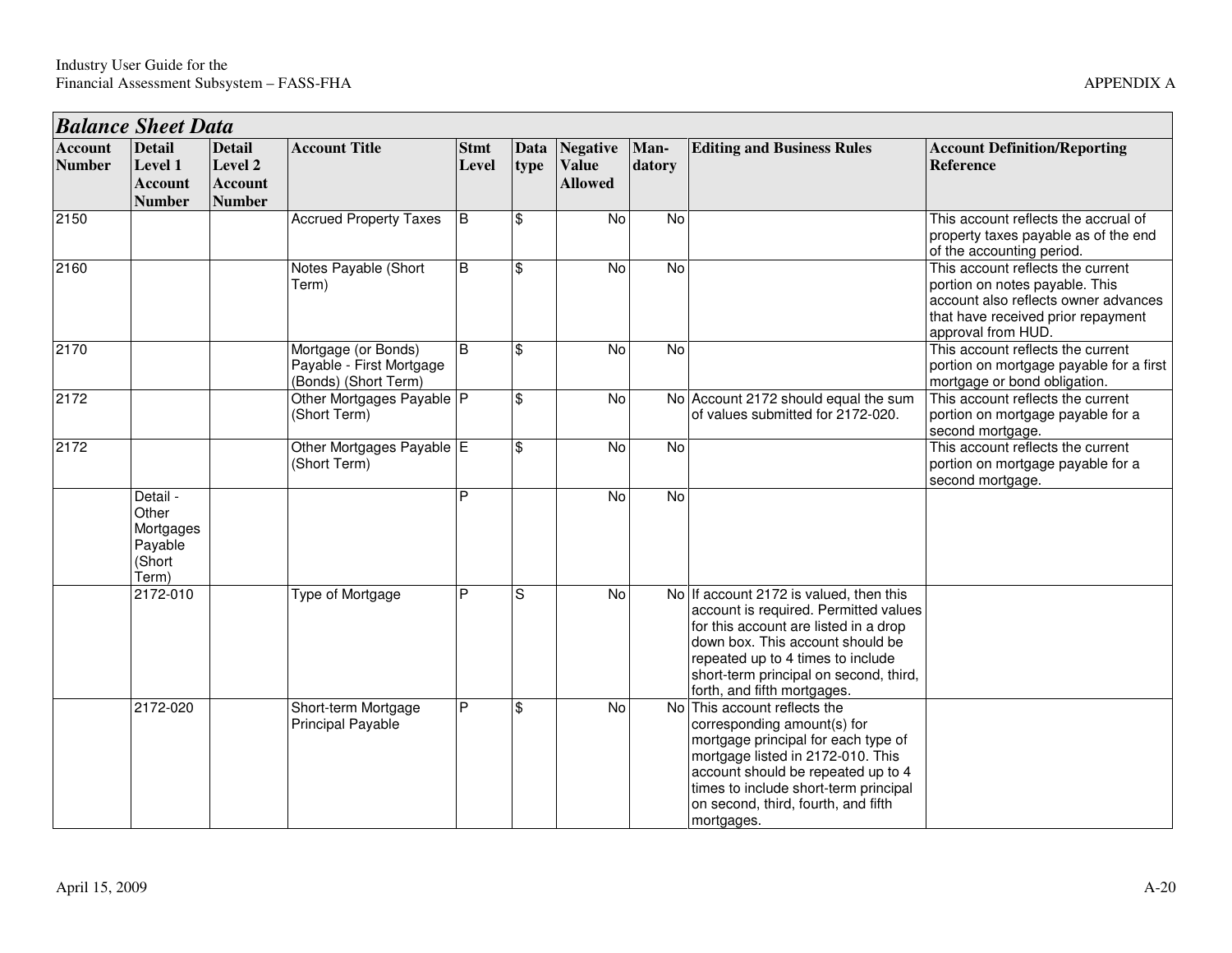|                                 | <b>Balance Sheet Data</b>                                   |                                                             |                                                                 |                      |                |                                                   |                |                                                                                                                                             |                                                                                                                                                                                                                   |  |  |  |  |
|---------------------------------|-------------------------------------------------------------|-------------------------------------------------------------|-----------------------------------------------------------------|----------------------|----------------|---------------------------------------------------|----------------|---------------------------------------------------------------------------------------------------------------------------------------------|-------------------------------------------------------------------------------------------------------------------------------------------------------------------------------------------------------------------|--|--|--|--|
| <b>Account</b><br><b>Number</b> | <b>Detail</b><br>Level 1<br><b>Account</b><br><b>Number</b> | <b>Detail</b><br>Level 2<br><b>Account</b><br><b>Number</b> | <b>Account Title</b>                                            | <b>Stmt</b><br>Level | Data<br>type   | <b>Negative</b><br><b>Value</b><br><b>Allowed</b> | Man-<br>datory | <b>Editing and Business Rules</b>                                                                                                           | <b>Account Definition/Reporting</b><br>Reference                                                                                                                                                                  |  |  |  |  |
| 2173                            |                                                             |                                                             | Other Loans and Notes<br>Payable - Surplus Cash<br>(Short Term) | B                    | $\mathfrak{S}$ | No                                                | No             |                                                                                                                                             | This account reflects the current<br>portion on other loans and notes<br>payable. Payments may be made from<br>surplus cash or other entity funds.                                                                |  |  |  |  |
| 2174                            |                                                             |                                                             | Other Loans and Notes<br>(Short Term)                           | B                    | $\mathfrak{S}$ | <b>No</b>                                         | No             |                                                                                                                                             | This account reflects liabilities on<br>other loans and notes due within one<br>year that is payable from project<br>operations.                                                                                  |  |  |  |  |
| 2175                            |                                                             |                                                             | Flexible Subsidy Loan<br>Payable (Short Term)                   | B                    | $\mathbf{\$}$  | <b>No</b>                                         | $\overline{N}$ |                                                                                                                                             | This account reflects the current<br>portion of the Flexible Subsidy<br>Operation Assistance loans.                                                                                                               |  |  |  |  |
| 2176                            |                                                             |                                                             | Capital Improvement<br>Loan Payable (Short<br>Term)             | B                    | $\mathfrak{S}$ | <b>No</b>                                         | <b>No</b>      |                                                                                                                                             | This account reflects the current<br>portion of the capital improvement<br>loans.                                                                                                                                 |  |  |  |  |
| 2177                            |                                                             |                                                             | Operating Loss Loan<br>Payable (Short Term)                     | B                    | $\mathfrak{S}$ | <b>No</b>                                         | <b>No</b>      |                                                                                                                                             | This account reflects the current<br>portion of an operating loss loan<br>obtained to sustain operations due to<br>a prior year operating loss.                                                                   |  |  |  |  |
| 2179                            |                                                             |                                                             | Capital Recovery<br>Payment Payable (Short<br>Term)             | B                    | $\mathbf{\$}$  | N <sub>o</sub>                                    | $\overline{N}$ |                                                                                                                                             | This account reflects the current<br>portion of principal payments due on<br>the Capital Recovery Payment. This<br>account should only be used for<br>projects participating in the M2M or<br>Demo Deal programs. |  |  |  |  |
| 2180                            |                                                             |                                                             | <b>Utility Allowances</b>                                       | $\overline{B}$       | $\mathfrak{S}$ | $\overline{N}$                                    | $\overline{N}$ |                                                                                                                                             | This account reflects utility allowances<br>payable.                                                                                                                                                              |  |  |  |  |
| 2190                            |                                                             |                                                             | Miscellaneous Current<br>Liabilities                            | E                    | $\mathfrak{S}$ | $\overline{N}$                                    | $\overline{N}$ |                                                                                                                                             | This account reflects current liabilities<br>not otherwise described above.                                                                                                                                       |  |  |  |  |
| 2190                            |                                                             |                                                             | Miscellaneous Current<br>Liabilities                            | P                    | <b>S</b>       | No                                                |                | No If account 2190 detail is submitted,<br>the value of this account must equal<br>the sum of the values submitted for<br>account 2190-020. | This account reflects current liabilities<br>not otherwise described above.                                                                                                                                       |  |  |  |  |
|                                 | Detail -<br>Miscellane<br>ous<br>Current<br>Liabilities     |                                                             |                                                                 | P                    |                | <b>No</b>                                         | <b>No</b>      |                                                                                                                                             |                                                                                                                                                                                                                   |  |  |  |  |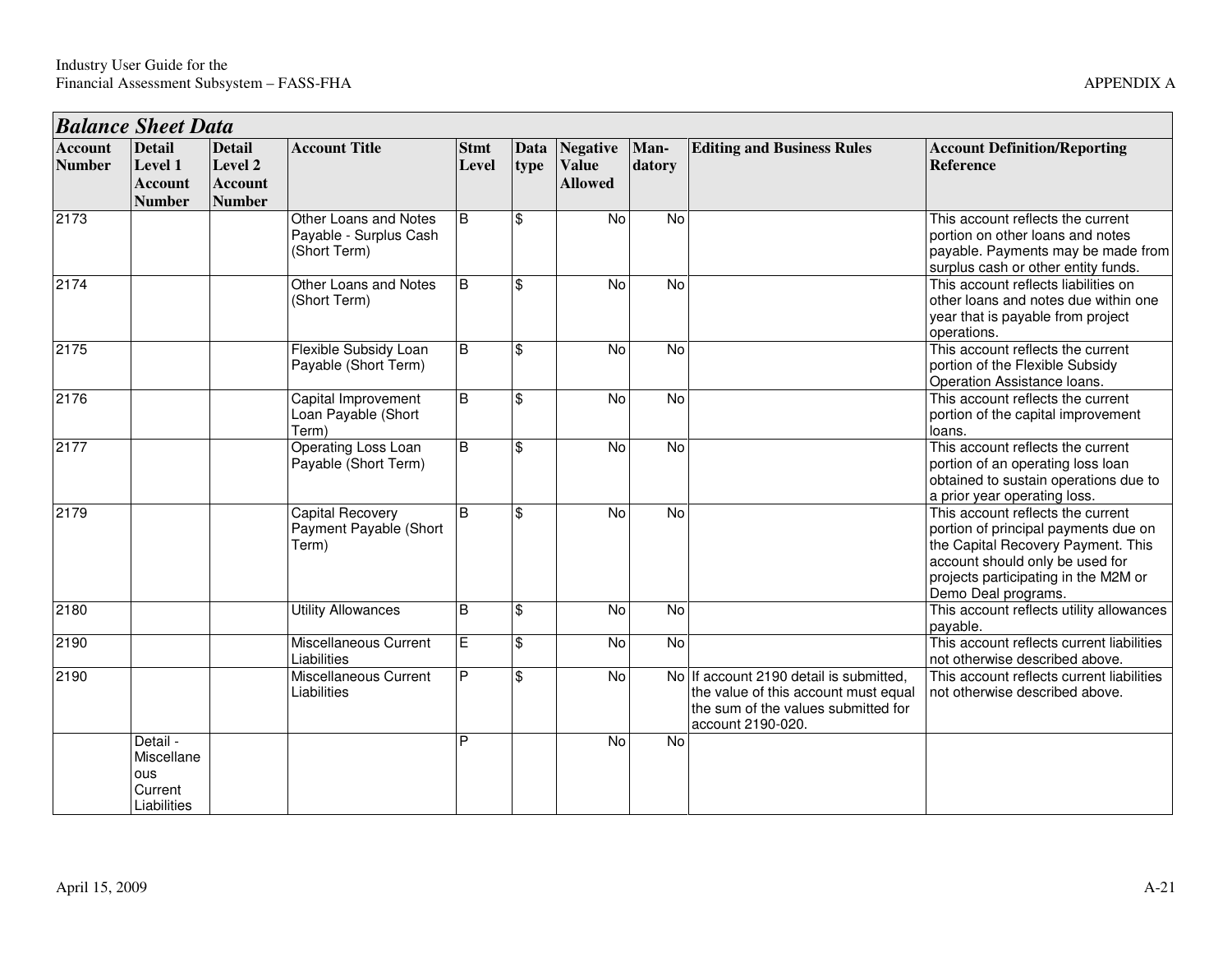(Long-Term)

Payable - Long Term

Accrued Lease Payments B

2210

2122T

2191

2305

2306

|                                 | <b>Balance Sheet Data</b>                                   |                                                             |                                                          |                      |              |                                                   |                |                                                                                                  |                                                                                                                                                                                                                                                                                                                                                                                                                                                                                                                                                                                        |
|---------------------------------|-------------------------------------------------------------|-------------------------------------------------------------|----------------------------------------------------------|----------------------|--------------|---------------------------------------------------|----------------|--------------------------------------------------------------------------------------------------|----------------------------------------------------------------------------------------------------------------------------------------------------------------------------------------------------------------------------------------------------------------------------------------------------------------------------------------------------------------------------------------------------------------------------------------------------------------------------------------------------------------------------------------------------------------------------------------|
| <b>Account</b><br><b>Number</b> | <b>Detail</b><br>Level 1<br><b>Account</b><br><b>Number</b> | <b>Detail</b><br>Level 2<br><b>Account</b><br><b>Number</b> | <b>Account Title</b>                                     | <b>Stmt</b><br>Level | Data<br>type | <b>Negative</b><br><b>Value</b><br><b>Allowed</b> | Man-<br>datory | <b>Editing and Business Rules</b>                                                                | <b>Account Definition/Reporting</b><br><b>Reference</b>                                                                                                                                                                                                                                                                                                                                                                                                                                                                                                                                |
|                                 | 2190-010                                                    |                                                             | Description-<br>Miscellaneous Detail for<br>2190         | P                    |              | No                                                |                | No If the value of 2190 exceeds \$1000.<br>this account is required                              |                                                                                                                                                                                                                                                                                                                                                                                                                                                                                                                                                                                        |
|                                 | 2190-020                                                    |                                                             | Amount - Miscellaneous<br>Detail for 2190                | IP.                  | \$           | No                                                |                | No If the value of 2190 exceeds \$1000.<br>this account is required                              |                                                                                                                                                                                                                                                                                                                                                                                                                                                                                                                                                                                        |
| 2210                            |                                                             |                                                             | Prepaid Revenue                                          | B                    | \$           | No                                                | No             |                                                                                                  | This account reflects rents received<br>from tenants (including commercial<br>tenants) and certain contracts, that<br>apply to future accounting periods.                                                                                                                                                                                                                                                                                                                                                                                                                              |
| 2122T                           |                                                             |                                                             | <b>Total Current Liabilities</b>                         | B                    | \$           | No                                                |                | Yes This account must equal the sum of<br>accounts 2105 through 2230,<br>excluding account 2191. |                                                                                                                                                                                                                                                                                                                                                                                                                                                                                                                                                                                        |
| 2191                            |                                                             |                                                             | <b>Tenant/Patient Deposits</b><br>Held In Trust (Contra) | <b>B</b>             | \$           | No                                                | No             |                                                                                                  | This account represents the liabilities<br>associated with security and other<br>deposits that are held on behalf of<br>rental tenants and nursing home<br>patients. These deposits/patient<br>personal funds must be held in the<br>name of the project in a separate bank<br>account. Agents may use deposits to<br>pay for tenant damages and<br>delinquent rents when a tenant<br>vacates. Please consult HUD<br>Handbook 4350.3, paragraphs 4-8, 9,<br>and 10, and applicable state or local<br>law for regulations regarding collection<br>and disposition of security deposits. |
| 2305                            |                                                             |                                                             | Accounts Payable - Entity B                              |                      | \$           | No                                                | <b>No</b>      |                                                                                                  | This account reflects liabilities payable                                                                                                                                                                                                                                                                                                                                                                                                                                                                                                                                              |

out of surplus cash, owner

term lease payments payable.

operating cash.

B  $\begin{array}{|c|c|c|c|c|}\n\hline\n\end{array}$  No  $\begin{array}{|c|c|c|c|}\n\hline\n\end{array}$  No  $\begin{array}{|c|c|c|}\n\hline\n\end{array}$  This account is used to record long-

 contributions, or entity cash. This account should not include liabilities that are payable out of project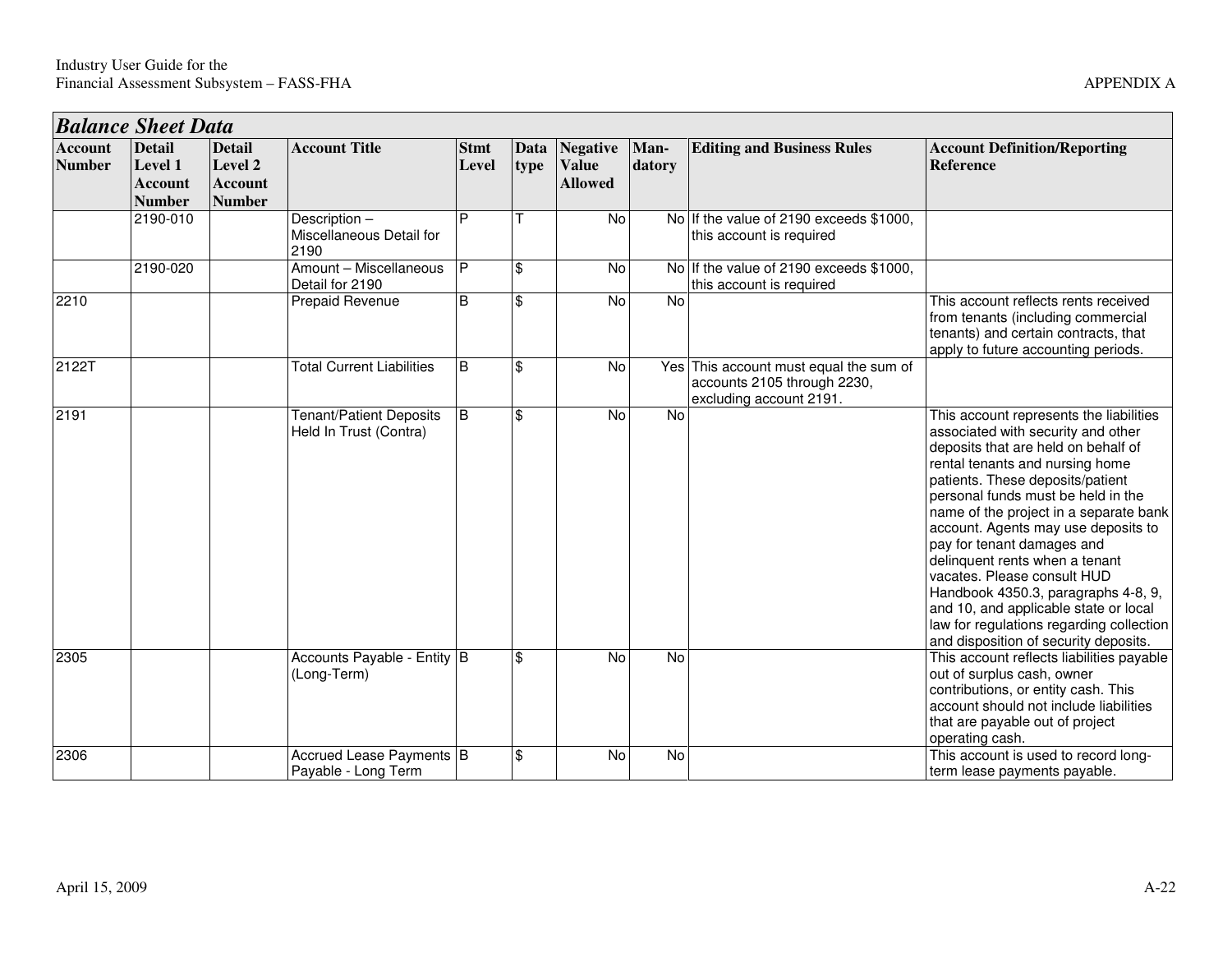|                                 | <b>Balance Sheet Data</b>                                   |                                                             |                                                               |                      |                         |                                                   |                |                                                                                                                                                                                                                                                                  |                                                                                                                                                                                                                                 |  |  |  |
|---------------------------------|-------------------------------------------------------------|-------------------------------------------------------------|---------------------------------------------------------------|----------------------|-------------------------|---------------------------------------------------|----------------|------------------------------------------------------------------------------------------------------------------------------------------------------------------------------------------------------------------------------------------------------------------|---------------------------------------------------------------------------------------------------------------------------------------------------------------------------------------------------------------------------------|--|--|--|
| <b>Account</b><br><b>Number</b> | <b>Detail</b><br>Level 1<br><b>Account</b><br><b>Number</b> | <b>Detail</b><br>Level 2<br><b>Account</b><br><b>Number</b> | <b>Account Title</b>                                          | <b>Stmt</b><br>Level | Data<br>type            | <b>Negative</b><br><b>Value</b><br><b>Allowed</b> | Man-<br>datory | <b>Editing and Business Rules</b>                                                                                                                                                                                                                                | <b>Account Definition/Reporting</b><br>Reference                                                                                                                                                                                |  |  |  |
| 2310                            |                                                             |                                                             | Notes Payable (Long<br>Term)                                  | B                    | \$                      | No                                                | No             |                                                                                                                                                                                                                                                                  | This account reflects amounts of notes<br>due in more than one year from the<br>date of the balance sheet, net of the<br>current portion. The amount due within<br>one year is recorded in account 2160.                        |  |  |  |
| 2311                            |                                                             |                                                             | Notes Payable - Surplus<br>Cash                               | B                    | \$                      | No                                                | No             |                                                                                                                                                                                                                                                                  | This account reflects project<br>obligations payable only from<br>available surplus cash, and in<br>accordance with the terms of the note.                                                                                      |  |  |  |
| 2320                            |                                                             |                                                             | Mortgage (or Bonds)<br>Payable - First Mortgage<br>(or Bonds) | <sub>B</sub>         | \$                      | No                                                | No             |                                                                                                                                                                                                                                                                  | This account reflects the unpaid<br>principal balances of the mortgages or<br>bonds, net of the current portion, that<br>are payable from project operations.<br>The amount due within one year is<br>recorded in account 2170. |  |  |  |
| 2322                            |                                                             |                                                             | Other Mortgages Payable E<br>(Long Term)                      |                      | \$                      | No                                                | No             |                                                                                                                                                                                                                                                                  |                                                                                                                                                                                                                                 |  |  |  |
| 2322                            |                                                             |                                                             | Other Mortgages Payable P<br>(Long Term)                      |                      | $\overline{\mathbf{e}}$ | No                                                |                | No Account 2322 should equal the sum<br>of values submitted for 2322-020.                                                                                                                                                                                        |                                                                                                                                                                                                                                 |  |  |  |
|                                 | Detail -<br>Other<br>Mortgages<br>Payable<br>(Long<br>Term) |                                                             |                                                               | P                    |                         | <b>No</b>                                         | <b>No</b>      |                                                                                                                                                                                                                                                                  |                                                                                                                                                                                                                                 |  |  |  |
|                                 | 2322-010                                                    |                                                             | Type of Mortgage                                              | P                    | S                       | No                                                |                | No If account 2322 is valued, then this<br>account is required. Permitted values<br>for this account are listed in a drop<br>down box. This account should be<br>repeated up to 4 times to include<br>principal on second, third, forth, and<br>fifth mortgages. |                                                                                                                                                                                                                                 |  |  |  |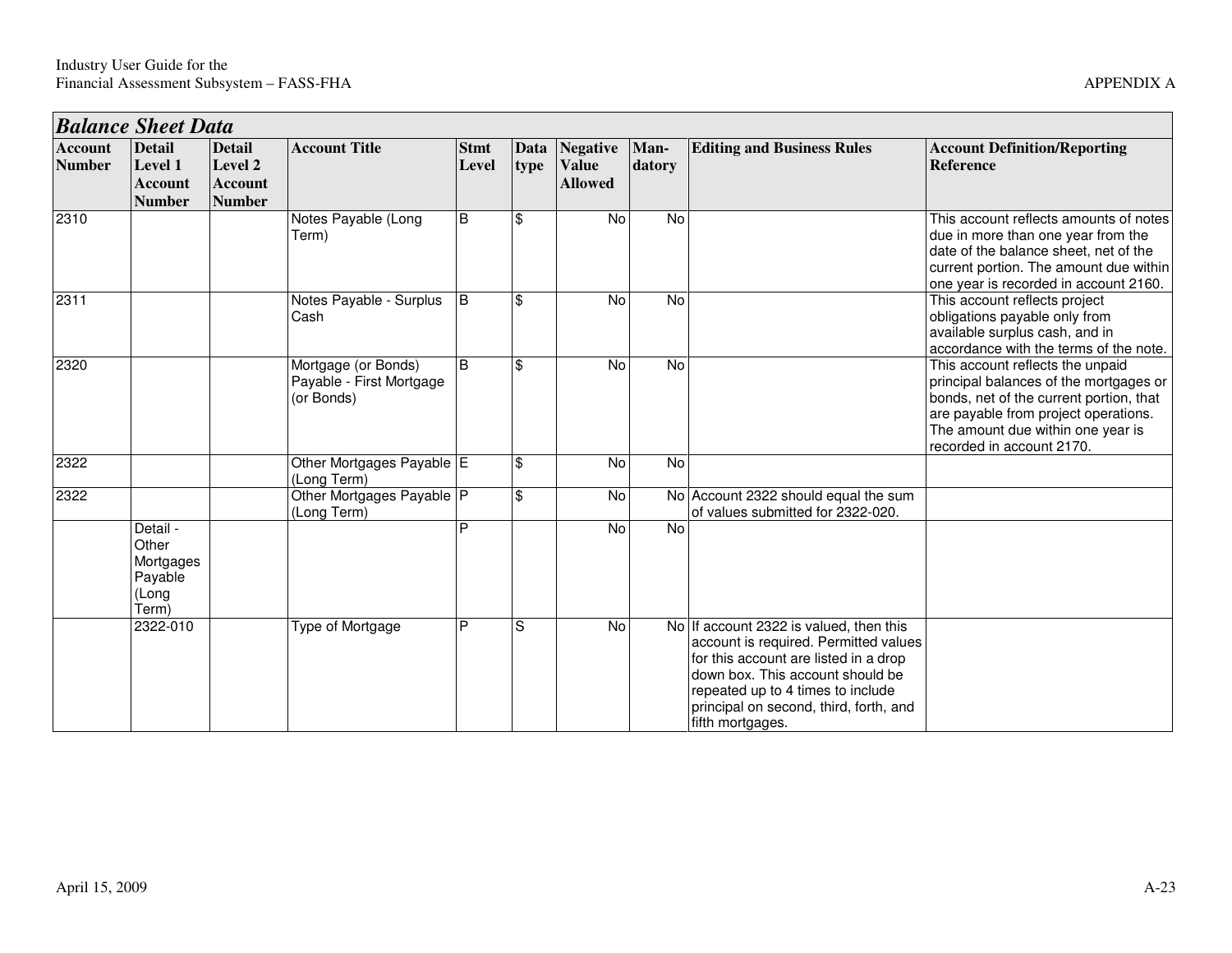|                                 | <b>Balance Sheet Data</b>                                          |                                                             |                                                 |                      |              |                                                   |                |                                                                                                                                                                                                                                                                      |                                                                                                                                                                                                                                                                                                                                  |  |  |  |  |
|---------------------------------|--------------------------------------------------------------------|-------------------------------------------------------------|-------------------------------------------------|----------------------|--------------|---------------------------------------------------|----------------|----------------------------------------------------------------------------------------------------------------------------------------------------------------------------------------------------------------------------------------------------------------------|----------------------------------------------------------------------------------------------------------------------------------------------------------------------------------------------------------------------------------------------------------------------------------------------------------------------------------|--|--|--|--|
| <b>Account</b><br><b>Number</b> | <b>Detail</b><br><b>Level 1</b><br><b>Account</b><br><b>Number</b> | <b>Detail</b><br>Level 2<br><b>Account</b><br><b>Number</b> | <b>Account Title</b>                            | <b>Stmt</b><br>Level | Data<br>type | <b>Negative</b><br><b>Value</b><br><b>Allowed</b> | Man-<br>datory | <b>Editing and Business Rules</b>                                                                                                                                                                                                                                    | <b>Account Definition/Reporting</b><br><b>Reference</b>                                                                                                                                                                                                                                                                          |  |  |  |  |
|                                 | 2322-020                                                           |                                                             | Amount of Mortgage(s)<br>Payable                | P                    | \$           | No                                                |                | No This account reflects the<br>corresponding amount(s) for<br>mortgage principal for each type of<br>mortgage listed in 2322-010. This<br>account should be repeated up to 4<br>times to include principal due on<br>second, third, fourth, and fifth<br>mortgages. |                                                                                                                                                                                                                                                                                                                                  |  |  |  |  |
| 2323                            |                                                                    |                                                             | Other Loans and Notes<br>Payable - Surplus Cash | B                    | \$           | <b>No</b>                                         | <b>No</b>      |                                                                                                                                                                                                                                                                      | This account reflects the unpaid<br>principal balances on other loans and<br>notes, net of the current portion, that<br>are payable from surplus cash or other<br>entity funds. The amount due within<br>one year is recorded in account 2173.                                                                                   |  |  |  |  |
| 2324                            |                                                                    |                                                             | Other Loans and Notes<br>Payable                | <b>B</b>             | \$           | <b>No</b>                                         | <b>No</b>      |                                                                                                                                                                                                                                                                      | This account reflects the unpaid<br>principal balances on other loans and<br>notes, net of the current portion, that<br>are payable from project operations.<br>The amount due within one year is<br>recorded in account 2174.                                                                                                   |  |  |  |  |
| 2325                            |                                                                    |                                                             | Flexible Subsidy Loan<br>Payable                | B                    | \$           | <b>No</b>                                         | <b>No</b>      |                                                                                                                                                                                                                                                                      | This account represents the total<br>amount of the unpaid balance of the<br>Flexible Subsidy Operating Assistance<br>loans that have been approved by<br>HUD, net of the current portion. The<br>amount due within one year is<br>recorded in account 2175. Terms of<br>repayments to these loans require<br>prior HUD approval. |  |  |  |  |
| 2326                            |                                                                    |                                                             | Capital Improvement<br>Loan Payable             | $\overline{B}$       | \$           | <b>No</b>                                         | <b>No</b>      |                                                                                                                                                                                                                                                                      | This account reflects the total unpaid<br>balance of capital improvement loans<br>as of the end of the accounting period,<br>net of the current portion. The amount<br>due within one year is recorded in<br>account 2176.                                                                                                       |  |  |  |  |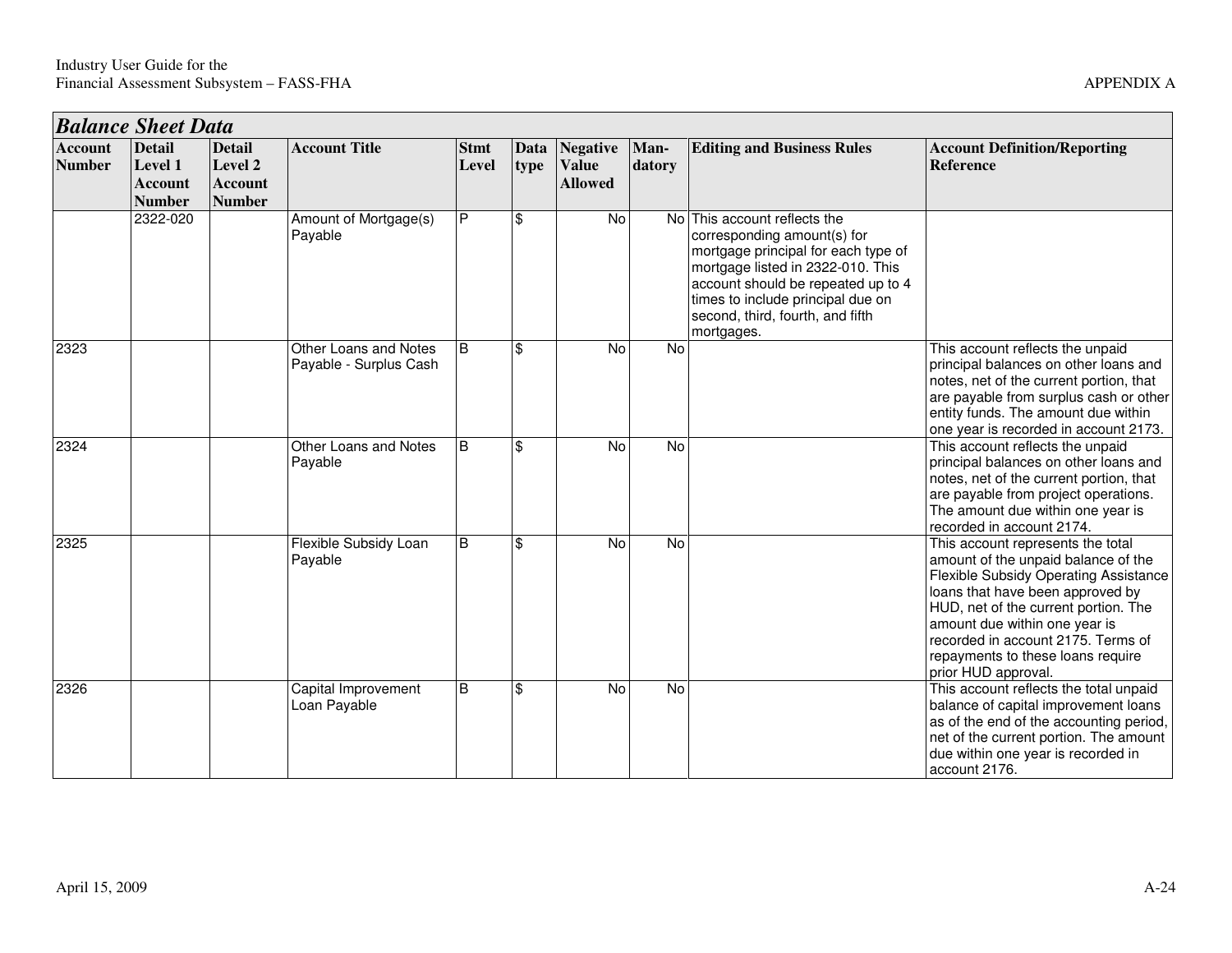| <b>Balance Sheet Data</b>       |                                                                         |                                                             |                                                                   |                      |                     |                                                   |                |                                                                                                                                                                                                                                                                 |                                                                                                                                                                                                                                                                     |  |  |
|---------------------------------|-------------------------------------------------------------------------|-------------------------------------------------------------|-------------------------------------------------------------------|----------------------|---------------------|---------------------------------------------------|----------------|-----------------------------------------------------------------------------------------------------------------------------------------------------------------------------------------------------------------------------------------------------------------|---------------------------------------------------------------------------------------------------------------------------------------------------------------------------------------------------------------------------------------------------------------------|--|--|
| <b>Account</b><br><b>Number</b> | <b>Detail</b><br>Level 1<br><b>Account</b><br><b>Number</b>             | <b>Detail</b><br>Level 2<br><b>Account</b><br><b>Number</b> | <b>Account Title</b>                                              | <b>Stmt</b><br>Level | <b>Data</b><br>type | <b>Negative</b><br><b>Value</b><br><b>Allowed</b> | Man-<br>datory | <b>Editing and Business Rules</b>                                                                                                                                                                                                                               | <b>Account Definition/Reporting</b><br><b>Reference</b>                                                                                                                                                                                                             |  |  |
| 2327                            |                                                                         |                                                             | Operating Loss Loan<br>Payable                                    | B                    | \$                  | <b>No</b>                                         | <b>No</b>      |                                                                                                                                                                                                                                                                 | This account reflects the total amount<br>of the unpaid balance of an operating<br>loss loan obtained to sustain<br>operations due to a prior year<br>operating loss, net of the current<br>portion. The amount due within one<br>year is recorded in account 2177. |  |  |
| 2329                            |                                                                         |                                                             | <b>Capital Recovery</b><br>Payment Payable                        | B                    | \$                  | <b>No</b>                                         | No             |                                                                                                                                                                                                                                                                 | This account reflects the long-term<br>portion of principal payments due on<br>the Capital Recovery Payment. This<br>account should only be used for<br>projects participating in the M2M or<br>Demo Deal programs.                                                 |  |  |
| 2330                            |                                                                         |                                                             | Interest on Loans or<br>Notes Payable (Long<br>Term)              | B                    | \$                  | $\overline{N}$                                    | <b>No</b>      |                                                                                                                                                                                                                                                                 | This account reflects the long-term<br>portion of accrued interest on loans<br>and notes payable.                                                                                                                                                                   |  |  |
| 2331                            |                                                                         |                                                             | <b>Accrued Interest Other</b><br>Mortgages Payable (Long<br>Term) | E                    | \$                  | $\overline{N}$                                    |                | No Account 2331 should equal the sum<br>of values submitted for 2331-020.                                                                                                                                                                                       |                                                                                                                                                                                                                                                                     |  |  |
| 2331                            |                                                                         |                                                             | <b>Accrued Interest Other</b><br>Mortgages Payable (Long<br>Term) | P                    | \$                  | No                                                |                | No Account 2331 should equal the sum<br>of values submitted for 2331-020.                                                                                                                                                                                       |                                                                                                                                                                                                                                                                     |  |  |
|                                 | Detail -<br>Accrued<br>Interest<br>Other<br>Mortgages<br>(Long<br>Term) |                                                             |                                                                   | P                    |                     | $\overline{N}$                                    | $\overline{N}$ |                                                                                                                                                                                                                                                                 |                                                                                                                                                                                                                                                                     |  |  |
|                                 | 2331-010                                                                |                                                             | Type of Mortgage                                                  | P                    | S                   | No                                                |                | No If account 2331 is valued, then this<br>account is required. Permitted values<br>for this account are listed in a drop<br>down box. This account should be<br>repeated up to 4 times to include<br>interest on second, third, forth, and<br>fifth mortgages. |                                                                                                                                                                                                                                                                     |  |  |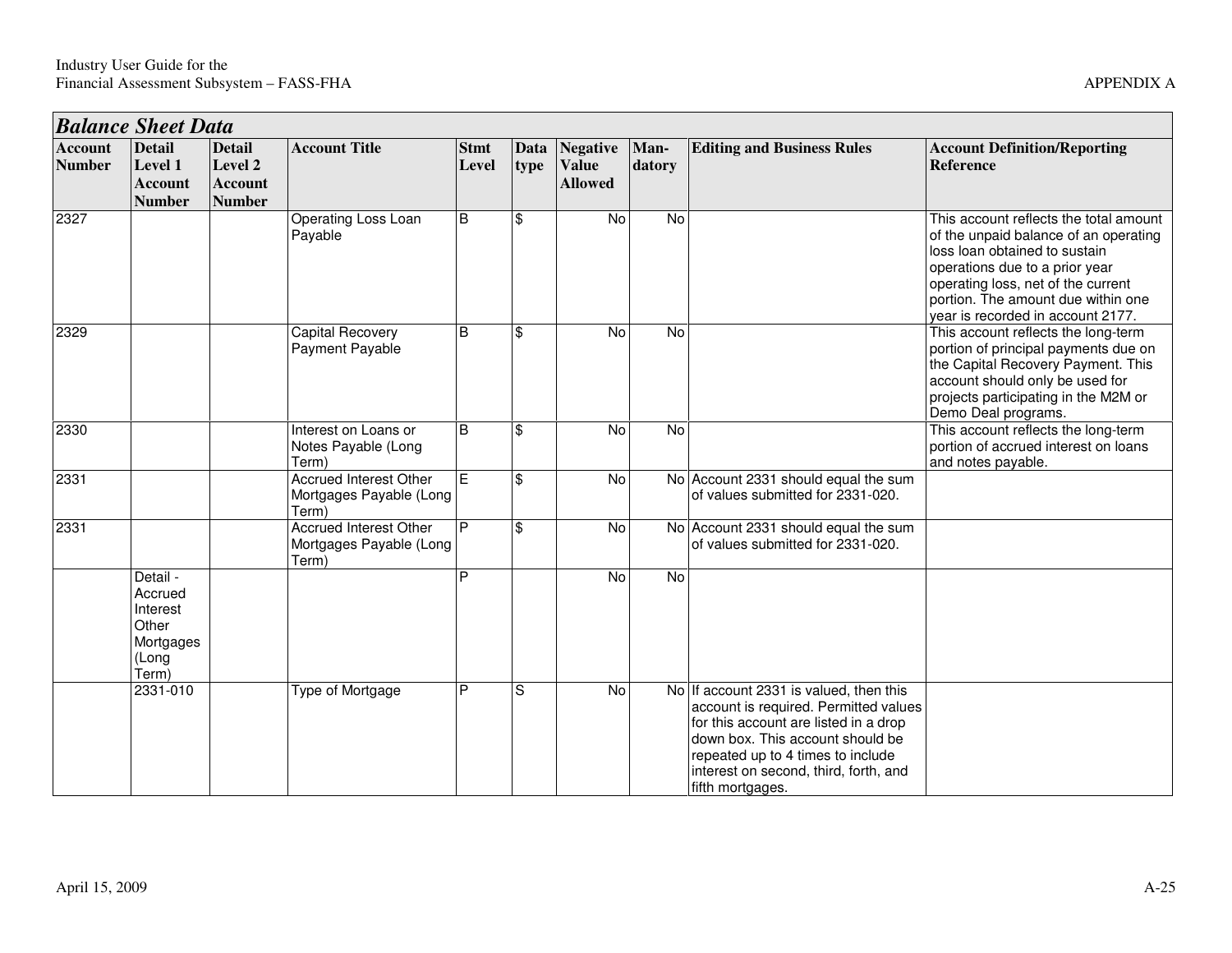|                                 | <b>Balance Sheet Data</b>                                   |                                                             |                                                                      |                      |                         |                                                   |                |                                                                                                                                                                                                                                                             |                                                                                                        |  |  |  |
|---------------------------------|-------------------------------------------------------------|-------------------------------------------------------------|----------------------------------------------------------------------|----------------------|-------------------------|---------------------------------------------------|----------------|-------------------------------------------------------------------------------------------------------------------------------------------------------------------------------------------------------------------------------------------------------------|--------------------------------------------------------------------------------------------------------|--|--|--|
| <b>Account</b><br><b>Number</b> | <b>Detail</b><br>Level 1<br><b>Account</b><br><b>Number</b> | <b>Detail</b><br>Level 2<br><b>Account</b><br><b>Number</b> | <b>Account Title</b>                                                 | <b>Stmt</b><br>Level | <b>Data</b><br>type     | <b>Negative</b><br><b>Value</b><br><b>Allowed</b> | Man-<br>datory | <b>Editing and Business Rules</b>                                                                                                                                                                                                                           | <b>Account Definition/Reporting</b><br><b>Reference</b>                                                |  |  |  |
|                                 | 2331-020                                                    |                                                             | Amount of Mortgage<br>Interest                                       | P                    | \$                      | <b>No</b>                                         |                | No This account reflects the<br>corresponding amount(s) for<br>mortgage interest for each type of<br>mortgage listed in 2331-010. This<br>account should be repeated up to 4<br>times to include interest on second,<br>third, fourth, and fifth mortgages. |                                                                                                        |  |  |  |
| 2332                            |                                                             |                                                             | <b>Accrued Interest Notes</b><br>Payable (Surplus Cash)<br>Long Term | <sub>B</sub>         | \$                      | <b>No</b>                                         | <b>No</b>      |                                                                                                                                                                                                                                                             | This account reflects the long-term<br>portion of accrued interest on notes<br>payable (Surplus Cash). |  |  |  |
| 2390                            |                                                             |                                                             | Miscellaneous Long Term P<br>Liabilities                             |                      | \$                      | <b>No</b>                                         |                | No If account 2390 detail is submitted.<br>the value of this account must equal<br>the sum of the values submitted for<br>account 2390-020.                                                                                                                 | This account reflects long-term<br>liabilities not otherwise described<br>above.                       |  |  |  |
| 2390                            |                                                             |                                                             | Miscellaneous Long Term E<br>Liabilities                             |                      | $\overline{\mathbf{s}}$ | <b>No</b>                                         | <b>No</b>      |                                                                                                                                                                                                                                                             | This account reflects long-term<br>liabilities not otherwise described<br>above.                       |  |  |  |
|                                 | Miscellane<br>ous Long<br>Term<br>Liabilities               |                                                             |                                                                      | Þ                    |                         | <b>No</b>                                         | <b>No</b>      |                                                                                                                                                                                                                                                             |                                                                                                        |  |  |  |
|                                 | 2390-010                                                    |                                                             | Description-<br>Miscellaneous Detail for<br>2390                     | P                    |                         | <b>No</b>                                         |                | No If the value of 2390 exceeds \$1000.<br>this account is required                                                                                                                                                                                         |                                                                                                        |  |  |  |
|                                 | 2390-020                                                    |                                                             | Amount - Miscellaneous<br>Detail for 2390                            | $\overline{P}$       | $\overline{\mathbf{e}}$ | $\overline{N}$                                    |                | No If the value of 2390 exceeds \$1000,<br>this account is required                                                                                                                                                                                         |                                                                                                        |  |  |  |
| 2300T                           |                                                             |                                                             | <b>Total Long Term</b><br>Liabilities                                | B                    | \$                      | No                                                |                | No This account must equal the sum of<br>accounts 2305 through 2390; if a<br>value is submitted for any of the<br>accounts that comprise this<br>calculation, this account is required.                                                                     |                                                                                                        |  |  |  |
| 2000T                           |                                                             |                                                             | <b>Total Liabilities</b>                                             | B                    | \$                      | No                                                |                | Yes This account must equal the sum of<br>accounts 2122T, 2191, and 2300T.                                                                                                                                                                                  |                                                                                                        |  |  |  |
| Owners'<br>Equity               |                                                             |                                                             |                                                                      | B                    |                         | No                                                | <b>No</b>      |                                                                                                                                                                                                                                                             |                                                                                                        |  |  |  |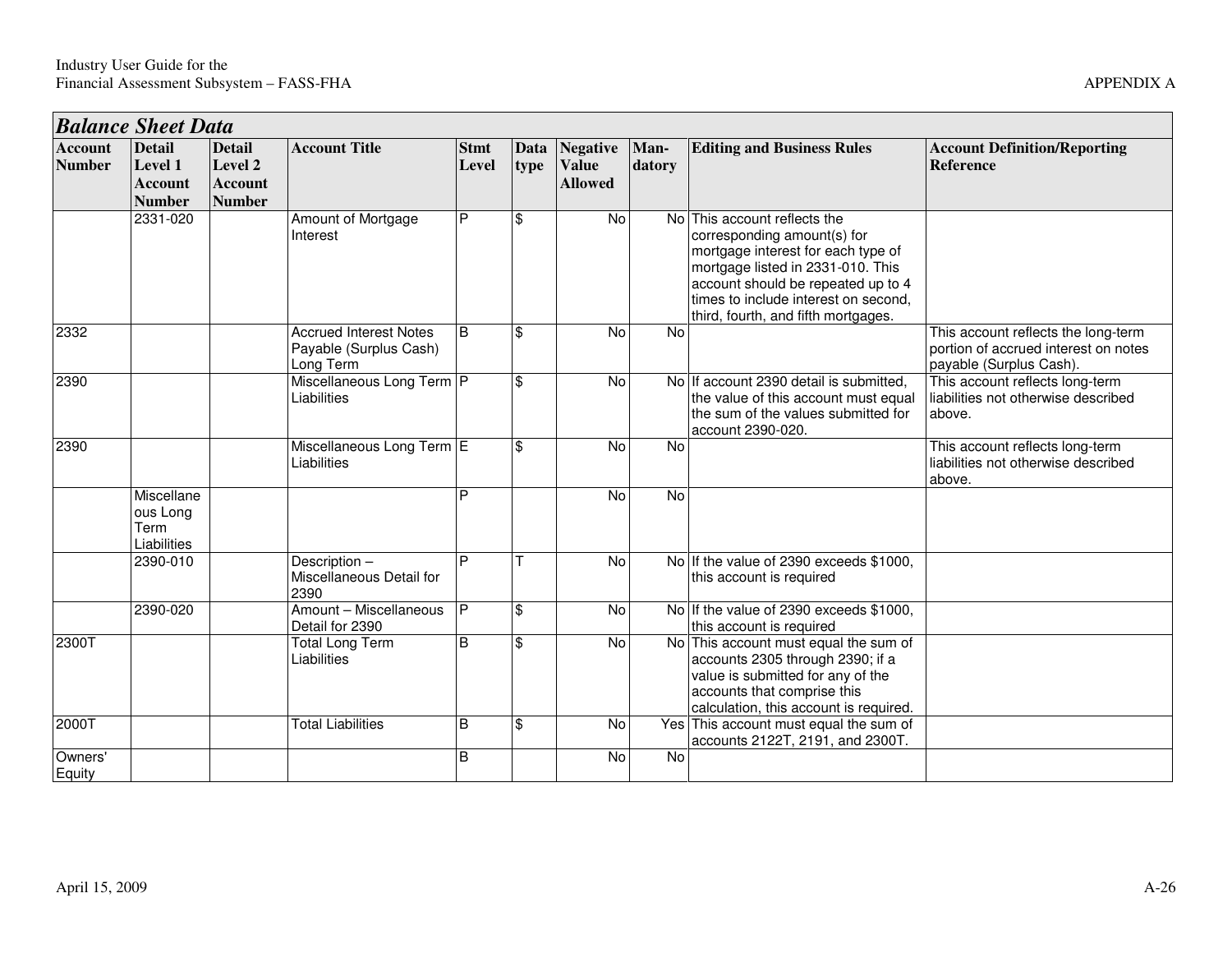| <b>Balance Sheet Data</b>            |                                                             |                                                             |                                            |                      |              |                                                   |                |                                                                                                                                                                              |                                                                                                                                                                                 |
|--------------------------------------|-------------------------------------------------------------|-------------------------------------------------------------|--------------------------------------------|----------------------|--------------|---------------------------------------------------|----------------|------------------------------------------------------------------------------------------------------------------------------------------------------------------------------|---------------------------------------------------------------------------------------------------------------------------------------------------------------------------------|
| <b>Account</b><br><b>Number</b>      | <b>Detail</b><br>Level 1<br><b>Account</b><br><b>Number</b> | <b>Detail</b><br>Level 2<br><b>Account</b><br><b>Number</b> | <b>Account Title</b>                       | <b>Stmt</b><br>Level | Data<br>type | <b>Negative</b><br><b>Value</b><br><b>Allowed</b> | Man-<br>datory | <b>Editing and Business Rules</b>                                                                                                                                            | <b>Account Definition/Reporting</b><br><b>Reference</b>                                                                                                                         |
| 3130                                 |                                                             |                                                             | <b>Total Equity</b>                        | B                    | \$           | Yes                                               |                | Yes For entities that are other than<br>Corporations, this account must<br>equal the sum of accounts S1100-<br>010, 3250, S1200-430, S3100-030,<br>S1100-020, and S1200-420. | This account reflects the total amount<br>of capital invested in the project by its<br>owners.                                                                                  |
| 2033T                                |                                                             |                                                             | <b>Total Liabilities and</b><br>Equity     | B                    | \$           | <b>No</b>                                         |                | Yes For entities that are other than<br>Corporations, this account must<br>equal the sum of accounts 2000T<br>and 3130.                                                      | This account should only be used for<br>entities that are OTHER than<br>Corporations.                                                                                           |
| Equity<br>Data -<br>Corporatio<br>ns |                                                             |                                                             |                                            | B                    |              | No                                                | <b>No</b>      |                                                                                                                                                                              |                                                                                                                                                                                 |
| 3161                                 |                                                             |                                                             | Common Stock<br>(Corporations)             | B                    | \$           | Yes                                               |                | No This account must equal the sum of<br>accounts S1100-300 and S1100-<br>310.                                                                                               | This account reflects the portion of<br>equity for entities that are profit-<br>motivated/limited distribution<br>Corporations that is classified as<br>Common Stock.           |
| 3162                                 |                                                             |                                                             | Paid-in Surplus<br>(Corporations)          | B                    | \$           | Yes                                               |                | No This account must equal the sum of<br>accounts S1100-400 and S1100-<br>410.                                                                                               | This account reflects the portion of<br>equity for entities that are profit-<br>motivated/limited distribution<br>Corporations that is classified as Paid-<br>in Surplus.       |
| 3163                                 |                                                             |                                                             | <b>Retained Earnings</b><br>(Corporations) | B                    | \$           | Yes                                               |                | No This account must equal the sum of<br>accounts S1100-500 and S1100-<br>510. This account is required for<br>entities that are Corporations.                               | This account reflects the portion of<br>equity for entities that are profit-<br>motivated/limited distribution<br>Corporations that is classified as<br>Retained Earnings.      |
| 3164                                 |                                                             |                                                             | <b>Other Equity</b><br>(Corporations)      | B                    | \$           | Yes                                               |                | No This account must equal the sum of<br>accounts S1100-600 and S1100-<br>610.                                                                                               | This account reflects the portion of<br>equity for entities that are profit-<br>motivated/limited distribution<br>Corporations that does not fall into the<br>other categories. |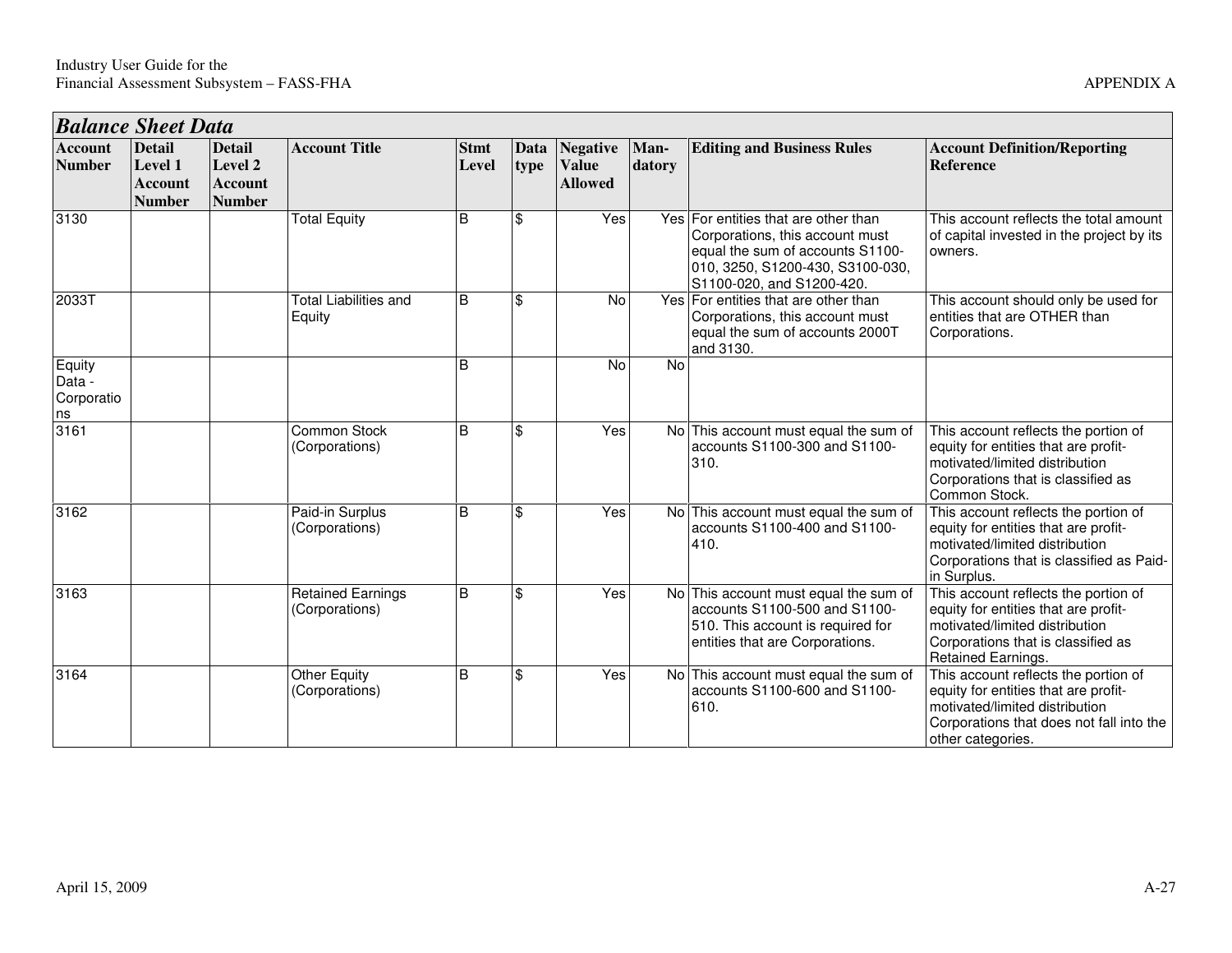| <b>Balance Sheet Data</b> |               |                |                                                                            |              |      |                |        |                                                                                                                                                                                                                                  |                                                                                                                            |  |  |  |
|---------------------------|---------------|----------------|----------------------------------------------------------------------------|--------------|------|----------------|--------|----------------------------------------------------------------------------------------------------------------------------------------------------------------------------------------------------------------------------------|----------------------------------------------------------------------------------------------------------------------------|--|--|--|
| <b>Account</b>            | <b>Detail</b> | <b>Detail</b>  | <b>Account Title</b>                                                       | <b>Stmt</b>  |      | Data Negative  | Man-   | <b>Editing and Business Rules</b>                                                                                                                                                                                                | <b>Account Definition/Reporting</b>                                                                                        |  |  |  |
| <b>Number</b>             | Level 1       | Level 2        |                                                                            | Level        | type | <b>Value</b>   | datory |                                                                                                                                                                                                                                  | Reference                                                                                                                  |  |  |  |
|                           | Account       | <b>Account</b> |                                                                            |              |      | <b>Allowed</b> |        |                                                                                                                                                                                                                                  |                                                                                                                            |  |  |  |
|                           | <b>Number</b> | <b>Number</b>  |                                                                            |              |      |                |        |                                                                                                                                                                                                                                  |                                                                                                                            |  |  |  |
| 3160                      |               |                | <b>Total Equity</b><br>(Corporations)                                      | B            |      | Yes            |        | No This account must equal the sum of<br>accounts 3161, 3162, 3163, and<br>3164. This account must also equal<br>the sum of accounts S1100-700 and<br>S1100-710. This account is required<br>for entities that are Corporations. | This account reflects the total equity<br>for entities that are profit-<br>motivated/limited distribution<br>Corporations. |  |  |  |
| 2036T                     |               |                | Total Liabilities and<br><b>Equity/Retained Earnings</b><br>(Corporations) | <sup>B</sup> |      | Yes            |        | No This account is only required for<br>entities that are Corporations. This<br>account must equal the sum of<br>accounts 2000T and 3160. This<br>account must also equal account<br>1000T.                                      | This account is for use by entities that<br>are Corporations.                                                              |  |  |  |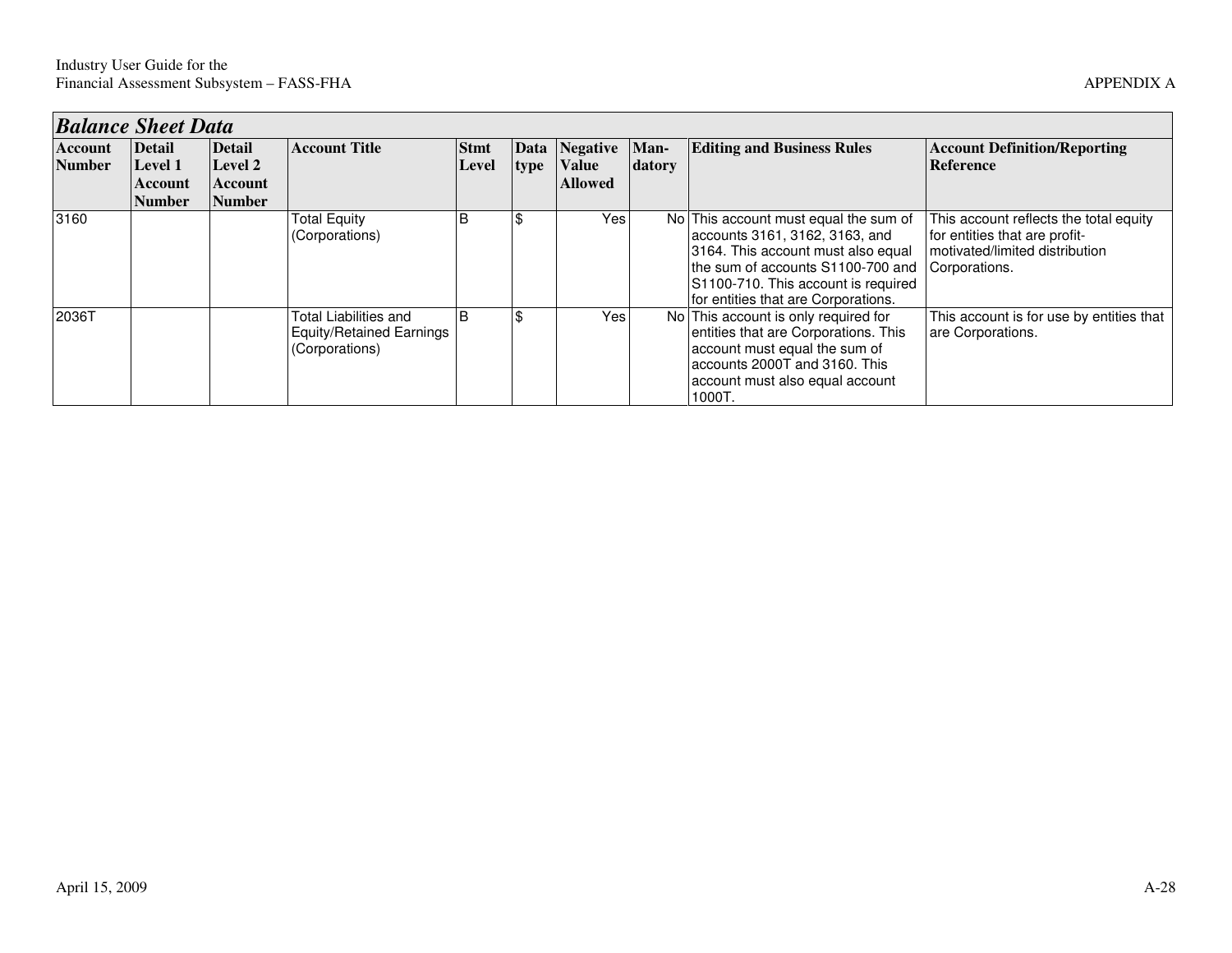|                                 | Profit & Loss Data                                          |                                                             |                                   |                      |              |                                                   |                |                                                                                                                                                                                                                                                                              |                                                                                                                                                                                                                                                                                                                                                                                                                                                                                                                                                                                                                   |  |  |  |
|---------------------------------|-------------------------------------------------------------|-------------------------------------------------------------|-----------------------------------|----------------------|--------------|---------------------------------------------------|----------------|------------------------------------------------------------------------------------------------------------------------------------------------------------------------------------------------------------------------------------------------------------------------------|-------------------------------------------------------------------------------------------------------------------------------------------------------------------------------------------------------------------------------------------------------------------------------------------------------------------------------------------------------------------------------------------------------------------------------------------------------------------------------------------------------------------------------------------------------------------------------------------------------------------|--|--|--|
| <b>Account</b><br><b>Number</b> | <b>Detail</b><br>Level 1<br><b>Account</b><br><b>Number</b> | <b>Detail</b><br>Level 2<br><b>Account</b><br><b>Number</b> | <b>Account Title</b>              | <b>Stmt</b><br>Level | Data<br>type | <b>Negative</b><br><b>Value</b><br><b>Allowed</b> | Man-<br>datory | <b>Editing and Business Rules</b>                                                                                                                                                                                                                                            | <b>Account Definition/Reporting</b><br><b>Reference</b>                                                                                                                                                                                                                                                                                                                                                                                                                                                                                                                                                           |  |  |  |
| Profit &<br>Loss Data           |                                                             |                                                             |                                   | B                    |              | No                                                | No             |                                                                                                                                                                                                                                                                              |                                                                                                                                                                                                                                                                                                                                                                                                                                                                                                                                                                                                                   |  |  |  |
| Rent<br>Revenue                 |                                                             |                                                             |                                   | B                    |              | No                                                | No             |                                                                                                                                                                                                                                                                              |                                                                                                                                                                                                                                                                                                                                                                                                                                                                                                                                                                                                                   |  |  |  |
| 5120                            |                                                             |                                                             | Rent Revenue - Gross<br>Potential | P                    | \$           | No                                                |                | No This account is required for all<br>properties EXCEPT those<br>designated as Nursing Homes or<br>Section 232 (Board & Care or<br>Assisted Living only). Either this<br>account or 5195 is required for<br>Section 232 (Board & Care or<br>Assisted Living only) projects. | This account reflects the rent/carrying<br>charges approved at 100%<br>occupancy, less tenant/shareholder<br>assistance payments, for all<br>residential units (including non-<br>revenue producing units). Potential<br>rent could be market, contract, or<br>Section 8. For section 236 and<br>221(d)(3) BMIR projects, this account<br>reflects basic rental/carrying charges<br>due for tenants/shareholders, less<br>tenant/shareholder assistance<br>payments. See account 5191 for<br>treatment of rents due or collected<br>from tenants paying amounts greater<br>than the basic rental/carrying charge. |  |  |  |
| 5120                            |                                                             |                                                             | Rent Revenue - Gross<br>Potential | Е                    | \$           | No                                                | N <sub>o</sub> |                                                                                                                                                                                                                                                                              | This account reflects the rent/carrying<br>charges approved at 100%<br>occupancy, less tenant/shareholder<br>assistance payments, for all<br>residential units (including non-<br>revenue producing units). Potential<br>rent could be market, contract, or<br>Section 8. For section 236 and<br>221(d)(3) BMIR projects, this account<br>reflects basic rental/carrying charges<br>due for tenants/shareholders, less<br>tenant/shareholder assistance<br>payments. See account 5191 for<br>treatment of rents due or collected<br>from tenants paying amounts greater<br>than the basic rental/carrying charge. |  |  |  |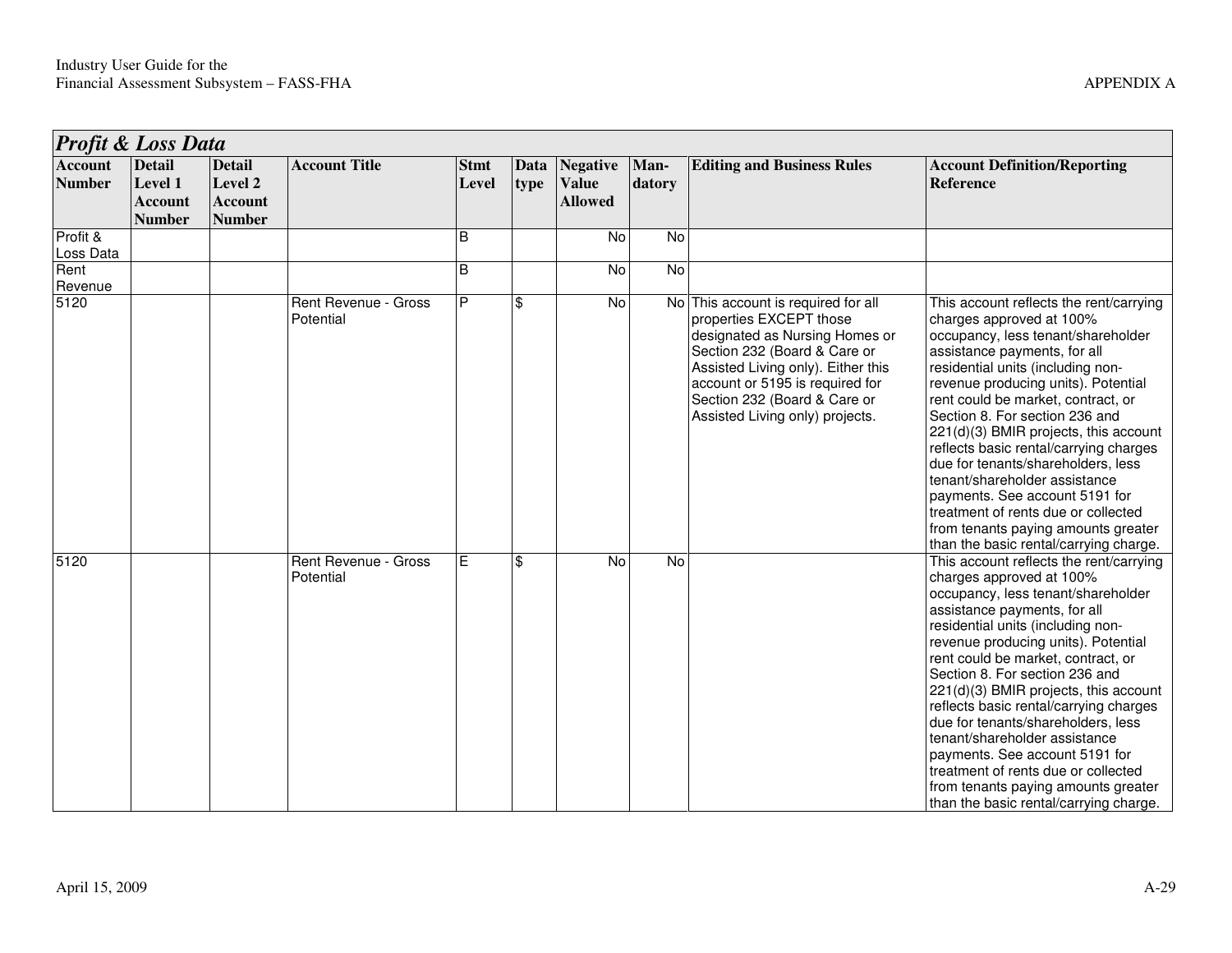|                                 | <b>Profit &amp; Loss Data</b>                               |                                                             |                                                   |                      |              |                                                   |                |                                                                                                                                             |                                                                                                                                                                                                                                                                   |
|---------------------------------|-------------------------------------------------------------|-------------------------------------------------------------|---------------------------------------------------|----------------------|--------------|---------------------------------------------------|----------------|---------------------------------------------------------------------------------------------------------------------------------------------|-------------------------------------------------------------------------------------------------------------------------------------------------------------------------------------------------------------------------------------------------------------------|
| <b>Account</b><br><b>Number</b> | <b>Detail</b><br>Level 1<br><b>Account</b><br><b>Number</b> | <b>Detail</b><br>Level 2<br><b>Account</b><br><b>Number</b> | <b>Account Title</b>                              | <b>Stmt</b><br>Level | Data<br>type | <b>Negative</b><br><b>Value</b><br><b>Allowed</b> | Man-<br>datory | <b>Editing and Business Rules</b>                                                                                                           | <b>Account Definition/Reporting</b><br><b>Reference</b>                                                                                                                                                                                                           |
| 5121                            |                                                             |                                                             | <b>Tenant Assistance</b><br>Payments              | B                    | \$           | $\overline{N}$                                    | $\overline{N}$ |                                                                                                                                             | This account reflects tenant<br>assistance payments that are project-<br>based. Tenant assistance payment<br>programs include the Rent<br>Supplement, Rental Assistance<br>Payment (RAP), and Section 8<br>programs.                                              |
| 5140                            |                                                             |                                                             | Rent Revenue - Stores<br>and Commercial           | B                    | \$           | No                                                | $\overline{N}$ |                                                                                                                                             | This account reflects gross rental<br>revenue expectancy from stores,<br>offices, or other commercial facilities.                                                                                                                                                 |
| 5170                            |                                                             |                                                             | Garage and Parking<br><b>Spaces</b>               | <sub>B</sub>         | \$           | No                                                | No             |                                                                                                                                             | This account reflects the gross<br>potential rental revenue from all<br>garage and parking spaces.                                                                                                                                                                |
| 5180                            |                                                             |                                                             | <b>Flexible Subsidy</b><br>Revenue                | B                    | \$           | No                                                | $\overline{N}$ |                                                                                                                                             | This account reflects the amount of<br>funds transferred from the<br>Management Improvement and<br>Operating Plan account (See account<br>1381) to reduce mortgage or escrow<br>deficiencies, to cover operating<br>deficits or to meet working capital<br>needs. |
| 5190                            |                                                             |                                                             | Miscellaneous Rent<br>Revenue                     | P                    | \$           | No                                                |                | No If account 5190 detail is submitted,<br>the value of this account must equal<br>the sum of the values submitted for<br>account 5190-020. | This account reflects gross rental<br>revenue expectancy not otherwise<br>described above.                                                                                                                                                                        |
| 5190                            |                                                             |                                                             | Miscellaneous Rent<br>Revenue                     | Е                    | \$           | <b>No</b>                                         | No             |                                                                                                                                             | This account reflects gross rental<br>revenue expectancy not otherwise<br>described above.                                                                                                                                                                        |
|                                 | Detail -<br>Miscellane<br>ous Rent<br>Revenue               |                                                             |                                                   | B                    |              | No                                                | <b>No</b>      |                                                                                                                                             |                                                                                                                                                                                                                                                                   |
|                                 | 5190-010                                                    |                                                             | Description -<br>Miscellaneous Detail for<br>5190 | D                    |              | No                                                |                | No If the value of account 5190 exceeds<br>10% of the sum of accounts 5120<br>through 5194, this account is<br>required.                    |                                                                                                                                                                                                                                                                   |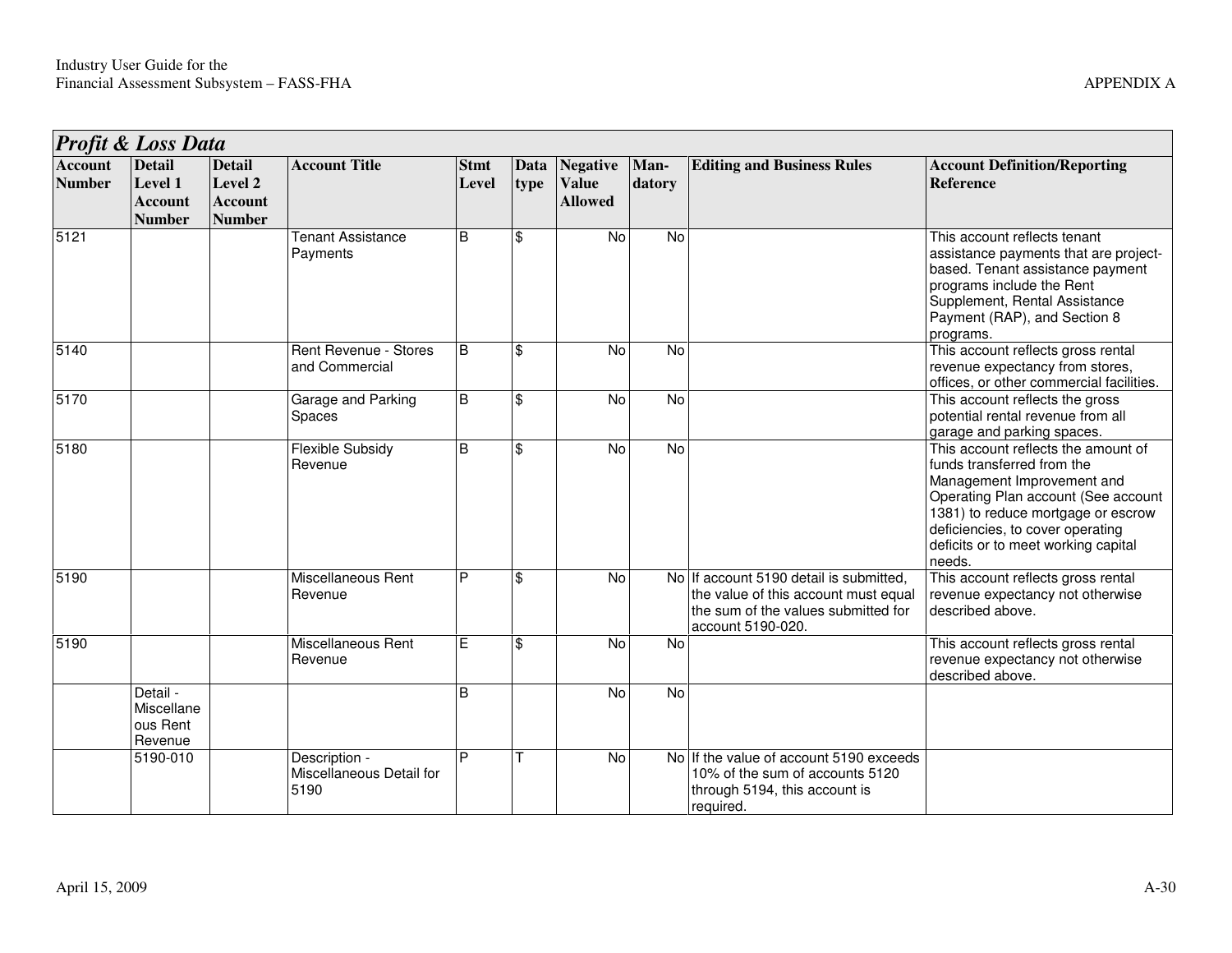|                                 | <b>Profit &amp; Loss Data</b>                               |                                                             |                                           |                      |              |                                            |                |                                                                                                                          |                                                                                                                                                                                                                                                                                                                                                                         |  |  |  |  |
|---------------------------------|-------------------------------------------------------------|-------------------------------------------------------------|-------------------------------------------|----------------------|--------------|--------------------------------------------|----------------|--------------------------------------------------------------------------------------------------------------------------|-------------------------------------------------------------------------------------------------------------------------------------------------------------------------------------------------------------------------------------------------------------------------------------------------------------------------------------------------------------------------|--|--|--|--|
| <b>Account</b><br><b>Number</b> | <b>Detail</b><br>Level 1<br><b>Account</b><br><b>Number</b> | <b>Detail</b><br>Level 2<br><b>Account</b><br><b>Number</b> | <b>Account Title</b>                      | <b>Stmt</b><br>Level | Data<br>type | Negative<br><b>Value</b><br><b>Allowed</b> | Man-<br>datory | <b>Editing and Business Rules</b>                                                                                        | <b>Account Definition/Reporting</b><br>Reference                                                                                                                                                                                                                                                                                                                        |  |  |  |  |
|                                 | 5190-020                                                    |                                                             | Amount - Miscellaneous<br>Detail for 5190 | P                    | \$           | No                                         |                | No If the value of account 5190 exceeds<br>10% of the sum of accounts 5120<br>through 5194, this account is<br>required. |                                                                                                                                                                                                                                                                                                                                                                         |  |  |  |  |
| 5191                            |                                                             |                                                             | <b>Excess Rent</b>                        | B                    | \$           | No                                         | <b>No</b>      |                                                                                                                          | This account reflects the rental<br>collections due in excess of the basic<br>rental charge for Section 202/811, 221<br>(d) (3) BMIR, and 236 projects.<br>Excess income retained by Section<br>236 projects in accordance with HUD<br>Notice H 98-10 should be reported in<br>account 5194, Retained Excess<br>Income.                                                 |  |  |  |  |
| 5192                            |                                                             |                                                             | Rent Revenue/ Insurance B                 |                      | \$           | <b>No</b>                                  | No             |                                                                                                                          | This account reflects the amount of<br>insurance claims proceeds in<br>connection with lost rental revenue.                                                                                                                                                                                                                                                             |  |  |  |  |
| 5193                            |                                                             |                                                             | Special Claims Revenue                    | B                    | \$           | No                                         | <b>No</b>      |                                                                                                                          | This account reflects the amount of<br>revenue collected from special claims<br>including vacancy, damages, and debt<br>service.                                                                                                                                                                                                                                        |  |  |  |  |
| 5194                            |                                                             |                                                             | <b>Retained Excess Income</b>             | IB.                  | \$           | No                                         | N <sub>o</sub> |                                                                                                                          | This account reflects the amount of<br>excess income owners are allowed to<br>retain for the project operating account<br>in Section 236 projects in accordance<br>with HUD Notice H 98-10. Excess<br>income retained by Section 236<br>projects that is not authorized in<br>accordance with HUD Notice H 98-10<br>should be reported in account 5191,<br>Excess Rent. |  |  |  |  |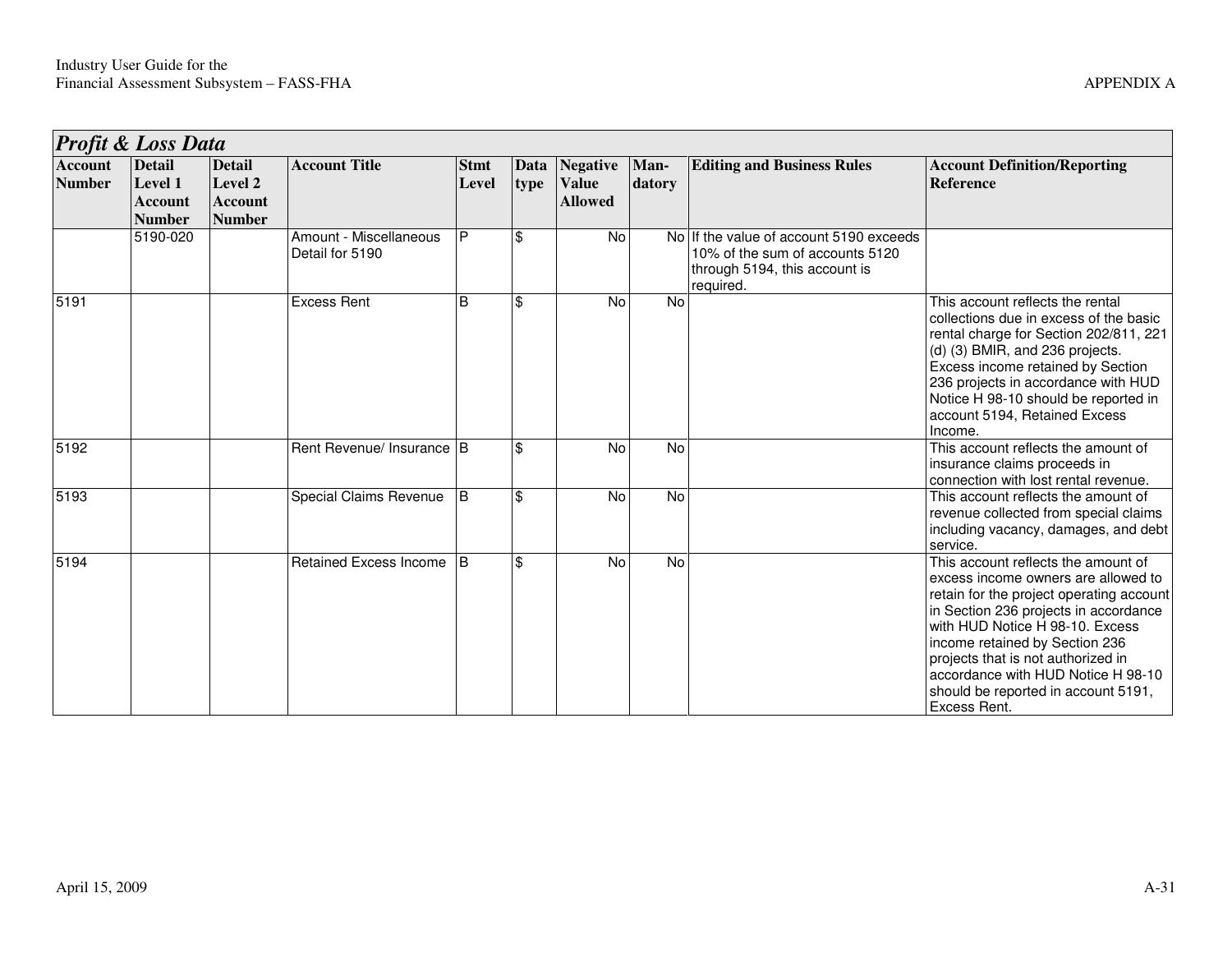|                                 | Profit & Loss Data                                                 |                                                             |                                                               |                      |              |                                                   |                |                                                                                                                                                                                                                                                                                                                                               |                                                                                                                                                                       |
|---------------------------------|--------------------------------------------------------------------|-------------------------------------------------------------|---------------------------------------------------------------|----------------------|--------------|---------------------------------------------------|----------------|-----------------------------------------------------------------------------------------------------------------------------------------------------------------------------------------------------------------------------------------------------------------------------------------------------------------------------------------------|-----------------------------------------------------------------------------------------------------------------------------------------------------------------------|
| <b>Account</b><br><b>Number</b> | <b>Detail</b><br><b>Level 1</b><br><b>Account</b><br><b>Number</b> | <b>Detail</b><br>Level 2<br><b>Account</b><br><b>Number</b> | <b>Account Title</b>                                          | <b>Stmt</b><br>Level | Data<br>type | <b>Negative</b><br><b>Value</b><br><b>Allowed</b> | Man-<br>datory | <b>Editing and Business Rules</b>                                                                                                                                                                                                                                                                                                             | <b>Account Definition/Reporting</b><br>Reference                                                                                                                      |
| 5195                            |                                                                    |                                                             | Lease Revenue (Nursing<br>Home or Section 232 -<br>B&C or AL) | IP.                  | \$           | <b>No</b>                                         |                | No This account should only be used to<br>record lease payment revenue for<br>nursing homes or Section 232s<br>(Board & Care or Assisted Living<br>only), where the operations are<br>leased to a third-party operator.<br>Either this account or 5120 are<br>required for Section 232 (Board &<br>Care or Assisted Living only)<br>projects. | This account should be used to record<br>lease payment revenue in instances<br>where project operations are leased to<br>a third party lessee.                        |
| 5195                            |                                                                    |                                                             | Lease Revenue (Nursing<br>Home or Section 232 -<br>B&C or AL) | E                    | \$           | No                                                | No             |                                                                                                                                                                                                                                                                                                                                               | This account should be used to record<br>lease payment revenue in instances<br>where project operations are leased to<br>a third party lessee.                        |
| 5100T                           |                                                                    |                                                             | <b>Total Rent Revenue</b>                                     | B                    | \$           | No                                                |                | No This account and/or account 5300 is<br>required; this account must equal the<br>sum of accounts 5120 through 5195;<br>if a value is submitted for any of the<br>accounts that comprise this<br>calculation, this account is required.                                                                                                      |                                                                                                                                                                       |
| Vacancies                       |                                                                    |                                                             |                                                               | B                    |              | No                                                | No             |                                                                                                                                                                                                                                                                                                                                               |                                                                                                                                                                       |
| 5220                            |                                                                    |                                                             | Apartments                                                    | B                    | \$           | No                                                | <b>No</b>      |                                                                                                                                                                                                                                                                                                                                               | This account reflects the rental<br>revenue lost through vacancy of an<br>apartment unit.                                                                             |
| $\frac{1}{2240}$                |                                                                    |                                                             | <b>Stores and Commercial</b>                                  | B                    | \$           | No                                                | <b>No</b>      |                                                                                                                                                                                                                                                                                                                                               | This account reflects the rental<br>revenue lost through vacancy of a<br>store or other commercial units.                                                             |
| 5250                            |                                                                    |                                                             | <b>Rental Concessions</b>                                     | B                    | \$           | <b>No</b>                                         | <b>No</b>      |                                                                                                                                                                                                                                                                                                                                               | This account reflects the amount<br>provided as rental concessions (i.e.,<br>free rent) in connection with the<br>execution of leases of revenue-<br>producing units. |
| 5270                            |                                                                    |                                                             | Garage and Parking<br>Space                                   | B                    | \$           | No                                                | No             |                                                                                                                                                                                                                                                                                                                                               | This account reflects the rental<br>revenue lost through vacancy of a<br>garage or parking spaces.                                                                    |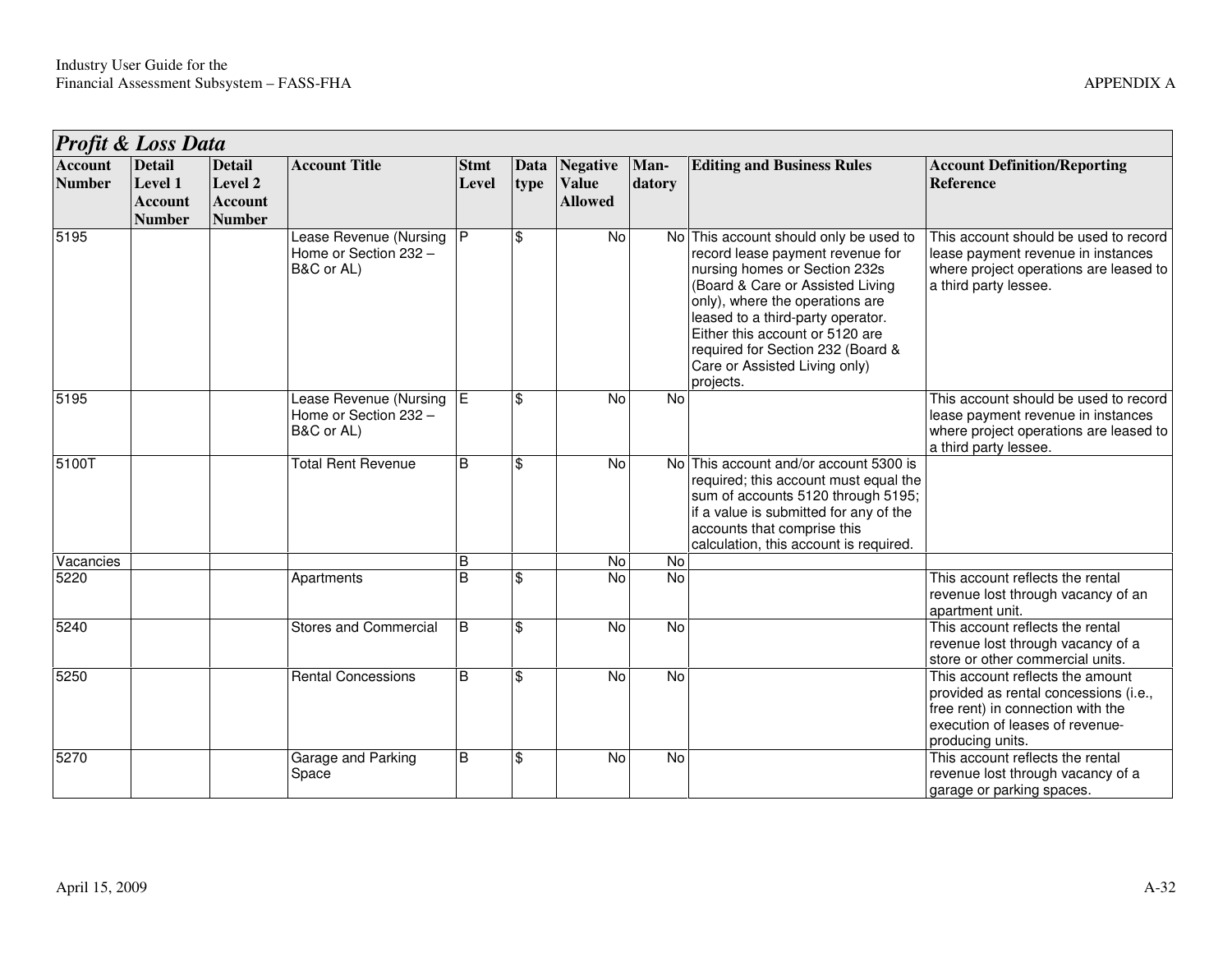|                                 | <b>Profit &amp; Loss Data</b>                               |                                                             |                                                        |                      |              |                                                   |                |                                                                                                                                                                                            |                                                                                                                                                      |  |  |  |  |
|---------------------------------|-------------------------------------------------------------|-------------------------------------------------------------|--------------------------------------------------------|----------------------|--------------|---------------------------------------------------|----------------|--------------------------------------------------------------------------------------------------------------------------------------------------------------------------------------------|------------------------------------------------------------------------------------------------------------------------------------------------------|--|--|--|--|
| <b>Account</b><br><b>Number</b> | <b>Detail</b><br>Level 1<br><b>Account</b><br><b>Number</b> | <b>Detail</b><br>Level 2<br><b>Account</b><br><b>Number</b> | <b>Account Title</b>                                   | <b>Stmt</b><br>Level | Data<br>type | <b>Negative</b><br><b>Value</b><br><b>Allowed</b> | Man-<br>datory | <b>Editing and Business Rules</b>                                                                                                                                                          | <b>Account Definition/Reporting</b><br>Reference                                                                                                     |  |  |  |  |
| 5290                            |                                                             |                                                             | Miscellaneous                                          | P                    | \$           | <b>No</b>                                         |                | No If account 5290 detail is submitted,<br>the value of this account must equal<br>the sum of the values submitted for<br>account 5290-020.                                                | This account reflects the rental<br>revenue lost through vacancy of any<br>revenue-producing space or<br>equipment not otherwise described<br>above. |  |  |  |  |
| 5290                            |                                                             |                                                             | Miscellaneous                                          | E                    | \$           | No                                                | No             |                                                                                                                                                                                            | This account reflects the rental<br>revenue lost through vacancy of any<br>revenue-producing space or<br>equipment not otherwise described<br>above. |  |  |  |  |
|                                 | Detail -<br>Miscellane<br>ous                               |                                                             |                                                        | B                    |              | <b>No</b>                                         | No             |                                                                                                                                                                                            |                                                                                                                                                      |  |  |  |  |
|                                 | $5290 - 010$                                                |                                                             | Description -<br>Miscellaneous Detail for<br>5290      | P                    |              | No                                                |                | No If the value of account 5290 exceeds<br>10% of the sum of accounts 5220<br>through 5290, this account is<br>required.                                                                   |                                                                                                                                                      |  |  |  |  |
|                                 | 5290-020                                                    |                                                             | Amount - Miscellaneous<br>Detail for 5290              | P                    | \$           | No                                                |                | No If the value of account 5290 exceeds<br>10% of the sum of accounts 5220<br>through 5290, this account is<br>required.                                                                   |                                                                                                                                                      |  |  |  |  |
| 5200T                           |                                                             |                                                             | <b>Total Vacancies</b>                                 | B                    | \$           | <b>No</b>                                         | No l           | This account must equal the sum of<br>accounts 5220 through 5290; if a<br>value is submitted for any of the<br>accounts that comprise this<br>calculation, this account is required.       |                                                                                                                                                      |  |  |  |  |
| 5152N                           |                                                             |                                                             | Net Rental Revenue<br>(Rent Revenue Less<br>Vacancies) | B                    | \$           | <b>No</b>                                         | No!            | This account must equal the sum of<br>account 5100T less account 5200T;<br>if a value is submitted for any of the<br>accounts that comprise this<br>calculation, this account is required. |                                                                                                                                                      |  |  |  |  |
| Revenue                         |                                                             |                                                             |                                                        | B                    |              | <b>No</b>                                         | No             |                                                                                                                                                                                            |                                                                                                                                                      |  |  |  |  |

٦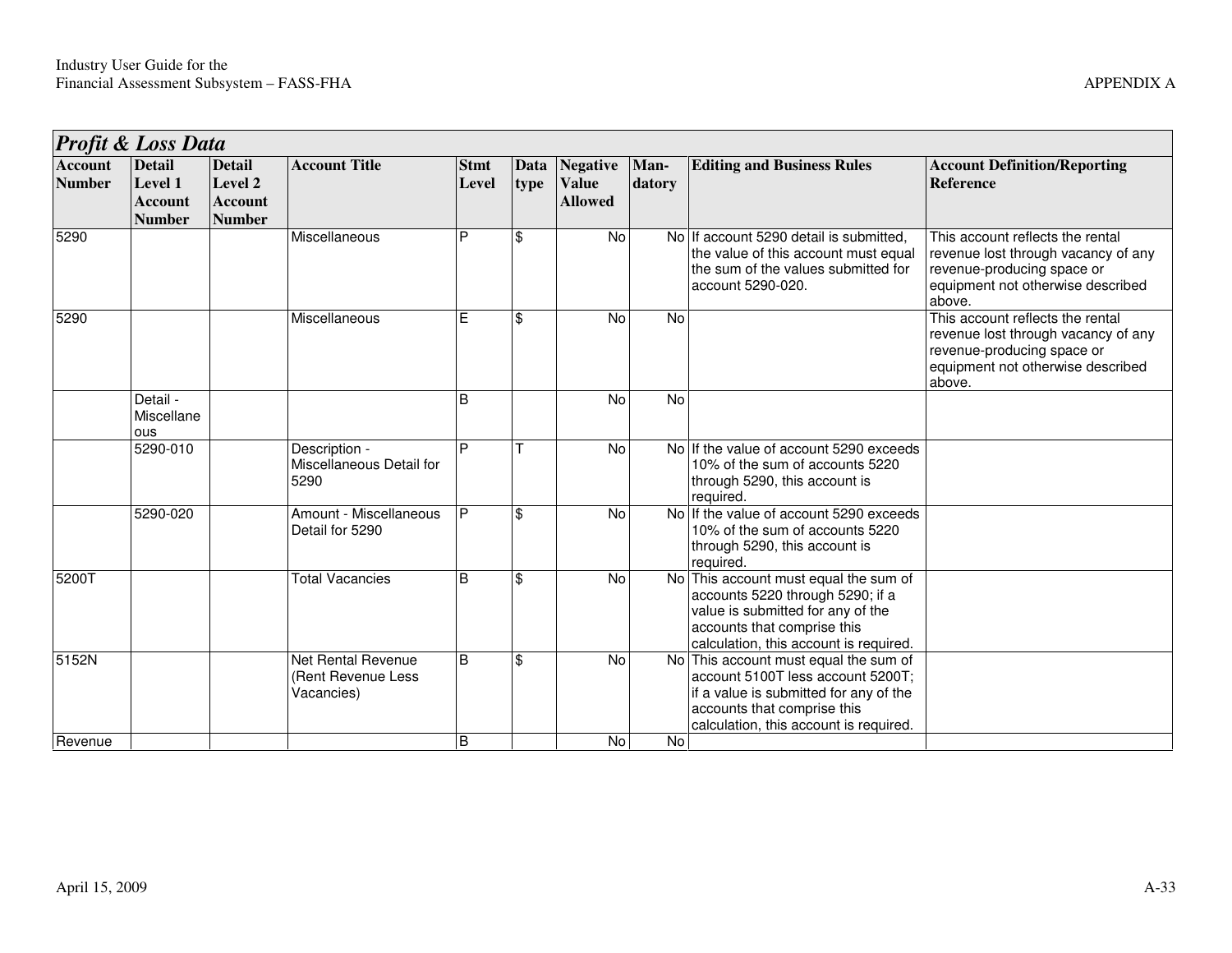| <b>Profit &amp; Loss Data</b>   |                                                                |                                                             |                                                                                                       |                      |                          |                                                   |                |                                                                                                                                                                                                                                   |                                                                                                                                                                                                                                                                              |  |  |
|---------------------------------|----------------------------------------------------------------|-------------------------------------------------------------|-------------------------------------------------------------------------------------------------------|----------------------|--------------------------|---------------------------------------------------|----------------|-----------------------------------------------------------------------------------------------------------------------------------------------------------------------------------------------------------------------------------|------------------------------------------------------------------------------------------------------------------------------------------------------------------------------------------------------------------------------------------------------------------------------|--|--|
| <b>Account</b><br><b>Number</b> | <b>Detail</b><br>Level 1<br><b>Account</b><br><b>Number</b>    | <b>Detail</b><br>Level 2<br><b>Account</b><br><b>Number</b> | <b>Account Title</b>                                                                                  | <b>Stmt</b><br>Level | Data<br>type             | <b>Negative</b><br><b>Value</b><br><b>Allowed</b> | Man-<br>datory | <b>Editing and Business Rules</b>                                                                                                                                                                                                 | <b>Account Definition/Reporting</b><br><b>Reference</b>                                                                                                                                                                                                                      |  |  |
| 5300                            |                                                                |                                                             | Nursing Homes/ Assisted B<br>Living/Board &<br>Care/Other Elderly<br>Care/Coop/ and Other<br>Revenues |                      | \$                       | <b>No</b>                                         |                | No This account and/or 5100T is<br>required; this account must equal the<br>sum of accounts 5301 through 5396;<br>if a value is submitted for any of the<br>accounts that comprise this<br>calculation, this account is required. | These accounts (5300-5399) are used<br>to record revenue for Nursing Homes,<br>Assisted Living facilities, and Board &<br>Care facilities, as well as Service<br>revenue, Coop revenue, and other<br>revenue not otherwise reported in the<br>other 5000 series of accounts. |  |  |
| Financial<br>Revenue            |                                                                |                                                             |                                                                                                       | B                    |                          | No                                                | $\overline{N}$ |                                                                                                                                                                                                                                   |                                                                                                                                                                                                                                                                              |  |  |
| 5410                            |                                                                |                                                             | Financial Revenue -<br><b>Project Operations</b>                                                      | B                    | \$                       | No                                                | $\overline{N}$ |                                                                                                                                                                                                                                   | This account is used to record interest<br>and other investment income earned<br>in connection with project operations.                                                                                                                                                      |  |  |
| 5430                            |                                                                |                                                             | Revenue from<br>Investments - Residual<br>Receipts                                                    | $\overline{B}$       | $\overline{\mathcal{S}}$ | $\overline{N}$                                    | <b>No</b>      |                                                                                                                                                                                                                                   | This account reflects interest and<br>other investment income earned from<br>residual receipts investments.                                                                                                                                                                  |  |  |
| 5440                            |                                                                |                                                             | Revenue from<br>Investments -<br><b>Replacement Reserve</b>                                           | <sub>B</sub>         | \$                       | $\overline{N}$                                    | $\overline{N}$ |                                                                                                                                                                                                                                   | This account reflects interest and<br>other investment income earned from<br>replacement reserve investments.                                                                                                                                                                |  |  |
| 5490                            |                                                                |                                                             | Revenue from<br>Investments -<br>Miscellaneous                                                        | Е                    | \$                       | No                                                | $\overline{N}$ |                                                                                                                                                                                                                                   | This account reflects interest and<br>other investment income earned in<br>connection with project operations.                                                                                                                                                               |  |  |
| 5490                            |                                                                |                                                             | Revenue from<br>Investments -<br>Miscellaneous                                                        | P                    | \$                       | <b>No</b>                                         |                | No If account 5490 detail is submitted,<br>the value of this account must equal<br>the sum of the values submitted for<br>account 5490-020.                                                                                       | This account reflects interest and<br>other investment income earned in<br>connection with project operations.                                                                                                                                                               |  |  |
|                                 | Detail -<br>Miscellane<br>ous<br>Revenue<br>from<br>Investment |                                                             |                                                                                                       | B                    |                          | $\overline{N}$                                    | $\overline{N}$ |                                                                                                                                                                                                                                   |                                                                                                                                                                                                                                                                              |  |  |
|                                 | 5490-010                                                       |                                                             | Description -<br>Miscellaneous Detail for<br>5490                                                     | P                    |                          | $\overline{N}$                                    |                | No If the value of account 5490 exceeds<br>10% of the sum of accounts 5410<br>through 5490, this account is<br>required.                                                                                                          |                                                                                                                                                                                                                                                                              |  |  |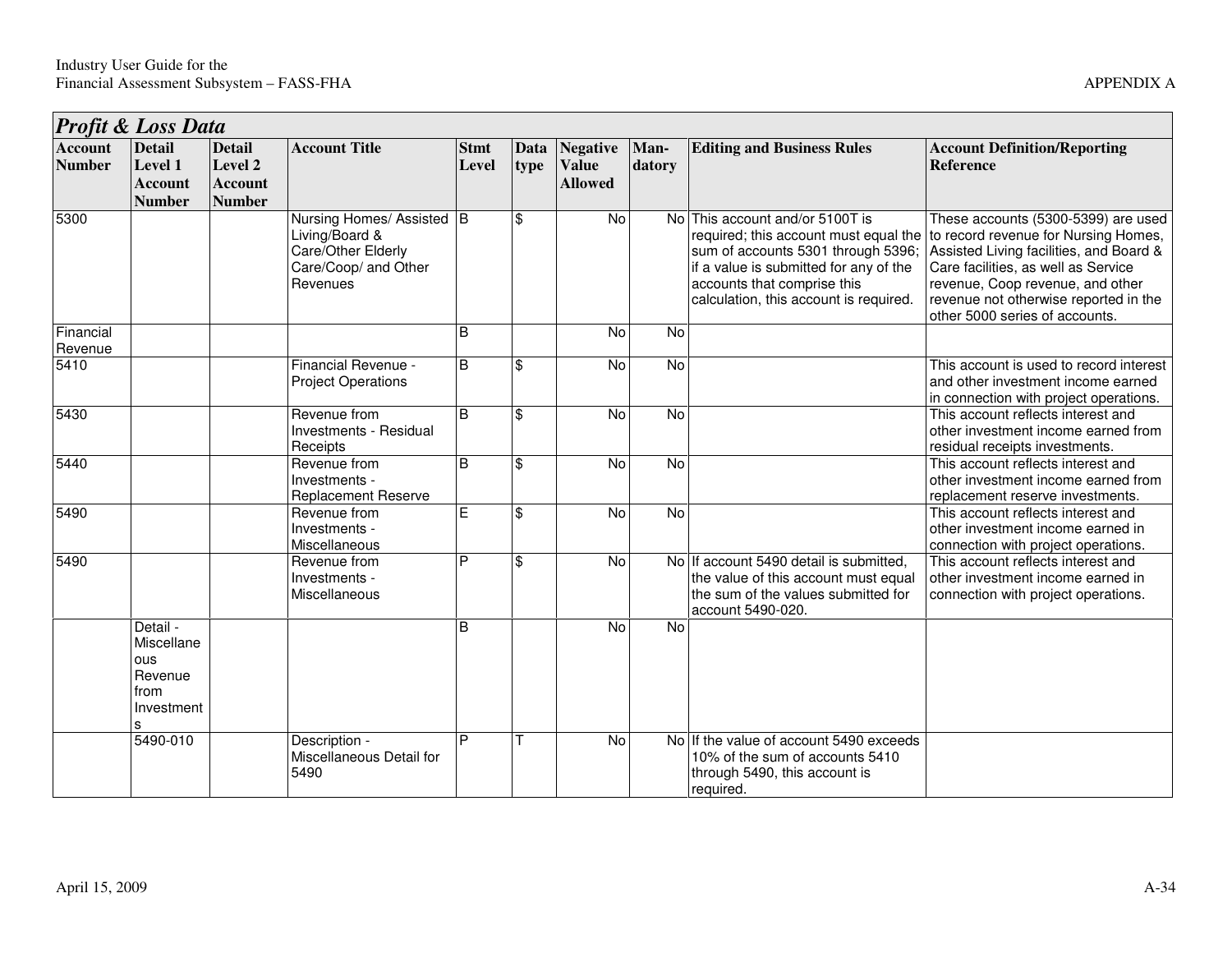|                                 | Profit & Loss Data                                          |                                                             |                                                      |                      |              |                                            |                |                                                                                                                                                                                      |                                                                                                                                                                                                                                                                                                                                      |  |  |  |  |
|---------------------------------|-------------------------------------------------------------|-------------------------------------------------------------|------------------------------------------------------|----------------------|--------------|--------------------------------------------|----------------|--------------------------------------------------------------------------------------------------------------------------------------------------------------------------------------|--------------------------------------------------------------------------------------------------------------------------------------------------------------------------------------------------------------------------------------------------------------------------------------------------------------------------------------|--|--|--|--|
| <b>Account</b><br><b>Number</b> | <b>Detail</b><br>Level 1<br><b>Account</b><br><b>Number</b> | <b>Detail</b><br>Level 2<br><b>Account</b><br><b>Number</b> | <b>Account Title</b>                                 | <b>Stmt</b><br>Level | Data<br>type | Negative<br><b>Value</b><br><b>Allowed</b> | Man-<br>datory | <b>Editing and Business Rules</b>                                                                                                                                                    | <b>Account Definition/Reporting</b><br><b>Reference</b>                                                                                                                                                                                                                                                                              |  |  |  |  |
|                                 | 5490-020                                                    |                                                             | Amount - Miscellaneous<br>Detail for 5490            | P                    | \$           | No                                         |                | No If the value of account 5490 exceeds<br>10% of the sum of accounts 5410<br>through 5490, this account is<br>required.                                                             |                                                                                                                                                                                                                                                                                                                                      |  |  |  |  |
| 5400T                           |                                                             |                                                             | <b>Total Financial Revenue</b>                       | l B                  | <b>S</b>     | $\overline{N}$                             | <b>No</b>      | This account must equal the sum of<br>accounts 5410 through 5490; if a<br>value is submitted for any of the<br>accounts that comprise this<br>calculation, this account is required. |                                                                                                                                                                                                                                                                                                                                      |  |  |  |  |
| Other<br>Revenue                |                                                             |                                                             |                                                      | B                    |              | No                                         | No             |                                                                                                                                                                                      |                                                                                                                                                                                                                                                                                                                                      |  |  |  |  |
| 5910                            |                                                             |                                                             | Laundry and Vending<br>Revenue                       | $\mathsf B$          | \$           | No                                         | No             |                                                                                                                                                                                      | This account reflects project revenues<br>received from laundry and vending<br>machines owned or leased by the<br>project.                                                                                                                                                                                                           |  |  |  |  |
| 5920                            |                                                             |                                                             | <b>Tenant Charges</b>                                | B                    | \$           | No                                         | No             |                                                                                                                                                                                      | This account reflects charges<br>assessed to tenants for rent checks<br>returned for insufficient funds, late<br>payment of rents, breaking the lease,<br>and all other extraneous fees that<br>have to do with lease/tenant. This<br>account also includes damage<br>payments received from HUD and<br>forfeited security deposits. |  |  |  |  |
| 5945                            |                                                             |                                                             | <b>Interest Reduction</b><br><b>Payments Revenue</b> | B                    | \$           | No                                         | No             |                                                                                                                                                                                      | This account only applies to Section<br>236 projects and recognizes Interest<br>Reduction Payments (IRP) that have<br>been received by the owner over and<br>above interest due on the mortgage<br>note.                                                                                                                             |  |  |  |  |
| 5990                            |                                                             |                                                             | Miscellaneous Revenue                                | E                    | \$           | No                                         | <b>No</b>      |                                                                                                                                                                                      | This account reflects project revenues<br>not otherwise described in the above<br>revenue accounts; it may also include<br>revenue from non-commercial rental<br>space.                                                                                                                                                              |  |  |  |  |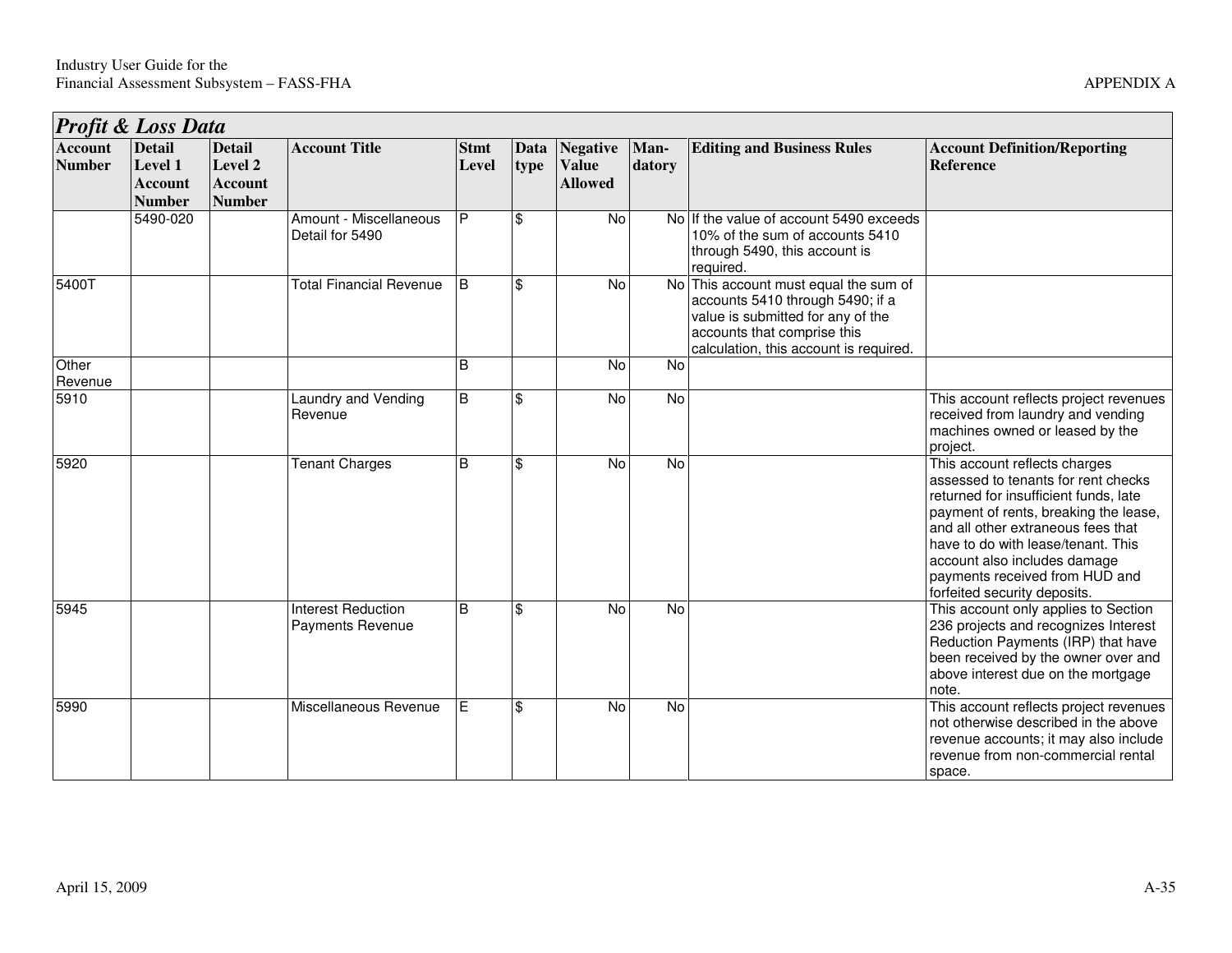|                                 | Profit & Loss Data                                          |                                                             |                                                   |                      |              |                                                   |                |                                                                                                                                                                                         |                                                                                                                                                                         |  |  |  |
|---------------------------------|-------------------------------------------------------------|-------------------------------------------------------------|---------------------------------------------------|----------------------|--------------|---------------------------------------------------|----------------|-----------------------------------------------------------------------------------------------------------------------------------------------------------------------------------------|-------------------------------------------------------------------------------------------------------------------------------------------------------------------------|--|--|--|
| <b>Account</b><br><b>Number</b> | <b>Detail</b><br>Level 1<br><b>Account</b><br><b>Number</b> | <b>Detail</b><br>Level 2<br><b>Account</b><br><b>Number</b> | <b>Account Title</b>                              | <b>Stmt</b><br>Level | Data<br>type | <b>Negative</b><br><b>Value</b><br><b>Allowed</b> | Man-<br>datory | <b>Editing and Business Rules</b>                                                                                                                                                       | <b>Account Definition/Reporting</b><br><b>Reference</b>                                                                                                                 |  |  |  |
| 5990                            |                                                             |                                                             | Miscellaneous Revenue                             | P                    | \$           | No                                                |                | No If account 5990 detail is submitted,<br>the value of this account must equal<br>the sum of the values submitted for<br>account 5990-020.                                             | This account reflects project revenues<br>not otherwise described in the above<br>revenue accounts; it may also include<br>revenue from non-commercial rental<br>space. |  |  |  |
|                                 | Detail -<br>Miscellane<br>ous<br>Revenue                    |                                                             |                                                   | B                    |              | <b>No</b>                                         | <b>No</b>      |                                                                                                                                                                                         |                                                                                                                                                                         |  |  |  |
|                                 | 5990-010                                                    |                                                             | Description -<br>Miscellaneous Detail for<br>5990 | P                    |              | <b>No</b>                                         |                | No If the value of account 5990 exceeds<br>10% of the sum of accounts 5910<br>through 5990, this account is<br>required.                                                                |                                                                                                                                                                         |  |  |  |
|                                 | 5990-020                                                    |                                                             | Amount - Miscellaneous<br>Detail for 5990         | P                    | \$           | $\overline{N}$                                    |                | No If the value of account 5990 exceeds<br>10% of the sum of accounts 5910<br>through 5990, this account is<br>required.                                                                |                                                                                                                                                                         |  |  |  |
| 5900T                           |                                                             |                                                             | <b>Total Other Revenue</b>                        | B                    | \$           | No                                                |                | No This account must equal the sum of<br>accounts 5910 through 5990; if a<br>value is submitted for any of the<br>accounts that comprise this<br>calculation, this account is required. |                                                                                                                                                                         |  |  |  |
| 5000T                           |                                                             |                                                             | <b>Total Revenue</b>                              | B                    | \$           | $\overline{N}$                                    |                | Yes This account must equal the sum of<br>accounts 5152N, 5300, 5400T, and<br>5900T.                                                                                                    |                                                                                                                                                                         |  |  |  |
| Administrat<br>ive<br>Expenses  |                                                             |                                                             |                                                   | B                    |              | No                                                | No             |                                                                                                                                                                                         |                                                                                                                                                                         |  |  |  |
| 6203                            |                                                             |                                                             | Conventions and<br>Meetings                       | B                    | \$           | $\overline{N}$                                    | No             |                                                                                                                                                                                         | Expenses related to<br>attendance/participation in<br>professional conventions and<br>meetings.                                                                         |  |  |  |
| 6204                            |                                                             |                                                             | Management Consultants B                          |                      | \$           | $\overline{N}$                                    | $\overline{N}$ |                                                                                                                                                                                         | Expenses incurred as a result of<br>utilizing management consultants for<br>administrative related activities, i.e.<br>programming.                                     |  |  |  |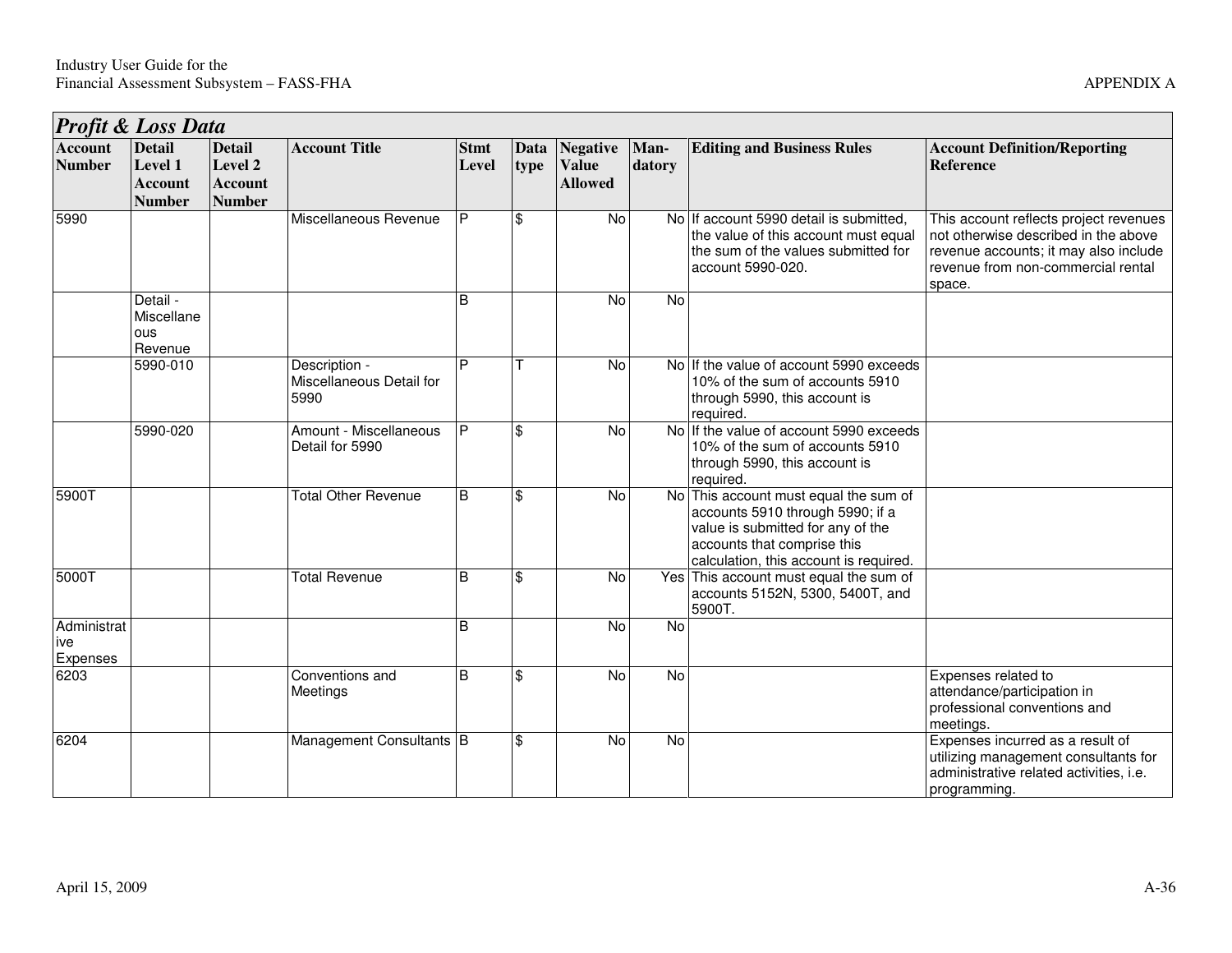|                                 | <b>Profit &amp; Loss Data</b>                               |                                                             |                               |                      |              |                                                   |                |                                   |                                                                                                                                                                                                                                                                                                                                                                                                                                                                                                                                                                                                                                                                                                                                                                                                                                                                                                     |  |  |
|---------------------------------|-------------------------------------------------------------|-------------------------------------------------------------|-------------------------------|----------------------|--------------|---------------------------------------------------|----------------|-----------------------------------|-----------------------------------------------------------------------------------------------------------------------------------------------------------------------------------------------------------------------------------------------------------------------------------------------------------------------------------------------------------------------------------------------------------------------------------------------------------------------------------------------------------------------------------------------------------------------------------------------------------------------------------------------------------------------------------------------------------------------------------------------------------------------------------------------------------------------------------------------------------------------------------------------------|--|--|
| <b>Account</b><br><b>Number</b> | <b>Detail</b><br>Level 1<br><b>Account</b><br><b>Number</b> | <b>Detail</b><br>Level 2<br><b>Account</b><br><b>Number</b> | <b>Account Title</b>          | <b>Stmt</b><br>Level | Data<br>type | <b>Negative</b><br><b>Value</b><br><b>Allowed</b> | Man-<br>datory | <b>Editing and Business Rules</b> | <b>Account Definition/Reporting</b><br><b>Reference</b>                                                                                                                                                                                                                                                                                                                                                                                                                                                                                                                                                                                                                                                                                                                                                                                                                                             |  |  |
| 6210                            |                                                             |                                                             | Advertising and<br>Marketing  | $\overline{B}$       | \$           | $\overline{N}$                                    | N <sub>o</sub> |                                   | This account reflects the cost of<br>advertising and marketing the rental<br>property, both during initial rent-up<br>and after the project reaches normal<br>occupancy levels.                                                                                                                                                                                                                                                                                                                                                                                                                                                                                                                                                                                                                                                                                                                     |  |  |
| 6250                            |                                                             |                                                             | <b>Other Renting Expenses</b> | ΙB.                  | \$           | No                                                | $\overline{N}$ |                                   | This account reflects miscellaneous<br>expenses related to the rent-up of<br>vacant units. Examples are<br>commissions and similar fees charged<br>by third parties for referring new<br>tenants to the project and amounts<br>paid to existing tenants to attract new<br>tenants. Note: Allowances given to<br>tenants in lieu of rent are concessions<br>(refer to account 5250).                                                                                                                                                                                                                                                                                                                                                                                                                                                                                                                 |  |  |
| 6310                            |                                                             |                                                             | <b>Office Salaries</b>        | B                    | \$           | No                                                | $\overline{N}$ |                                   | This account reflects salaries for office<br>employees (other than the resident<br>manager) responsible for the front-line<br>operation of the project regardless of<br>whether the employee works on site or<br>in the agent's office. Typical front-line<br>responsibilities include taking<br>applications; screening, certifying, and<br>recertifying tenants; maintaining the<br>project; and accounting for project<br>income and expenses. The account<br>should not include salaries paid to<br>occupancy, maintenance and regional<br>supervisors who carry out the agent's<br>duties for supervising project<br>operations and personnel (these<br>salaries are to be paid from the<br>approved management fee). This<br>account also does not include the<br>project's share of payroll taxes<br>(account 6711) or other employee<br>benefits (account 6723) incurred by<br>the project. |  |  |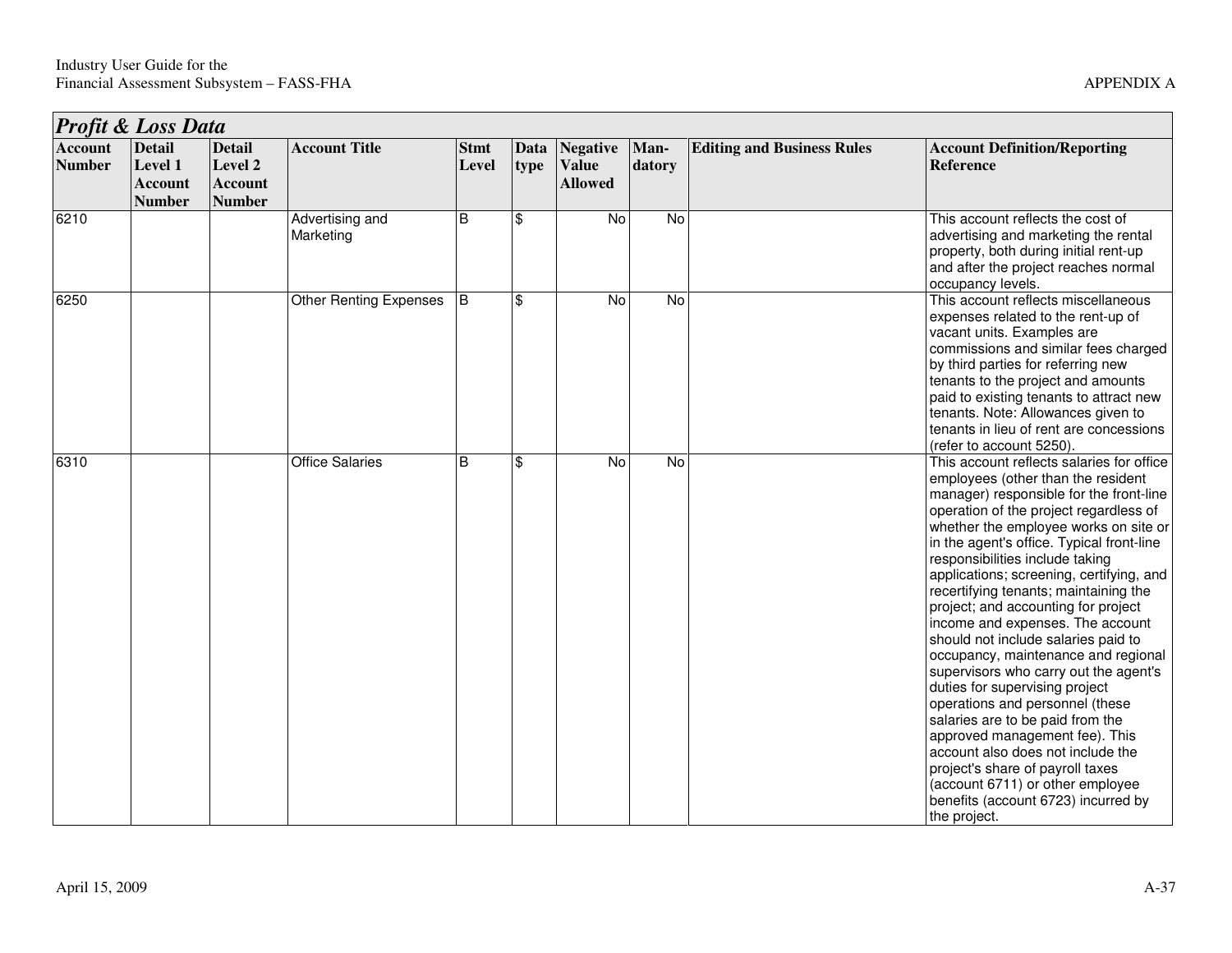|                                 | Profit & Loss Data                                          |                                                             |                                              |                      |                |                                            |                |                                   |                                                                                                                                                                                                                                                                                                                                                                 |  |  |  |
|---------------------------------|-------------------------------------------------------------|-------------------------------------------------------------|----------------------------------------------|----------------------|----------------|--------------------------------------------|----------------|-----------------------------------|-----------------------------------------------------------------------------------------------------------------------------------------------------------------------------------------------------------------------------------------------------------------------------------------------------------------------------------------------------------------|--|--|--|
| <b>Account</b><br><b>Number</b> | <b>Detail</b><br>Level 1<br><b>Account</b><br><b>Number</b> | <b>Detail</b><br>Level 2<br><b>Account</b><br><b>Number</b> | <b>Account Title</b>                         | <b>Stmt</b><br>Level | Data<br>type   | Negative<br><b>Value</b><br><b>Allowed</b> | Man-<br>datory | <b>Editing and Business Rules</b> | <b>Account Definition/Reporting</b><br>Reference                                                                                                                                                                                                                                                                                                                |  |  |  |
| 6311                            |                                                             |                                                             | <b>Office Expenses</b>                       | B                    | $\mathfrak{S}$ | No                                         | No             |                                   | This account reflects office and related<br>expense items; examples include<br>office supplies, postage, stationery,<br>copying, Internet charges, telephone<br>and answering services.                                                                                                                                                                         |  |  |  |
| 6312                            |                                                             |                                                             | Office or Model<br><b>Apartment Rent</b>     | B                    | \$             | No                                         | No             |                                   | This account reflects the rental value<br>of an apartment, otherwise considered<br>potentially rent-producing, but used as<br>the project office or as a model<br>apartment.                                                                                                                                                                                    |  |  |  |
| 6320                            |                                                             |                                                             | Management Fee                               | B                    | \$             | <b>No</b>                                  | <b>No</b>      |                                   | This account reflects the cost of<br>management agent service contracted<br>for by the project. This account does<br>not include charges for bookkeeping<br>or accounting services performed by<br>either the management agent or<br>another party. The amount reported in<br>this account is sometimes a pure<br>percentage of allowable revenue<br>collected. |  |  |  |
| 6330                            |                                                             |                                                             | Manager or<br><b>Superintendent Salaries</b> | B                    | \$             | <b>No</b>                                  | No             |                                   | This account reflects salaries paid to a<br>resident manager or superintendent. It<br>does not include the project's share of<br>payroll taxes or other employee<br>benefits or compensation given a<br>resident manager or superintendent in<br>lieu of salary payments.                                                                                       |  |  |  |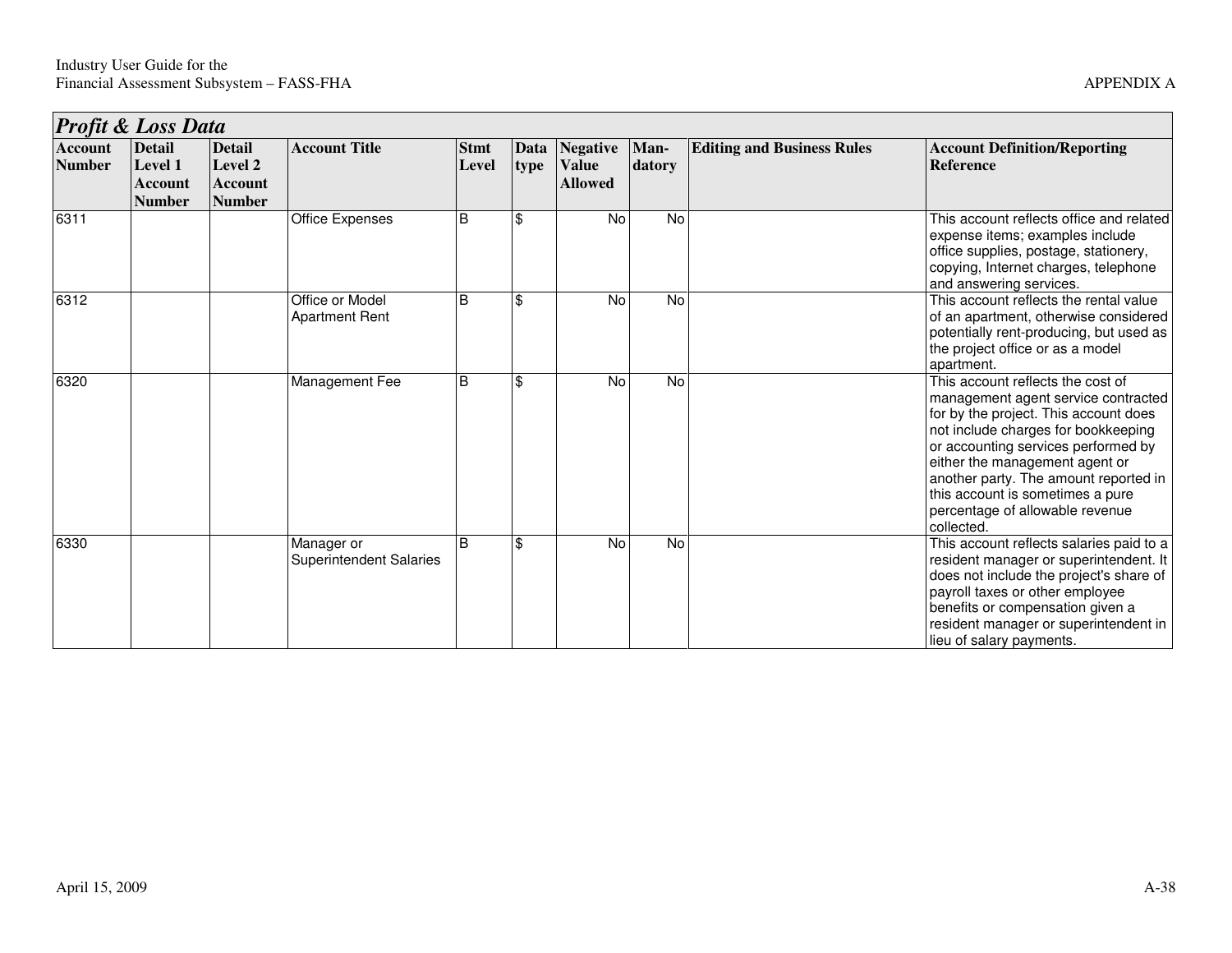|                                 | <b>Profit &amp; Loss Data</b>                               |                                                             |                                            |                      |                    |                                                   |                |                                   |                                                                                                                                                                                                                                                                                                                                                                                                                                                                                             |
|---------------------------------|-------------------------------------------------------------|-------------------------------------------------------------|--------------------------------------------|----------------------|--------------------|---------------------------------------------------|----------------|-----------------------------------|---------------------------------------------------------------------------------------------------------------------------------------------------------------------------------------------------------------------------------------------------------------------------------------------------------------------------------------------------------------------------------------------------------------------------------------------------------------------------------------------|
| <b>Account</b><br><b>Number</b> | <b>Detail</b><br>Level 1<br><b>Account</b><br><b>Number</b> | <b>Detail</b><br>Level 2<br><b>Account</b><br><b>Number</b> | <b>Account Title</b>                       | <b>Stmt</b><br>Level | Data<br>type       | <b>Negative</b><br><b>Value</b><br><b>Allowed</b> | Man-<br>datory | <b>Editing and Business Rules</b> | <b>Account Definition/Reporting</b><br><b>Reference</b>                                                                                                                                                                                                                                                                                                                                                                                                                                     |
| 6331                            |                                                             |                                                             | <b>Administrative Rent Free</b><br>Unit    | $\overline{B}$       | <b>S</b>           | $\overline{N}$                                    | $\overline{N}$ |                                   | This account reflects the contract rent<br>of any rent free unit provided to<br>administrative personnel (including a<br>resident manager or superintendent)<br>which would otherwise be considered<br>revenue producing. Partial rent<br>reductions given should be reflected in<br>this account as well. This account is<br>not to be used for rent free units<br>provided or rent reductions given to<br>either maintenance or security<br>personnel (see accounts 6521 and<br>$6531$ ). |
| 6340                            |                                                             |                                                             | Legal Expense - Project                    | B                    | \$                 | No                                                | No             |                                   | This account reflects legal fees or<br>services incurred on behalf of the<br>project. For example, fees incurred for<br>eviction procedures should be<br>reflected in this account. In contrast,<br>legal fees or services related to the<br>mortgagor entity should be reflected in<br>account 7120.                                                                                                                                                                                       |
| 6350                            |                                                             |                                                             | <b>Audit Expense</b>                       | B                    | $\mathbf{\hat{s}}$ | $\overline{N}$                                    | <b>No</b>      |                                   | This account reflects the auditing<br>expense incurred by the project that is<br>directly related to HUD's requirement<br>for audited financial statements. This<br>account also includes the auditor's<br>charge for preparing Schedule K-1 for<br>the mortgagor entity's Federal income<br>tax return. Amounts incurred for the<br>cost of routine maintenance or review<br>of the project's books and records<br>should not be included in this account<br>(see account 6351)            |
| 6351                            |                                                             |                                                             | Bookkeeping<br>Fees/Accounting<br>Services | B                    | \$                 | No                                                | No             |                                   | This account reflects the cost of<br>bookkeeping fees or accounting or<br>computing services not included in the<br>management fee but paid to either the<br>management agent or another party.                                                                                                                                                                                                                                                                                             |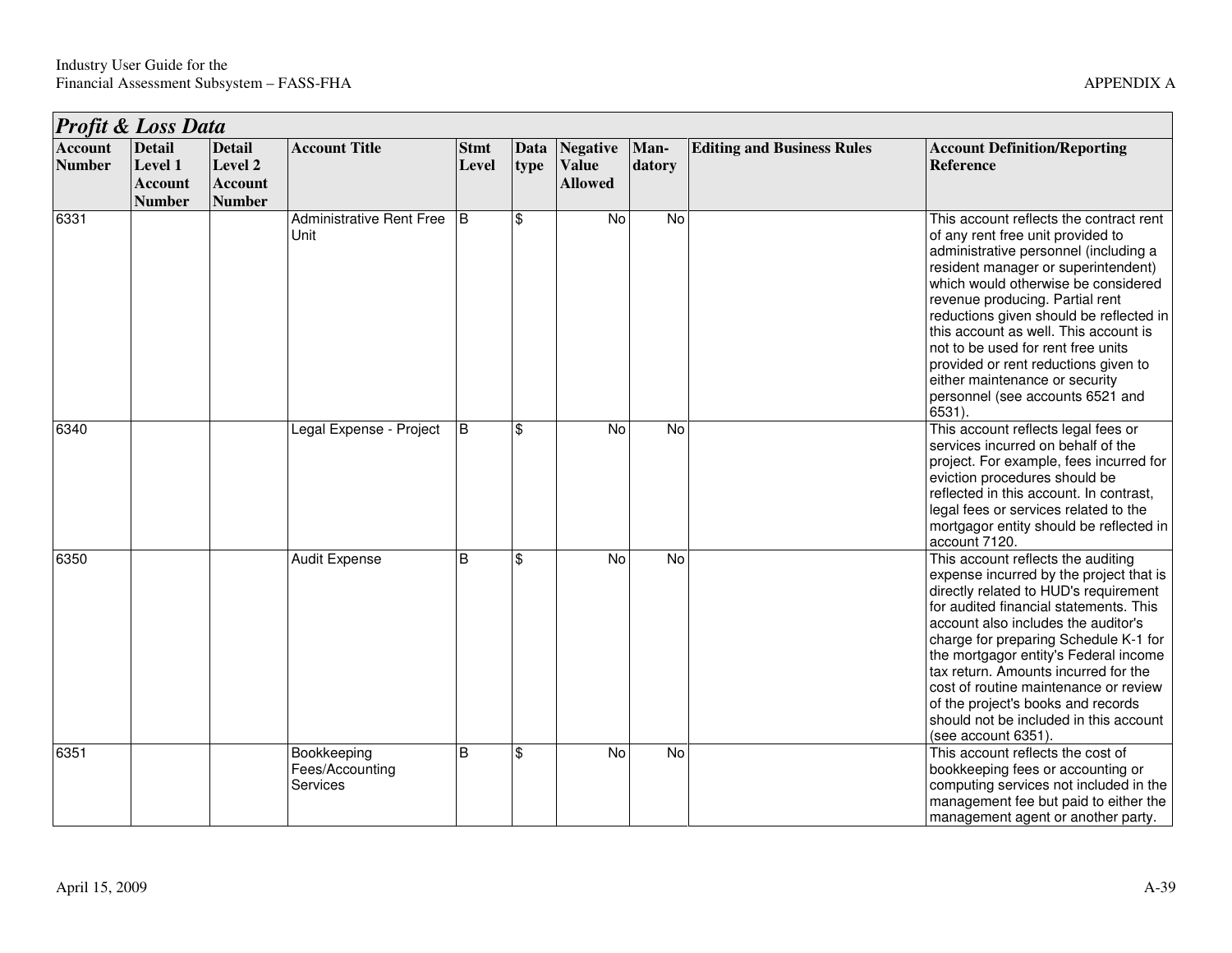|                                 | Profit & Loss Data                                                     |                                                             |                                                   |                      |              |                                                   |                |                                                                                                                                             |                                                                                                                                                                                                                                               |  |  |  |
|---------------------------------|------------------------------------------------------------------------|-------------------------------------------------------------|---------------------------------------------------|----------------------|--------------|---------------------------------------------------|----------------|---------------------------------------------------------------------------------------------------------------------------------------------|-----------------------------------------------------------------------------------------------------------------------------------------------------------------------------------------------------------------------------------------------|--|--|--|
| <b>Account</b><br><b>Number</b> | <b>Detail</b><br>Level 1<br><b>Account</b><br><b>Number</b>            | <b>Detail</b><br>Level 2<br><b>Account</b><br><b>Number</b> | <b>Account Title</b>                              | <b>Stmt</b><br>Level | Data<br>type | <b>Negative</b><br><b>Value</b><br><b>Allowed</b> | Man-<br>datory | <b>Editing and Business Rules</b>                                                                                                           | <b>Account Definition/Reporting</b><br>Reference                                                                                                                                                                                              |  |  |  |
| 6370                            |                                                                        |                                                             | <b>Bad Debts</b>                                  | B                    | \$           | No                                                | No             |                                                                                                                                             | This account reflects the amount of<br>tenant bad debts for the period under<br>audit.                                                                                                                                                        |  |  |  |
| 6390                            |                                                                        |                                                             | Miscellaneous<br><b>Administrative Expenses</b>   | P                    | \$           | No                                                |                | No If account 6390 detail is submitted,<br>the value of this account must equal<br>the sum of the values submitted for<br>account 6390-020. | This account reflects administrative<br>expenses not otherwise classified in<br>the 6200/6300 series. Examples<br>include Neighborhood Networks, bank<br>charges, investment fees, training,<br>travel, membership dues and<br>subscriptions. |  |  |  |
| 6390                            |                                                                        |                                                             | Miscellaneous<br><b>Administrative Expenses</b>   | F                    | \$           | No                                                | $\overline{N}$ |                                                                                                                                             | This account reflects administrative<br>expenses not otherwise classified in<br>the 6200/6300 series. Examples<br>include Neighborhood Networks, bank<br>charges, investment fees, training,<br>travel, membership dues and<br>subscriptions. |  |  |  |
|                                 | Detail -<br>Miscellane<br><b>ous</b><br>Administrat<br>ive<br>Expenses |                                                             |                                                   | B                    |              | $\overline{N}$                                    | <b>No</b>      |                                                                                                                                             |                                                                                                                                                                                                                                               |  |  |  |
|                                 | 6390-010                                                               |                                                             | Description -<br>Miscellaneous Detail for<br>6390 | P                    |              | No                                                |                | No If the value of account 6390 exceeds<br>10% of the sum of accounts 6203<br>through 6390, this account is<br>required.                    |                                                                                                                                                                                                                                               |  |  |  |
|                                 | 6390-020                                                               |                                                             | Amount - Miscellaneous<br>Detail for 6390         | P                    | \$           | No                                                |                | No If the value of account 6390 exceeds<br>10% of the sum of accounts 6203<br>through 6390, this account is<br>required.                    |                                                                                                                                                                                                                                               |  |  |  |
| 6263T                           |                                                                        |                                                             | <b>Total Administrative</b><br><b>Expenses</b>    | B                    | \$           | No                                                |                | Yes This account must equal the sum of<br>accounts 6203 through 6390.                                                                       |                                                                                                                                                                                                                                               |  |  |  |
| <b>Utilities</b><br>Expenses    |                                                                        |                                                             |                                                   | B                    |              | $\overline{N}$                                    | $\overline{N}$ |                                                                                                                                             |                                                                                                                                                                                                                                               |  |  |  |
| 6420                            |                                                                        |                                                             | Fuel Oil/Coal                                     | B                    | \$           | No                                                | No             |                                                                                                                                             | This account reflects the cost of fuel<br>oil/coal charges billed to the project.                                                                                                                                                             |  |  |  |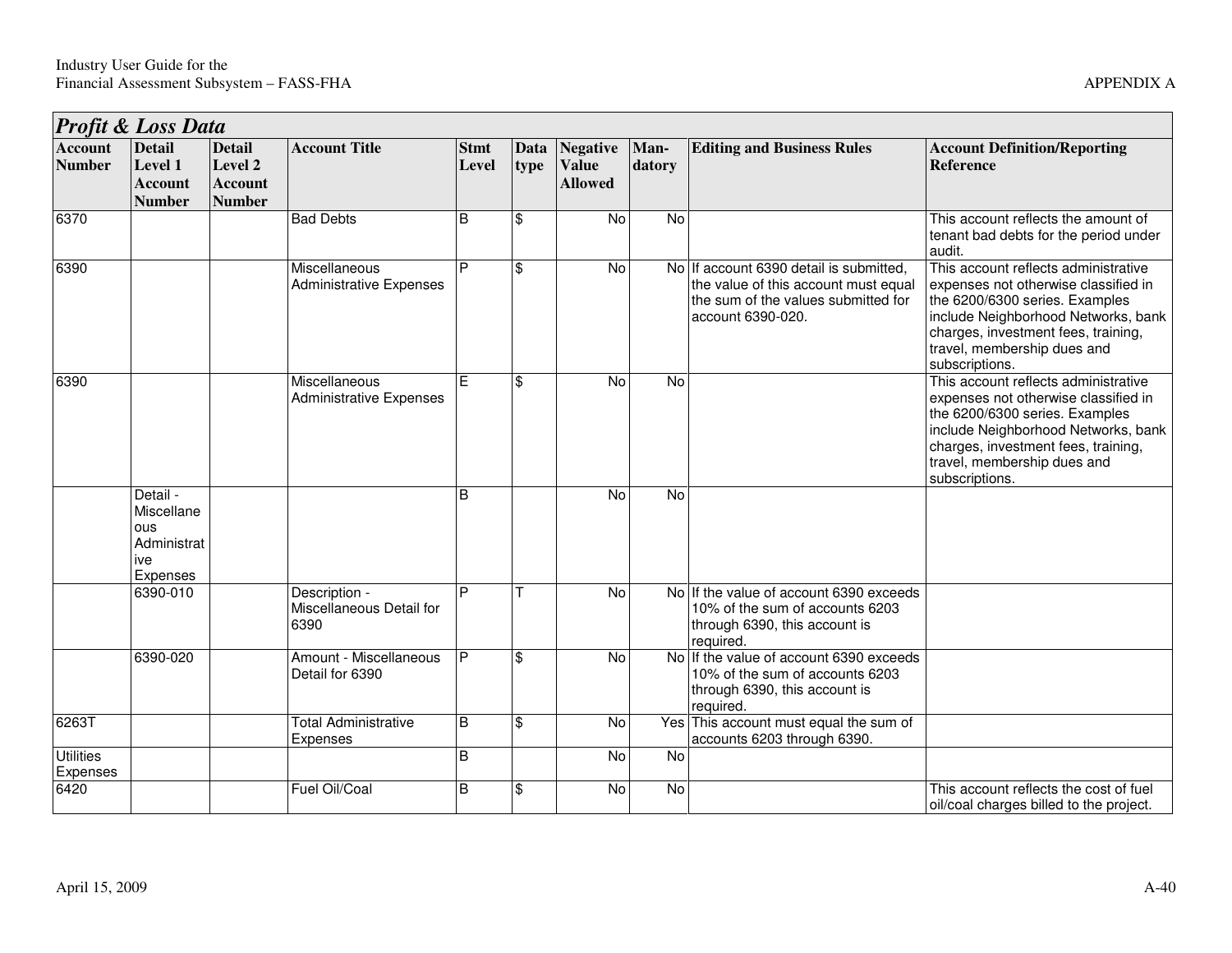|                                               | <b>Profit &amp; Loss Data</b>                               |                                                             |                                |                      |              |                                                   |                |                                                                                                                                                                                         |                                                                                                                                                                                                                                                                                                                                                                                                                                         |  |  |  |
|-----------------------------------------------|-------------------------------------------------------------|-------------------------------------------------------------|--------------------------------|----------------------|--------------|---------------------------------------------------|----------------|-----------------------------------------------------------------------------------------------------------------------------------------------------------------------------------------|-----------------------------------------------------------------------------------------------------------------------------------------------------------------------------------------------------------------------------------------------------------------------------------------------------------------------------------------------------------------------------------------------------------------------------------------|--|--|--|
| <b>Account</b><br><b>Number</b>               | <b>Detail</b><br>Level 1<br><b>Account</b><br><b>Number</b> | <b>Detail</b><br>Level 2<br><b>Account</b><br><b>Number</b> | <b>Account Title</b>           | <b>Stmt</b><br>Level | Data<br>type | <b>Negative</b><br><b>Value</b><br><b>Allowed</b> | Man-<br>datory | <b>Editing and Business Rules</b>                                                                                                                                                       | <b>Account Definition/Reporting</b><br><b>Reference</b>                                                                                                                                                                                                                                                                                                                                                                                 |  |  |  |
| 6450                                          |                                                             |                                                             | Electricity                    | B                    | \$           | $\overline{N}$                                    | No             |                                                                                                                                                                                         | This account reflects the cost of<br>electricity charges billed to the project.                                                                                                                                                                                                                                                                                                                                                         |  |  |  |
| 6451                                          |                                                             |                                                             | Water                          | B                    | \$           | No                                                | No             |                                                                                                                                                                                         | This account reflects the cost of water<br>charges billed to the project.                                                                                                                                                                                                                                                                                                                                                               |  |  |  |
| 6452                                          |                                                             |                                                             | Gas                            | B                    | \$           | No                                                | No             |                                                                                                                                                                                         | This account reflects the cost of gas<br>charges billed to the project.                                                                                                                                                                                                                                                                                                                                                                 |  |  |  |
| 6453                                          |                                                             |                                                             | Sewer                          | B                    | \$           | No                                                | No             |                                                                                                                                                                                         | This account reflects the cost of sewer<br>charges billed to the project.                                                                                                                                                                                                                                                                                                                                                               |  |  |  |
| 6400T                                         |                                                             |                                                             | <b>Total Utilities Expense</b> | E                    | \$           | $\overline{N}$                                    |                | No This account must equal the sum of<br>accounts 6420 through 6453; if a<br>value is submitted for any of the<br>accounts that comprise this<br>calculation, this account is required. |                                                                                                                                                                                                                                                                                                                                                                                                                                         |  |  |  |
| Operating<br>&<br>Maintenan<br>ce<br>Expenses |                                                             |                                                             |                                | B                    |              | <b>No</b>                                         | <b>No</b>      |                                                                                                                                                                                         |                                                                                                                                                                                                                                                                                                                                                                                                                                         |  |  |  |
| 6510                                          |                                                             |                                                             | Payroll                        | B                    | \$           | No                                                | <b>No</b>      |                                                                                                                                                                                         | This account reflects the salaries of<br>project employees who perform<br>services including but not limited to<br>janitorial/cleaning, exterminating,<br>grounds, repairs, and decorating. This<br>account does not include the project's<br>share of payroll taxes (FICA and<br>Unemployment) or other employee<br>benefits paid by the project.<br>Supporting detail is not required for<br>this account unless requested by<br>HUD. |  |  |  |
| 6515                                          |                                                             |                                                             | Supplies                       | B                    | \$           | $\overline{N}$                                    | $\overline{N}$ |                                                                                                                                                                                         | This account reflects all costs of<br>supplies charged to the project for<br>janitorial/cleaning, exterminating,<br>grounds, repairs, and decorating.                                                                                                                                                                                                                                                                                   |  |  |  |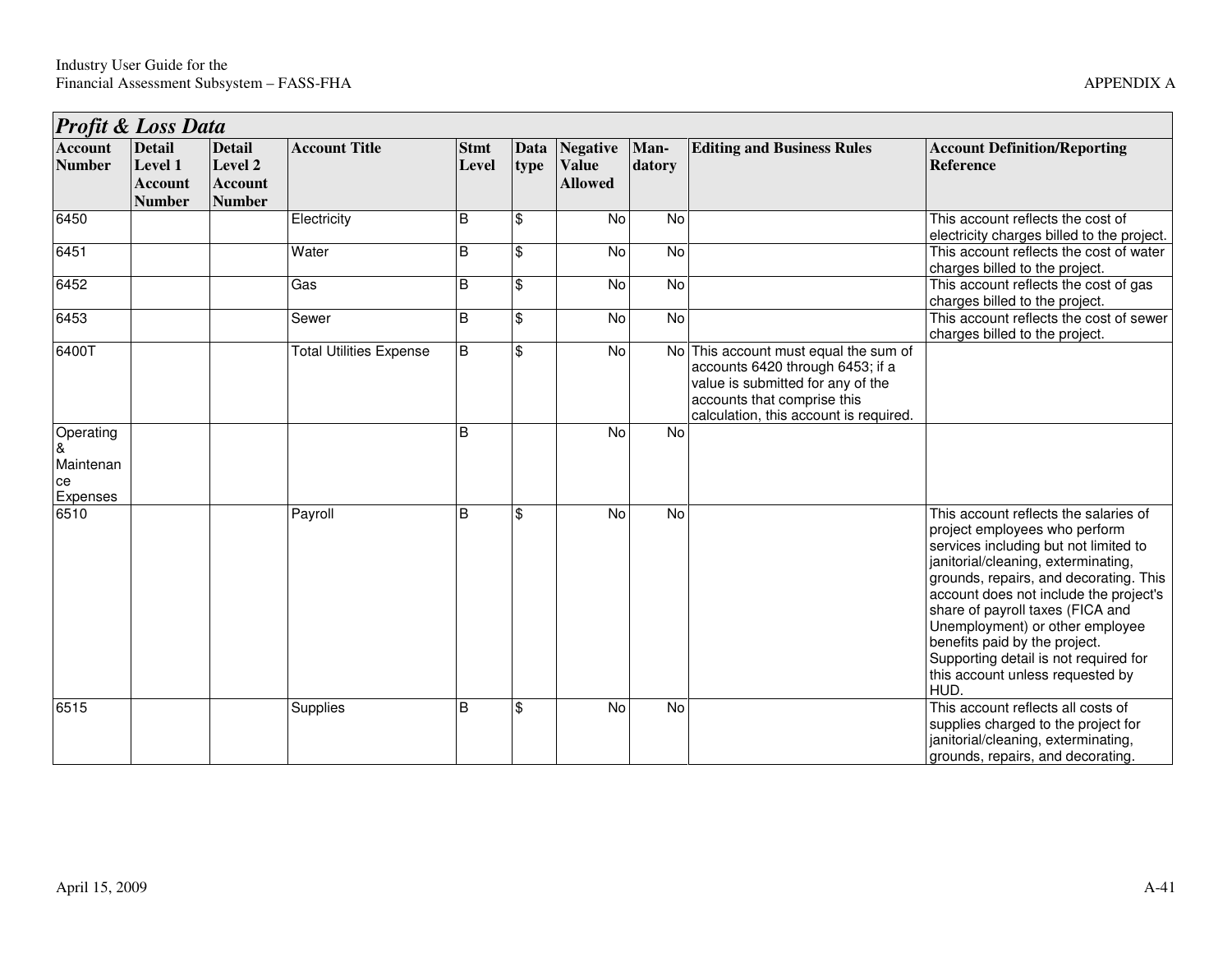| Profit & Loss Data              |                                                             |                                                             |                                                   |                      |              |                                                   |                |                                   |                                                                                                                                                                                                                                                                                        |  |  |
|---------------------------------|-------------------------------------------------------------|-------------------------------------------------------------|---------------------------------------------------|----------------------|--------------|---------------------------------------------------|----------------|-----------------------------------|----------------------------------------------------------------------------------------------------------------------------------------------------------------------------------------------------------------------------------------------------------------------------------------|--|--|
| <b>Account</b><br><b>Number</b> | <b>Detail</b><br>Level 1<br><b>Account</b><br><b>Number</b> | <b>Detail</b><br>Level 2<br><b>Account</b><br><b>Number</b> | <b>Account Title</b>                              | <b>Stmt</b><br>Level | Data<br>type | <b>Negative</b><br><b>Value</b><br><b>Allowed</b> | Man-<br>datory | <b>Editing and Business Rules</b> | <b>Account Definition/Reporting</b><br><b>Reference</b>                                                                                                                                                                                                                                |  |  |
| 6520                            |                                                             |                                                             | Contracts                                         | B                    | \$           | <b>No</b>                                         | $\overline{N}$ |                                   | This account reflects the cost of<br>contracts the owner or agent executes<br>with third parties on behalf of the<br>project for janitorial/cleaning,<br>exterminating, grounds, repairs,<br>elevator maintenance, swimming pool<br>maintenance, and decorating.                       |  |  |
| 6521                            |                                                             |                                                             | Operating and<br>Maintenance Rent Free<br>Unit    | B                    | \$           | <b>No</b>                                         | No             |                                   | This account reflects the contract rent<br>of any rent free unit provided to<br>operating and maintenance personnel<br>which would otherwise be considered<br>revenue producing. Partial rent<br>reductions given should be reflected in<br>this account as well.                      |  |  |
| 6525                            |                                                             |                                                             | Garbage and Trash<br>Removal                      | B                    | \$           | <b>No</b>                                         | No             |                                   | This account reflects the cost of<br>removing garbage and rubbish from<br>the project. The account does not<br>include salaries paid to janitors who<br>collect the trash.                                                                                                             |  |  |
| 6530                            |                                                             |                                                             | Security Payroll/Contract                         | $\overline{B}$       | \$           | <b>No</b>                                         | <b>No</b>      |                                   | This account reflects the project's<br>payroll cost attributable to the<br>protection of the project or the cost of<br>a protection contract that the owner or<br>agent executes on behalf of the<br>project.                                                                          |  |  |
| 6531                            |                                                             |                                                             | Security Rent Free Unit                           | B                    | \$           | No                                                | No             |                                   | This account reflects the contract rent<br>of any rent free unit provided to<br>security personnel or a unit used for<br>the purpose of security of the project<br>(for example, police substations).<br>Partial rent reductions given should be<br>reflected in this account as well. |  |  |
| 6546                            |                                                             |                                                             | <b>Heating/Cooling Repairs</b><br>and Maintenance | E                    | \$           | $\overline{N}$                                    | $\overline{N}$ |                                   | This account reflects the cost of<br>repairing and maintaining heating or<br>air conditioning equipment owned by<br>the project.                                                                                                                                                       |  |  |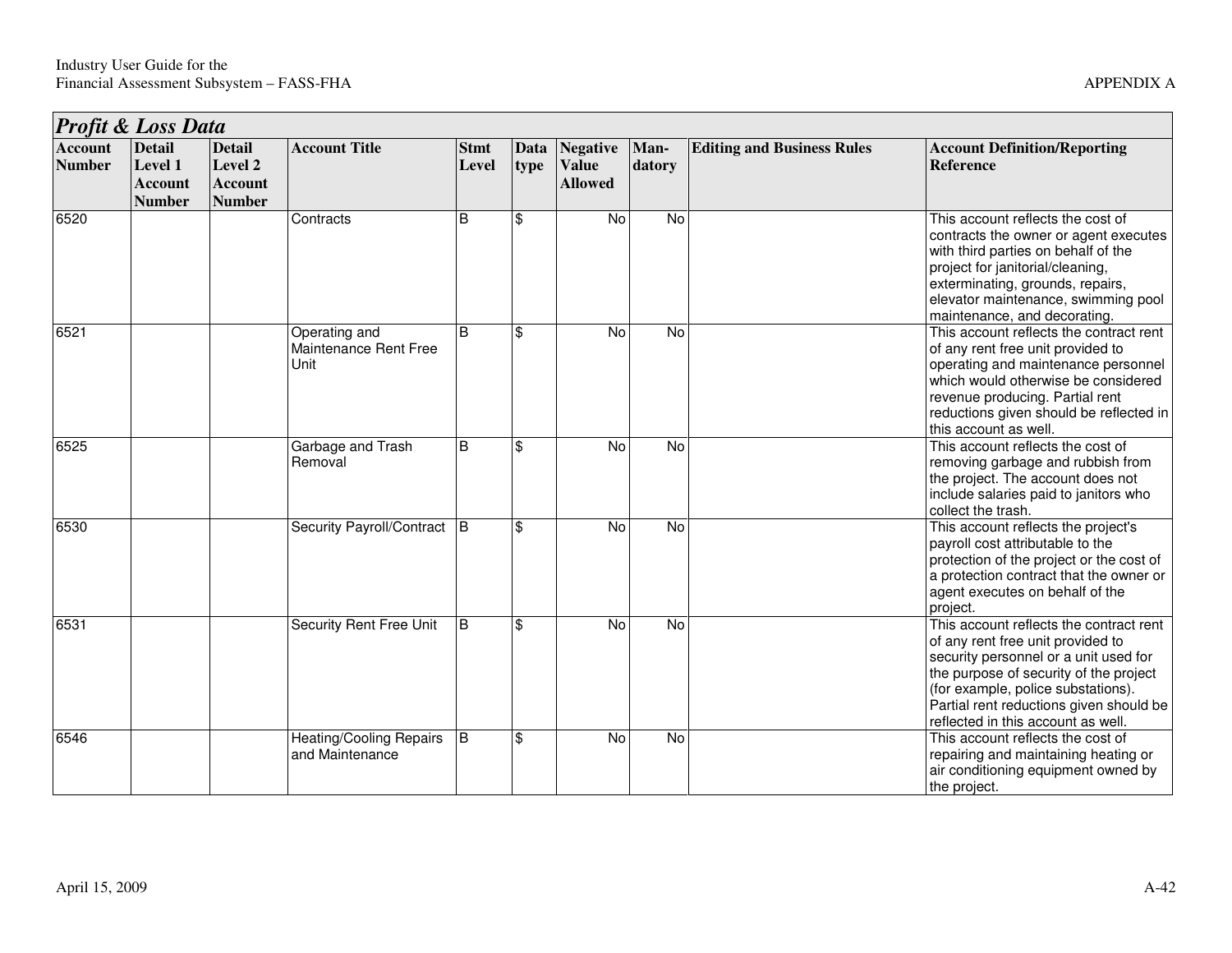|                                 | <b>Profit &amp; Loss Data</b>                                                    |                                                             |                                                                 |                      |                    |                                                   |                |                                                                                                                                             |                                                                                                                                                                                                                                                                  |  |  |  |
|---------------------------------|----------------------------------------------------------------------------------|-------------------------------------------------------------|-----------------------------------------------------------------|----------------------|--------------------|---------------------------------------------------|----------------|---------------------------------------------------------------------------------------------------------------------------------------------|------------------------------------------------------------------------------------------------------------------------------------------------------------------------------------------------------------------------------------------------------------------|--|--|--|
| <b>Account</b><br><b>Number</b> | <b>Detail</b><br>Level 1<br><b>Account</b><br><b>Number</b>                      | <b>Detail</b><br>Level 2<br><b>Account</b><br><b>Number</b> | <b>Account Title</b>                                            | <b>Stmt</b><br>Level | Data<br>type       | <b>Negative</b><br><b>Value</b><br><b>Allowed</b> | Man-<br>datory | <b>Editing and Business Rules</b>                                                                                                           | <b>Account Definition/Reporting</b><br><b>Reference</b>                                                                                                                                                                                                          |  |  |  |
| 6548                            |                                                                                  |                                                             | <b>Snow Removal</b>                                             | B                    | \$                 | No                                                | No             |                                                                                                                                             | This account reflects the cost of<br>removing snow from project sidewalks<br>and parking areas.                                                                                                                                                                  |  |  |  |
| 6570                            |                                                                                  |                                                             | Vehicle and Maintenance B<br>Equipment Operation and<br>Repairs |                      | $\mathfrak{S}$     | No                                                | No             |                                                                                                                                             | This account reflects the cost of<br>operating and repairing project motor<br>vehicles and maintenance equipment.<br>Motor vehicle insurance is not<br>included in this account but is charged<br>to account 6720, Property and Liability<br>Insurance (Hazard). |  |  |  |
| 6590                            |                                                                                  |                                                             | Miscellaneous Operating<br>and Maintenance<br>Expenses          | ĪΕ                   | $\mathbf{\hat{s}}$ | $\overline{N}$                                    | $\overline{N}$ |                                                                                                                                             | This account reflects the cost of<br>maintenance and repairs not<br>otherwise classified in the 6500<br>account Series.                                                                                                                                          |  |  |  |
| 6590                            |                                                                                  |                                                             | Miscellaneous Operating<br>and Maintenance<br>Expenses          | $\mathsf{P}$         | ۱\$                | No                                                |                | No If account 6590 detail is submitted,<br>the value of this account must equal<br>the sum of the values submitted for<br>account 6590-020. | This account reflects the cost of<br>maintenance and repairs not<br>otherwise classified in the 6500<br>account Series.                                                                                                                                          |  |  |  |
|                                 | Detail -<br>Miscellane<br>ous<br>Operating<br>and<br>Maintenan<br>ce<br>Expenses |                                                             |                                                                 | B                    |                    | N <sub>o</sub>                                    | $\overline{N}$ |                                                                                                                                             |                                                                                                                                                                                                                                                                  |  |  |  |
|                                 | 6590-010                                                                         |                                                             | Description -<br>Miscellaneous Detail for<br>6590               | P                    |                    | $\overline{N}$                                    |                | No If the value of account 6590 exceeds<br>10% of the sum of accounts 6510<br>through 6590, this account is<br>required.                    |                                                                                                                                                                                                                                                                  |  |  |  |
|                                 | 6590-020                                                                         |                                                             | Amount - Miscellaneous<br>Detail for 6590                       | P                    | ھ ا                | No                                                |                | No If the value of account 6590 exceeds<br>10% of the sum of accounts 6510<br>through 6590, this account is<br>required.                    |                                                                                                                                                                                                                                                                  |  |  |  |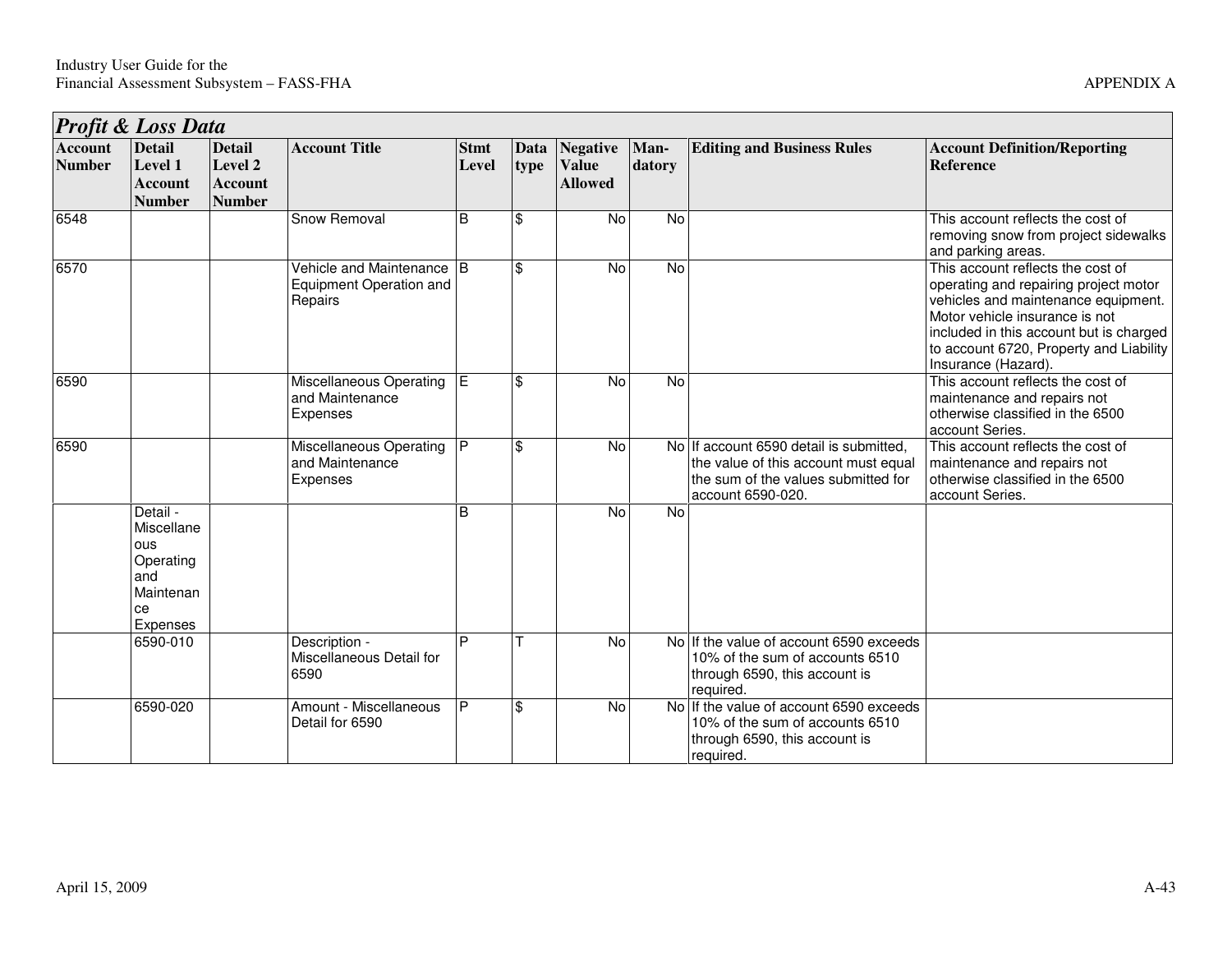|                                 | Profit & Loss Data                                          |                                                             |                                                            |                      |                         |                                                   |                |                                                                                                                                                                                         |                                                                                                                                                                                                                               |  |  |  |
|---------------------------------|-------------------------------------------------------------|-------------------------------------------------------------|------------------------------------------------------------|----------------------|-------------------------|---------------------------------------------------|----------------|-----------------------------------------------------------------------------------------------------------------------------------------------------------------------------------------|-------------------------------------------------------------------------------------------------------------------------------------------------------------------------------------------------------------------------------|--|--|--|
| <b>Account</b><br><b>Number</b> | <b>Detail</b><br>Level 1<br><b>Account</b><br><b>Number</b> | <b>Detail</b><br>Level 2<br><b>Account</b><br><b>Number</b> | <b>Account Title</b>                                       | <b>Stmt</b><br>Level | <b>Data</b><br>type     | <b>Negative</b><br><b>Value</b><br><b>Allowed</b> | Man-<br>datory | <b>Editing and Business Rules</b>                                                                                                                                                       | <b>Account Definition/Reporting</b><br><b>Reference</b>                                                                                                                                                                       |  |  |  |
| 6500T                           |                                                             |                                                             | <b>Total Operating and</b><br>Maintenance Expenses         | B                    | \$                      | No                                                |                | No This account must equal the sum of<br>accounts 6510 through 6590; if a<br>value is submitted for any of the<br>accounts that comprise this<br>calculation, this account is required. |                                                                                                                                                                                                                               |  |  |  |
| Taxes &<br>Insurance            |                                                             |                                                             |                                                            | B                    |                         | No                                                | No             |                                                                                                                                                                                         |                                                                                                                                                                                                                               |  |  |  |
| 6710                            |                                                             |                                                             | <b>Real Estate Taxes</b>                                   | B                    | \$                      | No                                                | No             |                                                                                                                                                                                         | This account reflects payments made<br>for real estate taxes of the project.<br>This may represent a payment in lieu<br>of taxes (only in certain jurisdictions),<br>which is generally charged as a<br>percentage of income. |  |  |  |
| 6711                            |                                                             |                                                             | <b>Payroll Taxes (Project's</b><br>Share)                  | B                    | \$                      | No                                                | No             |                                                                                                                                                                                         | This account reflects the project's<br>share of FICA and State and Federal<br>Unemployment taxes.                                                                                                                             |  |  |  |
| 6720                            |                                                             |                                                             | Property & Liability<br>Insurance (Hazard)                 | B                    | \$                      | No                                                | No             |                                                                                                                                                                                         | This account reflects the cost of<br>project property and liability insurance.                                                                                                                                                |  |  |  |
| 6721                            |                                                             |                                                             | <b>Fidelity Bond Insurance</b>                             | $\overline{B}$       | \$                      | No                                                | $\overline{N}$ |                                                                                                                                                                                         | This account reflects the cost of<br>bonding project employees who<br>handle funds.                                                                                                                                           |  |  |  |
| 6722                            |                                                             |                                                             | Workmen's<br>Compensation                                  | <sub>B</sub>         | \$                      | No                                                | No             |                                                                                                                                                                                         | This account reflects the cost of<br>workmen's compensation insurance<br>for project employees.                                                                                                                               |  |  |  |
| 6723                            |                                                             |                                                             | Health Insurance and<br><b>Other Employee Benefits</b>     | <sub>B</sub>         | $\overline{\mathbf{s}}$ | $\overline{N}$                                    | $\overline{N}$ |                                                                                                                                                                                         | This account reflects the cost of any<br>health insurance and other employee<br>benefits charged to the project.                                                                                                              |  |  |  |
| 6790                            |                                                             |                                                             | Miscellaneous Taxes,<br>Licenses, Permits and<br>Insurance | P                    | $\mathfrak{S}$          | $\overline{N}$                                    |                | No If account 6790 detail is submitted,<br>the value of this account must equal<br>the sum of the values submitted for<br>account 6790-020.                                             | This account reflects any taxes,<br>licenses, permit fees, or cost of<br>insurance assessed to the project and<br>not otherwise categorized in the 6700<br>Series.                                                            |  |  |  |
| 6790                            |                                                             |                                                             | Miscellaneous Taxes,<br>Licenses, Permits and<br>Insurance | Е                    | \$                      | No                                                | No             |                                                                                                                                                                                         | This account reflects any taxes,<br>licenses, permit fees, or cost of<br>insurance assessed to the project and<br>not otherwise categorized in the 6700<br>Series.                                                            |  |  |  |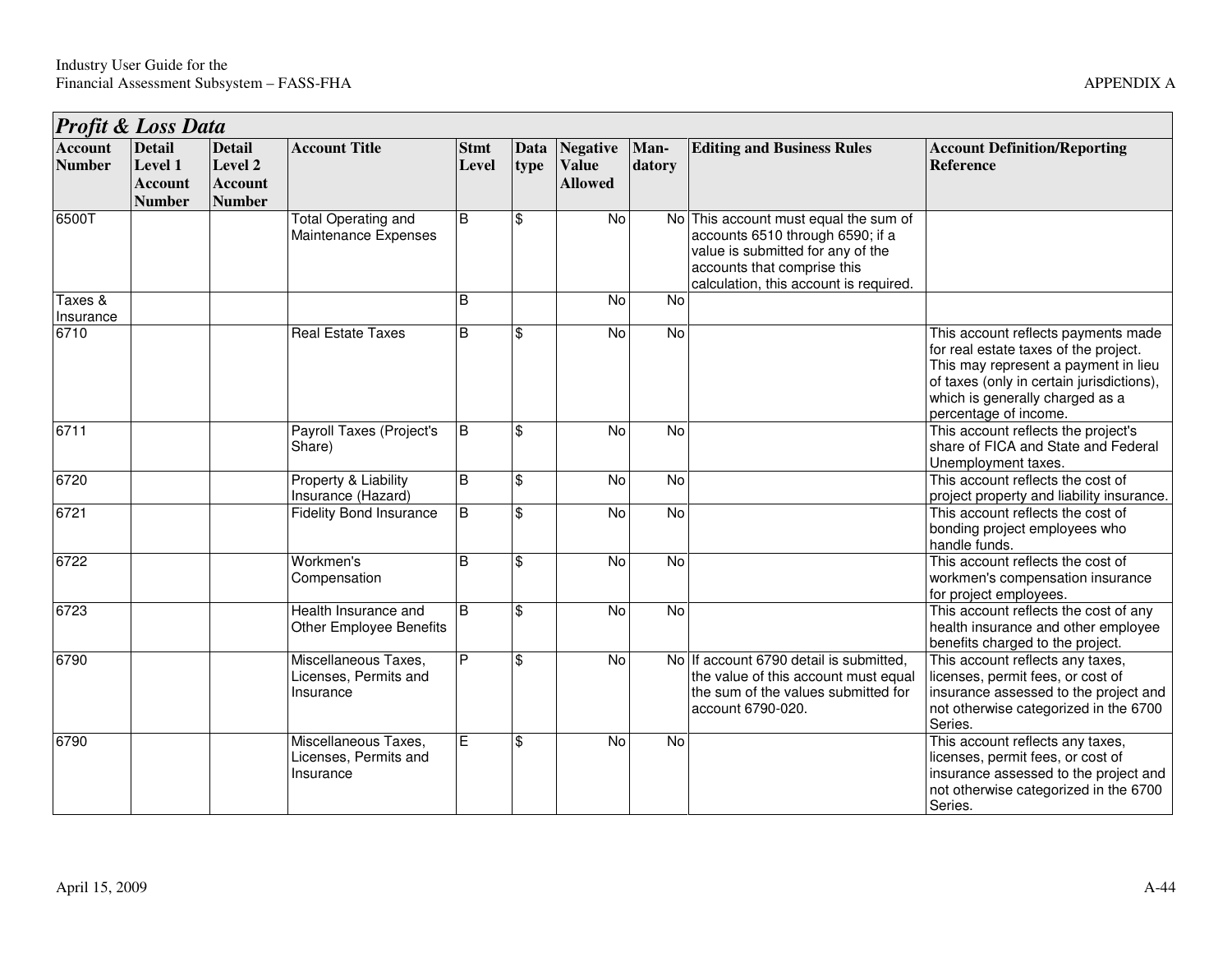|                                 | <b>Profit &amp; Loss Data</b>                                                    |                                                             |                                                    |                      |                |                                                   |                |                                                                                                                          |                                                                                                                                                                                                                                                                                                                                                                                                                                                 |  |  |  |
|---------------------------------|----------------------------------------------------------------------------------|-------------------------------------------------------------|----------------------------------------------------|----------------------|----------------|---------------------------------------------------|----------------|--------------------------------------------------------------------------------------------------------------------------|-------------------------------------------------------------------------------------------------------------------------------------------------------------------------------------------------------------------------------------------------------------------------------------------------------------------------------------------------------------------------------------------------------------------------------------------------|--|--|--|
| <b>Account</b><br><b>Number</b> | <b>Detail</b><br>Level 1<br><b>Account</b><br><b>Number</b>                      | <b>Detail</b><br>Level 2<br><b>Account</b><br><b>Number</b> | <b>Account Title</b>                               | <b>Stmt</b><br>Level | Data<br>type   | <b>Negative</b><br><b>Value</b><br><b>Allowed</b> | Man-<br>datory | <b>Editing and Business Rules</b>                                                                                        | <b>Account Definition/Reporting</b><br><b>Reference</b>                                                                                                                                                                                                                                                                                                                                                                                         |  |  |  |
|                                 | Detail -<br>Miscellane<br>ous Taxes,<br>Licenses,<br>Permits<br>and<br>Insurance |                                                             |                                                    | B                    |                | No                                                | $\overline{N}$ |                                                                                                                          |                                                                                                                                                                                                                                                                                                                                                                                                                                                 |  |  |  |
|                                 | 6790-010                                                                         |                                                             | Description -<br>Miscellaneous Detail for<br>6790  | D                    |                | No                                                |                | No If the value of account 6790 exceeds<br>10% of the sum of accounts 6710<br>through 6790, this account is<br>required. |                                                                                                                                                                                                                                                                                                                                                                                                                                                 |  |  |  |
|                                 | 6790-020                                                                         |                                                             | Amount - Miscellaneous<br>Detail for 6790          | P                    | $\mathfrak{L}$ | <b>No</b>                                         |                | No If the value of account 6790 exceeds<br>10% of the sum of accounts 6710<br>through 6790, this account is<br>required. |                                                                                                                                                                                                                                                                                                                                                                                                                                                 |  |  |  |
| 6700T                           |                                                                                  |                                                             | <b>Total Taxes and</b><br>Insurance                | B                    | \$             | No                                                | Yes            | This account must equal the sum of<br>accounts 6710 through 6790.                                                        |                                                                                                                                                                                                                                                                                                                                                                                                                                                 |  |  |  |
| Financial<br>Expenses           |                                                                                  |                                                             |                                                    | <sub>B</sub>         |                | No                                                | $\overline{N}$ |                                                                                                                          |                                                                                                                                                                                                                                                                                                                                                                                                                                                 |  |  |  |
| 6820                            |                                                                                  |                                                             | Interest on First Mortgage B<br>(or Bonds) Payable |                      | $\mathfrak{S}$ | No                                                | $\overline{N}$ |                                                                                                                          | This account reflects interest incurred<br>on the first mortgage (or bonds) used<br>to construct, permanently finance or<br>refinance the project. This account<br>also includes the 1% owner portion of<br>interest for Section 236 projects;<br>excess Interest Reduction Payments<br>(IRP) should be recorded in account<br>5945. This account should not include<br>interest incurred on notes which are<br>payable only from surplus cash. |  |  |  |
| 6825                            |                                                                                  |                                                             | Interest on Other<br>Mortgages                     | B                    | $\mathfrak{S}$ | <b>No</b>                                         | No             |                                                                                                                          | This account reflects interest<br>expenses incurred on all other<br>mortgages.                                                                                                                                                                                                                                                                                                                                                                  |  |  |  |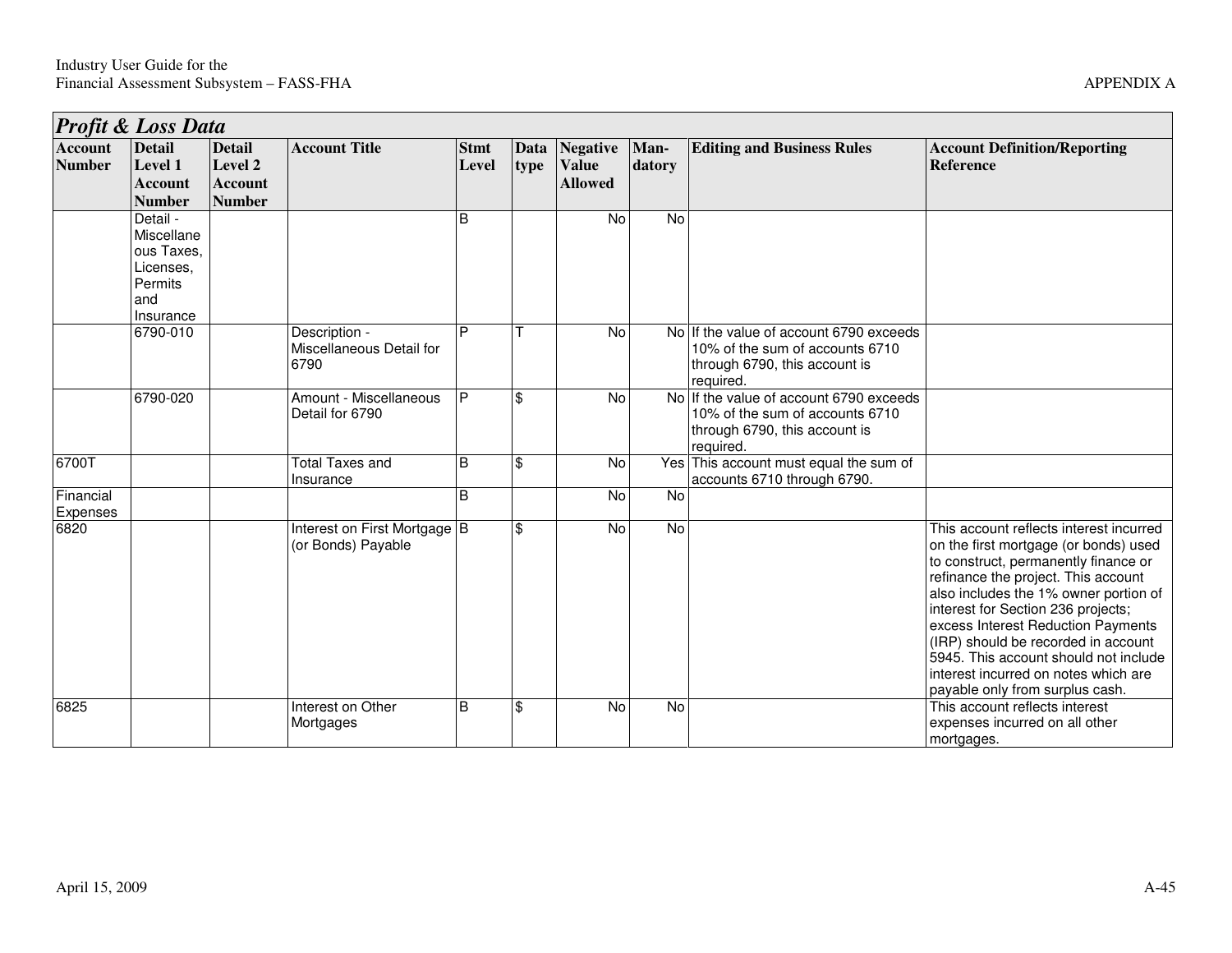| <b>Profit &amp; Loss Data</b>   |                                                             |                                                             |                                                |                      |              |                                                   |                |                                                                                                                                             |                                                                                                                                                                                                                                          |  |  |
|---------------------------------|-------------------------------------------------------------|-------------------------------------------------------------|------------------------------------------------|----------------------|--------------|---------------------------------------------------|----------------|---------------------------------------------------------------------------------------------------------------------------------------------|------------------------------------------------------------------------------------------------------------------------------------------------------------------------------------------------------------------------------------------|--|--|
| <b>Account</b><br><b>Number</b> | <b>Detail</b><br>Level 1<br><b>Account</b><br><b>Number</b> | <b>Detail</b><br>Level 2<br><b>Account</b><br><b>Number</b> | <b>Account Title</b>                           | <b>Stmt</b><br>Level | Data<br>type | <b>Negative</b><br><b>Value</b><br><b>Allowed</b> | Man-<br>datory | <b>Editing and Business Rules</b>                                                                                                           | <b>Account Definition/Reporting</b><br>Reference                                                                                                                                                                                         |  |  |
| 6830                            |                                                             |                                                             | Interest on Notes Payable B<br>(Long Term)     |                      | \$           | No                                                | $\overline{N}$ |                                                                                                                                             | This account reflects interest and<br>discounts incurred on long term<br>project operating notes. This account<br>should not include interest incurred on<br>notes which are payable only from<br>surplus cash (refer to account 7142).  |  |  |
| 6840                            |                                                             |                                                             | Interest on Notes Payable B<br>(Short Term)    |                      | \$           | No                                                | <b>No</b>      |                                                                                                                                             | This account reflects interest and<br>discounts incurred on short term<br>project operating notes. This account<br>should not include interest incurred on<br>notes which are payable only from<br>surplus cash (refer to account 7142). |  |  |
| 6845                            |                                                             |                                                             | Interest on Capital<br><b>Recovery Payment</b> | B                    | \$           | No                                                |                | No This account can only be populated<br>by M2M projects.                                                                                   | This account reflects interest expense<br>associated with the Capital Recovery<br>Payment. This account should only be<br>used for projects participating in the<br>M2M or Demo Deal programs.                                           |  |  |
| 6850                            |                                                             |                                                             | Mortgage Insurance<br>Premium/ Service Charge  | B                    | \$           | No                                                | $\overline{N}$ |                                                                                                                                             | This account reflects payments to the<br>mortgagee for insurance on the<br>mortgage. In the case of HUD-held<br>mortgages, the payment is in the form<br>of a service charge, as reflected on<br>HUD Form-2771.                          |  |  |
| 6855                            |                                                             |                                                             | Lease Expense                                  | B                    | \$           | No                                                |                | No This account is only for lessees and<br>is to be a component in the<br>calculation of account 6800T.                                     | This account should be used to record<br>the lease expense associated with the<br>lease of project operators to a second<br>party operator, or to record expenses<br>associated with leasing equipment or<br>facilities.                 |  |  |
| 6890                            |                                                             |                                                             | Miscellaneous Financial<br>Expenses            | P                    | \$           | No                                                |                | No If account 6890 detail is submitted,<br>the value of this account must equal<br>the sum of the values submitted for<br>account 6890-020. | This account reflects financial<br>expenses not otherwise classified in<br>the 6800 series. This account also<br>includes fees paid to a bond trustee.                                                                                   |  |  |
| 6890                            |                                                             |                                                             | Miscellaneous Financial<br>Expenses            | $\overline{E}$       | \$           | No                                                | No             |                                                                                                                                             | This account reflects financial<br>expenses not otherwise classified in<br>the 6800 series. This account also<br>includes fees paid to a bond trustee.                                                                                   |  |  |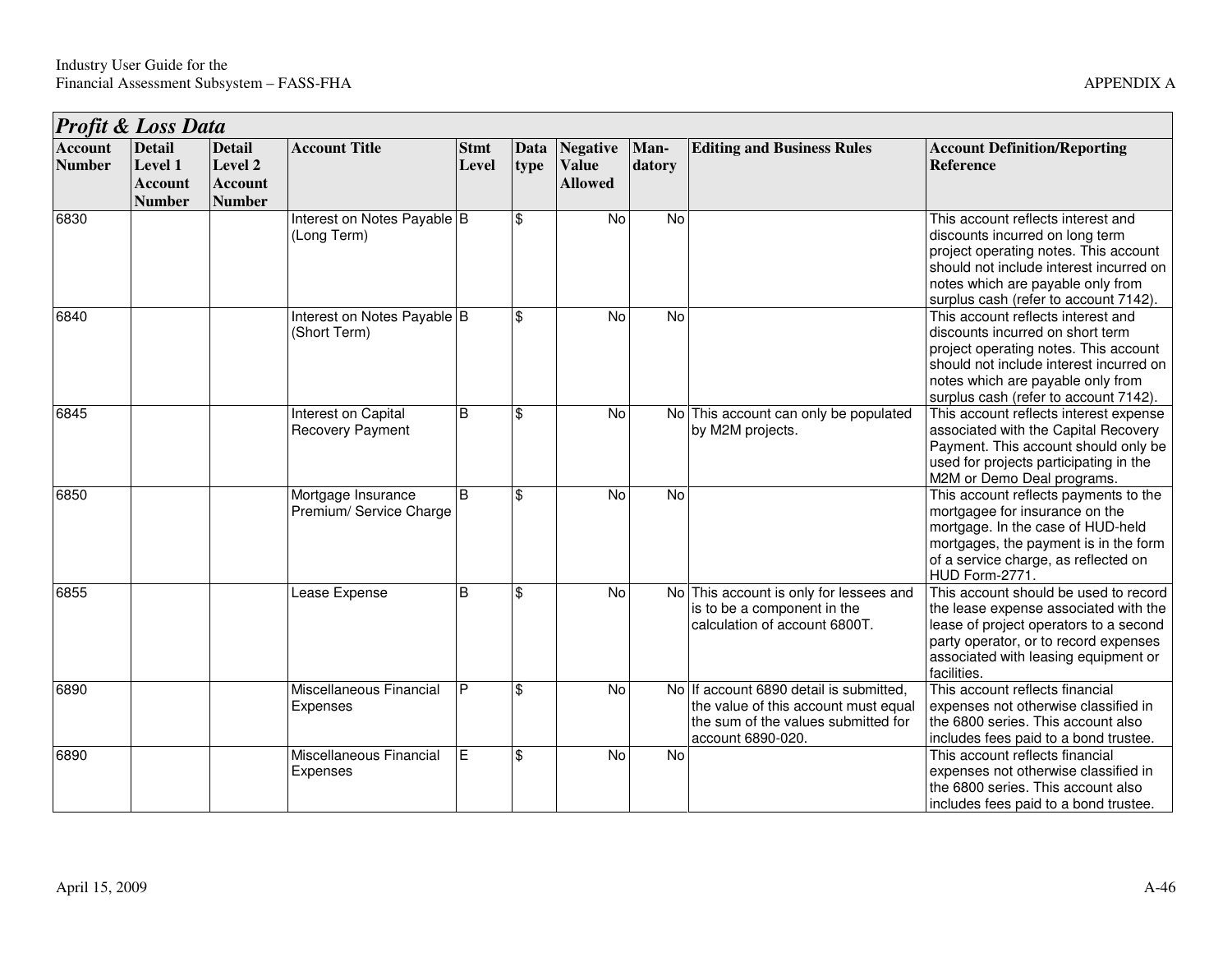| Profit & Loss Data              |                                                               |                                                             |                                                                                  |                      |                           |                                                   |                |                                                                                                                                                                                         |                                                                                                                                                                                                                                         |  |  |
|---------------------------------|---------------------------------------------------------------|-------------------------------------------------------------|----------------------------------------------------------------------------------|----------------------|---------------------------|---------------------------------------------------|----------------|-----------------------------------------------------------------------------------------------------------------------------------------------------------------------------------------|-----------------------------------------------------------------------------------------------------------------------------------------------------------------------------------------------------------------------------------------|--|--|
| <b>Account</b><br><b>Number</b> | <b>Detail</b><br>Level 1<br><b>Account</b><br><b>Number</b>   | <b>Detail</b><br>Level 2<br><b>Account</b><br><b>Number</b> | <b>Account Title</b>                                                             | <b>Stmt</b><br>Level | Data<br>type              | <b>Negative</b><br><b>Value</b><br><b>Allowed</b> | Man-<br>datory | <b>Editing and Business Rules</b>                                                                                                                                                       | <b>Account Definition/Reporting</b><br><b>Reference</b>                                                                                                                                                                                 |  |  |
|                                 | Detail -<br>Miscellane<br><b>ous</b><br>Financial<br>Expenses |                                                             |                                                                                  | B                    |                           | No                                                | <b>No</b>      |                                                                                                                                                                                         |                                                                                                                                                                                                                                         |  |  |
|                                 | 6890-010                                                      |                                                             | Description -<br>Miscellaneous Detail for<br>6890                                | Þ                    |                           | <b>No</b>                                         |                | No If the value of account 6890 exceeds<br>10% of the sum of accounts 6820<br>through 6890, this account is<br>required.                                                                |                                                                                                                                                                                                                                         |  |  |
|                                 | 6890-020                                                      |                                                             | Amount - Miscellaneous<br>Detail for 6890                                        | P                    | $\mathfrak{S}$            | $\overline{N}$                                    |                | No If the value of account 6890 exceeds<br>10% of the sum of accounts 6820<br>through 6890, this account is<br>required.                                                                |                                                                                                                                                                                                                                         |  |  |
| 6800T                           |                                                               |                                                             | Total Financial Expenses B                                                       |                      | $\mathfrak{S}$            | $\overline{N}$                                    |                | No This account must equal the sum of<br>accounts 6820 through 6890; if a<br>value is submitted for any of the<br>accounts that comprise this<br>calculation, this account is required. |                                                                                                                                                                                                                                         |  |  |
| Expenses                        |                                                               |                                                             |                                                                                  | B                    |                           | $\overline{N}$                                    | $\overline{N}$ |                                                                                                                                                                                         |                                                                                                                                                                                                                                         |  |  |
| 6900                            |                                                               |                                                             | Nursing Homes/Assisted<br>Living/ Board &<br>Care/Other Elderly Care<br>Expenses | l B                  | \$                        | <b>No</b>                                         | No             | This account must equal the sum of<br>accounts 6930 through 6990; if a<br>value is submitted for any of the<br>accounts that comprise this<br>calculation, this account is required.    | These accounts (6900 - 6999) are<br>used to record patient/tenant care<br>expenses for Nursing Homes,<br>Assisted Living facilities, and Board &<br>Care facilities.                                                                    |  |  |
| Operating<br>Results            |                                                               |                                                             |                                                                                  | <sub>B</sub>         |                           | $\overline{N}$                                    | $\overline{N}$ |                                                                                                                                                                                         |                                                                                                                                                                                                                                         |  |  |
| 6000T                           |                                                               |                                                             | <b>Total Cost of Operations</b><br>before Depreciation                           | $\overline{B}$       | $\mathbf{\hat{S}}$        | $\overline{N}$                                    |                | Yes This account must equal the sum of<br>accounts 6263T, 6400T, 6500T,<br>6700T, 6800T, and 6900.                                                                                      |                                                                                                                                                                                                                                         |  |  |
| 5060T                           |                                                               |                                                             | Profit (Loss) before<br>Depreciation                                             | $\overline{B}$       | $\boldsymbol{\mathsf{S}}$ | Yes                                               |                | Yes This account must equal account<br>5000T less account 6000T.                                                                                                                        |                                                                                                                                                                                                                                         |  |  |
| 6600                            |                                                               |                                                             | <b>Depreciation Expenses</b>                                                     | B                    | $\mathfrak{s}$            | No                                                | Yes            |                                                                                                                                                                                         | HUD does not prescribe the method of<br>depreciation for fixed assets of the<br>project. The method of depreciation,<br>however, must conform to GAAP. This<br>account represents depreciation<br>charged during the accounting period. |  |  |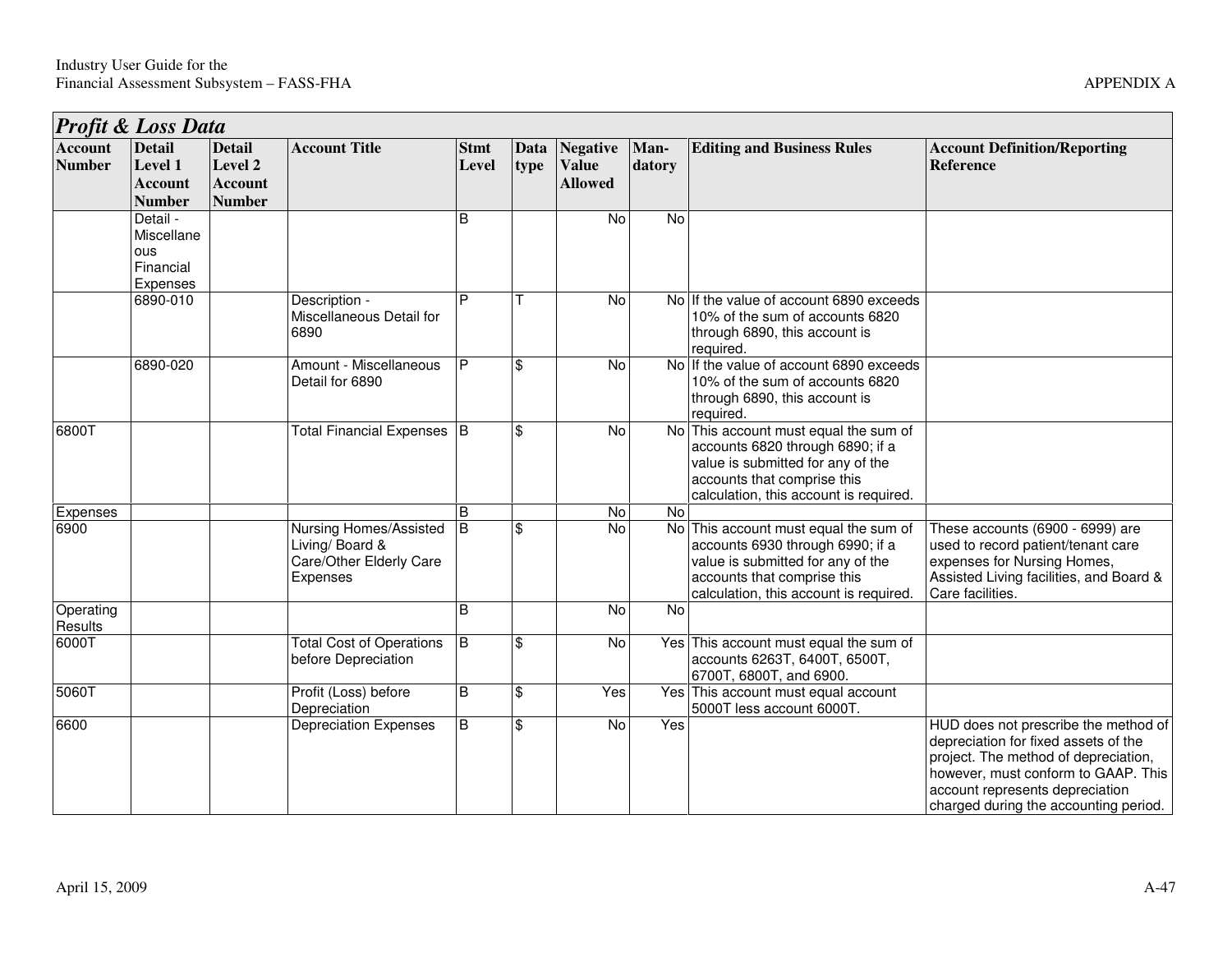| Profit & Loss Data                                         |                                                             |                                                             |                                                    |                      |              |                                                   |                |                                                                           |                                                                                                                                                                                                                            |  |  |  |
|------------------------------------------------------------|-------------------------------------------------------------|-------------------------------------------------------------|----------------------------------------------------|----------------------|--------------|---------------------------------------------------|----------------|---------------------------------------------------------------------------|----------------------------------------------------------------------------------------------------------------------------------------------------------------------------------------------------------------------------|--|--|--|
| <b>Account</b><br><b>Number</b>                            | <b>Detail</b><br>Level 1<br><b>Account</b><br><b>Number</b> | <b>Detail</b><br>Level 2<br><b>Account</b><br><b>Number</b> | <b>Account Title</b>                               | <b>Stmt</b><br>Level | Data<br>type | <b>Negative</b><br><b>Value</b><br><b>Allowed</b> | Man-<br>datory | <b>Editing and Business Rules</b>                                         | <b>Account Definition/Reporting</b><br><b>Reference</b>                                                                                                                                                                    |  |  |  |
| 6610                                                       |                                                             |                                                             | Amortization Expense                               | B                    | \$           | No                                                | No             |                                                                           | This account reflects amortization<br>expense related to organizational<br>costs, including loan fees,<br>organization expenses, and like<br>expenses.                                                                     |  |  |  |
| 5060N                                                      |                                                             |                                                             | Operating Profit or (Loss) B                       |                      | \$           | Yes                                               |                | Yes This account must equal account<br>5060T less accounts 6600 and 6610. |                                                                                                                                                                                                                            |  |  |  |
| Corporate<br>or<br>Mortgagor<br>Revenue<br>and<br>Expenses |                                                             |                                                             |                                                    | B                    |              | No                                                | No             |                                                                           |                                                                                                                                                                                                                            |  |  |  |
| 7105                                                       |                                                             |                                                             | <b>Entity Revenue</b>                              | B                    | \$           | No                                                | No             |                                                                           | This account reflects revenue for the<br>mortgagor entity, including interest<br>income.                                                                                                                                   |  |  |  |
| 7110                                                       |                                                             |                                                             | <b>Officer's Salaries</b>                          | B                    | \$           | No                                                | No             |                                                                           | This account reflects salaries paid to<br>owners, officers, and/or partners. It<br>should also include the value of any<br>services given to an owner, officer,<br>and/or partner in lieu of a salary.                     |  |  |  |
| 7115                                                       |                                                             |                                                             | Incentive Performance<br>Fee                       | B                    | \$           | No                                                |                | No This account can only be populated<br>by M2M projects.                 | This account reflects the Incentive<br>Performance Fee earned by owners<br>as part of the M2M or Demo Deal<br>program. This account should only be<br>used for projects participating in the<br>M2M or Demo Deal programs. |  |  |  |
| 7120                                                       |                                                             |                                                             | Legal Expenses                                     | B                    | \$           | No                                                | No             |                                                                           | This account reflects legal expenses<br>related solely to the corporation or<br>mortgagor entity.                                                                                                                          |  |  |  |
| 7130                                                       |                                                             |                                                             | Federal, State, and Other B<br><b>Income Taxes</b> |                      | \$           | No                                                | No             |                                                                           | This account reflects federal and state<br>income tax and other corporate/entity<br>taxes of the mortgagor entity for the<br>tax year.                                                                                     |  |  |  |
| 7141                                                       |                                                             |                                                             | Interest on Notes Payable B                        |                      | \$           | No                                                | No             |                                                                           | This account reflects interest incurred<br>on notes which are payable only from<br>surplus cash.                                                                                                                           |  |  |  |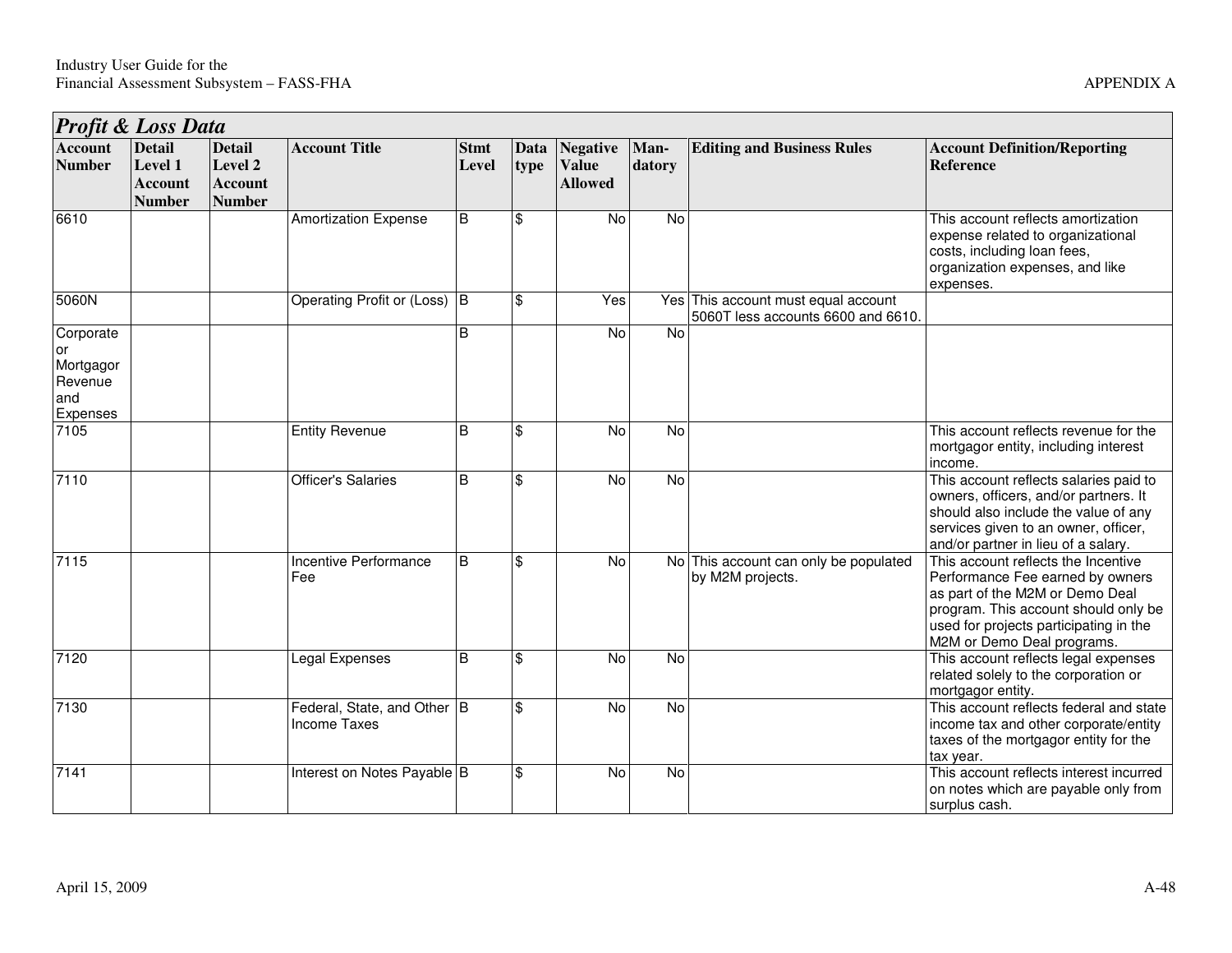|                                 | Profit & Loss Data                                          |                                                             |                                                   |                      |              |                                            |                |                                                                                                                                                                        |                                                                                                                                                                                                                                                                                                                                                                                                                                                                    |  |  |
|---------------------------------|-------------------------------------------------------------|-------------------------------------------------------------|---------------------------------------------------|----------------------|--------------|--------------------------------------------|----------------|------------------------------------------------------------------------------------------------------------------------------------------------------------------------|--------------------------------------------------------------------------------------------------------------------------------------------------------------------------------------------------------------------------------------------------------------------------------------------------------------------------------------------------------------------------------------------------------------------------------------------------------------------|--|--|
| <b>Account</b><br><b>Number</b> | <b>Detail</b><br>Level 1<br><b>Account</b><br><b>Number</b> | <b>Detail</b><br>Level 2<br><b>Account</b><br><b>Number</b> | <b>Account Title</b>                              | <b>Stmt</b><br>Level | Data<br>type | Negative<br><b>Value</b><br><b>Allowed</b> | Man-<br>datory | <b>Editing and Business Rules</b>                                                                                                                                      | <b>Account Definition/Reporting</b><br><b>Reference</b>                                                                                                                                                                                                                                                                                                                                                                                                            |  |  |
| 7142                            |                                                             |                                                             | Interest on Mortgage<br>Payable                   | B                    | \$           | No                                         | No             |                                                                                                                                                                        | This account reflects interest incurred<br>on mortgages which are payable only<br>from surplus cash or other entity<br>funds.                                                                                                                                                                                                                                                                                                                                      |  |  |
| 7190                            |                                                             |                                                             | Other Expenses                                    | Е                    | \$           | No                                         | $\overline{N}$ |                                                                                                                                                                        | This account records mortgagor entity<br>expense items not otherwise classified<br>in the 7100 Series. The account<br>includes fees for preparation of<br>federal, state and local income tax<br>returns for individuals or limited<br>partners; supervisory, asset<br>management, and other similar fees<br>for services performed by partners or<br>other identities of interest; office rent<br>and supplies used exclusively for<br>mortgagor entity purposes. |  |  |
| 7190                            |                                                             |                                                             | Other Expenses                                    | P                    | \$           | No                                         |                | No If account 7190 detail is submitted,<br>the value of this account must equal<br>the sum of the values submitted for<br>account 7190-020.                            | This account records mortgagor entity<br>expense items not otherwise classified<br>in the 7100 Series. The account<br>includes fees for preparation of<br>federal, state and local income tax<br>returns for individuals or limited<br>partners; supervisory, asset<br>management, and other similar fees<br>for services performed by partners or<br>other identities of interest; office rent<br>and supplies used exclusively for<br>mortgagor entity purposes. |  |  |
|                                 | Detail -<br>Other<br>Expenses                               |                                                             |                                                   | B                    |              | No                                         | $\overline{N}$ |                                                                                                                                                                        |                                                                                                                                                                                                                                                                                                                                                                                                                                                                    |  |  |
|                                 | 7190-010                                                    |                                                             | Description -<br>Miscellaneous Detail for<br>7190 | P                    |              | No                                         |                | No If the value of account 7190 exceeds<br>10% of the sum of accounts 7110<br>through 7190, excluding account<br>7140, less account 7140, this<br>account is required. |                                                                                                                                                                                                                                                                                                                                                                                                                                                                    |  |  |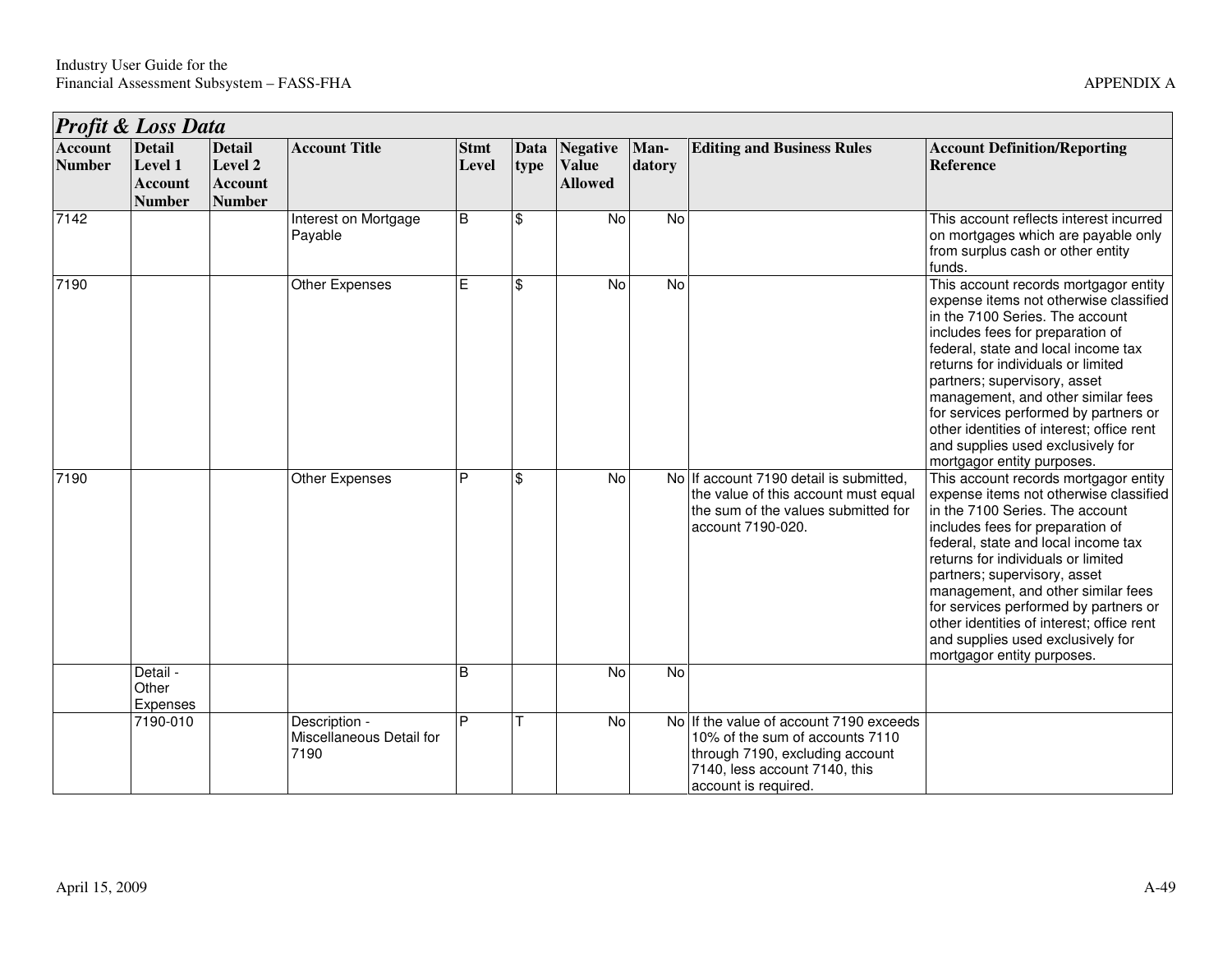|                                 | <b>Profit &amp; Loss Data</b>                               |                                                             |                                                                                                                                                                                                               |                      |              |                                                   |                |                                                                                                                                                                                                                                                                                                                                                                                     |                                                                                                                                                                        |  |
|---------------------------------|-------------------------------------------------------------|-------------------------------------------------------------|---------------------------------------------------------------------------------------------------------------------------------------------------------------------------------------------------------------|----------------------|--------------|---------------------------------------------------|----------------|-------------------------------------------------------------------------------------------------------------------------------------------------------------------------------------------------------------------------------------------------------------------------------------------------------------------------------------------------------------------------------------|------------------------------------------------------------------------------------------------------------------------------------------------------------------------|--|
| <b>Account</b><br><b>Number</b> | <b>Detail</b><br>Level 1<br><b>Account</b><br><b>Number</b> | <b>Detail</b><br>Level 2<br><b>Account</b><br><b>Number</b> | <b>Account Title</b>                                                                                                                                                                                          | <b>Stmt</b><br>Level | Data<br>type | <b>Negative</b><br><b>Value</b><br><b>Allowed</b> | Man-<br>datory | <b>Editing and Business Rules</b>                                                                                                                                                                                                                                                                                                                                                   | <b>Account Definition/Reporting</b><br><b>Reference</b>                                                                                                                |  |
|                                 | 7190-020                                                    |                                                             | Amount - Miscellaneous<br>Detail for 7190                                                                                                                                                                     | P                    | \$           | No                                                |                | No If the value of account 7190 exceeds<br>10% of the sum of accounts 7110<br>through 7190, excluding account<br>7140, less account 7140, this<br>account is required.                                                                                                                                                                                                              |                                                                                                                                                                        |  |
| 7100T                           |                                                             |                                                             | <b>Net Entity Expenses</b>                                                                                                                                                                                    | B                    | \$           | Yes                                               |                | No This account must equal the sum of<br>accounts 7110 through 7190, less<br>account 7105; if a value is submitted<br>for any of the accounts that comprise<br>this calculation, this account is<br>required.                                                                                                                                                                       |                                                                                                                                                                        |  |
| Profit or<br>Loss               |                                                             |                                                             |                                                                                                                                                                                                               | B                    |              | No                                                | No             |                                                                                                                                                                                                                                                                                                                                                                                     |                                                                                                                                                                        |  |
| 3250                            |                                                             |                                                             | Profit or Loss (Net<br>Income or Loss)                                                                                                                                                                        | B                    | \$           | Yes                                               |                | Yes This account must equal 5060N less<br>7100T.                                                                                                                                                                                                                                                                                                                                    | This account reflects the net income<br>or loss for the accounting period.                                                                                             |  |
| Part II                         |                                                             |                                                             |                                                                                                                                                                                                               | $\sf B$              |              | No                                                | No             |                                                                                                                                                                                                                                                                                                                                                                                     |                                                                                                                                                                        |  |
| S1000-010                       |                                                             |                                                             | Total first mortgage (or<br>bond) principal payments<br>required during the audit<br>year [12 monthly<br>payments]. This applies<br>to all direct loans and<br>HUD-held and fully<br>insured first mortgages. | E                    | \$           | <b>No</b>                                         |                | No This account is required for all<br>projects EXCEPT those with 202/811<br>capital grants, those that are non-<br>insured, those that are HUD Held, or<br>those that are new loans, which did<br>not make the first mortgage payment<br>during the first audit year.                                                                                                              |                                                                                                                                                                        |  |
| S1000-010                       |                                                             |                                                             | Total first mortgage (or<br>bond) principal payments<br>required during the audit<br>year [12 monthly<br>payments]. This applies<br>to all direct loans and<br>HUD-held and fully<br>insured first mortgages. | P                    | \$           | No                                                |                | No This account must equal account<br>S1300-060 less account S1200-360,<br>$+/- 2$ (to account for rounding). This<br>account is required for all projects<br>EXCEPT those with 202/811 capital<br>grants, those that are non-insured,<br>those that are HUD Held, or those<br>that are new loans, which did not<br>make the first mortgage payment<br>during the first audit year. | NOTE: Since S1200-360 is a negative<br>number, the structure of this<br>calculation serves to make it positive<br>(subtracting a negative number makes<br>a positive). |  |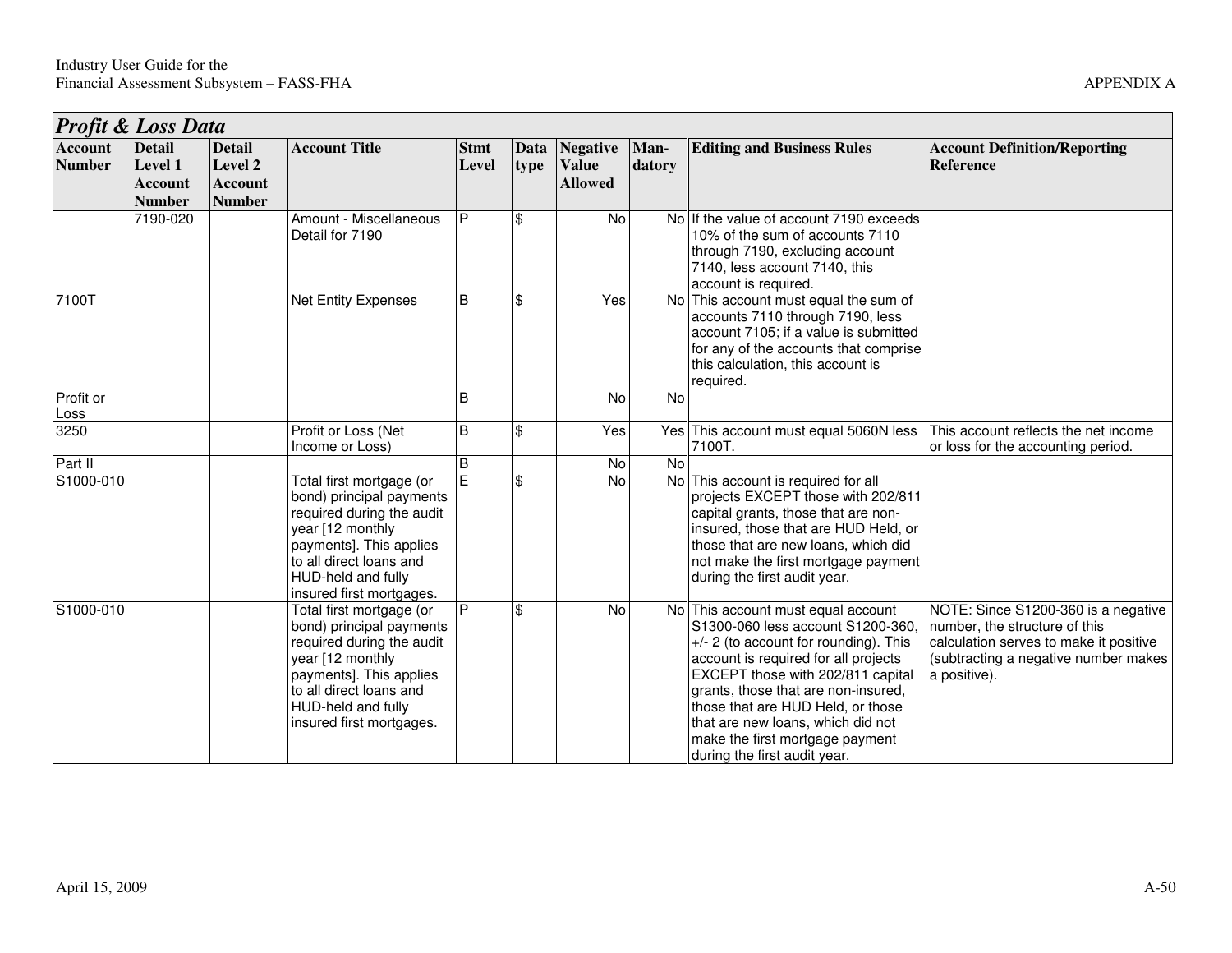| <b>Profit &amp; Loss Data</b>   |                                                             |                                                             |                                                                                                                                                                                                                       |                      |              |                                                   |                |                                                                                                                                                                                                                                                                                                                                                                               |                                                         |
|---------------------------------|-------------------------------------------------------------|-------------------------------------------------------------|-----------------------------------------------------------------------------------------------------------------------------------------------------------------------------------------------------------------------|----------------------|--------------|---------------------------------------------------|----------------|-------------------------------------------------------------------------------------------------------------------------------------------------------------------------------------------------------------------------------------------------------------------------------------------------------------------------------------------------------------------------------|---------------------------------------------------------|
| <b>Account</b><br><b>Number</b> | <b>Detail</b><br>Level 1<br><b>Account</b><br><b>Number</b> | <b>Detail</b><br>Level 2<br><b>Account</b><br><b>Number</b> | <b>Account Title</b>                                                                                                                                                                                                  | <b>Stmt</b><br>Level | Data<br>type | <b>Negative</b><br><b>Value</b><br><b>Allowed</b> | Man-<br>datory | <b>Editing and Business Rules</b>                                                                                                                                                                                                                                                                                                                                             | <b>Account Definition/Reporting</b><br><b>Reference</b> |
| S1000-020                       |                                                             |                                                             | Total of 12 monthly<br>deposits in the audit year<br>into the Replacement<br>Reserve account, as<br>required by the<br><b>Regulatory Agreement</b><br>even if payments may be<br>temporarily suspended or<br>reduced. | Έ                    | \$           | No                                                |                | No This account is required for all<br>projects with HUD-held mortgages,<br>HUD-insured mortgages, or projects<br>financed with 202/811 capital grants.                                                                                                                                                                                                                       |                                                         |
| S1000-020                       |                                                             |                                                             | Total of 12 monthly<br>deposits in the audit year<br>into the Replacement<br>Reserve account, as<br>required by the<br><b>Regulatory Agreement</b><br>even if payments may be<br>temporarily suspended or<br>reduced. | $\overline{P}$       | \$           | No                                                |                | No This account is required for all<br>projects with HUD-held mortgages,<br>HUD-insured mortgages, or projects<br>financed with 202/811 capital grants.<br>If account 1320R is valued as "NO"<br>or is not valued, then this account<br>should be equal to or less than the<br>sum of accounts 1320DT, S1300-<br>070, and plus or minus the value of<br>account S1000-020/12. |                                                         |
| S1000-030                       |                                                             |                                                             | Replacement Reserves,<br>or Residual Receipts and<br>Releases which are<br>included as expense<br>items on this Profit and<br>Loss statement.                                                                         | $\overline{B}$       | \$           | No                                                | <b>No</b>      |                                                                                                                                                                                                                                                                                                                                                                               |                                                         |
| S1000-040                       |                                                             |                                                             | Project Improvement<br>Reserve releases under<br>the Flexible Subsidy<br>Program that are included<br>as expense items on this<br>Profit and Loss<br>statement.                                                       | B                    | \$           | No                                                | No             |                                                                                                                                                                                                                                                                                                                                                                               |                                                         |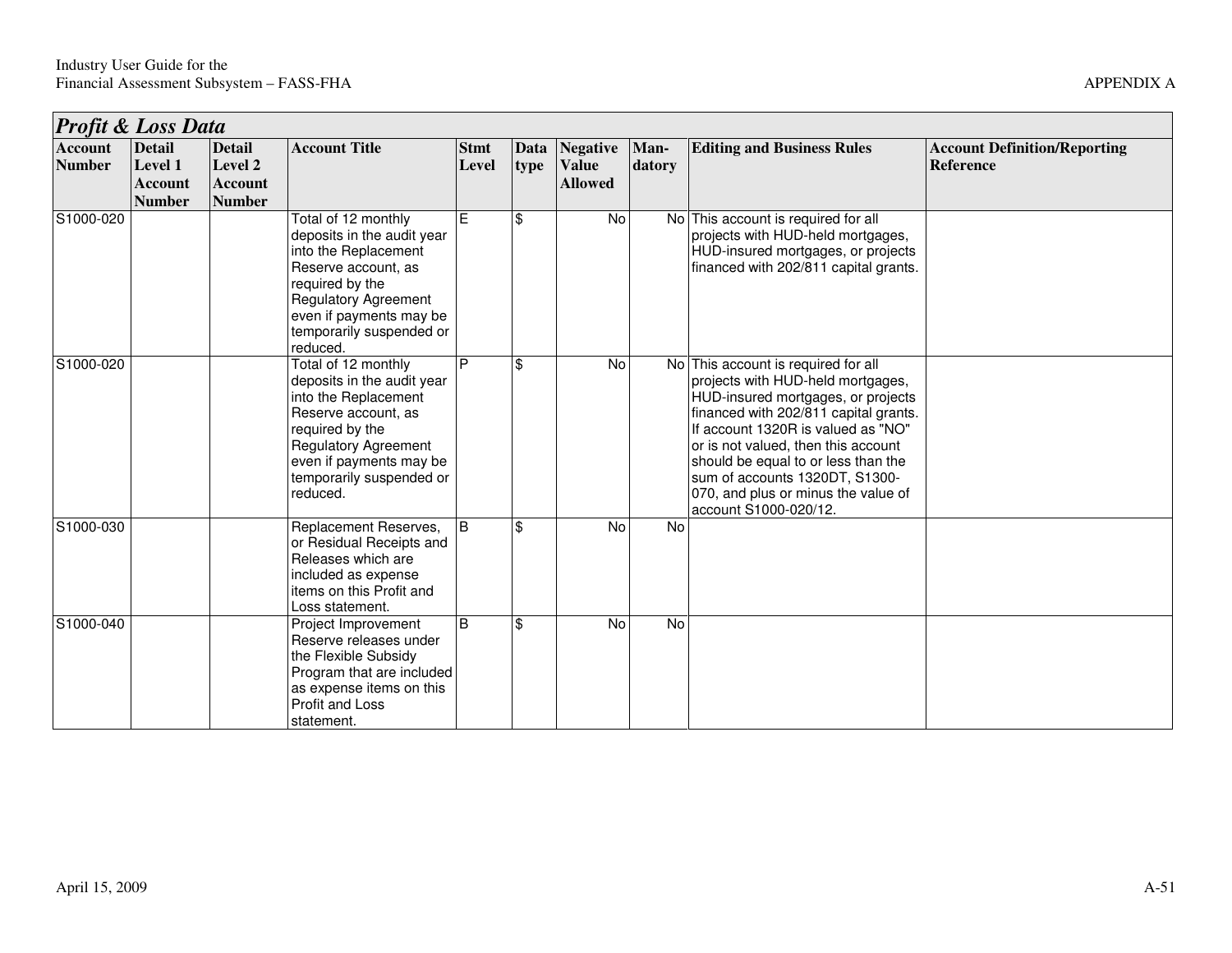| <i><b>Equity Data</b></i>                                             |                                                             |                                                             |                                                 |                      |                         |                                                   |                |                                                                                                                                                                            |                                                                                 |
|-----------------------------------------------------------------------|-------------------------------------------------------------|-------------------------------------------------------------|-------------------------------------------------|----------------------|-------------------------|---------------------------------------------------|----------------|----------------------------------------------------------------------------------------------------------------------------------------------------------------------------|---------------------------------------------------------------------------------|
| <b>Account</b><br><b>Number</b>                                       | <b>Detail</b><br>Level 1<br><b>Account</b><br><b>Number</b> | <b>Detail</b><br>Level 2<br><b>Account</b><br><b>Number</b> | <b>Account Title</b>                            | <b>Stmt</b><br>Level | Data<br>type            | <b>Negative</b><br><b>Value</b><br><b>Allowed</b> | Man-<br>datory | <b>Editing and Business Rules</b>                                                                                                                                          | <b>Account Definition/Reporting</b><br><b>Reference</b>                         |
| Equity<br>Data                                                        |                                                             |                                                             |                                                 | B                    |                         | No                                                | N <sub>o</sub> |                                                                                                                                                                            |                                                                                 |
| Equity<br>Data -<br><b>Entities</b><br>other than<br>Corporatio<br>ns |                                                             |                                                             |                                                 | B                    |                         | <b>No</b>                                         | No             |                                                                                                                                                                            |                                                                                 |
| S1100-010                                                             |                                                             |                                                             | Beginning of Year<br>Balance                    | $\overline{B}$       | \$                      | Yes                                               |                | Yes This account is required for all<br>entities that are OTHER than<br>Corporations.                                                                                      |                                                                                 |
| 3250                                                                  |                                                             |                                                             | Net Income or Loss                              | B                    | \$                      | Yes                                               |                | Yes This account must equal 5060N less<br>7100T.                                                                                                                           | This account reflects the net income<br>or loss for the accounting period.      |
| S1200-420                                                             |                                                             |                                                             | <b>Distributions</b>                            | B                    | \$                      | Yes                                               | N <sub>o</sub> |                                                                                                                                                                            | This value is a use of cash, and<br>should be reported as a negative<br>number. |
| S1200-430                                                             |                                                             |                                                             | Contributions                                   | B                    | \$                      | No                                                | No             |                                                                                                                                                                            |                                                                                 |
| S3100-030                                                             |                                                             |                                                             | <b>Prior Period Adjustment</b>                  | $\overline{B}$       | $\overline{\mathbf{S}}$ | Yes                                               | <b>No</b>      |                                                                                                                                                                            |                                                                                 |
| S1100-020                                                             |                                                             |                                                             | Other Changes in Equity                         | $\mathsf E$          | \$                      | Yes                                               | No             | This account should only be used for<br>entities that are OTHER than<br>Corporations.                                                                                      | This account should include all<br>changes in equity other than net<br>income.  |
| S1100-020                                                             |                                                             |                                                             | Other Changes in Equity                         | P                    | \$                      | Yes                                               | <b>No</b>      | This account must equal the sum of<br>the values submitted for account<br>S1100-040. This account should only<br>be used for entities that are OTHER<br>than Corporations. | This account should include all<br>changes in equity other than net<br>income.  |
|                                                                       | Detail -<br>Other<br>Changes in<br>Equity                   |                                                             |                                                 | B                    |                         | $\overline{N}$                                    | No             |                                                                                                                                                                            |                                                                                 |
|                                                                       | S1100-030                                                   |                                                             | Description - Other<br>Changes in Equity Detail | P                    |                         | No                                                |                | No If account S1100-020 is valued, this<br>account is required.                                                                                                            |                                                                                 |
|                                                                       | S1100-040                                                   |                                                             | Amount - Other Changes   P<br>in Equity Detail  |                      | \$                      | Yes                                               |                | No If account S1100-020 is valued, this<br>account is required.                                                                                                            |                                                                                 |

٦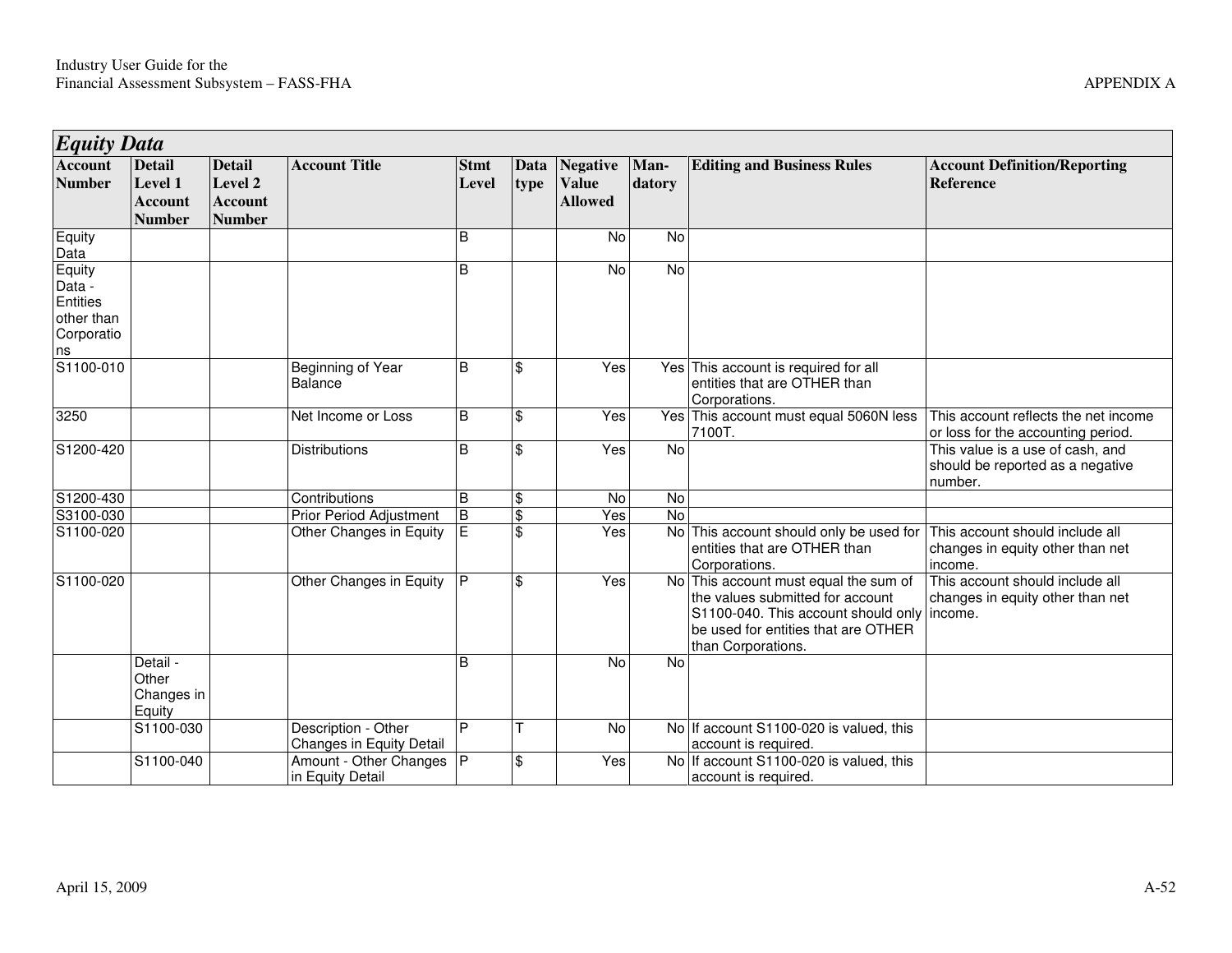| <b>Equity Data</b>                   |                                                             |                                                             |                                                                   |                      |                           |                                                   |                |                                                                                                                            |                                                                                                                                                                           |
|--------------------------------------|-------------------------------------------------------------|-------------------------------------------------------------|-------------------------------------------------------------------|----------------------|---------------------------|---------------------------------------------------|----------------|----------------------------------------------------------------------------------------------------------------------------|---------------------------------------------------------------------------------------------------------------------------------------------------------------------------|
| <b>Account</b><br><b>Number</b>      | <b>Detail</b><br>Level 1<br><b>Account</b><br><b>Number</b> | <b>Detail</b><br>Level 2<br><b>Account</b><br><b>Number</b> | <b>Account Title</b>                                              | <b>Stmt</b><br>Level | Data<br>type              | <b>Negative</b><br><b>Value</b><br><b>Allowed</b> | Man-<br>datory | <b>Editing and Business Rules</b>                                                                                          | <b>Account Definition/Reporting</b><br><b>Reference</b>                                                                                                                   |
| 3130                                 |                                                             |                                                             | End of Year - 3130                                                | B                    | \$                        | Yes                                               |                | Yes This account must equal the sum of<br>accounts S1100-010, 3250, S1200-<br>430, S3100-030, S1100-020, and<br>S1200-420. | This account reflects the total amount<br>of capital invested in the project by its<br>owners.                                                                            |
| Equity<br>Data -<br>Corporatio<br>ns |                                                             |                                                             |                                                                   | B                    |                           | No                                                | No             |                                                                                                                            |                                                                                                                                                                           |
| S1100-300                            |                                                             |                                                             | Beginning Balance -<br>Common Stock<br>(Corporations)             | B                    | $\mathfrak{S}$            | Yes                                               | $\overline{N}$ |                                                                                                                            | This account is for use by entities that<br>are Corporations.                                                                                                             |
| $\overline{S1}$ 100-310              |                                                             |                                                             | Change in Common<br><b>Stock</b>                                  | B                    | $\mathfrak{S}$            | Yes                                               | <b>No</b>      |                                                                                                                            | This account is for use by entities that<br>are Corporations.                                                                                                             |
| 3161                                 |                                                             |                                                             | <b>Common Stock</b><br>(Corporations)                             | B                    | \$                        | Yes                                               |                | No This account must equal the sum of<br>accounts S1100-300 and S1100-<br>310.                                             | This account reflects the portion of<br>equity for entities that are profit-<br>motivated/limited distribution<br>Corporations that is classified as<br>Common Stock.     |
| S1100-400                            |                                                             |                                                             | Beginning Balance -<br>Paid-in Surplus<br>(Corporations)          | B                    | \$                        | Yes                                               | No             |                                                                                                                            | This account is for use by entities that<br>are Corporations.                                                                                                             |
| S1100-410                            |                                                             |                                                             | Change in Paid-in<br>Surplus (Corporations)                       | B                    | $\boldsymbol{\mathsf{S}}$ | Yes                                               | No             |                                                                                                                            | This account is for use by entities that<br>are Corporations.                                                                                                             |
| 3162                                 |                                                             |                                                             | Paid-in Surplus<br>(Corporations)                                 | B                    | \$                        | Yes                                               |                | No This account must equal the sum of<br>accounts S1100-400 and S1100-<br>410.                                             | This account reflects the portion of<br>equity for entities that are profit-<br>motivated/limited distribution<br>Corporations that is classified as Paid-<br>in Surplus. |
| S1100-500                            |                                                             |                                                             | Beginning Balance -<br><b>Retained Earnings</b><br>(Corporations) | $\overline{B}$       | $\mathfrak{S}$            | Yes                                               |                | No This account is required for entities<br>that are Corporations.                                                         | This account is for use by entities that<br>are Corporations.                                                                                                             |
| S1100-510                            |                                                             |                                                             | Change in Retained<br>Earnings (Corporations)                     | B                    | $\mathfrak{S}$            | Yes                                               |                | No This account must equal the sum of<br>accounts 3250, S1200-420, and<br>S3100-030.                                       | This account is for use by entities that<br>are Corporations.                                                                                                             |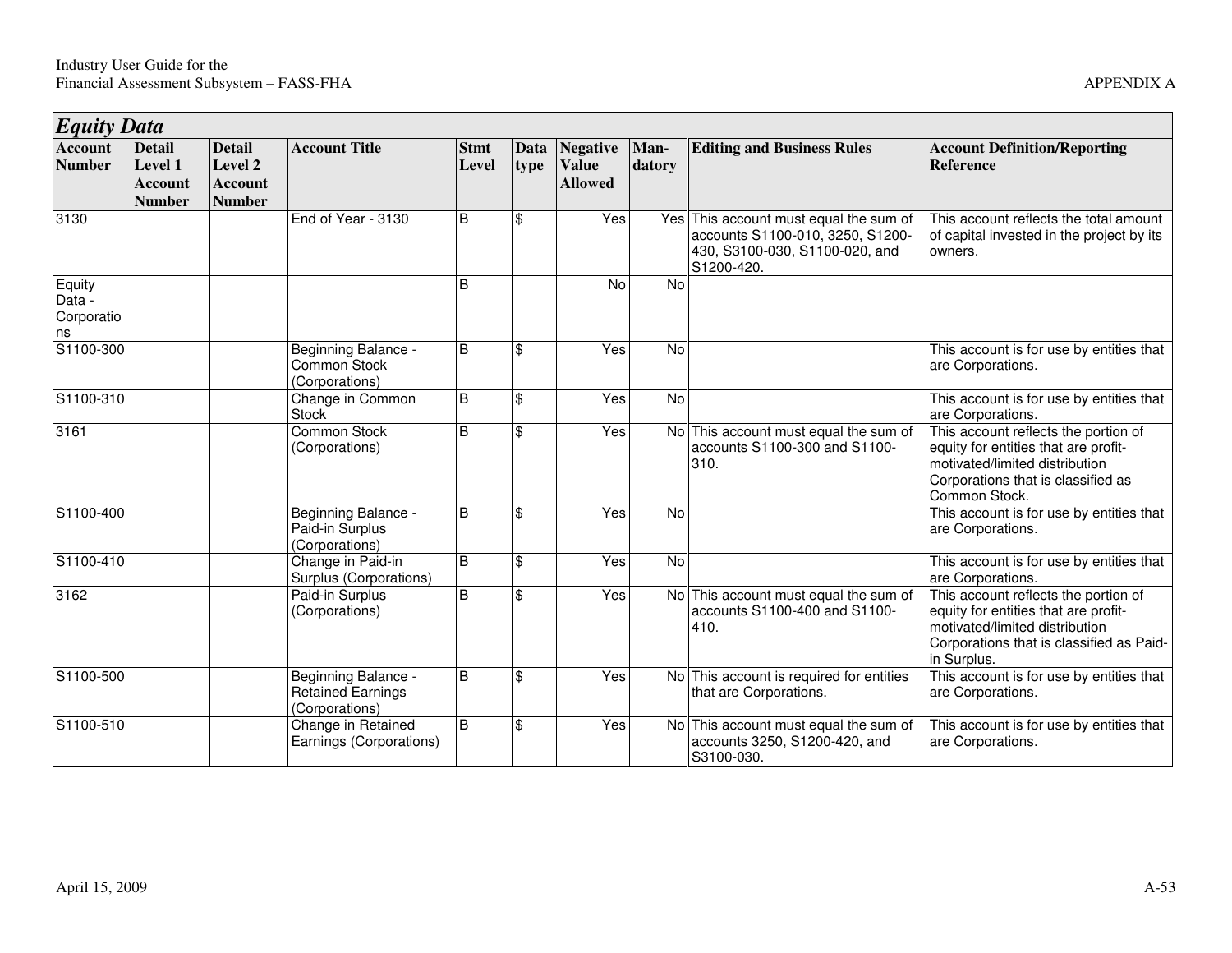| <b>Equity Data</b>       |                                                             |                                                             |                                                                                      |                      |                |                                                   |                |                                                                                                                                                                                                                                  |                                                                                                                                                                                 |
|--------------------------|-------------------------------------------------------------|-------------------------------------------------------------|--------------------------------------------------------------------------------------|----------------------|----------------|---------------------------------------------------|----------------|----------------------------------------------------------------------------------------------------------------------------------------------------------------------------------------------------------------------------------|---------------------------------------------------------------------------------------------------------------------------------------------------------------------------------|
| Account<br><b>Number</b> | <b>Detail</b><br>Level 1<br><b>Account</b><br><b>Number</b> | <b>Detail</b><br>Level 2<br><b>Account</b><br><b>Number</b> | <b>Account Title</b>                                                                 | <b>Stmt</b><br>Level | Data<br>type   | <b>Negative</b><br><b>Value</b><br><b>Allowed</b> | Man-<br>datory | <b>Editing and Business Rules</b>                                                                                                                                                                                                | <b>Account Definition/Reporting</b><br><b>Reference</b>                                                                                                                         |
| 3163                     |                                                             |                                                             | <b>Retained Earnings</b><br>(Corporations)                                           | B                    | \$             | Yes                                               |                | No This account must equal the sum of<br>accounts S1100-500 and S1100-<br>510. This account is required for<br>entities that are Corporations.                                                                                   | This account reflects the portion of<br>equity for entities that are profit-<br>motivated/limited distribution<br>Corporations that is classified as<br>Retained Earnings.      |
| S1100-600                |                                                             |                                                             | Beginning Balance -<br>Other Equity<br>(Corporations)                                | B                    | \$             | Yes                                               | No             |                                                                                                                                                                                                                                  | This account is for use by entities that<br>are Corporations.                                                                                                                   |
| S1100-610                |                                                             |                                                             | Change in Other Equity<br>(Corporations)                                             | B                    | \$             | Yes                                               | <b>No</b>      |                                                                                                                                                                                                                                  | This account is for use by entities that<br>are Corporations.                                                                                                                   |
| 3164                     |                                                             |                                                             | Other Equity<br>(Corporations)                                                       | B                    | \$             | Yes                                               |                | No This account must equal the sum of<br>accounts S1100-600 and S1100-<br>610.                                                                                                                                                   | This account reflects the portion of<br>equity for entities that are profit-<br>motivated/limited distribution<br>Corporations that does not fall into the<br>other categories. |
| S1100-700                |                                                             |                                                             | <b>Beginning of Year</b><br><b>Balance/Prior Year Total</b><br>Equity (Corporations) | B                    | \$             | Yes                                               |                | No This account must equal the sum of<br>accounts S1100-300, S1100-400,<br>S1100-500, and S1100-600. This<br>account is required for entities that<br>are Corporations.                                                          | This account is for use by entities that<br>are Corporations.                                                                                                                   |
| S1100-710                |                                                             |                                                             | Change in Total Equity<br>(Corporations)                                             | $\sf B$              | $\mathfrak{S}$ | Yes                                               |                | No This account must equal the sum of<br>accounts S1100-310, S1100-410,<br>S1100-510, and S1100-610. This<br>account should only be used for<br>Corporations.                                                                    | This account is for use by entities that<br>are Corporations.                                                                                                                   |
| 3160                     |                                                             |                                                             | <b>Total Equity</b><br>(Corporations)                                                | B                    | \$             | Yes                                               |                | No This account must equal the sum of<br>accounts 3161, 3162, 3163, and<br>3164. This account must also equal<br>the sum of accounts S1100-700 and<br>S1100-710. This account is required<br>for entities that are Corporations. | This account reflects the total equity<br>for entities that are profit-<br>motivated/limited distribution<br>Corporations.                                                      |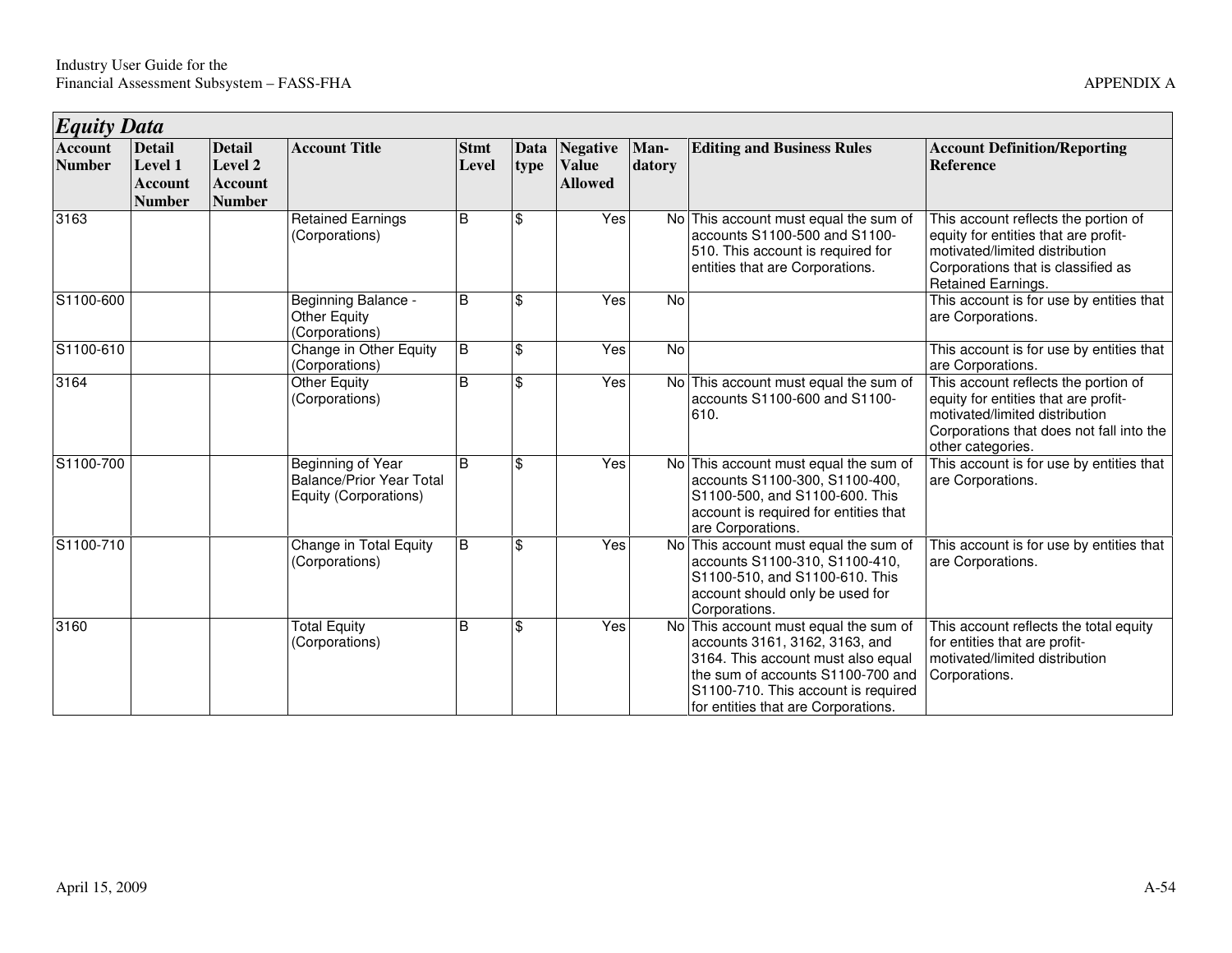| <b>Cash Flow Data</b>                                      |                                                             |                                                             |                                                           |                         |                 |                                            |                |                                                                                                                      |                                                                                                      |
|------------------------------------------------------------|-------------------------------------------------------------|-------------------------------------------------------------|-----------------------------------------------------------|-------------------------|-----------------|--------------------------------------------|----------------|----------------------------------------------------------------------------------------------------------------------|------------------------------------------------------------------------------------------------------|
| <b>Account</b><br><b>Number</b>                            | <b>Detail</b><br>Level 1<br><b>Account</b><br><b>Number</b> | <b>Detail</b><br>Level 2<br><b>Account</b><br><b>Number</b> | <b>Account Title</b>                                      | <b>Stmt</b><br>Level    | Data<br>type    | Negative<br><b>Value</b><br><b>Allowed</b> | Man-<br>datory | <b>Editing and Business Rules</b>                                                                                    | <b>Account Definition/Reporting</b><br>Reference                                                     |
| <b>Cash Flow</b><br>Data                                   |                                                             |                                                             |                                                           | $\overline{\mathsf{B}}$ |                 | No                                         | $\overline{N}$ |                                                                                                                      |                                                                                                      |
| <b>Cash Flow</b><br>from<br>Operating<br><b>Activities</b> |                                                             |                                                             |                                                           | B                       |                 | No                                         | No             |                                                                                                                      |                                                                                                      |
| S1200-010                                                  |                                                             |                                                             | <b>Rental Receipts</b>                                    | B                       | \$              | No                                         | No             |                                                                                                                      |                                                                                                      |
| S1200-020                                                  |                                                             |                                                             | <b>Interest Receipts</b>                                  | B                       | \$              | No                                         | $\overline{N}$ |                                                                                                                      |                                                                                                      |
| S1200-030                                                  |                                                             |                                                             | Other Operating Receipts B                                |                         | $\overline{\$}$ | <b>No</b>                                  | <b>No</b>      |                                                                                                                      | This value should include other<br>operating receipts, including the 5300<br>series revenue amounts. |
| S1200-035                                                  |                                                             |                                                             | Entity/Construction<br>Receipts                           | P                       | \$              | No                                         |                | No This account must equal the sum of<br>the values submitted for account<br>S1200-037.                              |                                                                                                      |
| S1200-035                                                  |                                                             |                                                             | Entity/Construction<br>Receipts                           | E                       | \$              | No                                         | <b>No</b>      |                                                                                                                      |                                                                                                      |
|                                                            | Detail -<br>Entity/Cons<br>truction<br>Receipts             |                                                             |                                                           | B                       |                 | No                                         | No             |                                                                                                                      |                                                                                                      |
|                                                            | S1200-036                                                   |                                                             | Description -<br>Entity/Construction<br>Receipts Detail   | P                       |                 | No                                         |                | No If account S1200-035 is valued, this<br>account is required.                                                      |                                                                                                      |
|                                                            | S1200-037                                                   |                                                             | Amount -<br>Entity/Construction<br><b>Receipts Detail</b> | P                       | \$              | $\overline{N}$                             |                | No If account S1200-035 is valued, this<br>account is required.                                                      |                                                                                                      |
| S1200-040                                                  |                                                             |                                                             | <b>Total Receipts</b>                                     | B                       | \$              | <b>No</b>                                  |                | Yes This account must equal the sum of<br>accounts S1200-010, S1200-020,<br>S1200-025, S1200-030, and S1200-<br>035. |                                                                                                      |
| S1200-050                                                  |                                                             |                                                             | Administrative                                            | $\overline{B}$          | \$              | Yes                                        | $\overline{N}$ |                                                                                                                      | This value is a use of cash, and<br>should be reported as a negative<br>number.                      |
| S1200-070                                                  |                                                             |                                                             | Management Fee                                            | B                       | \$              | Yes                                        | N <sub>o</sub> |                                                                                                                      | This value is a use of cash, and<br>should be reported as a negative<br>number.                      |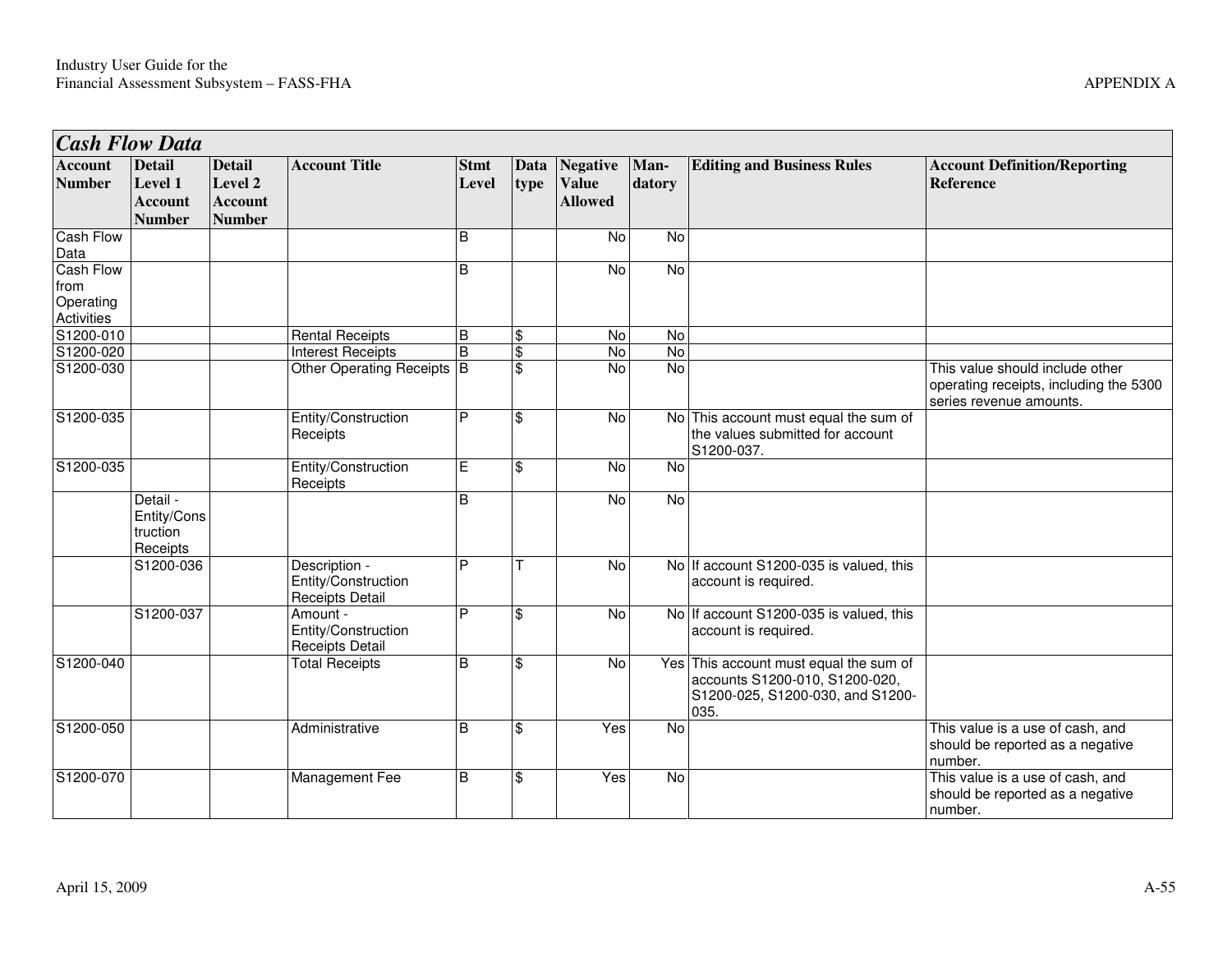| <b>Cash Flow Data</b>           |                                                      |                                                             |                                        |                      |                     |                                            |                |                                                                                                                                                                                                |                                                                                                                                                                                                                            |
|---------------------------------|------------------------------------------------------|-------------------------------------------------------------|----------------------------------------|----------------------|---------------------|--------------------------------------------|----------------|------------------------------------------------------------------------------------------------------------------------------------------------------------------------------------------------|----------------------------------------------------------------------------------------------------------------------------------------------------------------------------------------------------------------------------|
| <b>Account</b><br><b>Number</b> | <b>Detail</b><br>Level 1<br>Account<br><b>Number</b> | <b>Detail</b><br>Level 2<br><b>Account</b><br><b>Number</b> | <b>Account Title</b>                   | <b>Stmt</b><br>Level | <b>Data</b><br>type | Negative<br><b>Value</b><br><b>Allowed</b> | Man-<br>datory | <b>Editing and Business Rules</b>                                                                                                                                                              | <b>Account Definition/Reporting</b><br><b>Reference</b>                                                                                                                                                                    |
| S1200-090                       |                                                      |                                                             | <b>Utilities</b>                       | <sub>B</sub>         | \$                  | Yes                                        | No             |                                                                                                                                                                                                | This value is a use of cash, and<br>should be reported as a negative<br>number.                                                                                                                                            |
| S1200-100                       |                                                      |                                                             | Salaries and Wages                     | B                    | $\mathfrak{F}$      | Yes                                        | No             |                                                                                                                                                                                                | This value is a use of cash, and<br>should be reported as a negative<br>number.                                                                                                                                            |
| S1200-110                       |                                                      |                                                             | Operating and<br>Maintenance           | B                    | $\mathfrak{F}$      | Yes                                        | No             |                                                                                                                                                                                                | This value is a use of cash, and<br>should be reported as a negative<br>number.                                                                                                                                            |
| S1200-115                       |                                                      |                                                             | <b>Lease Payments</b>                  | B                    | $\mathfrak{F}$      | Yes                                        |                | No This account is only for lessees and<br>is to be a component in the<br>calculation of account S1200-230.                                                                                    | This account should be used to record<br>the lease payments associated with<br>the lease of project operations to a<br>second party operator, or to record<br>payments associated with leasing<br>equipment or facilities. |
| S1200-120                       |                                                      |                                                             | <b>Real Estate Taxes</b>               | <sub>B</sub>         | $\mathfrak{F}$      | Yes                                        | $\overline{N}$ |                                                                                                                                                                                                | This value is a use of cash, and<br>should be reported as a negative<br>number.                                                                                                                                            |
| S1200-140                       |                                                      |                                                             | Property Insurance                     | B                    | $\mathfrak{F}$      | <b>Yes</b>                                 | No             |                                                                                                                                                                                                | This value is a use of cash, and<br>should be reported as a negative<br>number.                                                                                                                                            |
| S1200-150                       |                                                      |                                                             | Miscellaneous Taxes and B<br>Insurance |                      | $\mathfrak{F}$      | Yes                                        | No             |                                                                                                                                                                                                | This value is a use of cash, and<br>should be reported as a negative<br>number.                                                                                                                                            |
| S1200-160                       |                                                      |                                                             | Tenant Security Deposits B             |                      | $\mathbf{\hat{s}}$  | Yes                                        |                | No This account must equal the sum of<br>accounts S1200-530 and S1200-<br>580; if a value is submitted for any of<br>the accounts that comprise this<br>calculation, this account is required. |                                                                                                                                                                                                                            |
| S1200-170                       |                                                      |                                                             | <b>Other Operating</b><br>Expenses     | <sub>B</sub>         | $\mathfrak{F}$      | Yes                                        | No             |                                                                                                                                                                                                |                                                                                                                                                                                                                            |
| S1200-180                       |                                                      |                                                             | Interest on First Mortgage B           |                      | $\mathfrak{S}$      | Yes                                        | No             |                                                                                                                                                                                                | This account should only be used to<br>report interest paid on the first<br>mortgage. This value is a use of cash,<br>and should be reported as a negative<br>number.                                                      |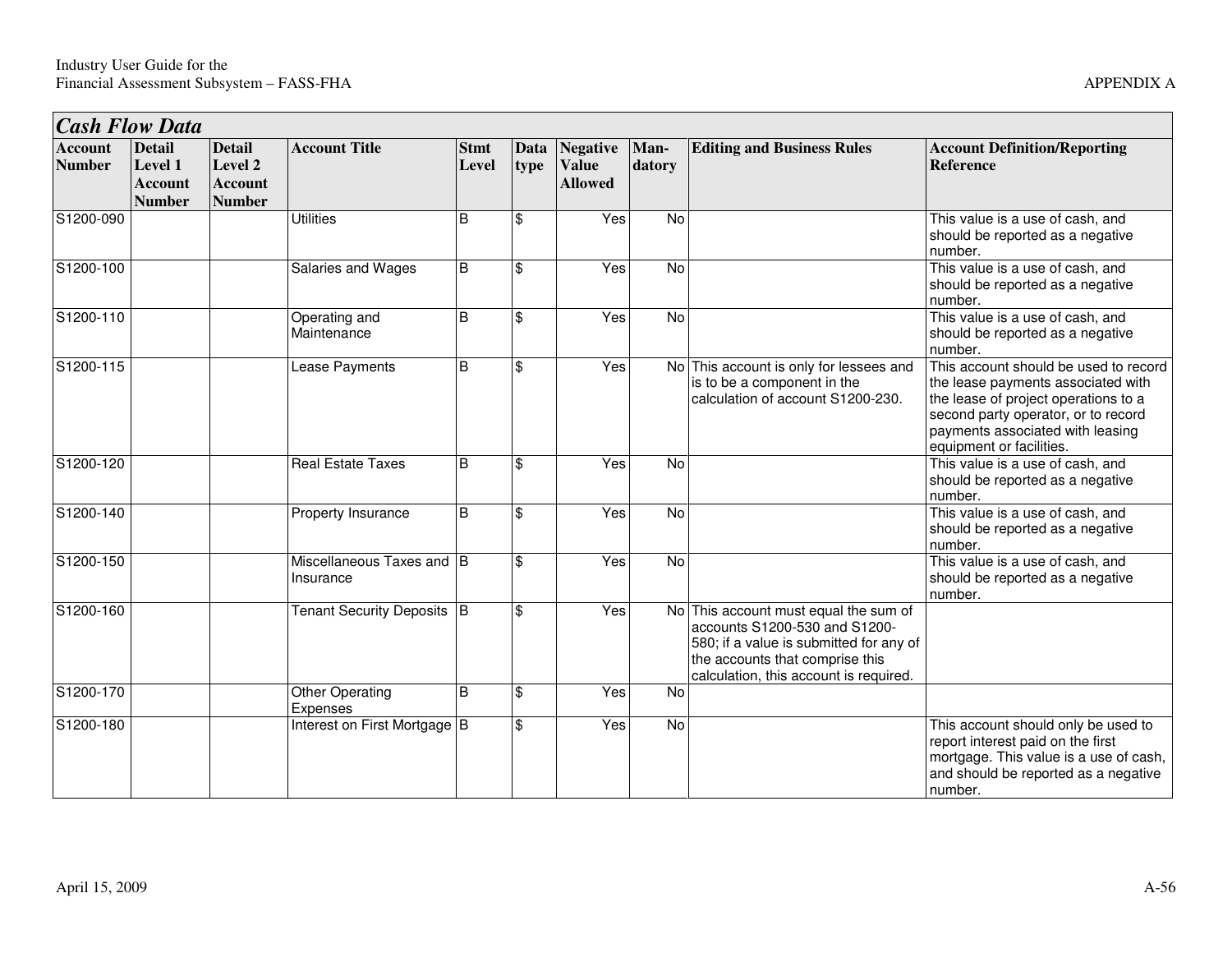| <b>Cash Flow Data</b>           |                                                             |                                                             |                                                |                      |              |                                                   |                |                                                                                         |                                                                                                                                                                                                                                                                            |
|---------------------------------|-------------------------------------------------------------|-------------------------------------------------------------|------------------------------------------------|----------------------|--------------|---------------------------------------------------|----------------|-----------------------------------------------------------------------------------------|----------------------------------------------------------------------------------------------------------------------------------------------------------------------------------------------------------------------------------------------------------------------------|
| <b>Account</b><br><b>Number</b> | <b>Detail</b><br>Level 1<br><b>Account</b><br><b>Number</b> | <b>Detail</b><br>Level 2<br><b>Account</b><br><b>Number</b> | <b>Account Title</b>                           | <b>Stmt</b><br>Level | Data<br>type | <b>Negative</b><br><b>Value</b><br><b>Allowed</b> | Man-<br>datory | <b>Editing and Business Rules</b>                                                       | <b>Account Definition/Reporting</b><br><b>Reference</b>                                                                                                                                                                                                                    |
| S1200-181                       |                                                             |                                                             | Interest Payments -<br>Second Mortgage         | B                    | \$           | Yes                                               | $\overline{N}$ |                                                                                         | This account should only be used to<br>report interest paid on the second<br>mortgage. This value is a use of cash,<br>and should be reported as a negative<br>number.                                                                                                     |
| S1200-182                       |                                                             |                                                             | Interest Payments $-$ Third B<br>Mortgage      |                      | \$           | Yes                                               | $\overline{N}$ |                                                                                         | This account should only be used to<br>report interest paid on the third<br>mortgage. This value is a use of cash,<br>and should be reported as a negative<br>number.                                                                                                      |
| S1200-190                       |                                                             |                                                             | Interest on Notes Payable B                    |                      | \$           | Yes                                               | $\overline{N}$ |                                                                                         | This value is a use of cash, and<br>should be reported as a negative<br>number.                                                                                                                                                                                            |
| S1200-195                       |                                                             |                                                             | Interest on Capital<br><b>Recovery Payment</b> | B                    | \$           | Yes                                               | No             |                                                                                         | This account reflects interest<br>payments made on the Capital<br>Recovery Payment. This account<br>should only be used for projects<br>participating in the M2M or Demo Deal<br>programs. This value is a use of cash,<br>and should be reported as a negative<br>number. |
| S1200-210                       |                                                             |                                                             | Mortgage Insurance<br>Premium (MIP)            | B                    | \$           | Yes                                               | $\overline{N}$ |                                                                                         | This value is a use of cash, and<br>should be reported as a negative<br>number.                                                                                                                                                                                            |
| S1200-220                       |                                                             |                                                             | Miscellaneous Financial                        | l B                  | \$           | Yes                                               | N <sub>o</sub> |                                                                                         | This value is a use of cash, and<br>should be reported as a negative<br>number.                                                                                                                                                                                            |
| S1200-223                       |                                                             |                                                             | Entity - Incentive<br>Performance Fee          | B                    | \$           | Yes                                               | <b>No</b>      |                                                                                         | This account reflects payment of the<br>Incentive Performance Fee. This<br>account should only be used for<br>projects participating in the M2M or<br>Demo Deal programs. This value is a<br>use of cash, and should be reported<br>as a negative number.                  |
| S1200-225                       |                                                             |                                                             | Entity/Construction<br>Disbursements           | P                    | \$           | Yes                                               |                | No This account must equal the sum of<br>the values submitted for account<br>S1200-227. |                                                                                                                                                                                                                                                                            |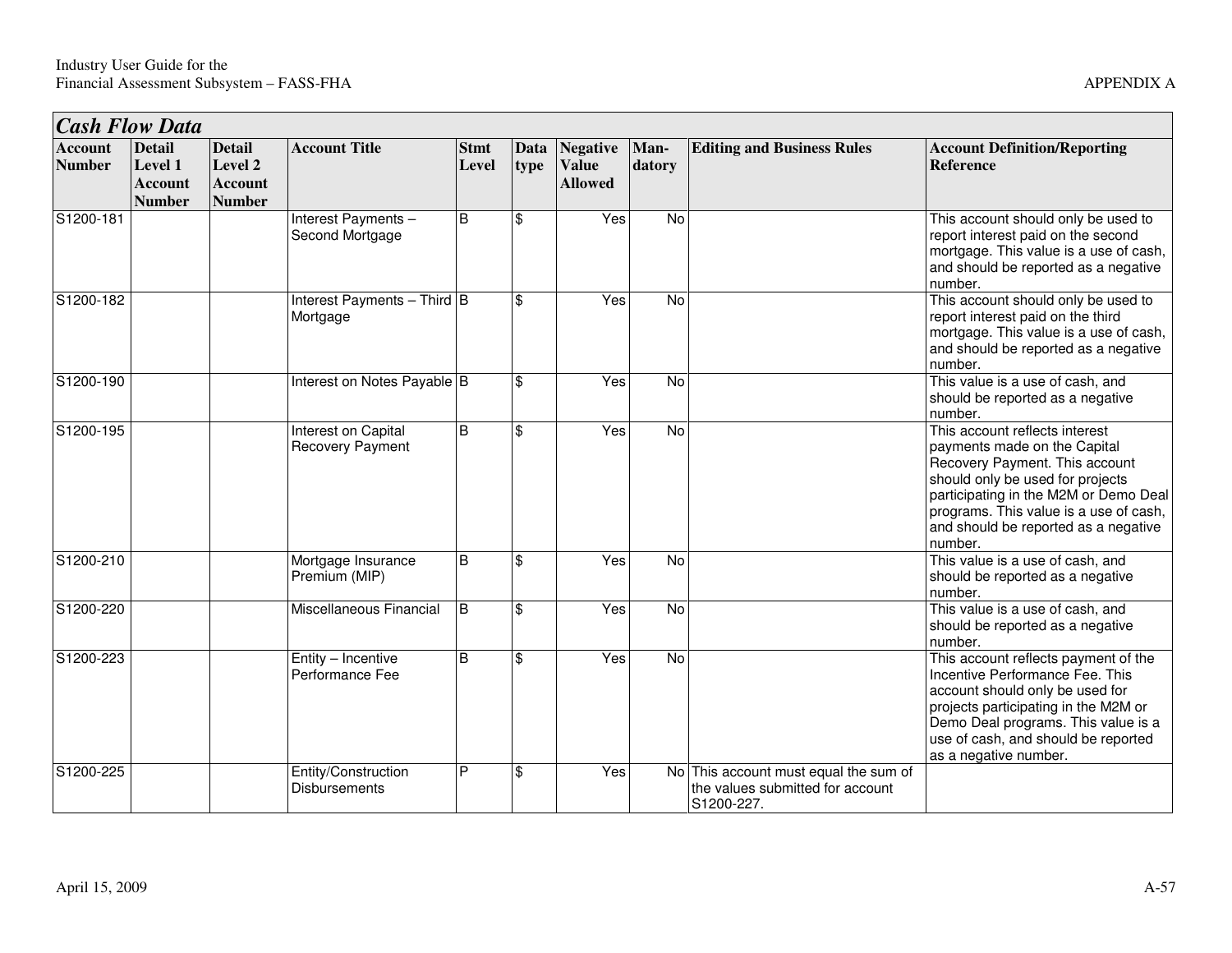| <b>Man-</b><br>datory | <b>Editing and Business Rules</b> | <b>Account Definition/Reporting</b><br><b>Reference</b> |
|-----------------------|-----------------------------------|---------------------------------------------------------|
| No                    |                                   |                                                         |
| No                    |                                   |                                                         |

| <b>Cash Flow Data</b>                               |                                                             |                                                             |                                                                  |                      |              |                                                   |                |                                                                                                                                                                                                               |                                                                                 |
|-----------------------------------------------------|-------------------------------------------------------------|-------------------------------------------------------------|------------------------------------------------------------------|----------------------|--------------|---------------------------------------------------|----------------|---------------------------------------------------------------------------------------------------------------------------------------------------------------------------------------------------------------|---------------------------------------------------------------------------------|
| <b>Account</b><br><b>Number</b>                     | <b>Detail</b><br>Level 1<br><b>Account</b><br><b>Number</b> | <b>Detail</b><br>Level 2<br><b>Account</b><br><b>Number</b> | <b>Account Title</b>                                             | <b>Stmt</b><br>Level | Data<br>type | <b>Negative</b><br><b>Value</b><br><b>Allowed</b> | Man-<br>datory | <b>Editing and Business Rules</b>                                                                                                                                                                             | <b>Account Definition/Reporting</b><br><b>Reference</b>                         |
| S1200-225                                           |                                                             |                                                             | Entity/Construction<br>Disbursements                             | E                    | \$           | Yes                                               | $\overline{N}$ |                                                                                                                                                                                                               |                                                                                 |
|                                                     | Detail -<br>Entity/Cons<br>truction<br>Disbursem<br>ents    |                                                             |                                                                  | B                    |              | No                                                | No             |                                                                                                                                                                                                               |                                                                                 |
|                                                     | S1200-226                                                   |                                                             | Description -<br>Entity/Construction<br>Disbursements Detail     | P                    |              | $\overline{N}$                                    |                | No If account S1200-225 is valued, this<br>account is required.                                                                                                                                               |                                                                                 |
|                                                     | S1200-227                                                   |                                                             | Amount -<br>Entity/Construction<br><b>Disbursements Detail</b>   | P                    | \$           | $\overline{Yes}$                                  |                | No If account S1200-225 is valued, this<br>account is required.                                                                                                                                               |                                                                                 |
| S1200-230                                           |                                                             |                                                             | <b>Total Disbursements</b>                                       | B                    | \$           | Yes                                               |                | Yes This account must equal the sum of<br>accounts S1200-050 through S1200-<br>225.                                                                                                                           | This value is a use of cash, and<br>should be reported as a negative<br>number. |
| S1200-240                                           |                                                             |                                                             | Net Cash provided by<br>(used in) Operating<br><b>Activities</b> | B                    | \$           | Yes                                               |                | Yes This account must equal the sum of<br>accounts S1200-040 and S1200-<br>230.                                                                                                                               |                                                                                 |
| <b>Cash Flow</b><br>from<br>Investing<br>Activities |                                                             |                                                             |                                                                  | B                    |              | No                                                | No             |                                                                                                                                                                                                               |                                                                                 |
| S1200-245                                           |                                                             |                                                             | Net Deposits to the<br>Mortgage Escrow<br>account                | B                    | \$           | Yes                                               | <b>No</b>      |                                                                                                                                                                                                               |                                                                                 |
| S1200-250                                           |                                                             |                                                             | Net Deposits to the<br>Reserve for Replacement<br>account        | E                    | \$           | Yes                                               | No             |                                                                                                                                                                                                               |                                                                                 |
| S1200-250                                           |                                                             |                                                             | Net Deposits to the<br>Reserve for Replacement<br>account        | P                    | \$           | Yes                                               |                | No This account must equal the sum of<br>accounts 1320P and 1320UGL, less<br>account 1320; if a value is submitted<br>for any of the accounts that comprise<br>this calculation, this account is<br>required. |                                                                                 |
| S1200-255                                           |                                                             |                                                             | Net Deposits to Other<br>Reserves                                | B                    | \$           | Yes                                               | No             |                                                                                                                                                                                                               |                                                                                 |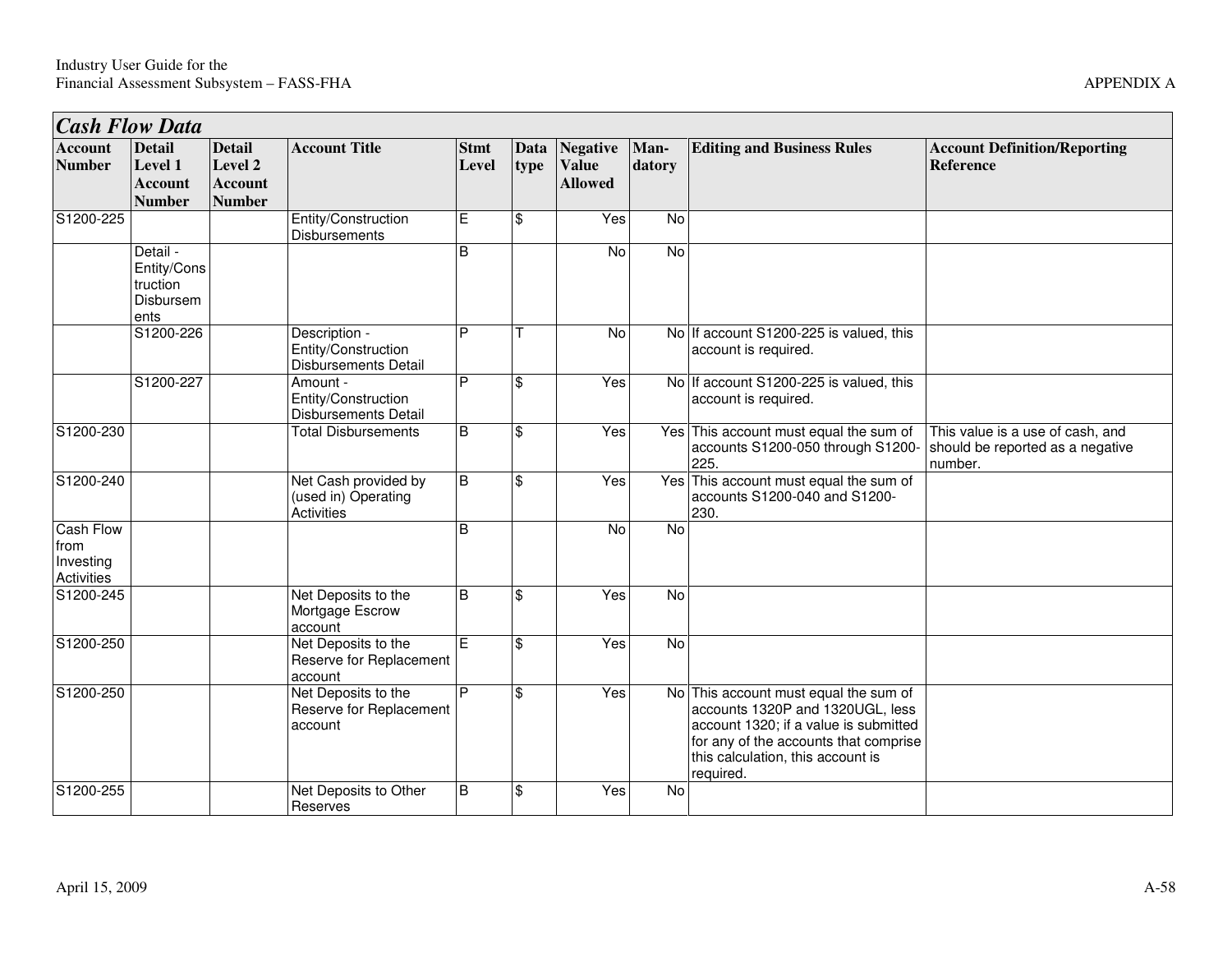|                                 | <b>Cash Flow Data</b>                                |                                                             |                                                                                |                      |                     |                                                   |                |                                                                                                                                                                                                               |                                                  |
|---------------------------------|------------------------------------------------------|-------------------------------------------------------------|--------------------------------------------------------------------------------|----------------------|---------------------|---------------------------------------------------|----------------|---------------------------------------------------------------------------------------------------------------------------------------------------------------------------------------------------------------|--------------------------------------------------|
| <b>Account</b><br><b>Number</b> | <b>Detail</b><br>Level 1<br><b>Account</b><br>Number | <b>Detail</b><br>Level 2<br><b>Account</b><br><b>Number</b> | <b>Account Title</b>                                                           | <b>Stmt</b><br>Level | <b>Data</b><br>type | <b>Negative</b><br><b>Value</b><br><b>Allowed</b> | Man-<br>datory | <b>Editing and Business Rules</b>                                                                                                                                                                             | <b>Account Definition/Reporting</b><br>Reference |
| S1200-260                       |                                                      |                                                             | Net Deposits to the<br><b>Residual Receipts</b><br>account                     | E                    | $\frac{3}{2}$       | Yes                                               | No             |                                                                                                                                                                                                               |                                                  |
| S1200-260                       |                                                      |                                                             | Net Deposits to the<br><b>Residual Receipts</b><br>account                     | P                    | \$                  | Yes                                               |                | No This account must equal the sum of<br>accounts 1340P and 1340UGL, less<br>account 1340; if a value is submitted<br>for any of the accounts that comprise<br>this calculation, this account is<br>required. |                                                  |
| S1200-300                       |                                                      |                                                             | Net Deposits to the<br>Management<br>Improvement and<br>Operating Plan account | <sub>B</sub>         | $\mathfrak{F}$      | Yes                                               | No             |                                                                                                                                                                                                               |                                                  |
| S1200-310                       |                                                      |                                                             | Net Deposits to the Long<br>Term Investment account                            | l B                  | $\$\$               | Yes                                               | No             |                                                                                                                                                                                                               |                                                  |
| S1200-330                       |                                                      |                                                             | Net Purchase of Fixed<br>Assets                                                | B                    | $\$\$               | Yes                                               | No             |                                                                                                                                                                                                               |                                                  |
| S1200-340                       |                                                      |                                                             | <b>Other Investing Activities</b>                                              | E                    | $\$\$               | Yes                                               | $\overline{N}$ |                                                                                                                                                                                                               |                                                  |
| S1200-340                       |                                                      |                                                             | Other Investing Activities                                                     |                      | $\mathfrak{L}$      | Yes                                               |                | No If account S1200-340 detail is<br>submitted, the value of this account<br>must equal the sum of the values<br>submitted for account S1200-342.                                                             |                                                  |
|                                 | Detail -<br>Other<br>Investing<br><b>Activities</b>  |                                                             |                                                                                | B                    |                     | No                                                | <b>No</b>      |                                                                                                                                                                                                               |                                                  |
|                                 | S1200-341                                            |                                                             | Description - Other<br><b>Investing Activities</b>                             | P                    |                     | No                                                |                | No If account S1200-340 is greater than<br>\$1000, this account is required.                                                                                                                                  |                                                  |
|                                 | S1200-342                                            |                                                             | Amount - Other Investing<br><b>Activities</b>                                  | P                    | \$                  | Yes                                               |                | No If account S1200-340 is greater than<br>\$1000, this account is required.                                                                                                                                  |                                                  |
| $\overline{S1200-345}$          |                                                      |                                                             | Entity/Construction<br><b>Investing Activities</b>                             | P                    | $\mathbf{\hat{s}}$  | Yes                                               |                | No This account must equal the sum of<br>the values submitted for account<br>S1200-347.                                                                                                                       |                                                  |
| S1200-345                       |                                                      |                                                             | Entity/Construction<br><b>Investing Activities</b>                             | Е                    | \$                  | Yes                                               | No             |                                                                                                                                                                                                               |                                                  |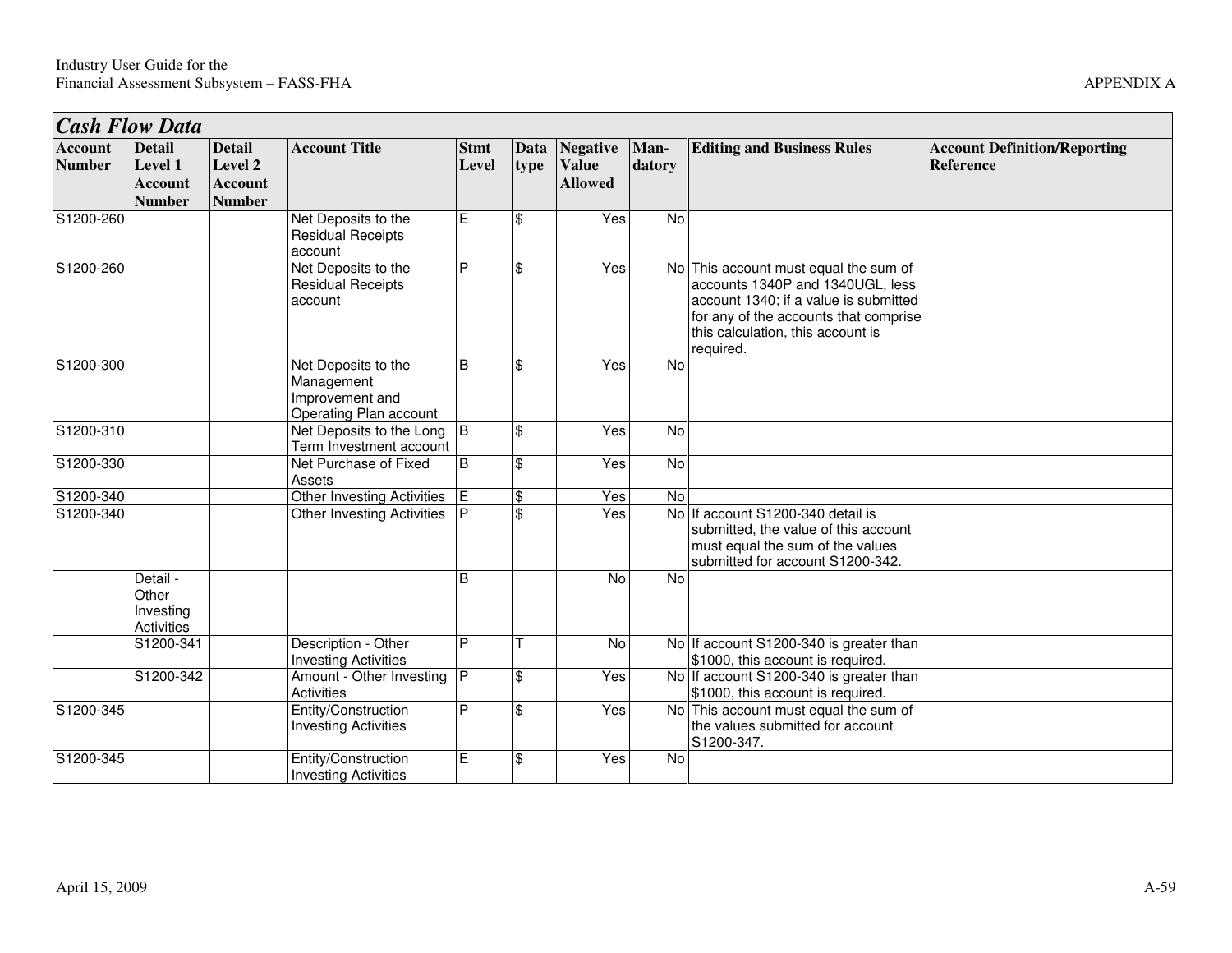| <b>Cash Flow Data</b>                               |                                                                |                                                             |                                                                            |                      |                         |                                                   |                |                                                                                                                                                                                                    |                                                                                                                                                                                                                                                                                                   |
|-----------------------------------------------------|----------------------------------------------------------------|-------------------------------------------------------------|----------------------------------------------------------------------------|----------------------|-------------------------|---------------------------------------------------|----------------|----------------------------------------------------------------------------------------------------------------------------------------------------------------------------------------------------|---------------------------------------------------------------------------------------------------------------------------------------------------------------------------------------------------------------------------------------------------------------------------------------------------|
| <b>Account</b><br><b>Number</b>                     | <b>Detail</b><br>Level 1<br><b>Account</b><br><b>Number</b>    | <b>Detail</b><br>Level 2<br><b>Account</b><br><b>Number</b> | <b>Account Title</b>                                                       | <b>Stmt</b><br>Level | Data<br>type            | <b>Negative</b><br><b>Value</b><br><b>Allowed</b> | Man-<br>datory | <b>Editing and Business Rules</b>                                                                                                                                                                  | <b>Account Definition/Reporting</b><br><b>Reference</b>                                                                                                                                                                                                                                           |
|                                                     | Detail -<br>Entity/Cons<br>truction<br>Investing<br>Activities |                                                             |                                                                            | B                    |                         | No                                                | $\overline{N}$ |                                                                                                                                                                                                    |                                                                                                                                                                                                                                                                                                   |
|                                                     | S1200-346                                                      |                                                             | Description -<br>Entity/Construction<br><b>Investing Activities Detail</b> | P                    |                         | No                                                |                | No If account S1200-345 is valued, this<br>account is required.                                                                                                                                    |                                                                                                                                                                                                                                                                                                   |
|                                                     | S1200-347                                                      |                                                             | Amount -<br>Entity/Construction<br><b>Investing Activities Detail</b>      | P                    | \$                      | Yes                                               |                | No If account S1200-345 is valued, this<br>account is required.                                                                                                                                    |                                                                                                                                                                                                                                                                                                   |
| S1200-350                                           |                                                                |                                                             | Net Cash used in<br><b>Investing Activities</b>                            | $\mathsf B$          | \$                      | Yes                                               |                | No This account must equal the sum of<br>accounts S1200-245 through S1200-<br>345; if a value is submitted for any of<br>the accounts that comprise this<br>calculation, this account is required. |                                                                                                                                                                                                                                                                                                   |
| <b>Cash Flow</b><br>from<br>Financing<br>Activities |                                                                |                                                             |                                                                            | B                    |                         | No                                                | No             |                                                                                                                                                                                                    |                                                                                                                                                                                                                                                                                                   |
| S1200-360                                           |                                                                |                                                             | Principal Payments -<br>First Mortgage (or Bonds)                          | <sub>B</sub>         | \$                      | Yes                                               | <b>No</b>      |                                                                                                                                                                                                    | This account should be used to report<br>up to 12 monthly principal payments<br>made on the first mortgage during the<br>audit year. Additional principal<br>payments should be recorded in<br>account S1200-450. This value is a<br>use of cash, and should be reported<br>as a negative number. |
| S1200-361                                           |                                                                |                                                             | Principal Payments -<br>Second Mortgage                                    | B                    | $\overline{\mathbf{s}}$ | Yes                                               | $\overline{N}$ |                                                                                                                                                                                                    | This account should only be used to<br>report principal payments made on the<br>second mortgage. This value is a use<br>of cash and should be reported as a<br>negative number.                                                                                                                   |
| S1200-362                                           |                                                                |                                                             | Principal Payments -<br><b>Third Mortgage</b>                              | B                    | \$                      | Yes                                               | $\overline{N}$ |                                                                                                                                                                                                    | This account should only be used to<br>report principal payments made on the<br>third mortgage. This value is a use of<br>cash and should be reported as a<br>negative number.                                                                                                                    |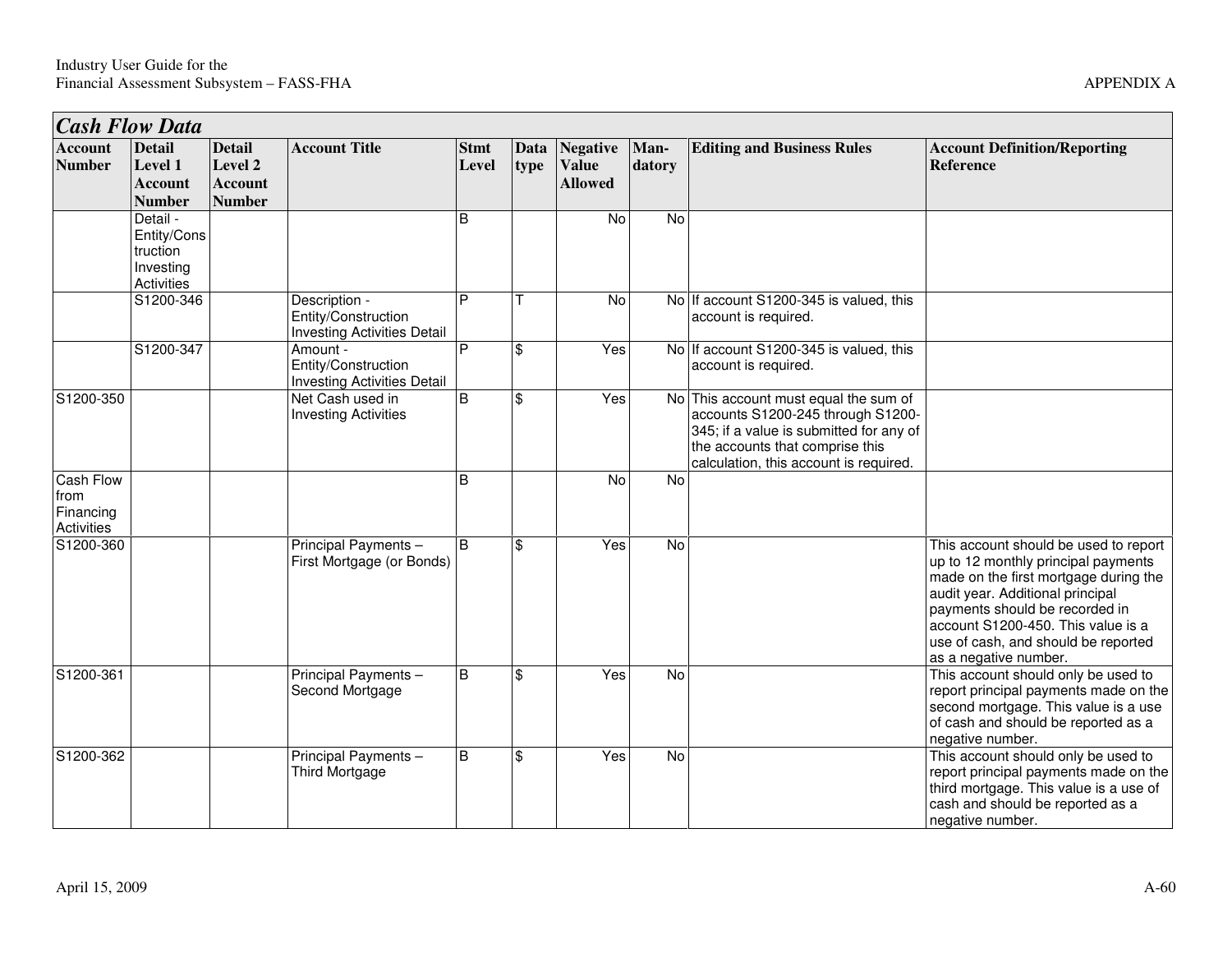| <b>Cash Flow Data</b>           |                                                             |                                                             |                                                              |                      |                    |                                                   |                |                                   |                                                                                                                                                                                                                                                                             |
|---------------------------------|-------------------------------------------------------------|-------------------------------------------------------------|--------------------------------------------------------------|----------------------|--------------------|---------------------------------------------------|----------------|-----------------------------------|-----------------------------------------------------------------------------------------------------------------------------------------------------------------------------------------------------------------------------------------------------------------------------|
| <b>Account</b><br><b>Number</b> | <b>Detail</b><br>Level 1<br><b>Account</b><br><b>Number</b> | <b>Detail</b><br>Level 2<br><b>Account</b><br><b>Number</b> | <b>Account Title</b>                                         | <b>Stmt</b><br>Level | Data<br>type       | <b>Negative</b><br><b>Value</b><br><b>Allowed</b> | Man-<br>datory | <b>Editing and Business Rules</b> | <b>Account Definition/Reporting</b><br><b>Reference</b>                                                                                                                                                                                                                     |
| S1200-365                       |                                                             |                                                             | Proceeds from<br>Mortgages, Loans, or<br>Notes Payable       | $\overline{B}$       | $\mathfrak{S}$     | No                                                | No             |                                   |                                                                                                                                                                                                                                                                             |
| S1200-370                       |                                                             |                                                             | <b>Principal Payments on</b><br>Loans or Notes Payable       | $\overline{B}$       | $\mathfrak{L}$     | Yes                                               | $\overline{N}$ |                                   | This value is a use of cash, and<br>should be reported as a negative<br>number.                                                                                                                                                                                             |
| S1200-385                       |                                                             |                                                             | Proceeds from Flexible<br>Subsidy Loans                      | B                    | $\mathfrak{L}$     | <b>No</b>                                         | No             |                                   |                                                                                                                                                                                                                                                                             |
| S1200-390                       |                                                             |                                                             | Flexible Subsidy Loan<br>principal payments                  | B                    | $\mathfrak{L}$     | Yes                                               | No             |                                   | This value is a use of cash, and<br>should be reported as a negative<br>number.                                                                                                                                                                                             |
| S1200-395                       |                                                             |                                                             | <b>Proceeds from Capital</b><br>Improvement Loans            | B                    | $\mathfrak{L}$     | No                                                | No             |                                   |                                                                                                                                                                                                                                                                             |
| S1200-400                       |                                                             |                                                             | Principal payments on<br>Capital Improvement<br>Loan Payable | $\overline{B}$       | $\mathbf{\hat{s}}$ | Yes                                               | $\overline{N}$ |                                   | This value is a use of cash, and<br>should be reported as a negative<br>number.                                                                                                                                                                                             |
| S1200-405                       |                                                             |                                                             | Proceeds from Operating B<br>Loss Loans                      |                      | $\mathfrak{L}$     | No                                                | No             |                                   |                                                                                                                                                                                                                                                                             |
| S1200-410                       |                                                             |                                                             | Principal payments on<br>Operating Loss Loan<br>Payable      | $\overline{B}$       | $\mathfrak{S}$     | Yes                                               | $\overline{N}$ |                                   | This value is a use of cash, and<br>should be reported as a negative<br>number.                                                                                                                                                                                             |
| S1200-413                       |                                                             |                                                             | Proceeds from Capital<br><b>Recovery Payment</b>             | $\overline{B}$       | $\mathbf{\hat{s}}$ | $\overline{N}$                                    | $\overline{N}$ |                                   | This account reflects the owner's initial<br>funding of the Capital Recovery<br>Payment. This account should only be<br>used for projects participating in the<br>M2M or Demo Deal programs.                                                                                |
| S1200-417                       |                                                             |                                                             | Principal Payments on<br><b>Capital Recovery</b><br>Payment  | $\overline{B}$       | $\mathfrak{S}$     | Yes                                               | <b>No</b>      |                                   | This account reflects principal<br>payments made on the Capital<br>Recovery Payment. This account<br>should only be used for projects<br>participating in the M2M or Demo Deal<br>programs. This value is a use of cash,<br>and should be reported as a negative<br>number. |
| S1200-420                       |                                                             |                                                             | <b>Distributions</b>                                         | B                    | $\mathfrak{L}$     | Yes                                               | <b>No</b>      |                                   | This value is a use of cash, and<br>should be reported as a negative<br>number.                                                                                                                                                                                             |
| S1200-430                       |                                                             |                                                             | Contributions                                                | $\overline{B}$       | $\mathfrak{S}$     | No                                                | $\overline{N}$ |                                   |                                                                                                                                                                                                                                                                             |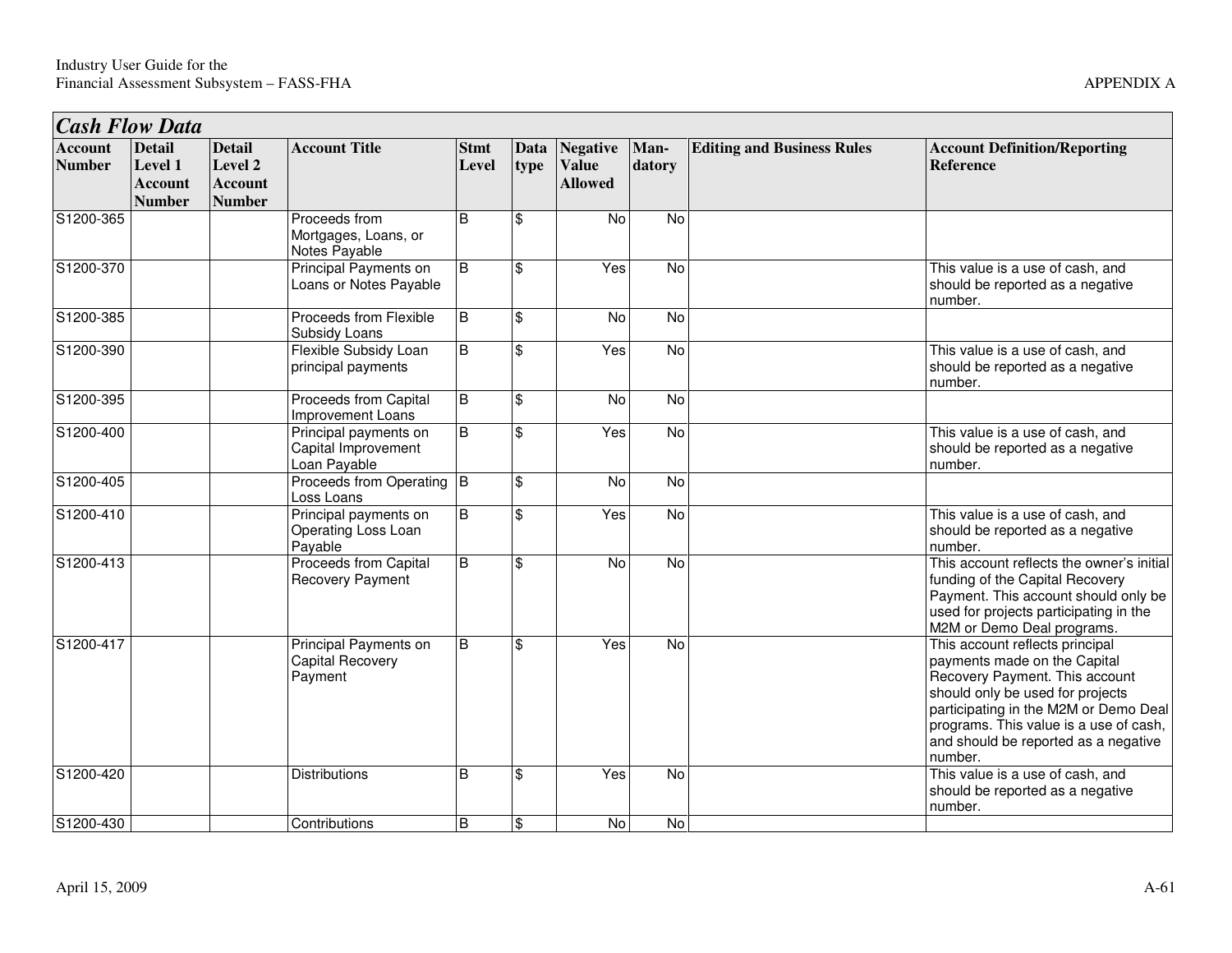| <b>Cash Flow Data</b>           |                                                                       |                                                             |                                                                           |                      |                    |                                                   |                |                                                                                                                                                   |                                                                                                                                                                                                                                 |
|---------------------------------|-----------------------------------------------------------------------|-------------------------------------------------------------|---------------------------------------------------------------------------|----------------------|--------------------|---------------------------------------------------|----------------|---------------------------------------------------------------------------------------------------------------------------------------------------|---------------------------------------------------------------------------------------------------------------------------------------------------------------------------------------------------------------------------------|
| <b>Account</b><br><b>Number</b> | <b>Detail</b><br><b>Level 1</b><br><b>Account</b><br><b>Number</b>    | <b>Detail</b><br>Level 2<br><b>Account</b><br><b>Number</b> | <b>Account Title</b>                                                      | <b>Stmt</b><br>Level | Data<br>type       | <b>Negative</b><br><b>Value</b><br><b>Allowed</b> | Man-<br>datory | <b>Editing and Business Rules</b>                                                                                                                 | <b>Account Definition/Reporting</b><br><b>Reference</b>                                                                                                                                                                         |
| S1200-450                       |                                                                       |                                                             | Other Financing Activities   P                                            |                      | $\mathfrak{L}$     | Yes                                               |                | No If account S1200-450 detail is<br>submitted, the value of this account<br>must equal the sum of the values<br>submitted for account S1200-452. | This value should include other<br>financing activities not listed<br>elsewhere including the net change in<br>overdrafts during the period, but not<br>any values from the 7100 series of the<br>Statement of Profit and Loss. |
| S1200-450                       |                                                                       |                                                             | Other Financing Activities E                                              |                      | $\mathbf{\hat{S}}$ | Yes                                               | No             |                                                                                                                                                   | This value should include other<br>financing activities not listed<br>elsewhere including the net change in<br>overdrafts during the period, but not<br>any values from the 7100 series of the<br>Statement of Profit and Loss. |
|                                 | Detail -<br>Other<br>Financing<br>Activities                          |                                                             |                                                                           | <sub>B</sub>         |                    | <b>No</b>                                         | No             |                                                                                                                                                   |                                                                                                                                                                                                                                 |
|                                 | S1200-451                                                             |                                                             | Description - Other<br><b>Financing Activities</b>                        | P                    |                    | $\overline{N}$                                    |                | No If account S1200-450 is greater than<br>\$1000, this account is required.                                                                      |                                                                                                                                                                                                                                 |
|                                 | S1200-452                                                             |                                                             | Amount - Other Financing P<br>Activities                                  |                      | $\mathbf{\hat{S}}$ | Yes                                               |                | No If account S1200-450 is greater than<br>\$1000, this account is required.                                                                      |                                                                                                                                                                                                                                 |
| S1200-455                       |                                                                       |                                                             | Entity/Construction<br><b>Financing Activities</b>                        | P                    | \$                 | Yes                                               |                | No This account must equal the sum of<br>the values submitted for account<br>S1200-457.                                                           | This value should include any items<br>brought over from the 7100 series of<br>the Statement of Profit and Loss.                                                                                                                |
| S1200-455                       |                                                                       |                                                             | Entity/Construction<br><b>Financing Activities</b>                        | Έ                    | $\mathbf{\hat{s}}$ | Yes                                               | $\overline{N}$ |                                                                                                                                                   | This value should include any items<br>brought over from the 7100 series of<br>the Statement of Profit and Loss.                                                                                                                |
|                                 | Detail -<br>Entity/Cons<br>truction<br>Financing<br><b>Activities</b> |                                                             |                                                                           | $\overline{B}$       |                    | $\overline{N}$                                    | <b>No</b>      |                                                                                                                                                   |                                                                                                                                                                                                                                 |
|                                 | S1200-456                                                             |                                                             | Description-<br>Entity/Construction<br><b>Financing Activities Detail</b> | P                    |                    | $\overline{N}$                                    |                | No If account S1200-455 is valued, this<br>account is required.                                                                                   | This value should include any items<br>brought over from the 7100 series of<br>the Statement of Profit and Loss.                                                                                                                |
|                                 | S1200-457                                                             |                                                             | Amount-<br>Entity/Construction<br><b>Financing Activities Detail</b>      | P                    | $\mathbf{\hat{S}}$ | Yes                                               |                | No If account S1200-455 is valued, this<br>account is required.                                                                                   | This value should include any items<br>brought over from the 7100 series of<br>the Statement of Profit and Loss.                                                                                                                |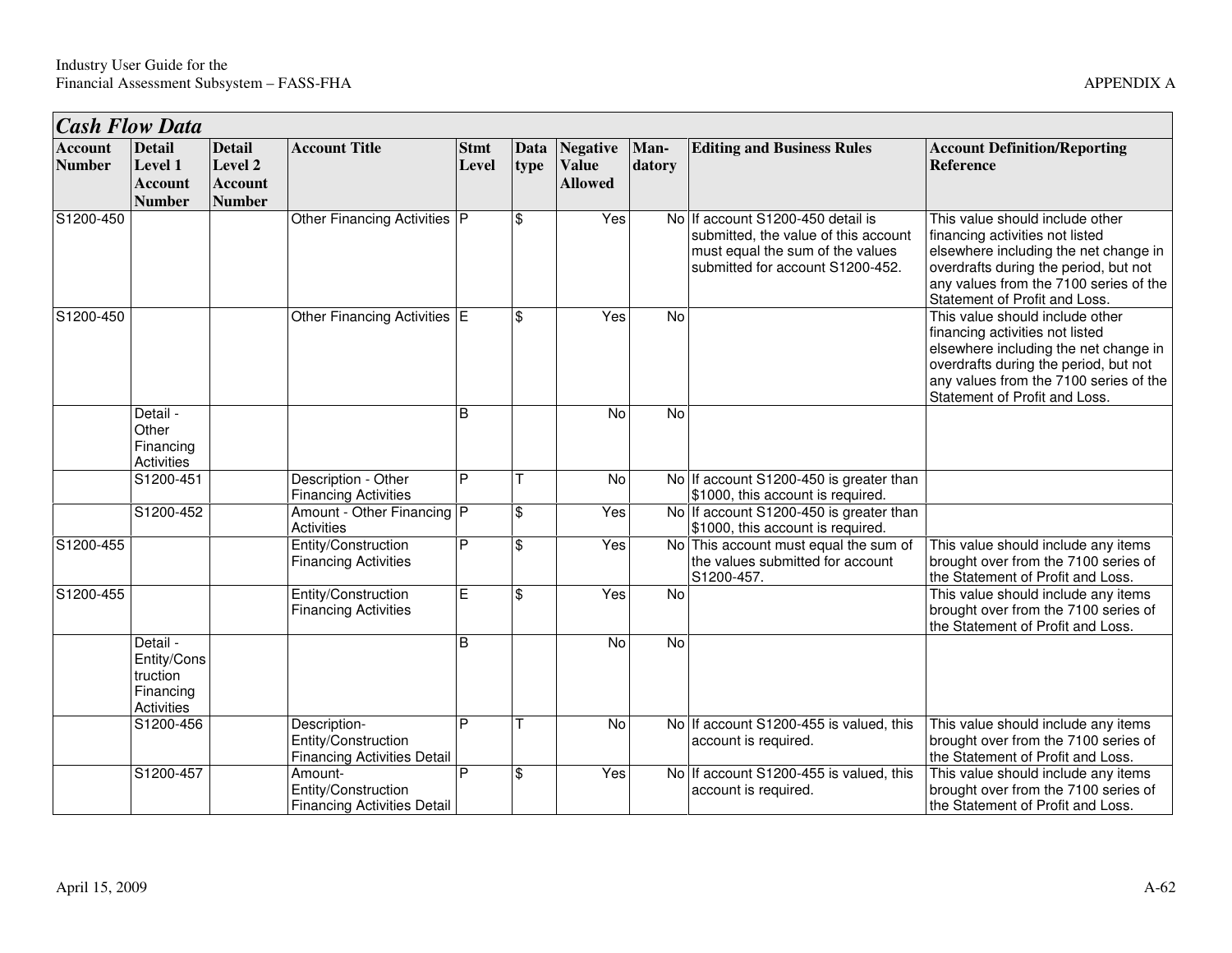0 Profit or Loss (Net Income or Loss)

B

|                                                                                                                        | <b>Cash Flow Data</b>                                              |                                                             |                                                            |                      |                               |                                                   |                |                                                                                                                                                                                                    |                                                         |  |
|------------------------------------------------------------------------------------------------------------------------|--------------------------------------------------------------------|-------------------------------------------------------------|------------------------------------------------------------|----------------------|-------------------------------|---------------------------------------------------|----------------|----------------------------------------------------------------------------------------------------------------------------------------------------------------------------------------------------|---------------------------------------------------------|--|
| <b>Account</b><br><b>Number</b>                                                                                        | <b>Detail</b><br><b>Level 1</b><br><b>Account</b><br><b>Number</b> | <b>Detail</b><br>Level 2<br><b>Account</b><br><b>Number</b> | <b>Account Title</b>                                       | <b>Stmt</b><br>Level | Data<br>type                  | <b>Negative</b><br><b>Value</b><br><b>Allowed</b> | Man-<br>datory | <b>Editing and Business Rules</b>                                                                                                                                                                  | <b>Account Definition/Reporting</b><br><b>Reference</b> |  |
| S1200-460                                                                                                              |                                                                    |                                                             | Net Cash used in<br><b>Financing Activities</b>            | B                    | \$                            | Yes                                               |                | No This account must equal the sum of<br>accounts S1200-360 through S1200-<br>455; if a value is submitted for any of<br>the accounts that comprise this<br>calculation, this account is required. |                                                         |  |
| S1200-470                                                                                                              |                                                                    |                                                             | Net increase (decrease)<br>in Cash and Cash<br>Equivalents | B                    | \$                            | Yes                                               |                | Yes This account must equal the sum of<br>accounts S1200-240, S1200-350,<br>and S1200-460.                                                                                                         |                                                         |  |
| Cash and<br>Cash<br>Equivalent<br>$\mathbf{s}$                                                                         |                                                                    |                                                             |                                                            | <sub>B</sub>         |                               | No                                                | No             |                                                                                                                                                                                                    |                                                         |  |
| S1200-480<br>S1200T                                                                                                    |                                                                    |                                                             | Beginning of Period Cash B<br>End of Period Cash           | B                    | \$<br>$\overline{\mathbf{S}}$ | No<br>No                                          | Yes            | Yes This account must equal the sum of<br>accounts S1200-470 and S1200-<br>480. This account must also equal<br>the sum of accounts 1120, 1121,<br>1125, 1170, and 1175.                           |                                                         |  |
| Reconciliati<br>on of Net<br>Profit<br>(Loss) to<br>Net Cash<br>Provided<br>by (Used<br>in)<br>Operating<br>Activities |                                                                    |                                                             |                                                            | B                    |                               | <b>No</b>                                         | No             |                                                                                                                                                                                                    |                                                         |  |
| 3250                                                                                                                   |                                                                    |                                                             | Profit or Loss (Net                                        | <b>B</b>             | \$                            | Yes                                               |                | Yes This account must equal 5060N less This account reflects the net income                                                                                                                        |                                                         |  |

B  $\begin{array}{|c|c|c|c|}\n\hline\n\end{array}$  Yes Yes This account must equal 5060N less 7100T.

This account reflects the net income or loss for the accounting period.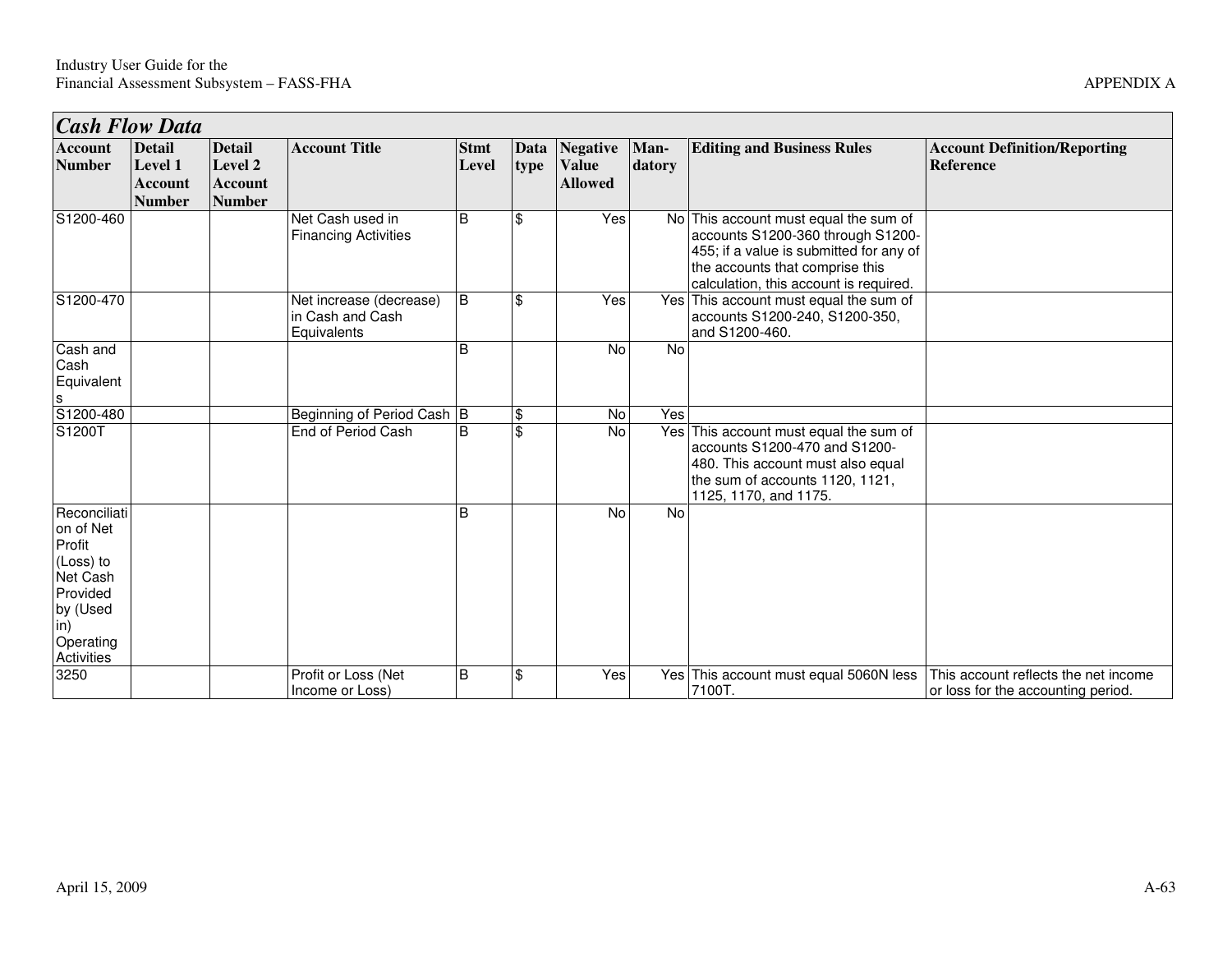| <b>Cash Flow Data</b>                                                                                                                                              |                                                             |                                                             |                                                                                  |                      |                           |                                            |                |                                   |                                                                                                                                                                                                                                         |
|--------------------------------------------------------------------------------------------------------------------------------------------------------------------|-------------------------------------------------------------|-------------------------------------------------------------|----------------------------------------------------------------------------------|----------------------|---------------------------|--------------------------------------------|----------------|-----------------------------------|-----------------------------------------------------------------------------------------------------------------------------------------------------------------------------------------------------------------------------------------|
| Account<br><b>Number</b>                                                                                                                                           | <b>Detail</b><br>Level 1<br><b>Account</b><br><b>Number</b> | <b>Detail</b><br>Level 2<br><b>Account</b><br><b>Number</b> | <b>Account Title</b>                                                             | <b>Stmt</b><br>Level | Data<br>type              | Negative<br><b>Value</b><br><b>Allowed</b> | Man-<br>datory | <b>Editing and Business Rules</b> | <b>Account Definition/Reporting</b><br>Reference                                                                                                                                                                                        |
| Adjustment<br>s to<br>Reconcile<br><b>Net Profit</b><br>(Loss) to<br>Net Profit<br>(Loss) to<br>Net Cash<br>Provided<br>by (Used<br>in)<br>Operating<br>Activities |                                                             |                                                             |                                                                                  | B                    |                           | $\overline{N}$                             | $\overline{N}$ |                                   |                                                                                                                                                                                                                                         |
| 6600                                                                                                                                                               |                                                             |                                                             | <b>Depreciation Expenses</b>                                                     | B                    | \$                        | No                                         | Yes            |                                   | HUD does not prescribe the method of<br>depreciation for fixed assets of the<br>project. The method of depreciation,<br>however, must conform to GAAP. This<br>account represents depreciation<br>charged during the accounting period. |
| 6610                                                                                                                                                               |                                                             |                                                             | <b>Amortization Expense</b>                                                      | B                    | $\mathfrak{S}$            | $\overline{N}$                             | N <sub>o</sub> |                                   | This account reflects amortization<br>expense related to organizational<br>costs, including loan fees,<br>organization expenses, and like<br>expenses.                                                                                  |
| S1200-490                                                                                                                                                          |                                                             |                                                             | Decrease (increase) in<br>Tenant/Member Accounts<br>Receivable                   | ΙB                   | $\mathbf{\hat{s}}$        | Yes                                        | N <sub>o</sub> |                                   |                                                                                                                                                                                                                                         |
| S1200-500                                                                                                                                                          |                                                             |                                                             | Decrease (increase) in<br>Accounts Receivable -<br>Other                         | B                    | $\boldsymbol{\mathsf{S}}$ | Yes                                        | No             |                                   |                                                                                                                                                                                                                                         |
| S1200-510                                                                                                                                                          |                                                             |                                                             | Decrease (increase) in<br><b>Accrued Receivable</b>                              | Ш                    | $\boldsymbol{\mathsf{S}}$ | Yes                                        | $\overline{N}$ |                                   |                                                                                                                                                                                                                                         |
| S1200-520                                                                                                                                                          |                                                             |                                                             | Decrease (increase) in<br><b>Prepaid Expenses</b>                                | Ш                    | \$                        | Yes                                        | $\overline{N}$ |                                   |                                                                                                                                                                                                                                         |
| S1200-530                                                                                                                                                          |                                                             |                                                             | Decrease (increase) in<br>Cash Restricted for<br><b>Tenant Security Deposits</b> | $\overline{B}$       | $\mathfrak{S}$            | Yes                                        | No             |                                   |                                                                                                                                                                                                                                         |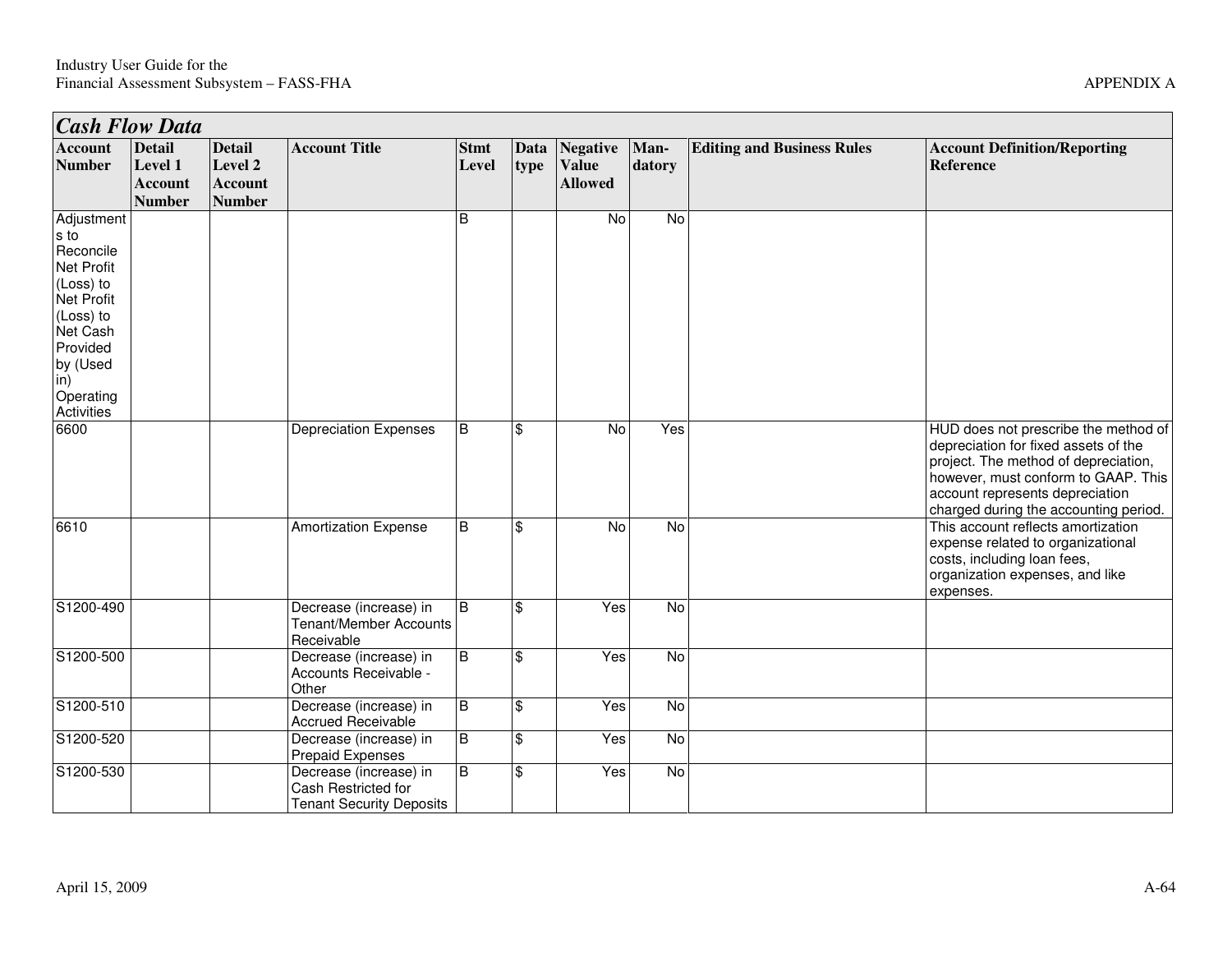|                                 | <b>Cash Flow Data</b>                                                                     |                                                             |                                                                                                      |                      |                     |                                                   |                |                                                                                         |                                                  |
|---------------------------------|-------------------------------------------------------------------------------------------|-------------------------------------------------------------|------------------------------------------------------------------------------------------------------|----------------------|---------------------|---------------------------------------------------|----------------|-----------------------------------------------------------------------------------------|--------------------------------------------------|
| <b>Account</b><br><b>Number</b> | <b>Detail</b><br><b>Level 1</b><br><b>Account</b><br><b>Number</b>                        | <b>Detail</b><br>Level 2<br><b>Account</b><br><b>Number</b> | <b>Account Title</b>                                                                                 | <b>Stmt</b><br>Level | <b>Data</b><br>type | <b>Negative</b><br><b>Value</b><br><b>Allowed</b> | Man-<br>datory | <b>Editing and Business Rules</b>                                                       | <b>Account Definition/Reporting</b><br>Reference |
| S1200-535                       |                                                                                           |                                                             | Decrease (increase) in<br>Entity/ Construction Asset<br>accounts                                     | E                    | \$                  | Yes                                               | $\overline{N}$ |                                                                                         |                                                  |
| S1200-535                       |                                                                                           |                                                             | Decrease (increase) in<br>Entity/ Construction Asset<br>accounts                                     | P                    | \$                  | Yes                                               |                | No This account must equal the sum of<br>the values submitted for account<br>S1200-537. |                                                  |
|                                 | Detail -<br>Decrease<br>(increase)<br>in.<br>Entity/Cons<br>truction<br>Asset<br>Accounts |                                                             |                                                                                                      | $\overline{B}$       |                     | No                                                | $\overline{N}$ |                                                                                         |                                                  |
|                                 | S1200-536                                                                                 |                                                             | Description -<br>Decrease(increase) in<br><b>Entity/Construction Asset</b><br><b>Accounts Detail</b> | P                    | т                   | No                                                |                | No If account S1200-535 is valued, this<br>account is required.                         |                                                  |
|                                 | S1200-537                                                                                 |                                                             | Amount-<br>Decrease(increase) in<br><b>Entity/Construction Asset</b><br><b>Accounts Detail</b>       | D                    | $\frac{1}{2}$       | Yes                                               |                | No If account S1200-535 is valued, this<br>account is required.                         |                                                  |
| S1200-540                       |                                                                                           |                                                             | Increase (decrease) in<br>Accounts Payable                                                           | B                    | \$                  | Yes                                               | <b>No</b>      |                                                                                         |                                                  |
| S1200-550                       |                                                                                           |                                                             | Increase (decrease) in<br>Accounts Payable - HUD<br><b>Excess Rents</b>                              | B                    | \$                  | Yes                                               | $\overline{N}$ |                                                                                         |                                                  |
| S1200-560                       |                                                                                           |                                                             | Increase (decrease) in<br><b>Accrued Liabilities</b>                                                 | $\overline{B}$       | \$                  | Yes                                               | <b>No</b>      |                                                                                         |                                                  |
| S1200-570                       |                                                                                           |                                                             | Increase (decrease) in<br><b>Accrued Interest Payable</b>                                            | B                    | \$                  | Yes                                               | $\overline{N}$ |                                                                                         |                                                  |
| S1200-580                       |                                                                                           |                                                             | Increase (decrease) in<br><b>Tenant Security Deposits</b><br>held in trust                           | B                    | \$                  | Yes                                               | <b>No</b>      |                                                                                         |                                                  |
| S1200-590                       |                                                                                           |                                                             | Increase (decrease) in<br>Prepaid Revenue                                                            | B                    | \$                  | Yes                                               | $\overline{N}$ |                                                                                         |                                                  |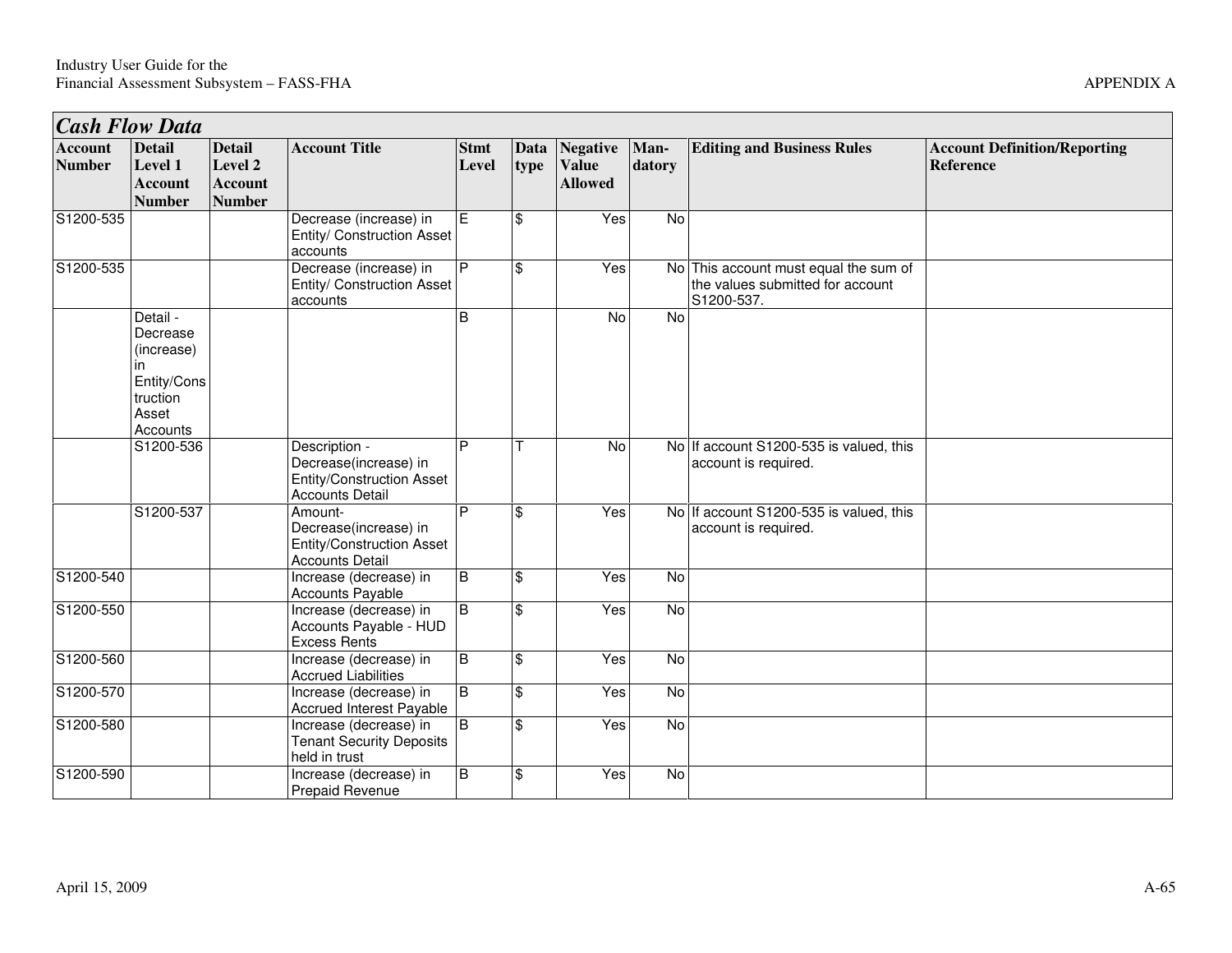|              | .                                                |  |
|--------------|--------------------------------------------------|--|
| <b>Rules</b> | <b>Account Definition/Reporting</b><br>Reference |  |
|              |                                                  |  |

| <b>Cash Flow Data</b>           |                                                                                                                                                       |                                                             |                                                                                                                                   |                      |                         |                                                   |                |                                                                                                                                                   |                                                  |
|---------------------------------|-------------------------------------------------------------------------------------------------------------------------------------------------------|-------------------------------------------------------------|-----------------------------------------------------------------------------------------------------------------------------------|----------------------|-------------------------|---------------------------------------------------|----------------|---------------------------------------------------------------------------------------------------------------------------------------------------|--------------------------------------------------|
| <b>Account</b><br><b>Number</b> | <b>Detail</b><br>Level 1<br><b>Account</b><br><b>Number</b>                                                                                           | <b>Detail</b><br>Level 2<br><b>Account</b><br><b>Number</b> | <b>Account Title</b>                                                                                                              | <b>Stmt</b><br>Level | Data<br>type            | <b>Negative</b><br><b>Value</b><br><b>Allowed</b> | Man-<br>datory | <b>Editing and Business Rules</b>                                                                                                                 | <b>Account Definition/Reporting</b><br>Reference |
| S1200-600                       |                                                                                                                                                       |                                                             | Other adjustments to<br>reconcile net profit (loss)<br>to Net Cash provided by<br>(used in) Operating<br>Activities               | P                    | $\mathfrak{L}$          | Yes                                               |                | No If account S1200-600 detail is<br>submitted, the value of this account<br>must equal the sum of the values<br>submitted for account S1200-602. |                                                  |
| S1200-600                       |                                                                                                                                                       |                                                             | Other adjustments to<br>reconcile net profit (loss)<br>to Net Cash provided by<br>(used in) Operating<br>Activities               | $\overline{E}$       | $\mathfrak{L}$          | Yes                                               | No             |                                                                                                                                                   |                                                  |
|                                 | Detail -<br>Other<br>adjustment<br>s to<br>reconcile<br>net profit<br>(loss) to<br>Net Cash<br>provided<br>by (used<br>in)<br>Operating<br>Activities |                                                             |                                                                                                                                   | B                    |                         | $\overline{N}$                                    | No             |                                                                                                                                                   |                                                  |
|                                 | S1200-601                                                                                                                                             |                                                             | Description - Other<br>adjustments to reconcile<br>net profit (loss) to Net<br>Cash provided by (used<br>in) Operating Activities | $\overline{P}$       |                         | $\overline{N}$                                    |                | No If account S1200-600 is greater than<br>\$1000, this account is required.                                                                      |                                                  |
|                                 | S1200-602                                                                                                                                             |                                                             | Amount - Other<br>adjustments to reconcile<br>net profit (loss) to Net<br>Cash provided by (used<br>in) Operating Activities      | P                    | $\overline{\mathbf{s}}$ | Yes                                               |                | No If account S1200-600 is greater than<br>\$1000, this account is required.                                                                      |                                                  |
| S1200-605                       |                                                                                                                                                       |                                                             | Increase (decrease) in<br>Entity/Construction<br>Liability accounts                                                               | E                    | $\mathfrak{F}$          | Yes                                               | No             |                                                                                                                                                   |                                                  |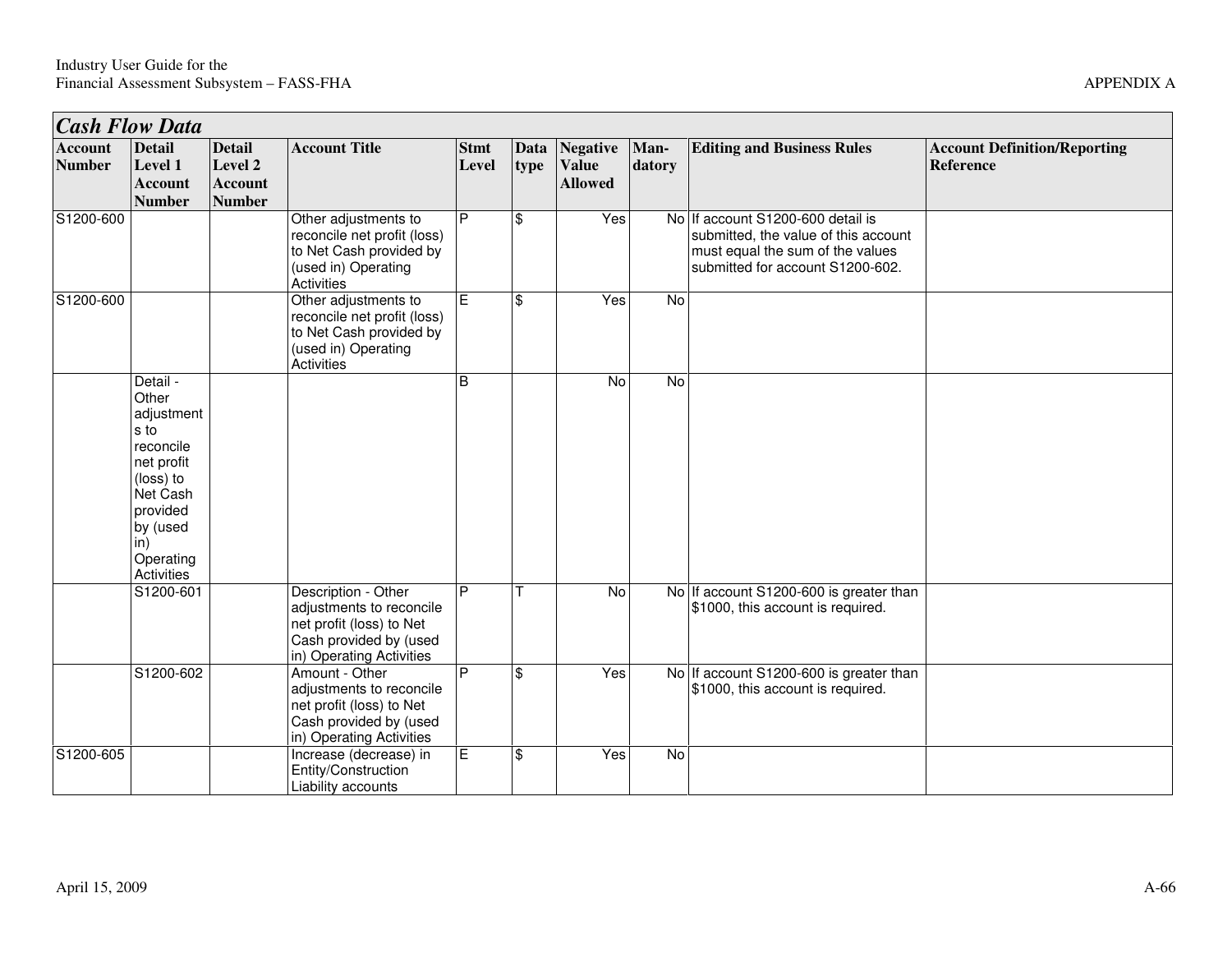| <b>Cash Flow Data</b>           |                                                                                              |                                                             |                                                                                                   |                      |              |                                                   |                |                                                                                                                                                                                              |                                                                                                                        |
|---------------------------------|----------------------------------------------------------------------------------------------|-------------------------------------------------------------|---------------------------------------------------------------------------------------------------|----------------------|--------------|---------------------------------------------------|----------------|----------------------------------------------------------------------------------------------------------------------------------------------------------------------------------------------|------------------------------------------------------------------------------------------------------------------------|
| <b>Account</b><br><b>Number</b> | <b>Detail</b><br>Level 1<br><b>Account</b><br><b>Number</b>                                  | <b>Detail</b><br>Level 2<br><b>Account</b><br><b>Number</b> | <b>Account Title</b>                                                                              | <b>Stmt</b><br>Level | Data<br>type | <b>Negative</b><br><b>Value</b><br><b>Allowed</b> | Man-<br>datory | <b>Editing and Business Rules</b>                                                                                                                                                            | <b>Account Definition/Reporting</b><br><b>Reference</b>                                                                |
| S1200-605                       |                                                                                              |                                                             | Increase (decrease) in<br>Entity/Construction<br>Liability accounts                               | P                    | \$           | Yes                                               |                | No This account must equal the sum of<br>values submitted for account S1200-<br>607.                                                                                                         |                                                                                                                        |
|                                 | Detail -<br>Increase<br>(decrease)<br>ın<br>Entity/Cons<br>truction<br>Liability<br>Accounts |                                                             |                                                                                                   | B                    |              | <b>No</b>                                         | No             |                                                                                                                                                                                              |                                                                                                                        |
|                                 | S1200-606                                                                                    |                                                             | Description -<br>Increase(decrease) in<br>Entity/Construction<br><b>Liability Accounts Detail</b> | P                    |              | No                                                |                | No If account S1200-605 is valued, this<br>account is required.                                                                                                                              |                                                                                                                        |
|                                 | S1200-607                                                                                    |                                                             | Amount -<br>Increase(decrease) in<br>Entity/Construction<br><b>Liability Accounts Detail</b>      | P                    | \$           | Yes                                               |                | No If account S1200-605 is valued, this<br>account is required.                                                                                                                              |                                                                                                                        |
| S1200-610                       |                                                                                              |                                                             | Net Cash provided by<br>(used in) Operating<br>Activities                                         | B                    | \$           | Yes                                               |                | Yes This account must equal the sum of<br>accounts 3250, 6600, 6610, S1200-<br>490 through S1200-535, and S1200-<br>540 through S1200-605. This<br>account must equal account S1200-<br>240. |                                                                                                                        |
| S1200-620                       |                                                                                              |                                                             | Comments                                                                                          | B                    |              | No                                                | No             |                                                                                                                                                                                              | For a non-profit entity, this account<br>should include disclosure of non-cash<br>gifts of investment or fixed assets. |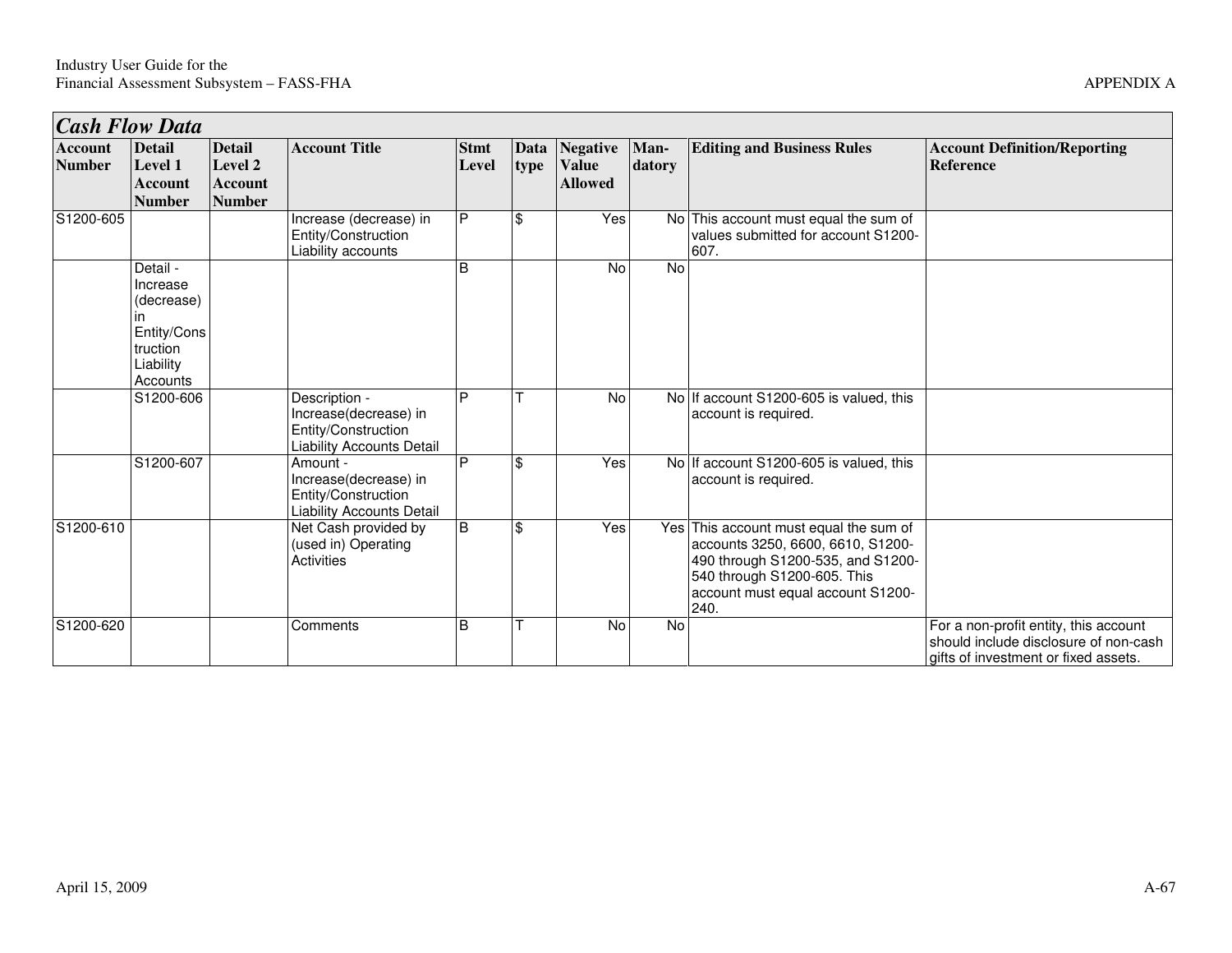| <b>Notes</b>                    |                                                             |                                                             |                                                                  |                      |                         |                                            |                |                                                                                                                                                            |                                                                                                                                                                  |
|---------------------------------|-------------------------------------------------------------|-------------------------------------------------------------|------------------------------------------------------------------|----------------------|-------------------------|--------------------------------------------|----------------|------------------------------------------------------------------------------------------------------------------------------------------------------------|------------------------------------------------------------------------------------------------------------------------------------------------------------------|
| <b>Account</b><br><b>Number</b> | <b>Detail</b><br>Level 1<br><b>Account</b><br><b>Number</b> | <b>Detail</b><br>Level 2<br><b>Account</b><br><b>Number</b> | <b>Account Title</b>                                             | <b>Stmt</b><br>Level | Data<br>type            | Negative<br><b>Value</b><br><b>Allowed</b> | Man-<br>datory | <b>Editing and Business Rules</b>                                                                                                                          | <b>Account Definition/Reporting</b><br><b>Reference</b>                                                                                                          |
| Notes                           |                                                             |                                                             |                                                                  | B                    |                         | No                                         | $\overline{N}$ |                                                                                                                                                            |                                                                                                                                                                  |
| S3100-010                       |                                                             |                                                             | Organization and<br><b>Presentation Note</b>                     | E                    |                         | <b>No</b>                                  | Yes            |                                                                                                                                                            | This account can also be used to<br>enter the Summary of Significant<br>Account Policies note as well, if these<br>notes have been prepared as one<br>paragraph. |
| S3100-020                       |                                                             |                                                             | Prior Period Adjustment<br>Note                                  | Ē                    | т                       | No                                         | No             |                                                                                                                                                            |                                                                                                                                                                  |
| S3100-030                       |                                                             |                                                             | <b>Prior Period Adjustment</b>                                   | E                    | $\overline{\mathbf{S}}$ | Yes                                        | <b>No</b>      |                                                                                                                                                            |                                                                                                                                                                  |
| S3100-040                       |                                                             |                                                             | <b>Summary of Significant</b><br><b>Accounting Policies Note</b> | $\overline{E}$       |                         | $\overline{8}$                             | Yes            |                                                                                                                                                            |                                                                                                                                                                  |
| S3100-050                       |                                                             |                                                             | Mortgages (or Bond)<br>Payable Note                              | $\overline{E}$       | T                       | $\overline{N}$                             | <b>No</b>      |                                                                                                                                                            |                                                                                                                                                                  |
| S3100-x1x                       |                                                             |                                                             | Please enter the<br>Mortgages Payable:                           | E                    |                         | $\overline{8}$                             | <b>No</b>      |                                                                                                                                                            |                                                                                                                                                                  |
|                                 | Detail -<br>Mortgages<br>Payable                            |                                                             |                                                                  | E                    |                         | $\overline{N}$                             | $\overline{N}$ |                                                                                                                                                            |                                                                                                                                                                  |
|                                 | S3100-060                                                   |                                                             | Principal Payments in the E<br>next 12 months - Year 1           |                      | \$                      | No                                         | $\overline{N}$ |                                                                                                                                                            |                                                                                                                                                                  |
|                                 | S3100-070                                                   |                                                             | Principal Payments in the E<br>next 12 months - Year 2           |                      | \$                      | No                                         | No             |                                                                                                                                                            |                                                                                                                                                                  |
|                                 | S3100-080                                                   |                                                             | Principal Payments in the E<br>next 12 months - Year 3           |                      | \$                      | $\overline{8}$                             | <b>No</b>      |                                                                                                                                                            |                                                                                                                                                                  |
|                                 | S3100-090                                                   |                                                             | Principal Payments in the E<br>next 12 months - Year 4           |                      | \$                      | <b>No</b>                                  | No             |                                                                                                                                                            |                                                                                                                                                                  |
|                                 | S3100-100                                                   |                                                             | Principal Payments in the E<br>next 12 months - Year 5           |                      | $\overline{\mathbb{S}}$ | N <sub>o</sub>                             | <b>No</b>      |                                                                                                                                                            |                                                                                                                                                                  |
|                                 | S3100-110                                                   |                                                             | <b>Principal Payments</b><br>remaining after Year 5              | $\overline{E}$       | \$                      | $\overline{N}$                             | $\overline{N}$ |                                                                                                                                                            |                                                                                                                                                                  |
| S3100-120                       |                                                             |                                                             | <b>Interest Reduction</b><br>Payments from Subsidy               | E                    | \$                      | N <sub>o</sub>                             | <b>No</b>      |                                                                                                                                                            |                                                                                                                                                                  |
| S3100-130                       |                                                             |                                                             | Notes/Loans Payable<br>Note                                      | $\overline{E}$       | T                       | N <sub>o</sub>                             |                | No If account 2160, 2173, 2174, 2175,<br>2176, 2177, 2179, 2310, 2311, 2323,<br>2324, 2325, 2326, 2327 and/or 2329<br>is valued, this account is required. |                                                                                                                                                                  |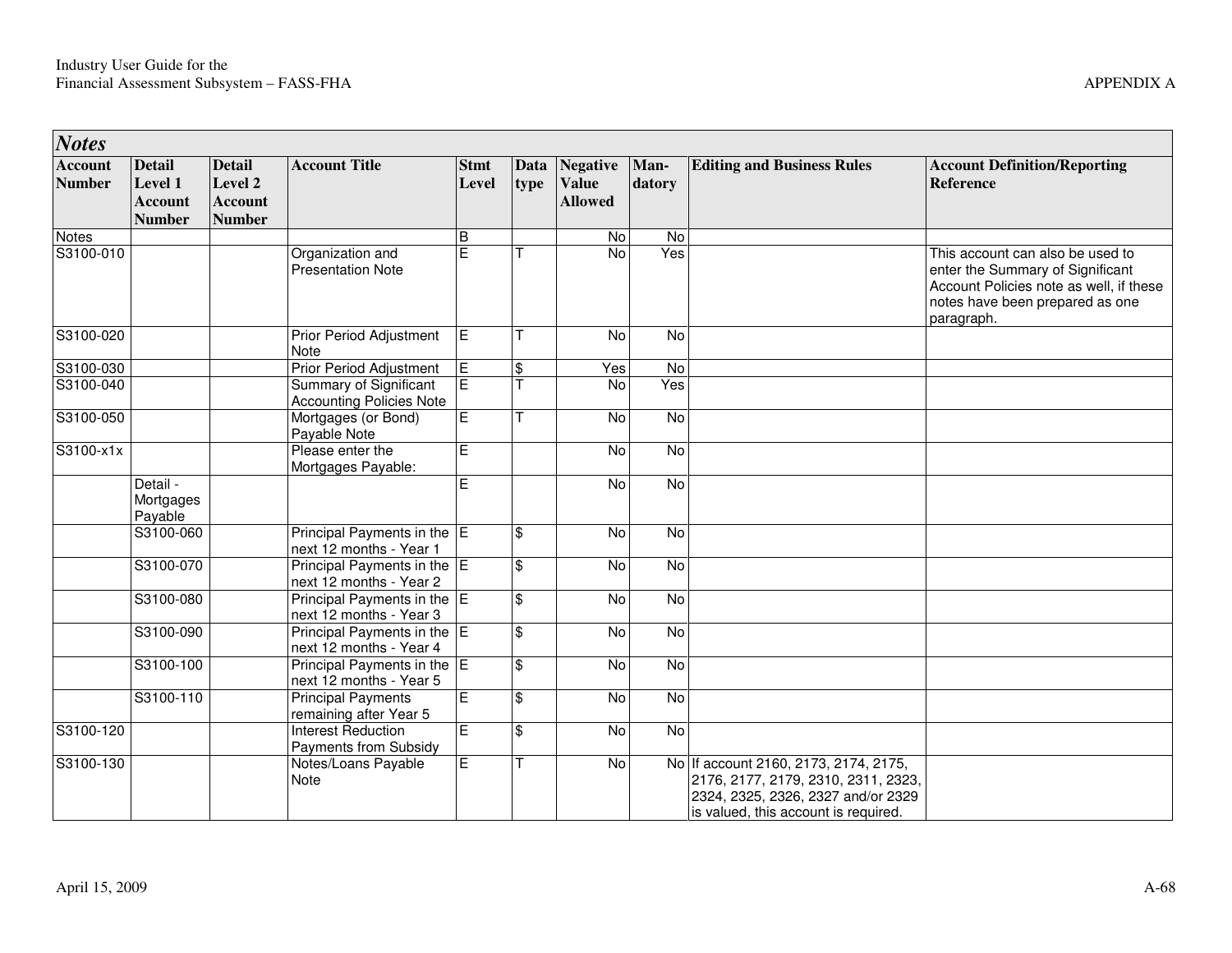| <b>Notes</b>                    |                                                             |                                                             |                                                                  |                             |                           |                                                   |                |                                                                                                                                                                                                                                                                                                   |                                                                                            |
|---------------------------------|-------------------------------------------------------------|-------------------------------------------------------------|------------------------------------------------------------------|-----------------------------|---------------------------|---------------------------------------------------|----------------|---------------------------------------------------------------------------------------------------------------------------------------------------------------------------------------------------------------------------------------------------------------------------------------------------|--------------------------------------------------------------------------------------------|
| <b>Account</b><br><b>Number</b> | <b>Detail</b><br>Level 1<br><b>Account</b><br><b>Number</b> | <b>Detail</b><br>Level 2<br><b>Account</b><br><b>Number</b> | <b>Account Title</b>                                             | <b>Stmt</b><br><b>Level</b> | Data<br>type              | <b>Negative</b><br><b>Value</b><br><b>Allowed</b> | Man-<br>datory | <b>Editing and Business Rules</b>                                                                                                                                                                                                                                                                 | <b>Account Definition/Reporting</b><br><b>Reference</b>                                    |
| $\overline{S3}100-x2x$          |                                                             |                                                             | Please enter the<br>Notes/Loans Payable:                         | E                           |                           | No                                                | No             |                                                                                                                                                                                                                                                                                                   |                                                                                            |
|                                 | Detail -<br>Notes/Loan<br>s Payable                         |                                                             |                                                                  | E                           |                           | No                                                | No             |                                                                                                                                                                                                                                                                                                   |                                                                                            |
|                                 | S3100-140                                                   |                                                             | Creditor                                                         | E                           |                           | No                                                | <b>No</b>      |                                                                                                                                                                                                                                                                                                   |                                                                                            |
|                                 | S3100-150                                                   |                                                             | Purpose                                                          | Ē                           |                           | $\overline{N}$                                    | $\overline{N}$ |                                                                                                                                                                                                                                                                                                   |                                                                                            |
|                                 | S3100-160                                                   |                                                             | Date Incurred                                                    | E                           | DT                        | <b>No</b>                                         | No             | The date must be prior to the current<br>date.                                                                                                                                                                                                                                                    |                                                                                            |
|                                 | S3100-170                                                   |                                                             | Terms                                                            | Ē                           |                           | $\overline{N}$                                    | $\overline{N}$ |                                                                                                                                                                                                                                                                                                   |                                                                                            |
|                                 | S3100-180                                                   |                                                             | Amount Due                                                       | E                           | $\mathbf{\hat{S}}$        | $\overline{N}$                                    |                | No If account S3100-130 is valued, this<br>account is required.                                                                                                                                                                                                                                   |                                                                                            |
|                                 | S3100-185                                                   |                                                             | Does the Note/Loan<br>Payable place a lien on<br>project assets? | E                           | S                         | No                                                |                | No Permitted values for this account are<br>"Yes" and "No" and are listed in a<br>drop down box.                                                                                                                                                                                                  |                                                                                            |
| S3100-190                       |                                                             |                                                             | <b>Total of Notes/Loans</b><br>Payable                           | E                           | $\boldsymbol{\mathsf{S}}$ | $\overline{N}$                                    |                | No If account S3100-130 is valued, this<br>account is required; this account<br>must equal the sum of the values<br>submitted for account S3100-180<br>which must equal the sum of<br>accounts 2160, 2173, 2174, 2175,<br>2176, 2177, 2179, 2310, 2311, 2323,<br>2324, 2325, 2326, 2327 and 2329. |                                                                                            |
| S3100-200                       |                                                             |                                                             | <b>Related Party</b><br><b>Transactions Note</b>                 | E                           | т                         | $\overline{N}$                                    | N <sub>o</sub> |                                                                                                                                                                                                                                                                                                   |                                                                                            |
|                                 | Detail -<br>Related<br>Party<br>Transactio<br>ns            |                                                             |                                                                  | F.                          |                           | No                                                | No             |                                                                                                                                                                                                                                                                                                   |                                                                                            |
|                                 | S3100-210                                                   |                                                             | Company Name                                                     | E                           |                           | $\overline{N}$                                    |                | No If account S3100-200 is valued, this<br>account is required.                                                                                                                                                                                                                                   |                                                                                            |
|                                 | S3100-220                                                   |                                                             | <b>Amount Received</b>                                           | Ē                           | $\boldsymbol{\mathsf{S}}$ | No                                                |                | No If account S3100-210 is valued, this<br>account is required.                                                                                                                                                                                                                                   | The value for this account should be<br>calculated using the cash method of<br>accounting. |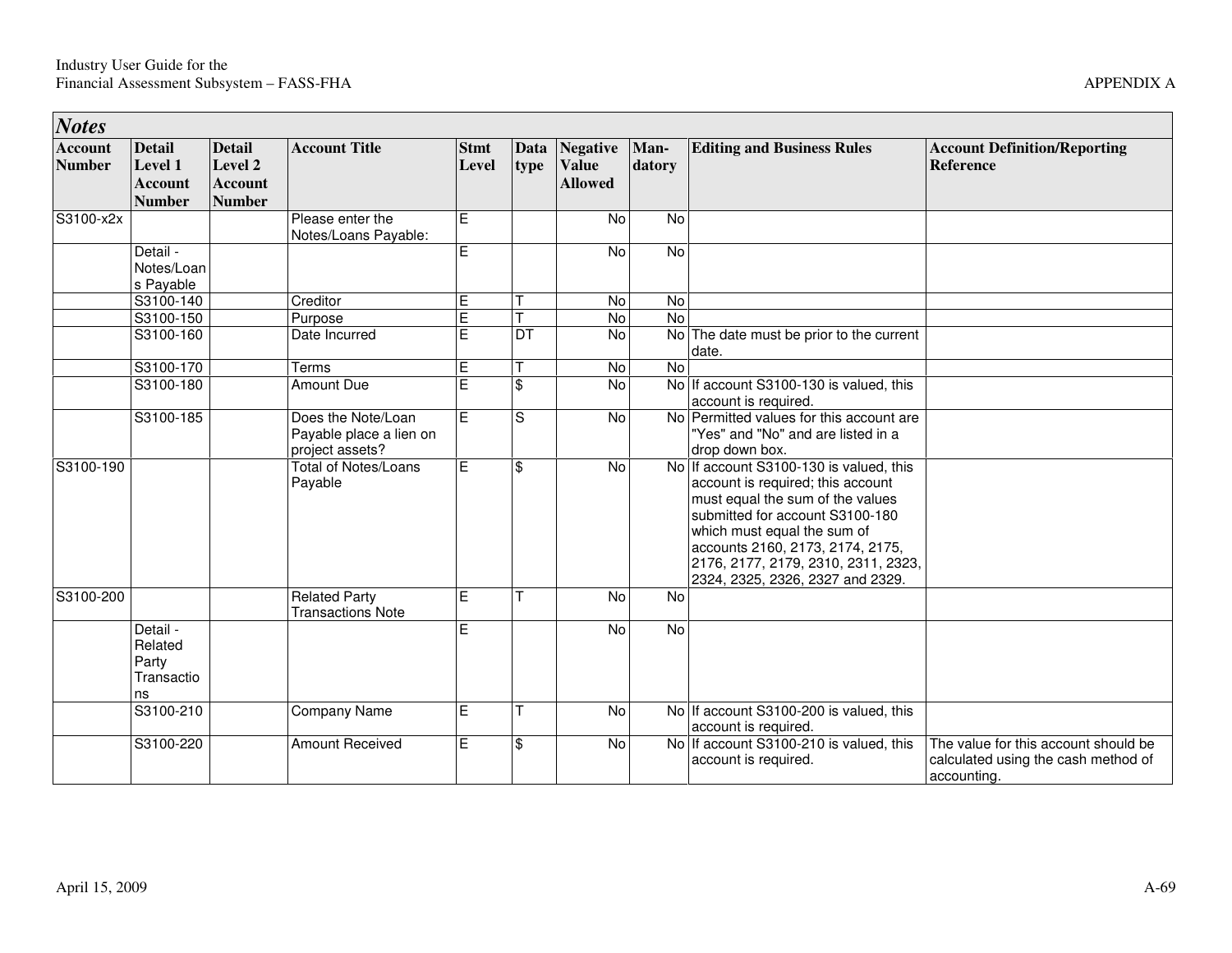|  | APPENDIX A |  |
|--|------------|--|
|--|------------|--|

| <b>Notes</b>      |                                                             |                                                      |                                       |                      |              |                                            |                |                                   |                                                                                                                                                                                                                     |
|-------------------|-------------------------------------------------------------|------------------------------------------------------|---------------------------------------|----------------------|--------------|--------------------------------------------|----------------|-----------------------------------|---------------------------------------------------------------------------------------------------------------------------------------------------------------------------------------------------------------------|
| Account<br>Number | <b>Detail</b><br><b>Level 1</b><br>Account<br><b>Number</b> | <b>Detail</b><br>Level 2<br>Account<br><b>Number</b> | <b>Account Title</b>                  | <b>Stmt</b><br>Level | Data<br>type | Negative<br><b>Value</b><br><b>Allowed</b> | Man-<br>datory | <b>Editing and Business Rules</b> | <b>Account Definition/Reporting</b><br><b>Reference</b>                                                                                                                                                             |
| S3100-235         |                                                             |                                                      | Lease Terms Note                      | E                    |              | No                                         | <b>No</b>      |                                   | This account is used to describe the<br>terms of the lease between the<br>owner/lessor and operator/lessee of a<br>leased nursing home. This note can<br>also be used to describe the terms of<br>equipment leases. |
| S3100-230         |                                                             |                                                      | Management Fee Note                   | Е                    |              | No                                         | <b>No</b>      |                                   | This note should contain an<br>explanation of how the Management<br>Fee was calculated.                                                                                                                             |
| S3100-x3x         |                                                             |                                                      | Please enter the<br>additional notes: | E                    |              | <b>No</b>                                  | <b>No</b>      |                                   |                                                                                                                                                                                                                     |
|                   | Detail -<br>Additional<br><b>Notes</b>                      |                                                      |                                       | F                    |              | <b>No</b>                                  | <b>No</b>      |                                   |                                                                                                                                                                                                                     |
|                   | S3100-240                                                   |                                                      | <b>Additional Note</b>                | Е                    |              | <b>No</b>                                  | <b>No</b>      |                                   | This account should be repeated as<br>required.                                                                                                                                                                     |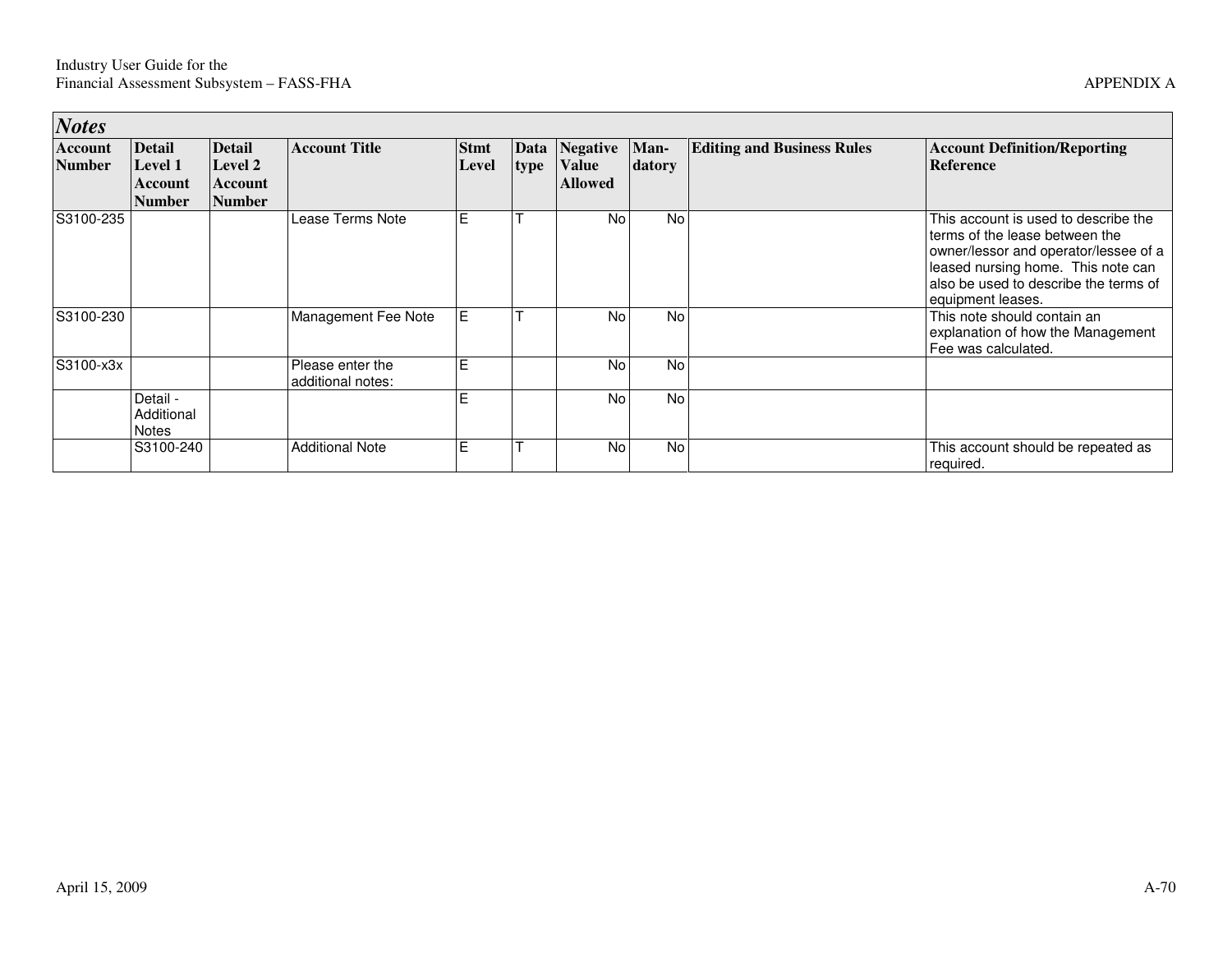| <b>Auditor's Reports</b>                   |                                                             |                                                             |                            |                      |              |                                                   |                |                                                                                                                                                                                     |                                                                                                                                                                                   |
|--------------------------------------------|-------------------------------------------------------------|-------------------------------------------------------------|----------------------------|----------------------|--------------|---------------------------------------------------|----------------|-------------------------------------------------------------------------------------------------------------------------------------------------------------------------------------|-----------------------------------------------------------------------------------------------------------------------------------------------------------------------------------|
| <b>Account</b><br><b>Number</b>            | <b>Detail</b><br>Level 1<br><b>Account</b><br><b>Number</b> | <b>Detail</b><br>Level 2<br><b>Account</b><br><b>Number</b> | <b>Account Title</b>       | <b>Stmt</b><br>Level | Data<br>type | <b>Negative</b><br><b>Value</b><br><b>Allowed</b> | Man-<br>datory | <b>Editing and Business Rules</b>                                                                                                                                                   | <b>Account Definition/Reporting</b><br><b>Reference</b>                                                                                                                           |
| Auditor's<br>Reports                       |                                                             |                                                             |                            | Е                    |              | No                                                | No             |                                                                                                                                                                                     |                                                                                                                                                                                   |
| Report on<br>the<br>Financial<br>Statement |                                                             |                                                             |                            | E                    |              | No                                                | $\overline{N}$ |                                                                                                                                                                                     |                                                                                                                                                                                   |
| S2100-020                                  |                                                             |                                                             | Opinion                    | E                    | S            | No                                                |                | Yes Permitted values include<br>UNQUALIFIED, QUALIFIED,<br>ADVERSE, and DISCLAIMER; these<br>values are listed in a drop down box<br>associated with this account.                  | Reasons for opinions other than<br>UNQUALIFIED should be reported in<br>either account S2100-030 or in the<br><b>Findings and Questioned Costs</b><br>(S2700 series of accounts). |
| S2100-050                                  |                                                             |                                                             | Going Concern Issue        | E                    | S            | No                                                |                | Yes Permitted values for this account<br>include YES and NO; these values<br>are listed in a drop down box<br>associated with this account.                                         |                                                                                                                                                                                   |
| S2100-030                                  |                                                             |                                                             | Opinion Explanation        | E                    |              | No                                                | No l           | Either this account or account<br>S2700-005 is required if account<br>S2100-020 is valued as QUALIFIED,<br>ADVERSE, or DISCLAIMER.                                                  | This narrative should state the specific<br>reason for an audit opinion other than<br>UNQUALIFIED.                                                                                |
| Report on<br>Supplemen<br>tal Data         |                                                             |                                                             |                            | Е                    |              | No                                                | <b>No</b>      |                                                                                                                                                                                     |                                                                                                                                                                                   |
| S2100-100                                  |                                                             |                                                             | Opinion                    | E                    | S            | No                                                |                | Yes Permitted values for this account<br>include UNQUALIFIED, QUALIFIED,<br>ADVERSE, and DISCLAIMER; these<br>values are listed in a drop down box<br>associated with this account. |                                                                                                                                                                                   |
| S2100-110                                  |                                                             |                                                             | <b>Opinion Explanation</b> | E                    |              | No                                                | No l           | Either this account or account<br>S2700-005 is required if account<br>S2100-100 is valued as QUALIFIED,<br>ADVERSE, or DISCLAIMER.                                                  | This narrative should state the specific<br>reason for an audit opinion other than<br>UNQUALIFIED.                                                                                |
| Report on<br>Internal<br>Controls          |                                                             |                                                             |                            | Е                    |              | <b>No</b>                                         | <b>No</b>      |                                                                                                                                                                                     |                                                                                                                                                                                   |

and the control of the control of the control of the control of the control of the control of the control of the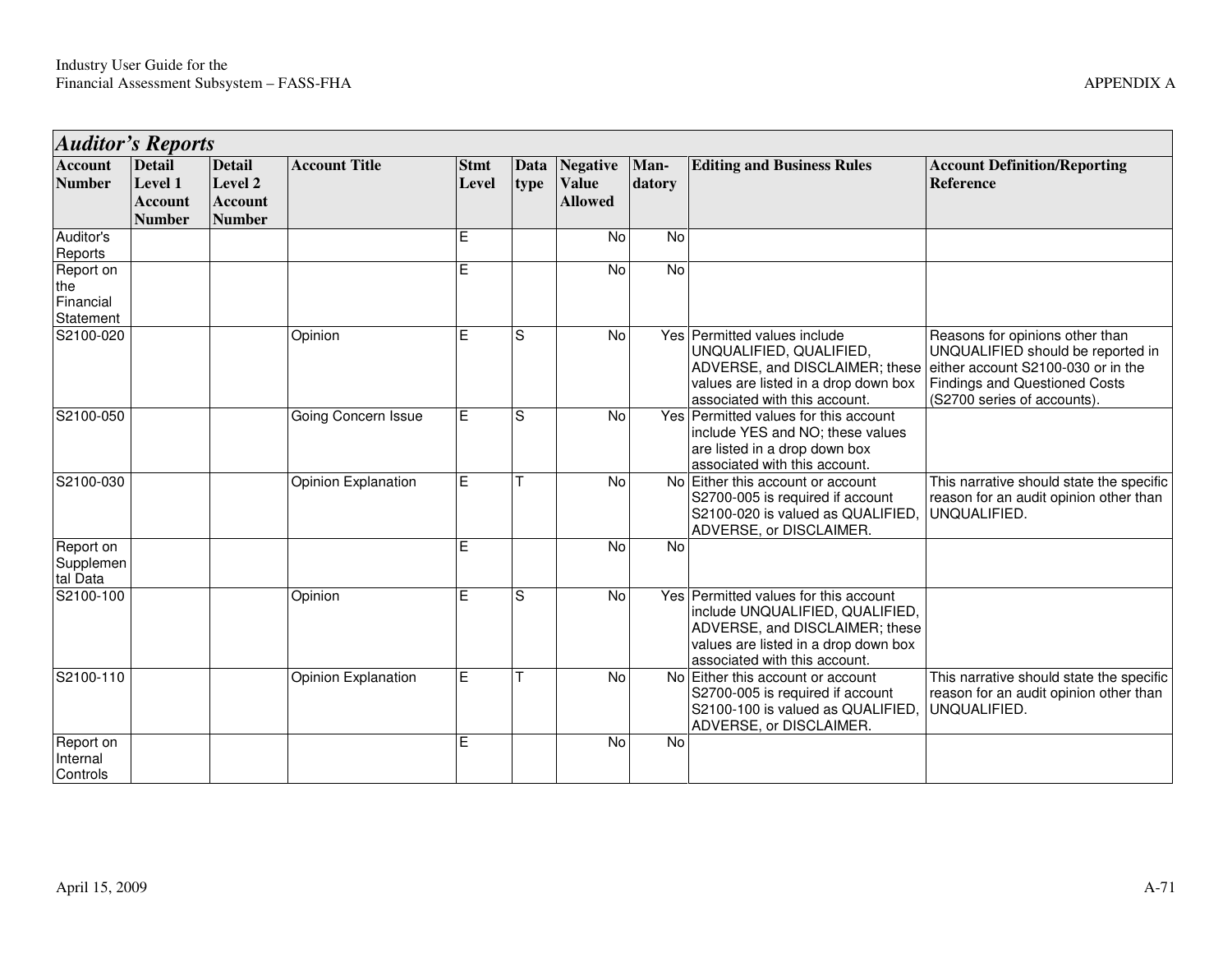| <b>Auditor's Reports</b>                        |                                                             |                                                             |                                           |                      |              |                                                   |                |                                                                                                                                                                                                                                                                                                                                                  |                                                                                                                                                                                                                                                                                                                        |
|-------------------------------------------------|-------------------------------------------------------------|-------------------------------------------------------------|-------------------------------------------|----------------------|--------------|---------------------------------------------------|----------------|--------------------------------------------------------------------------------------------------------------------------------------------------------------------------------------------------------------------------------------------------------------------------------------------------------------------------------------------------|------------------------------------------------------------------------------------------------------------------------------------------------------------------------------------------------------------------------------------------------------------------------------------------------------------------------|
| <b>Account</b><br><b>Number</b>                 | <b>Detail</b><br>Level 1<br><b>Account</b><br><b>Number</b> | <b>Detail</b><br>Level 2<br><b>Account</b><br><b>Number</b> | <b>Account Title</b>                      | <b>Stmt</b><br>Level | Data<br>type | <b>Negative</b><br><b>Value</b><br><b>Allowed</b> | Man-<br>datory | <b>Editing and Business Rules</b>                                                                                                                                                                                                                                                                                                                | <b>Account Definition/Reporting</b><br>Reference                                                                                                                                                                                                                                                                       |
| S2200-020                                       |                                                             |                                                             | <b>Reportable Conditions</b><br>Indicator | E                    | S            | No                                                |                | Yes Permitted values for this account<br>include YES and NO; these values<br>are listed in a drop down box<br>associated with this account.                                                                                                                                                                                                      |                                                                                                                                                                                                                                                                                                                        |
| S2200-030                                       |                                                             |                                                             | <b>Material Weaknesses</b><br>Indicator   | E                    | S            | No                                                |                | Yes Permitted values for this account<br>include YES and NO; these values<br>are listed in a drop down box<br>associated with this account.                                                                                                                                                                                                      | Reasons for a Material Weakness<br>Indicator of YES should be reported in<br><b>Findings and Questioned Costs</b><br>(S2700 series of accounts).                                                                                                                                                                       |
| S2200-040                                       |                                                             |                                                             | Comments on Internal<br>Controls          | E                    |              | $\overline{N}$                                    | $\overline{N}$ |                                                                                                                                                                                                                                                                                                                                                  | This comments field is used to provide<br>details concerning reportable<br>conditions not disclosed in the<br>Schedule of Findings and Questioned<br>Costs. Please use discretion in<br>completing this account as improper<br>use could signify a departure from<br><b>Government Auditing Standards</b><br>$(GAS)$ . |
| Report on<br>Complianc<br>e - Major<br>Programs |                                                             |                                                             |                                           | E                    |              | $\overline{N}$                                    | $\overline{N}$ |                                                                                                                                                                                                                                                                                                                                                  |                                                                                                                                                                                                                                                                                                                        |
| S2300-020                                       |                                                             |                                                             | Opinion                                   | E                    | S            | $\overline{N}$                                    |                | No This account and/or account S2400-<br>020 is required. Permitted values<br>include UNQUALIFIED, QUALIFIED,<br>ADVERSE, and DISCLAIMER; these<br>values are listed in a drop down box<br>associated with this account.                                                                                                                         |                                                                                                                                                                                                                                                                                                                        |
| S2300-030                                       |                                                             |                                                             | Material Non-Compliance E<br>Indicator    |                      | S            | $\overline{N}$                                    |                | No This account is required if there is a<br>value in account S2300-020. If<br>account S2300-020 is equal to<br>QUALIFIED, ADVERSE, or<br>DISCLAIMER, then this account<br>must be valued with a YES.<br>Permitted values for this account<br>include YES and NO; these values<br>are listed in a drop down box<br>associated with this account. | Reasons for a Material Non-<br>compliance Indicator of YES should<br>be reported in Findings and<br>Questioned Costs (S2700 series of<br>accounts).                                                                                                                                                                    |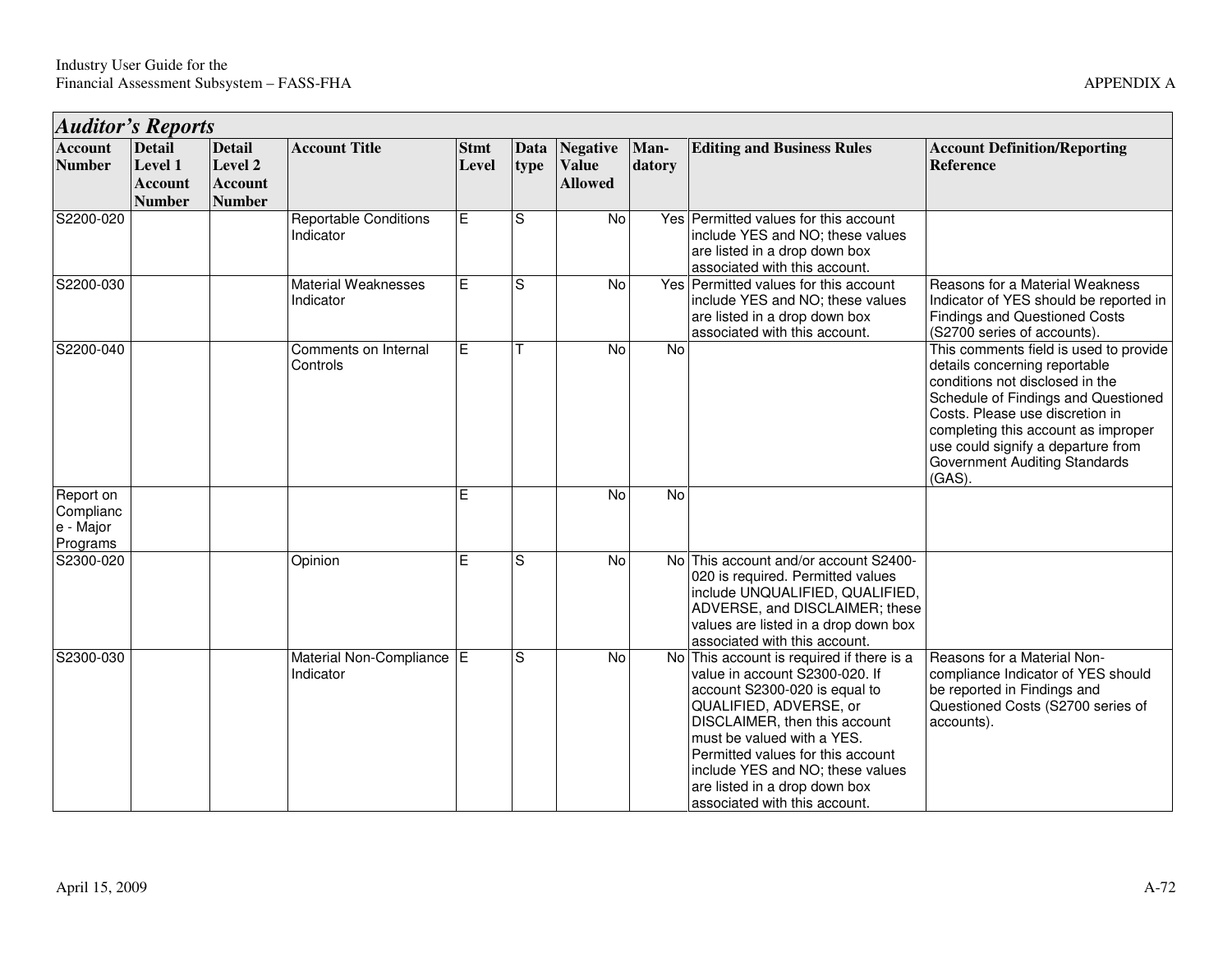| <b>Auditor's Reports</b>                                          |                                                             |                                                             |                                        |                      |              |                                                   |                |                                                                                                                                                                                                      |                                                                                                                                                                                                                                                                                                                        |  |  |
|-------------------------------------------------------------------|-------------------------------------------------------------|-------------------------------------------------------------|----------------------------------------|----------------------|--------------|---------------------------------------------------|----------------|------------------------------------------------------------------------------------------------------------------------------------------------------------------------------------------------------|------------------------------------------------------------------------------------------------------------------------------------------------------------------------------------------------------------------------------------------------------------------------------------------------------------------------|--|--|
| <b>Account</b><br><b>Number</b>                                   | <b>Detail</b><br>Level 1<br><b>Account</b><br><b>Number</b> | <b>Detail</b><br>Level 2<br><b>Account</b><br><b>Number</b> | <b>Account Title</b>                   | <b>Stmt</b><br>Level | Data<br>type | <b>Negative</b><br><b>Value</b><br><b>Allowed</b> | Man-<br>datory | <b>Editing and Business Rules</b>                                                                                                                                                                    | <b>Account Definition/Reporting</b><br><b>Reference</b>                                                                                                                                                                                                                                                                |  |  |
| S2300-040                                                         |                                                             |                                                             | Comments on Non-<br>compliance         | E                    |              | No                                                |                | No Either this account or account<br>S2700-005 is required if account<br>S2300-020 is valued as QUALIFIED.<br>ADVERSE, or DISCLAIMER.                                                                | This comments field is used to provide<br>details concerning reportable<br>conditions not disclosed in the<br>Schedule of Findings and Questioned<br>Costs. Please use discretion in<br>completing this account as improper<br>use could signify a departure from<br><b>Government Auditing Standards</b><br>$(GAS)$ . |  |  |
| Report on<br>Complianc<br>e - Non-<br>Major<br>Programs           |                                                             |                                                             |                                        | E                    |              | No                                                | No             |                                                                                                                                                                                                      |                                                                                                                                                                                                                                                                                                                        |  |  |
| S2400-020                                                         |                                                             |                                                             | Material Non-Compliance E<br>Indicator |                      | S            | No                                                |                | No This account and/or account S2300-<br>020 is required. Permitted values for<br>this account include YES and NO;<br>these values are listed in a drop<br>down box associated with this<br>account. | Reasons for a Material Non-<br>compliance Indicator of YES should<br>be reported in Findings and<br>Questioned Costs (S2700 series of<br>accounts).                                                                                                                                                                    |  |  |
| S2400-040                                                         |                                                             |                                                             | Comments on Non-<br>compliance         | Е                    |              | <b>No</b>                                         | No             |                                                                                                                                                                                                      | This comments field is used to provide<br>details concerning reportable<br>conditions not disclosed in the<br>Schedule of Findings and Questioned<br>Costs. Please use discretion in<br>completing this account as improper<br>use could signify a departure from<br><b>Government Auditing Standards</b><br>$(GAS)$ . |  |  |
| Report on<br>Complianc<br>$e -$<br>Affirmative<br>Fair<br>Housing |                                                             |                                                             |                                        | E                    |              | No                                                | <b>No</b>      |                                                                                                                                                                                                      |                                                                                                                                                                                                                                                                                                                        |  |  |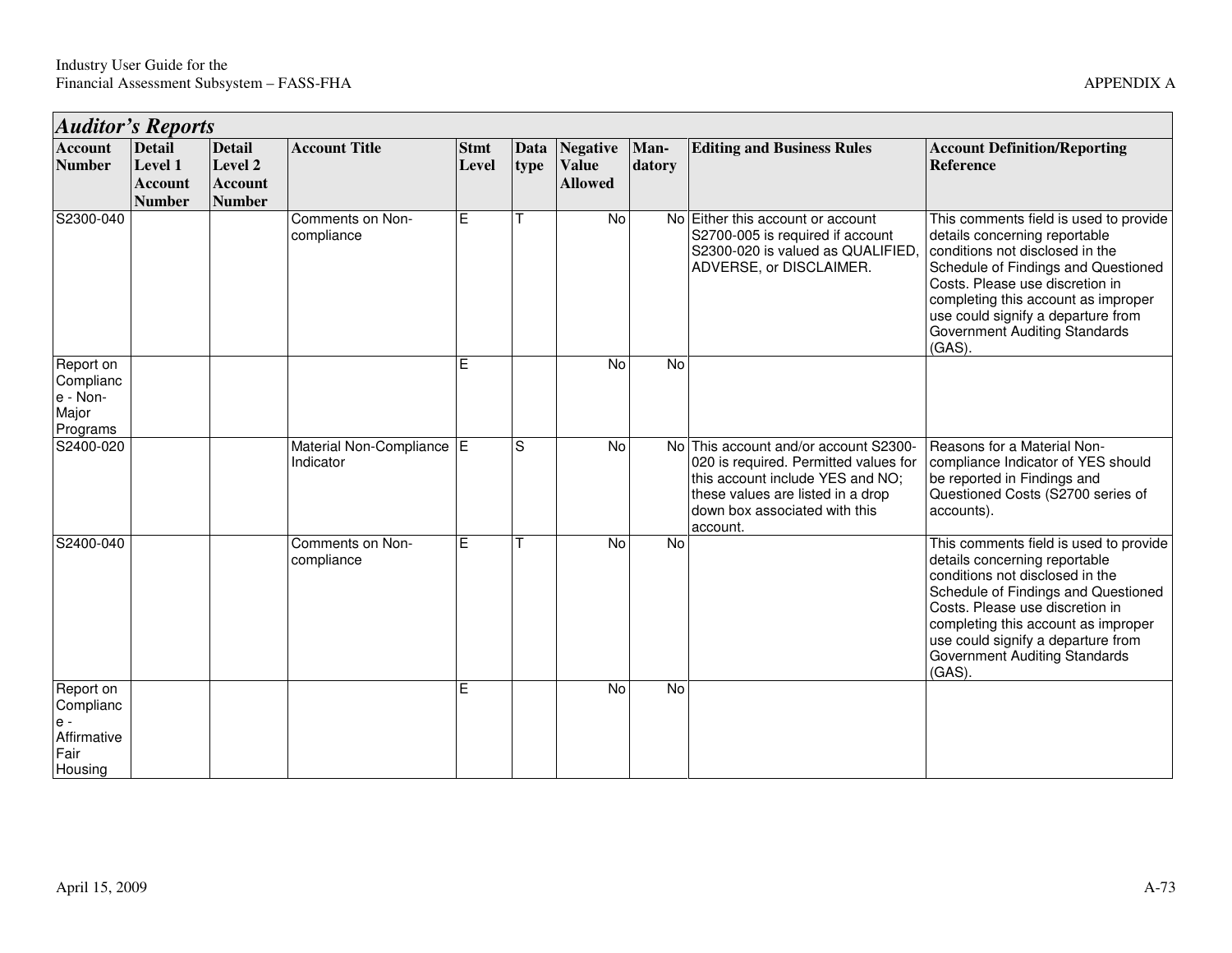|                          | <b>Auditor's Reports</b>                       |                                                      |                                        |                      |      |                                                 |                |                                                                                                                                                                                                                                                                                                                                            |                                                                                                                                                                                                                                                                                                                 |  |  |  |
|--------------------------|------------------------------------------------|------------------------------------------------------|----------------------------------------|----------------------|------|-------------------------------------------------|----------------|--------------------------------------------------------------------------------------------------------------------------------------------------------------------------------------------------------------------------------------------------------------------------------------------------------------------------------------------|-----------------------------------------------------------------------------------------------------------------------------------------------------------------------------------------------------------------------------------------------------------------------------------------------------------------|--|--|--|
| Account<br><b>Number</b> | <b>Detail</b><br>Level 1<br>Account<br> Number | <b>Detail</b><br>Level 2<br>Account<br><b>Number</b> | <b>Account Title</b>                   | <b>Stmt</b><br>Level | type | Data Negative<br><b>Value</b><br><b>Allowed</b> | Man-<br>datory | <b>Editing and Business Rules</b>                                                                                                                                                                                                                                                                                                          | <b>Account Definition/Reporting</b><br>Reference                                                                                                                                                                                                                                                                |  |  |  |
| S2500-020                |                                                |                                                      | Material Non-Compliance E<br>Indicator |                      | S    | <b>No</b>                                       |                | No This account is required under the<br>following conditions: - account<br>S2300-020 is valued, and - the<br>project that is the subject of the audit<br>is OTHER than a 232/207 Nursing<br>Home. Permitted values for this<br>account include YES and NO; these<br>values are listed in a drop down box<br>associated with this account. | Reasons for a Material Non-<br>compliance Indicator of YES should<br>be reported in Findings and<br>Questioned Costs (S2700 series of<br>accounts).                                                                                                                                                             |  |  |  |
| S2500-040                |                                                |                                                      | Comments on Non-<br>compliance         | E                    |      | <b>No</b>                                       | <b>No</b>      |                                                                                                                                                                                                                                                                                                                                            | This comments field is used to provide<br>details concerning reportable<br>conditions not disclosed in the<br>Schedule of Findings and Questioned<br>Costs. Please use discretion in<br>completing this account as improper<br>use could signify a departure from<br>Government Auditing Standards<br>$(GAS)$ . |  |  |  |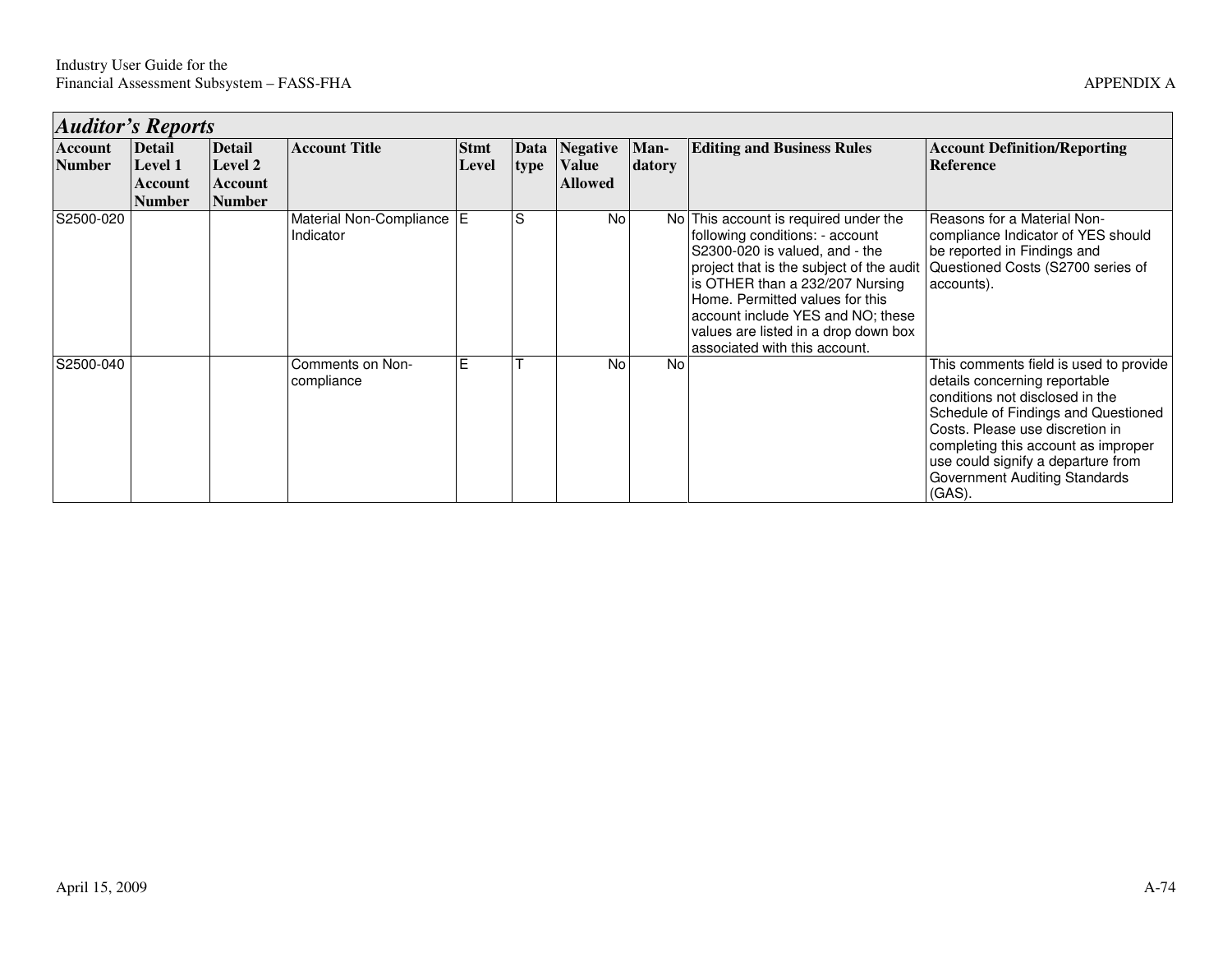| <b>Findings &amp; Prior Audits</b>                    |                                                                   |                                                             |                                                            |                      |              |                                            |                |                                                                                                                                                                                                                                                                                                                                                                                                                                                                                                                    |                                                                                                                                                                                                                                                                       |
|-------------------------------------------------------|-------------------------------------------------------------------|-------------------------------------------------------------|------------------------------------------------------------|----------------------|--------------|--------------------------------------------|----------------|--------------------------------------------------------------------------------------------------------------------------------------------------------------------------------------------------------------------------------------------------------------------------------------------------------------------------------------------------------------------------------------------------------------------------------------------------------------------------------------------------------------------|-----------------------------------------------------------------------------------------------------------------------------------------------------------------------------------------------------------------------------------------------------------------------|
| <b>Account</b><br><b>Number</b>                       | <b>Detail</b><br>Level 1<br><b>Account</b><br><b>Number</b>       | <b>Detail</b><br>Level 2<br><b>Account</b><br><b>Number</b> | <b>Account Title</b>                                       | <b>Stmt</b><br>Level | Data<br>type | Negative<br><b>Value</b><br><b>Allowed</b> | Man-<br>datory | <b>Editing and Business Rules</b>                                                                                                                                                                                                                                                                                                                                                                                                                                                                                  | <b>Account Definition/Reporting</b><br><b>Reference</b>                                                                                                                                                                                                               |
| Findings &<br>Prior<br>Audits                         |                                                                   |                                                             |                                                            | E                    |              | No                                         | $\overline{N}$ |                                                                                                                                                                                                                                                                                                                                                                                                                                                                                                                    |                                                                                                                                                                                                                                                                       |
| Schedule<br>of Findings<br>and<br>Questioned<br>Costs |                                                                   |                                                             |                                                            | E                    |              | No                                         | $\overline{N}$ |                                                                                                                                                                                                                                                                                                                                                                                                                                                                                                                    |                                                                                                                                                                                                                                                                       |
| S2700-x1x                                             |                                                                   |                                                             | Please enter the findings E<br>associated with this audit: |                      |              | No                                         | $\overline{N}$ |                                                                                                                                                                                                                                                                                                                                                                                                                                                                                                                    |                                                                                                                                                                                                                                                                       |
|                                                       | Detail -<br>Schedule<br>of Findings<br>and<br>Questioned<br>Costs |                                                             |                                                            | Е                    |              | No                                         | $\overline{N}$ |                                                                                                                                                                                                                                                                                                                                                                                                                                                                                                                    |                                                                                                                                                                                                                                                                       |
|                                                       | S2700-005                                                         |                                                             | <b>Finding Reference</b><br>Number                         | Е                    |              | No                                         |                | No This account is required if account<br>S2100-020 is valued as QUALIFIED,<br>ADVERSE, or DISCLAIMER and<br>S2100-030 is not valued; OR, if<br>account S2100-100 is valued as<br>QUALIFIED, ADVERSE, or<br>DISCLAIMER and account S2100-<br>110 is not valued; OR, if account<br>S2300-020 is valued as QUALIFIED.<br>ADVERSE, or DISCLAIMER and<br>account S2300-040 is not valued.<br>This account also is required if<br>accounts S2200-030, S2300-030,<br>S2400-020, and/or S2500-020 are<br>valued as "YES". | Values for this should include the four<br>digit fiscal year of the financial<br>statement and a number starting at "1"<br>and incrementing for each finding<br>identified. (For example, the findings<br>for FY 1998 would be numbered<br>"1998-1", "1998-2", etc.). |
|                                                       | S2700-010                                                         |                                                             | <b>Statement of Condition</b>                              | E                    |              | No                                         |                | No If account S2700-005 is valued, then<br>this account is required.                                                                                                                                                                                                                                                                                                                                                                                                                                               |                                                                                                                                                                                                                                                                       |
|                                                       | S2700-020                                                         |                                                             | Criteria                                                   | E                    |              | No                                         | $\overline{N}$ |                                                                                                                                                                                                                                                                                                                                                                                                                                                                                                                    |                                                                                                                                                                                                                                                                       |
|                                                       | S2700-030                                                         |                                                             | Effect                                                     | E                    |              | No                                         | $\overline{N}$ |                                                                                                                                                                                                                                                                                                                                                                                                                                                                                                                    |                                                                                                                                                                                                                                                                       |
|                                                       | S2700-040                                                         |                                                             | Cause                                                      | E                    |              | No                                         | No             |                                                                                                                                                                                                                                                                                                                                                                                                                                                                                                                    |                                                                                                                                                                                                                                                                       |

<u> 1989 - Johann Stoff, amerikansk politiker (\* 1908)</u>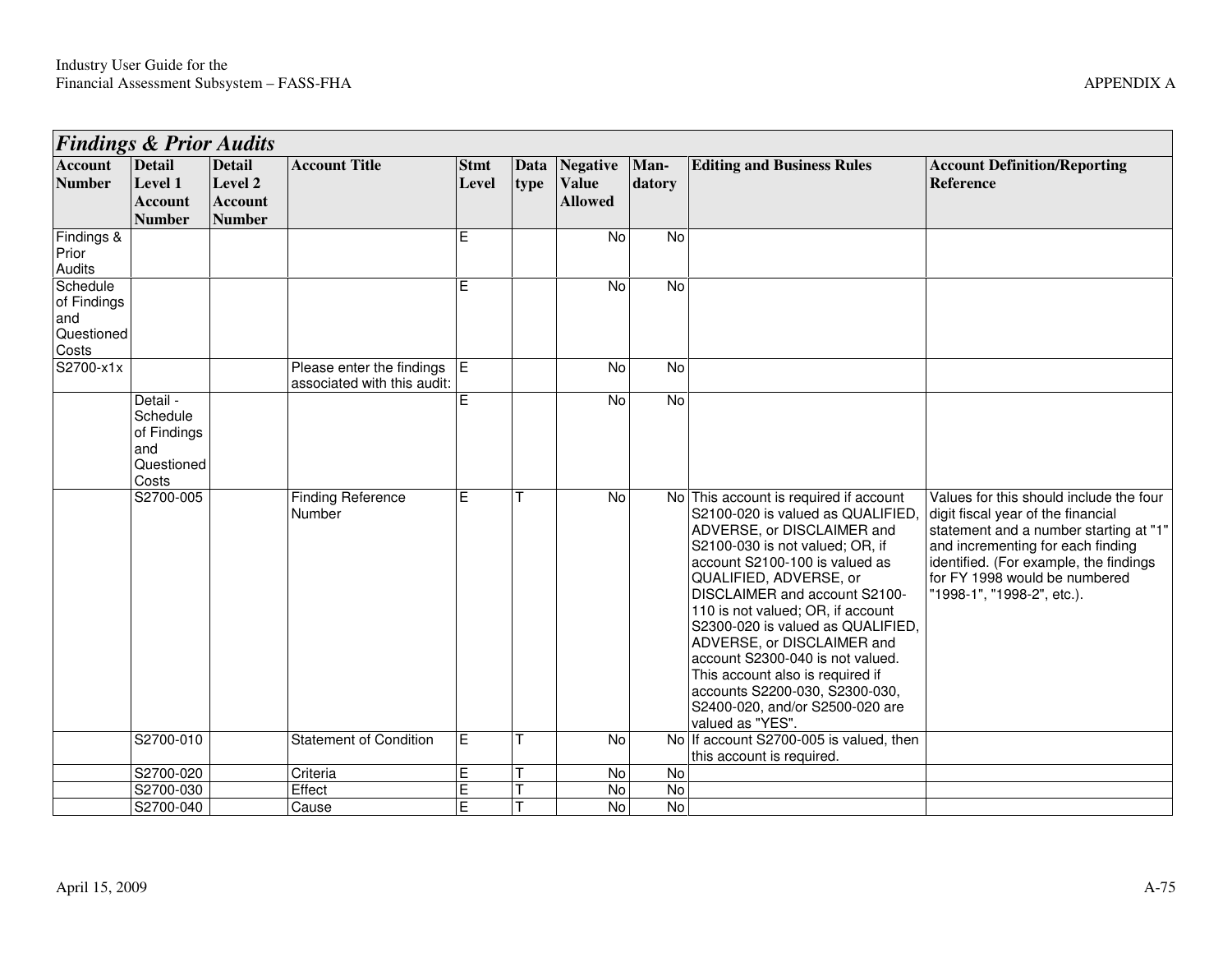|                                 | <b>Findings &amp; Prior Audits</b>                          |                                                                       |                                                                                                      |                      |              |                                                   |                |                                                                                                                                                                                                                                                                             |                                                                                                                                                                                                                                                                                                      |  |  |  |
|---------------------------------|-------------------------------------------------------------|-----------------------------------------------------------------------|------------------------------------------------------------------------------------------------------|----------------------|--------------|---------------------------------------------------|----------------|-----------------------------------------------------------------------------------------------------------------------------------------------------------------------------------------------------------------------------------------------------------------------------|------------------------------------------------------------------------------------------------------------------------------------------------------------------------------------------------------------------------------------------------------------------------------------------------------|--|--|--|
| <b>Account</b><br><b>Number</b> | <b>Detail</b><br>Level 1<br><b>Account</b><br><b>Number</b> | <b>Detail</b><br>Level 2<br><b>Account</b><br><b>Number</b>           | <b>Account Title</b>                                                                                 | <b>Stmt</b><br>Level | Data<br>type | <b>Negative</b><br><b>Value</b><br><b>Allowed</b> | Man-<br>datory | <b>Editing and Business Rules</b>                                                                                                                                                                                                                                           | <b>Account Definition/Reporting</b><br><b>Reference</b>                                                                                                                                                                                                                                              |  |  |  |
|                                 | S2700-050                                                   |                                                                       | Recommendation                                                                                       | E                    |              | No                                                |                | No If account S2700-005 is valued, then<br>this account is required.                                                                                                                                                                                                        |                                                                                                                                                                                                                                                                                                      |  |  |  |
|                                 | S2700-055                                                   |                                                                       | <b>Auditor Non-Compliance</b><br>Code                                                                | $\overline{E}$       | S            | No                                                |                | No If account S2700-005 is valued, then<br>this account is required. Permitted<br>values for this account are listed in a<br>drop down box.                                                                                                                                 |                                                                                                                                                                                                                                                                                                      |  |  |  |
|                                 | S2700-065                                                   |                                                                       | <b>Amount of Questioned</b><br>Costs                                                                 | E                    | \$           | No                                                |                | No If account S2700-005 is valued, then<br>this account is required. The value of<br>this account should equal the sum of<br>all values for account S2700-058.<br>Also, if the value for account S2700-<br>055 is "G" or "H", then this value<br>must be greater than zero. |                                                                                                                                                                                                                                                                                                      |  |  |  |
|                                 | S2700-x12                                                   |                                                                       | Please identify the<br>property(s) and<br>associated questioned<br>costs this finding applies<br>to: | Ē                    |              | No                                                |                | No This account is required if account<br>S2700-005 is valued. Permitted<br>values for this account are listed in a<br>drop down box associated with the<br>account.                                                                                                        | Each finding must be associated to<br>the property(s) to which it applies. The<br>accounts associated with this detail<br>link will allow the user to identify the<br>property(s) the finding is associated to<br>and provide a breakdown of the<br>questioned cost for the finding, by<br>property. |  |  |  |
|                                 |                                                             | Detail -<br>Questioned<br>Costs by<br>Property<br>for this<br>Finding |                                                                                                      | E                    |              | <b>No</b>                                         | No             |                                                                                                                                                                                                                                                                             | This field should be repeated as many<br>times as necessary for each finding.<br>This account should be used to<br>provide a breakdown, by property, of<br>the questioned costs associated with<br>the finding. The sum of these account<br>should equal the value in account<br>S2700-065.          |  |  |  |
|                                 |                                                             |                                                                       | S2700-057 FHA/Contract Number                                                                        | E                    | S            | No                                                |                | No This account is required if account<br>S2700-005 is valued. Permitted<br>values for this account are listed in a<br>drop down box associated with this<br>account.                                                                                                       | This field should be repeated as many<br>times as necessary for each finding.<br>This account provides a listing of the<br>primary FHA Number or Contract<br>Number associated with each property<br>included in this report.                                                                        |  |  |  |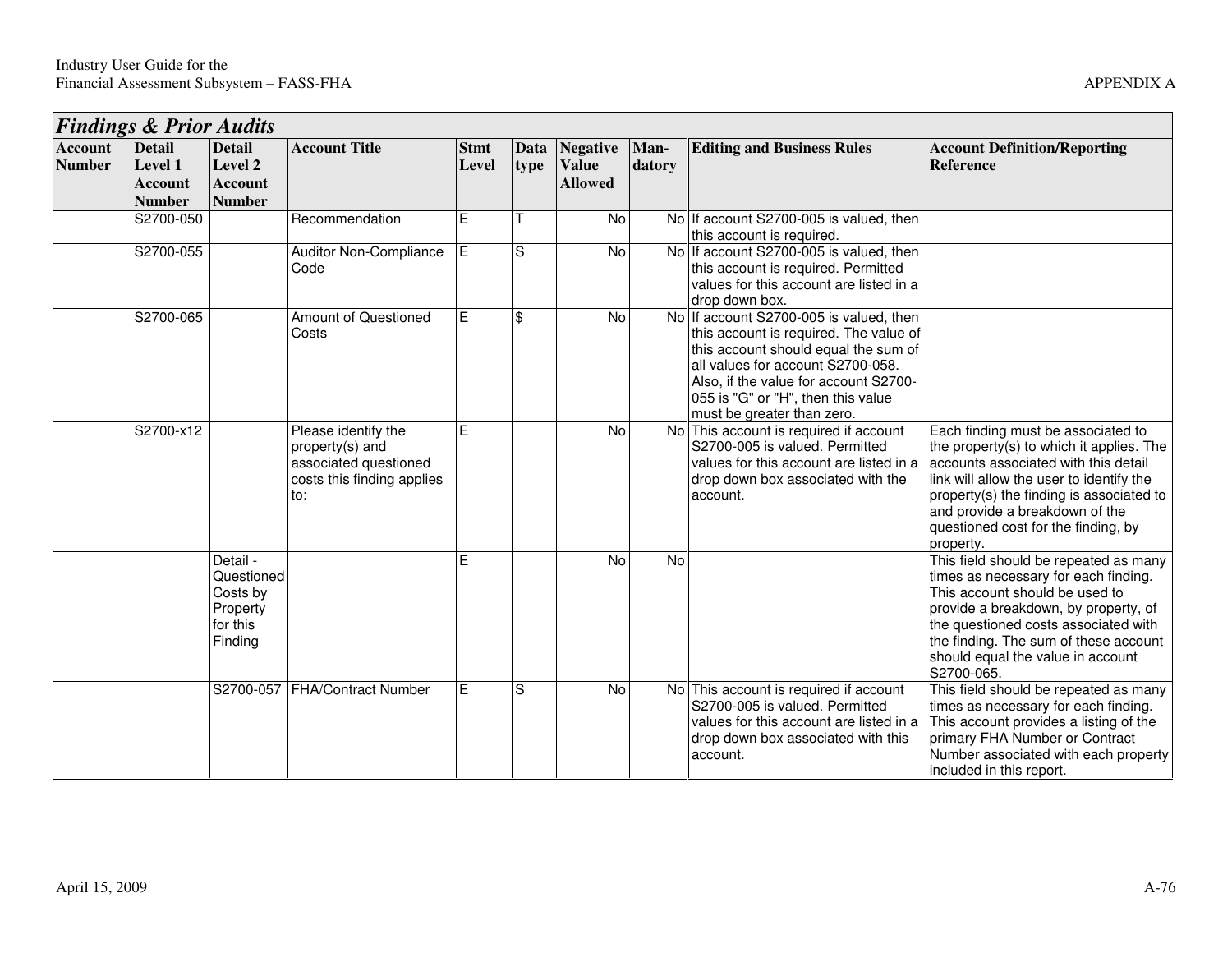|                                                            | <b>Findings &amp; Prior Audits</b>         |                                            |                                                                                      |                      |                     |                                                   |                |                                                                                                                                                                                                       |                                                                                                                                                                                                                                                                               |  |  |  |
|------------------------------------------------------------|--------------------------------------------|--------------------------------------------|--------------------------------------------------------------------------------------|----------------------|---------------------|---------------------------------------------------|----------------|-------------------------------------------------------------------------------------------------------------------------------------------------------------------------------------------------------|-------------------------------------------------------------------------------------------------------------------------------------------------------------------------------------------------------------------------------------------------------------------------------|--|--|--|
| <b>Account</b><br><b>Number</b>                            | <b>Detail</b><br>Level 1<br><b>Account</b> | <b>Detail</b><br>Level 2<br><b>Account</b> | <b>Account Title</b>                                                                 | <b>Stmt</b><br>Level | <b>Data</b><br>type | <b>Negative</b><br><b>Value</b><br><b>Allowed</b> | Man-<br>datory | <b>Editing and Business Rules</b>                                                                                                                                                                     | <b>Account Definition/Reporting</b><br><b>Reference</b>                                                                                                                                                                                                                       |  |  |  |
|                                                            | <b>Number</b>                              | <b>Number</b>                              |                                                                                      |                      |                     |                                                   |                |                                                                                                                                                                                                       |                                                                                                                                                                                                                                                                               |  |  |  |
|                                                            |                                            | S2700-058                                  | Questioned Costs                                                                     | Е                    | \$                  | $\overline{N}$                                    |                | No This account is required if account<br>S2700-005 is valued.                                                                                                                                        | This field should be repeated as many<br>times as necessary for each finding.<br>This account should be used to<br>provide a breakdown by property of<br>the questioned costs associated with<br>the finding. The sum of these<br>accounts should equal account<br>S2700-065. |  |  |  |
|                                                            | S2700-100                                  |                                            | Auditor's Summary of<br>Auditee's Comments on<br>the Findings and<br>Recommendations | Ε                    |                     | $\overline{N}$                                    |                | No If account S2700-005 is valued, then<br>this account is required.                                                                                                                                  |                                                                                                                                                                                                                                                                               |  |  |  |
|                                                            | S2700-070                                  |                                            | Response Indicator                                                                   | Е                    | S                   | No                                                |                | No If account S2700-005 is valued, then<br>this account is required. Permitted<br>values include AGREE or<br>DISAGREE; these values are listed<br>in a drop down box associated with<br>this account. |                                                                                                                                                                                                                                                                               |  |  |  |
|                                                            | S2700-080                                  |                                            | <b>Completion Date</b>                                                               | $\overline{E}$       | DT                  | $\overline{N}$                                    |                | No If account S2700-070 is valued as<br>"Agree", then this account is<br>required. The date must be after the<br>beginning of the financial statement<br>reporting period.                            |                                                                                                                                                                                                                                                                               |  |  |  |
|                                                            | S2700-090                                  |                                            | Response                                                                             | Е                    |                     | No                                                |                | No If account S2700-005 is valued, then<br>this account is required.                                                                                                                                  |                                                                                                                                                                                                                                                                               |  |  |  |
| S2700-110                                                  |                                            |                                            | <b>Contact Person First</b><br>Name                                                  | $\overline{E}$       |                     | $\overline{N}$                                    |                | No If account S2700-005 is valued, then<br>this account is required.                                                                                                                                  |                                                                                                                                                                                                                                                                               |  |  |  |
| S2700-120                                                  |                                            |                                            | <b>Contact Person Middle</b><br>Initial                                              | $\overline{E}$       |                     | <b>No</b>                                         | $\overline{N}$ |                                                                                                                                                                                                       |                                                                                                                                                                                                                                                                               |  |  |  |
| S2700-130                                                  |                                            |                                            | <b>Contact Person Last</b><br>Name                                                   | Е                    |                     | No                                                |                | No If account S2700-005 is valued, then<br>this account is required.                                                                                                                                  |                                                                                                                                                                                                                                                                               |  |  |  |
| Auditor's<br>Comments<br>on Audit<br>Resolution<br>Matters |                                            |                                            |                                                                                      | E.                   |                     | <b>No</b>                                         | <b>No</b>      |                                                                                                                                                                                                       |                                                                                                                                                                                                                                                                               |  |  |  |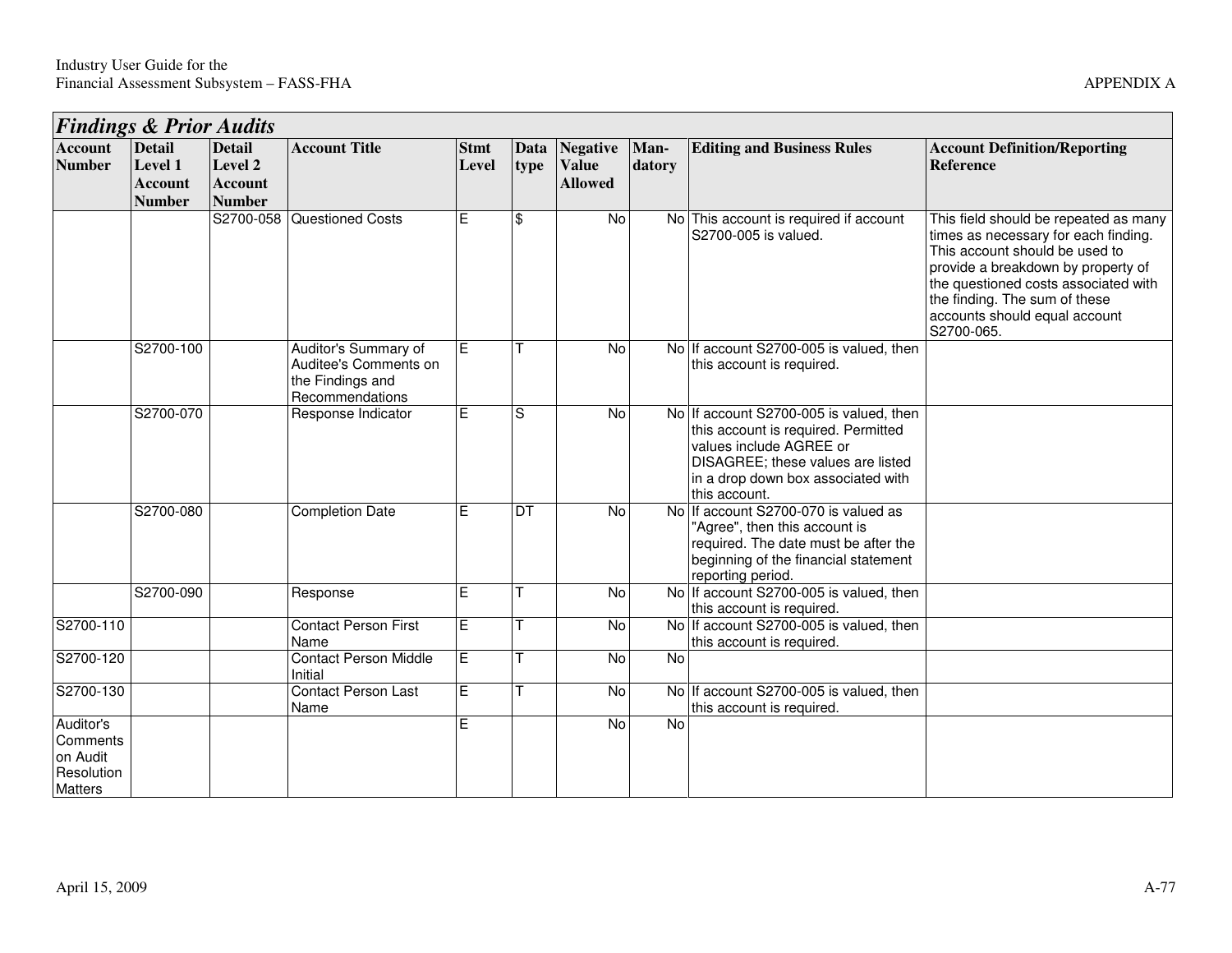|               | <b>Findings &amp; Prior Audits</b> |                |                         |             |      |                 |           |                                                                   |                                          |  |  |  |
|---------------|------------------------------------|----------------|-------------------------|-------------|------|-----------------|-----------|-------------------------------------------------------------------|------------------------------------------|--|--|--|
| Account       | <b>Detail</b>                      | <b>Detail</b>  | <b>Account Title</b>    | <b>Stmt</b> | Data | <b>Negative</b> | Man-      | <b>Editing and Business Rules</b>                                 | <b>Account Definition/Reporting</b>      |  |  |  |
| <b>Number</b> | Level 1                            | Level 2        |                         | Level       | type | <b>Value</b>    | datory    |                                                                   | <b>Reference</b>                         |  |  |  |
|               | <b>Account</b>                     | <b>Account</b> |                         |             |      | <b>Allowed</b>  |           |                                                                   |                                          |  |  |  |
|               | <b>Number</b>                      | <b>Number</b>  |                         |             |      |                 |           |                                                                   |                                          |  |  |  |
| S2800-x1x     |                                    |                | Please enter the Prior  | Е           |      | <b>No</b>       | No        |                                                                   |                                          |  |  |  |
|               |                                    |                | Audit Matters for which |             |      |                 |           |                                                                   |                                          |  |  |  |
|               |                                    |                | there are comments:     |             |      |                 |           |                                                                   |                                          |  |  |  |
|               | Detail -                           |                |                         | E           |      | No              | No        |                                                                   |                                          |  |  |  |
|               | Auditor's                          |                |                         |             |      |                 |           |                                                                   |                                          |  |  |  |
|               | Comments<br>Ion Audit              |                |                         |             |      |                 |           |                                                                   |                                          |  |  |  |
|               | Resolution                         |                |                         |             |      |                 |           |                                                                   |                                          |  |  |  |
|               | <b>Matters</b>                     |                |                         |             |      |                 |           |                                                                   |                                          |  |  |  |
|               | S2800-005                          |                | <b>Previous Finding</b> | E.          |      | No              | <b>No</b> |                                                                   | Values for this should include the       |  |  |  |
|               |                                    |                | Reference Number        |             |      |                 |           |                                                                   | finding reference number for all open    |  |  |  |
|               |                                    |                |                         |             |      |                 |           |                                                                   | findings associated with a program.      |  |  |  |
|               |                                    |                |                         |             |      |                 |           |                                                                   | The format of the reference number       |  |  |  |
|               |                                    |                |                         |             |      |                 |           |                                                                   | should be the four digit fiscal year the |  |  |  |
|               |                                    |                |                         |             |      |                 |           |                                                                   | finding was identified and a number.     |  |  |  |
|               |                                    |                |                         |             |      |                 |           |                                                                   | (For example, the findings for FY 1996)  |  |  |  |
|               |                                    |                |                         |             |      |                 |           |                                                                   | would be numbered "1996-1").             |  |  |  |
|               | S2800-010                          |                | Narrative               | E.          |      | No              |           | No If account S2800-005 is valued, then                           |                                          |  |  |  |
|               | S2800-020                          |                | <b>Status</b>           | E.          | S    | No              | <b>No</b> | this account is required.<br>If account S2800-005 is valued, then |                                          |  |  |  |
|               |                                    |                |                         |             |      |                 |           | this account is required. Permitted                               |                                          |  |  |  |
|               |                                    |                |                         |             |      |                 |           | values include CLEARED and                                        |                                          |  |  |  |
|               |                                    |                |                         |             |      |                 |           | <b>OUTSTANDING</b> ; these values are                             |                                          |  |  |  |
|               |                                    |                |                         |             |      |                 |           | listed in a drop down box associated                              |                                          |  |  |  |
|               |                                    |                |                         |             |      |                 |           | with this account.                                                |                                          |  |  |  |
|               | S2800-030                          |                | <b>Reporting Period</b> | Е           | DT   | No              | <b>No</b> | If account S2800-005 is valued, then                              |                                          |  |  |  |
|               |                                    |                |                         |             |      |                 |           | this account is required. The date                                |                                          |  |  |  |
|               |                                    |                |                         |             |      |                 |           | must be prior to the FYE.                                         |                                          |  |  |  |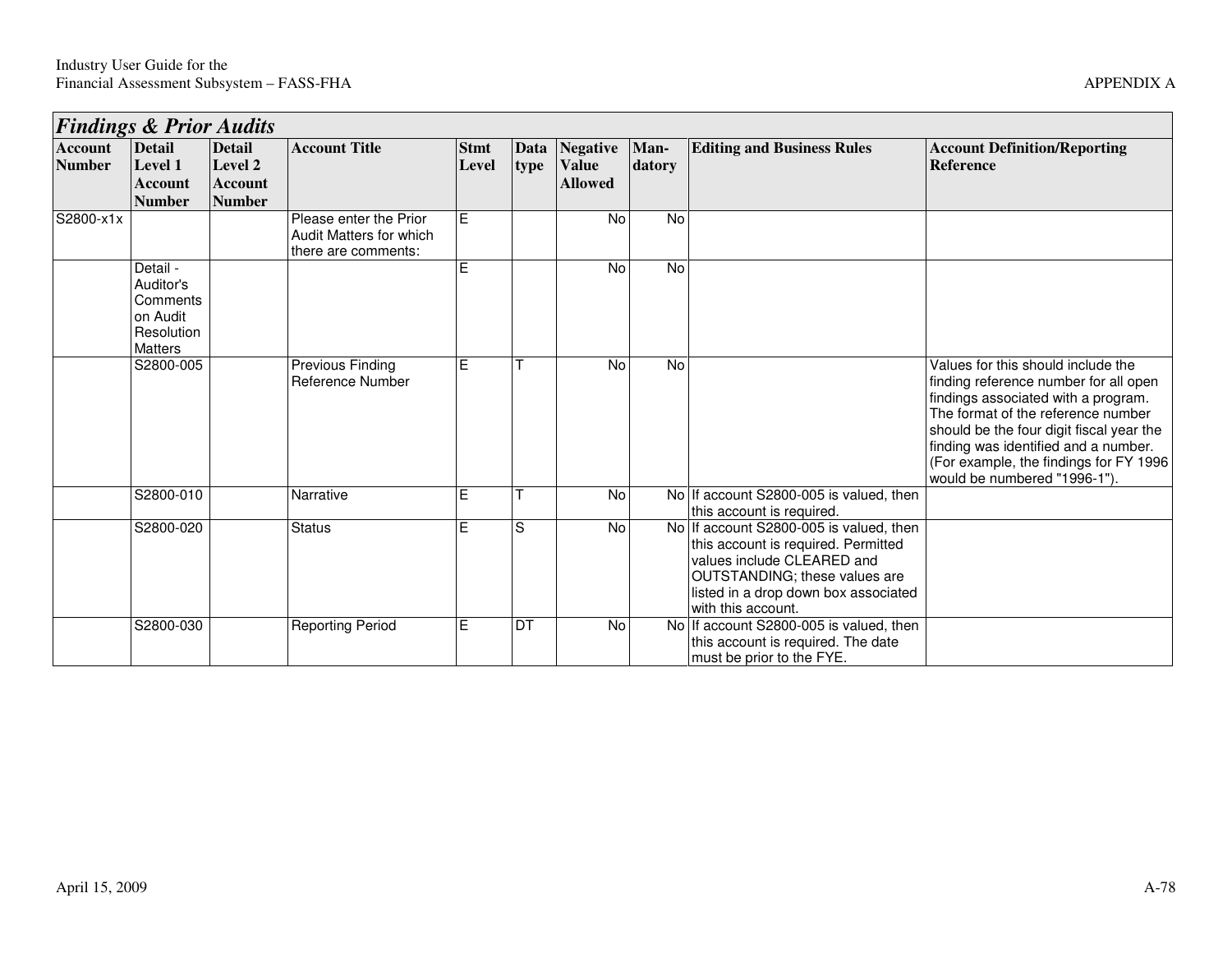| <b>Reserve Accounts Data</b>                     |                                                             |                                                             |                                                                             |                      |                         |                                                   |                |                                                                                                       |                                                                                                                           |
|--------------------------------------------------|-------------------------------------------------------------|-------------------------------------------------------------|-----------------------------------------------------------------------------|----------------------|-------------------------|---------------------------------------------------|----------------|-------------------------------------------------------------------------------------------------------|---------------------------------------------------------------------------------------------------------------------------|
| <b>Account</b><br><b>Number</b>                  | <b>Detail</b><br>Level 1<br><b>Account</b><br><b>Number</b> | <b>Detail</b><br>Level 2<br><b>Account</b><br><b>Number</b> | <b>Account Title</b>                                                        | <b>Stmt</b><br>Level | Data<br>type            | <b>Negative</b><br><b>Value</b><br><b>Allowed</b> | Man-<br>datory | <b>Editing and Business Rules</b>                                                                     | <b>Account Definition/Reporting</b><br><b>Reference</b>                                                                   |
| Reserve<br>Accounts<br>Data                      |                                                             |                                                             |                                                                             | E                    |                         | <b>No</b>                                         | <b>No</b>      |                                                                                                       |                                                                                                                           |
| Schedule<br>of Reserve<br>for<br>Replaceme<br>nt |                                                             |                                                             |                                                                             | E                    |                         | No                                                | No             |                                                                                                       |                                                                                                                           |
| 1320P                                            |                                                             |                                                             | Balance at Beginning of<br>Year                                             | <b>P</b>             | \$                      | No                                                |                | No If account 1320 is valued, this<br>account, account 1320DT, and/or<br>account 1320ODT is required. |                                                                                                                           |
| 1320DT                                           |                                                             |                                                             | <b>Total Monthly Deposits</b>                                               | P                    | \$                      | <b>No</b>                                         | No             |                                                                                                       |                                                                                                                           |
| 1320ODT                                          |                                                             |                                                             | <b>Other Deposits</b>                                                       | P                    | $\overline{\mathbf{s}}$ | $\overline{N}$                                    | $\overline{N}$ | This account must equal the sum of<br>the values submitted for account<br>1320OD-020.                 | This account should be used to report<br>interest deposits to the Replacement<br>Reserve.                                 |
|                                                  | Detail -<br>Other<br>Deposits                               |                                                             |                                                                             | P                    |                         | $\overline{N}$                                    | <b>No</b>      |                                                                                                       |                                                                                                                           |
|                                                  | 1320OD-<br>010                                              |                                                             | Description - Other<br><b>Replacement Reserve</b><br><b>Deposits Detail</b> | P                    |                         | <b>No</b>                                         |                | No If account 1320ODT is valued, this<br>account is required.                                         | Providing Other Deposits detail should<br>not preclude the auditor from reporting<br>a finding for unauthorized deposits. |
|                                                  | 1320OD-<br>020                                              |                                                             | Amount - Other<br><b>Replacement Reserve</b><br>Deposits Detail             | P                    | \$                      | No                                                |                | No If account 1320ODT is valued, this<br>account is required.                                         |                                                                                                                           |
| 1320INT                                          |                                                             |                                                             | Interest on Replacement<br><b>Reserve Accounts</b>                          | P                    | \$                      | No                                                | N <sub>o</sub> |                                                                                                       |                                                                                                                           |
| 1320RGL                                          |                                                             |                                                             | Realized Gain or (Loss)                                                     | P                    | $\overline{\mathbf{e}}$ | Yes                                               | $\overline{N}$ |                                                                                                       |                                                                                                                           |
| 1320UGL                                          |                                                             |                                                             | Unrealized Gain or (Loss) P                                                 |                      | $\overline{\$}$         | Yes                                               | <b>No</b>      |                                                                                                       |                                                                                                                           |
| 1320WT                                           |                                                             |                                                             | <b>Approved Withdrawals</b>                                                 | P                    | $\overline{\mathbf{S}}$ | No                                                | <b>No</b>      |                                                                                                       |                                                                                                                           |
| 1320OWT                                          |                                                             |                                                             | <b>Other Withdrawals</b>                                                    | $\overline{P}$       | $\overline{\mathbf{s}}$ | No                                                | No             | This account must equal the sum of<br>the values submitted for account<br>1320OW-020.                 | This account is used to record bank<br>fees or investment losses. Investment<br>losses constitute a compliance finding.   |
|                                                  | Detail -<br>Other<br>Withdrawal<br>s                        |                                                             |                                                                             | P                    |                         | <b>No</b>                                         | <b>No</b>      |                                                                                                       |                                                                                                                           |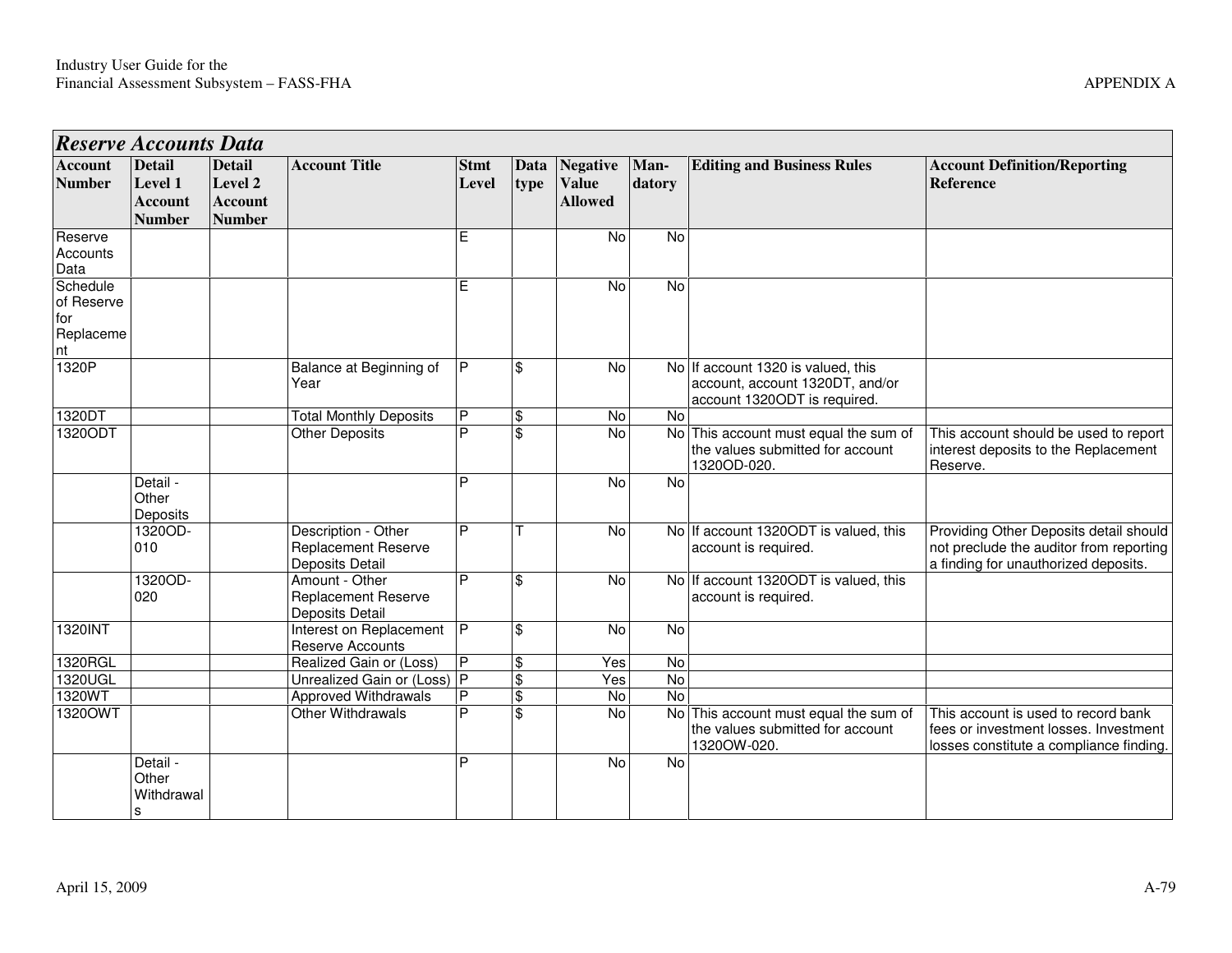| <b>Reserve Accounts Data</b>        |                                                             |                                                             |                                                                                |                      |              |                                                   |                |                                                                                                                                                                                                                                                                                  |                                                                                                                                                                                                                                                                                 |
|-------------------------------------|-------------------------------------------------------------|-------------------------------------------------------------|--------------------------------------------------------------------------------|----------------------|--------------|---------------------------------------------------|----------------|----------------------------------------------------------------------------------------------------------------------------------------------------------------------------------------------------------------------------------------------------------------------------------|---------------------------------------------------------------------------------------------------------------------------------------------------------------------------------------------------------------------------------------------------------------------------------|
| <b>Account</b><br><b>Number</b>     | <b>Detail</b><br>Level 1<br><b>Account</b><br><b>Number</b> | <b>Detail</b><br>Level 2<br><b>Account</b><br><b>Number</b> | <b>Account Title</b>                                                           | <b>Stmt</b><br>Level | Data<br>type | <b>Negative</b><br><b>Value</b><br><b>Allowed</b> | Man-<br>datory | <b>Editing and Business Rules</b>                                                                                                                                                                                                                                                | <b>Account Definition/Reporting</b><br><b>Reference</b>                                                                                                                                                                                                                         |
|                                     | 1320OW-<br>010                                              |                                                             | Description - Other<br><b>Replacement Reserve</b><br><b>Withdrawals Detail</b> | P                    |              | No                                                |                | No If account 13200WT is valued, this<br>account is required.                                                                                                                                                                                                                    |                                                                                                                                                                                                                                                                                 |
|                                     | 1320OW-<br>020                                              |                                                             | Amount - Other<br><b>Replacement Reserve</b><br><b>Withdrawals Detail</b>      | P                    | \$           | No                                                |                | No If account 1320OWT is valued, this<br>account is required.                                                                                                                                                                                                                    |                                                                                                                                                                                                                                                                                 |
| 1320                                |                                                             |                                                             | Balance at End of Year,<br>Confirmed by Mortgagee                              | P                    | \$           | No                                                |                | No This account must equal the sum of<br>accounts 1320P, 1320DT, 1320ODT<br>1320INT, 1320RGL, and 1320UGL,<br>less the sum of accounts 1320WT<br>and 13200WT; if a value is<br>submitted for any of the accounts<br>that comprise this calculation, this<br>account is required. | This account reflects cash and<br>investments held by mortgagee or<br>mortgagor (as required) for<br>replacements as set forth in the<br>Regulatory Agreement. This account<br>may include amounts that are reported<br>in separately established painting<br>reserve accounts. |
| 1320R                               |                                                             |                                                             | Deposits Suspended or<br>Waived Indicator                                      | P                    | S            | No                                                |                | No This account is required for all<br>projects EXCEPT those that are non-<br>insured. Permitted values for this<br>account include YES and NO; these<br>values are listed in a drop down box<br>associated with this account.                                                   | This account should be used to<br>indicate whether deposits to the<br>Reserve for Replacement account<br>were waived or suspended by HUD.                                                                                                                                       |
| Schedule<br>of Residual<br>Receipts |                                                             |                                                             |                                                                                | P                    |              | $\overline{N}$                                    | $\overline{N}$ |                                                                                                                                                                                                                                                                                  |                                                                                                                                                                                                                                                                                 |
| 1340P                               |                                                             |                                                             | Balance at Beginning of<br>Year                                                | P                    | \$           | $\overline{N}$                                    |                | No If account 1340 is valued, this<br>account, account 1340DT, and/or<br>account 1340ODT is required.                                                                                                                                                                            |                                                                                                                                                                                                                                                                                 |
| 1340DT                              |                                                             |                                                             | <b>Total Deposits</b>                                                          | $\overline{P}$       | Φ            | $\overline{N}$                                    | <b>No</b>      |                                                                                                                                                                                                                                                                                  |                                                                                                                                                                                                                                                                                 |
| 1340ODT                             |                                                             |                                                             | <b>Other Deposits</b>                                                          | P                    | \$           | No                                                |                | No This account must equal the sum of<br>the values submitted for account<br>1340OD-020.                                                                                                                                                                                         | These accounts should be used to<br>report interest deposits to the Residual<br>Receipts account.                                                                                                                                                                               |
|                                     | Detail -<br>Other<br>Deposits                               |                                                             |                                                                                | P                    |              | No                                                | No             |                                                                                                                                                                                                                                                                                  |                                                                                                                                                                                                                                                                                 |
|                                     | 1340OD-<br>010                                              |                                                             | Description - Other<br><b>Residual Receipts</b><br>Deposits Detail             | P                    |              | $\overline{N}$                                    |                | No If account 1340ODT is valued, this<br>account is required.                                                                                                                                                                                                                    | Providing Other Deposits detail should<br>not preclude the auditor from reporting<br>a finding for unauthorized deposits.                                                                                                                                                       |

Amount - Other Residual P  $\begin{array}{|l|l|}\n\hline\n8 & 8\n\end{array}$  No No If account 1340ODT is valued, this Receipts Deposits Detail

1340OD-020

Amount - Other Residual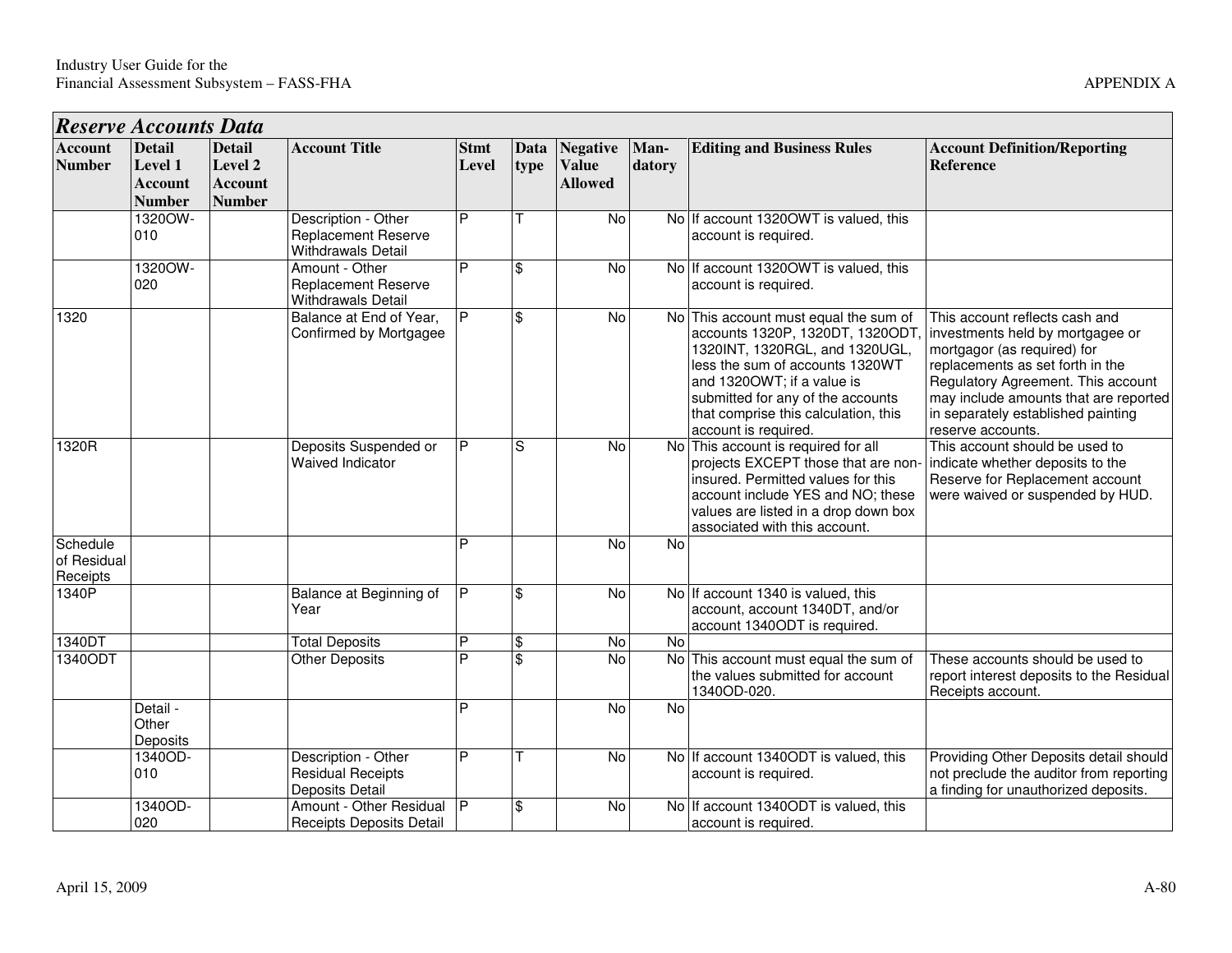|                                 | Reserve Accounts Data                                |                                                      |                                                                              |                      |                         |                                                   |                |                                                                                                                                                                                                                                                                                                                  |                                                                                                                                                                                                                                                                       |
|---------------------------------|------------------------------------------------------|------------------------------------------------------|------------------------------------------------------------------------------|----------------------|-------------------------|---------------------------------------------------|----------------|------------------------------------------------------------------------------------------------------------------------------------------------------------------------------------------------------------------------------------------------------------------------------------------------------------------|-----------------------------------------------------------------------------------------------------------------------------------------------------------------------------------------------------------------------------------------------------------------------|
| <b>Account</b><br><b>Number</b> | <b>Detail</b><br>Level 1<br>Account<br><b>Number</b> | <b>Detail</b><br>Level 2<br>Account<br><b>Number</b> | <b>Account Title</b>                                                         | <b>Stmt</b><br>Level | Data<br>type            | <b>Negative</b><br><b>Value</b><br><b>Allowed</b> | Man-<br>datory | <b>Editing and Business Rules</b>                                                                                                                                                                                                                                                                                | <b>Account Definition/Reporting</b><br><b>Reference</b>                                                                                                                                                                                                               |
| 1340INT                         |                                                      |                                                      | Interest on Residual<br><b>Receipt Accounts</b>                              | P                    | \$                      | <b>No</b>                                         | No             |                                                                                                                                                                                                                                                                                                                  |                                                                                                                                                                                                                                                                       |
| 1340RGL                         |                                                      |                                                      | Realized Gain or (Loss)                                                      | P                    | \$                      | Yes                                               | No             |                                                                                                                                                                                                                                                                                                                  |                                                                                                                                                                                                                                                                       |
| 1340UGL                         |                                                      |                                                      | Unrealized Gain or (Loss) P                                                  |                      | $\overline{\mathbf{e}}$ | Yes                                               | $\overline{N}$ |                                                                                                                                                                                                                                                                                                                  |                                                                                                                                                                                                                                                                       |
| 1340WT                          |                                                      |                                                      | Approved Withdrawals                                                         |                      | $\overline{\mathbf{e}}$ | No                                                | <b>No</b>      |                                                                                                                                                                                                                                                                                                                  |                                                                                                                                                                                                                                                                       |
| 1340OWT                         |                                                      |                                                      | Other Withdrawals                                                            | P                    | \$                      | <b>No</b>                                         | <b>No</b>      | This account must equal the sum of<br>the values submitted for account<br>1340OW-020.                                                                                                                                                                                                                            | This account is used to record bank<br>fees or investment losses. Investment<br>losses constitute a compliance finding.                                                                                                                                               |
|                                 | Detail -<br>Other<br>Withdrawal                      |                                                      |                                                                              | D                    |                         | No                                                | No             |                                                                                                                                                                                                                                                                                                                  |                                                                                                                                                                                                                                                                       |
|                                 | 1340OW-<br>010                                       |                                                      | Description - Other<br><b>Residual Receipts</b><br><b>Withdrawals Detail</b> | D                    |                         | No                                                |                | No If account 1340 OWT is valued, this<br>account is required.                                                                                                                                                                                                                                                   |                                                                                                                                                                                                                                                                       |
|                                 | 1340OW-<br>020                                       |                                                      | Amount - Other Residual<br>Receipts Withdrawals<br>Detail                    |                      | \$                      | No                                                |                | No If account 1340 OWT is valued, this<br>account is required.                                                                                                                                                                                                                                                   |                                                                                                                                                                                                                                                                       |
| 1340                            |                                                      |                                                      | Balance at Current Fiscal   P<br>Year End                                    |                      | \$                      | No                                                | No l           | This account must equal the sum of<br>accounts 1340P, 1340DT, 1340ODT, deposits to the Residual Receipts<br>1340INT, 1340RGL, and 1340UGL,<br>less the sum of accounts 1340WT<br>and 1340OWT; if a value is<br>submitted for any of the accounts<br>that comprise this calculation, this<br>account is required. | This account reflects any required<br>Fund held by the mortgagee or, in the<br>case of Section 202 projects, in a<br>separate Residual Receipts account<br>(refer to the Regulatory Agreement for<br>specific requirements). Releases are<br>subject to HUD approval. |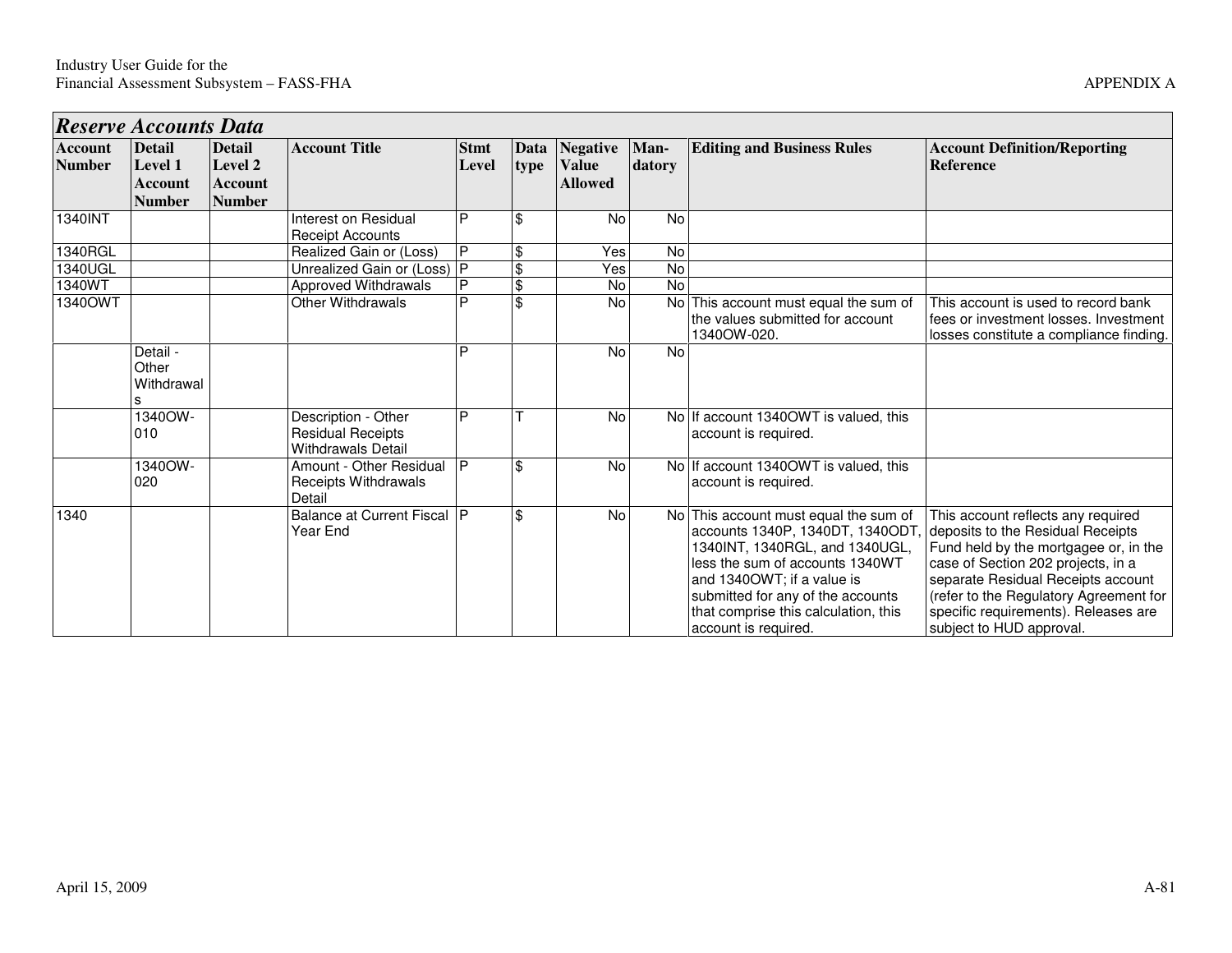|                                                                                | <b>Surplus Cash &amp; Fixed Asset Data</b>                  |                                                             |                                     |                      |                |                                                   |                |                                                                                                                                                                                           |                                                                                                                                                                                                                                                           |  |  |  |
|--------------------------------------------------------------------------------|-------------------------------------------------------------|-------------------------------------------------------------|-------------------------------------|----------------------|----------------|---------------------------------------------------|----------------|-------------------------------------------------------------------------------------------------------------------------------------------------------------------------------------------|-----------------------------------------------------------------------------------------------------------------------------------------------------------------------------------------------------------------------------------------------------------|--|--|--|
| <b>Account</b><br><b>Number</b>                                                | <b>Detail</b><br>Level 1<br><b>Account</b><br><b>Number</b> | <b>Detail</b><br>Level 2<br><b>Account</b><br><b>Number</b> | <b>Account Title</b>                | <b>Stmt</b><br>Level | Data<br>type   | <b>Negative</b><br><b>Value</b><br><b>Allowed</b> | Man-<br>datory | <b>Editing and Business Rules</b>                                                                                                                                                         | <b>Account Definition/Reporting</b><br><b>Reference</b>                                                                                                                                                                                                   |  |  |  |
| Surplus<br>Cash &<br>Fixed<br>Asset Data                                       |                                                             |                                                             |                                     | P                    |                | $\overline{N}$                                    | $\overline{N}$ |                                                                                                                                                                                           |                                                                                                                                                                                                                                                           |  |  |  |
| Surplus<br>Cash,<br>Distribution<br>s, and<br>Residual<br>Receipts<br>(Annual) |                                                             |                                                             |                                     | P                    |                | <b>No</b>                                         | No             |                                                                                                                                                                                           |                                                                                                                                                                                                                                                           |  |  |  |
| S1300-010                                                                      |                                                             |                                                             | Cash                                | P                    | \$             | No                                                |                | No This account must equal the sum of<br>accounts 1120, 1170 and 1191; if a<br>value is submitted for any of the<br>accounts that comprise this<br>calculation, this account is required. |                                                                                                                                                                                                                                                           |  |  |  |
| 1135                                                                           |                                                             |                                                             | Accounts Receivable -<br><b>HUD</b> | P                    | \$             | No                                                | No             |                                                                                                                                                                                           | This account reflects the amounts due<br>to property for rent subsidy vouchers<br>and special claims.                                                                                                                                                     |  |  |  |
| S1300-030                                                                      |                                                             |                                                             | Other                               | P                    | $\mathfrak{L}$ | $\overline{N}$                                    |                | No This account must equal the sum of<br>the values submitted for account<br>S1300-032.                                                                                                   | This could be withdrawals from<br>Replacement Reserves that were<br>approved before the end of the fiscal<br>period but not yet received. This<br>account can also include<br>medicaid/medicare receivables<br>expected to be received within 60<br>days. |  |  |  |
|                                                                                | Detail -<br>Other Cash                                      |                                                             |                                     | P                    |                | $\overline{N}$                                    | $\overline{N}$ |                                                                                                                                                                                           |                                                                                                                                                                                                                                                           |  |  |  |
|                                                                                | S1300-031                                                   |                                                             | Description - Other Cash            | IP.                  |                | <b>No</b>                                         |                | No If account S1300-030 is valued, this<br>account is required.                                                                                                                           |                                                                                                                                                                                                                                                           |  |  |  |
|                                                                                | S1300-032                                                   |                                                             | Amount - Other Cash<br>Detail       | P                    | \$             | <b>No</b>                                         |                | No If account S1300-030 is valued, this<br>account is required.                                                                                                                           |                                                                                                                                                                                                                                                           |  |  |  |
| S1300-040                                                                      |                                                             |                                                             | <b>Total Cash</b>                   | P                    | $\mathfrak{S}$ | No                                                |                | Yes This account must equal the sum of<br>accounts S1300-010, 1135, and<br>S1300-030.                                                                                                     |                                                                                                                                                                                                                                                           |  |  |  |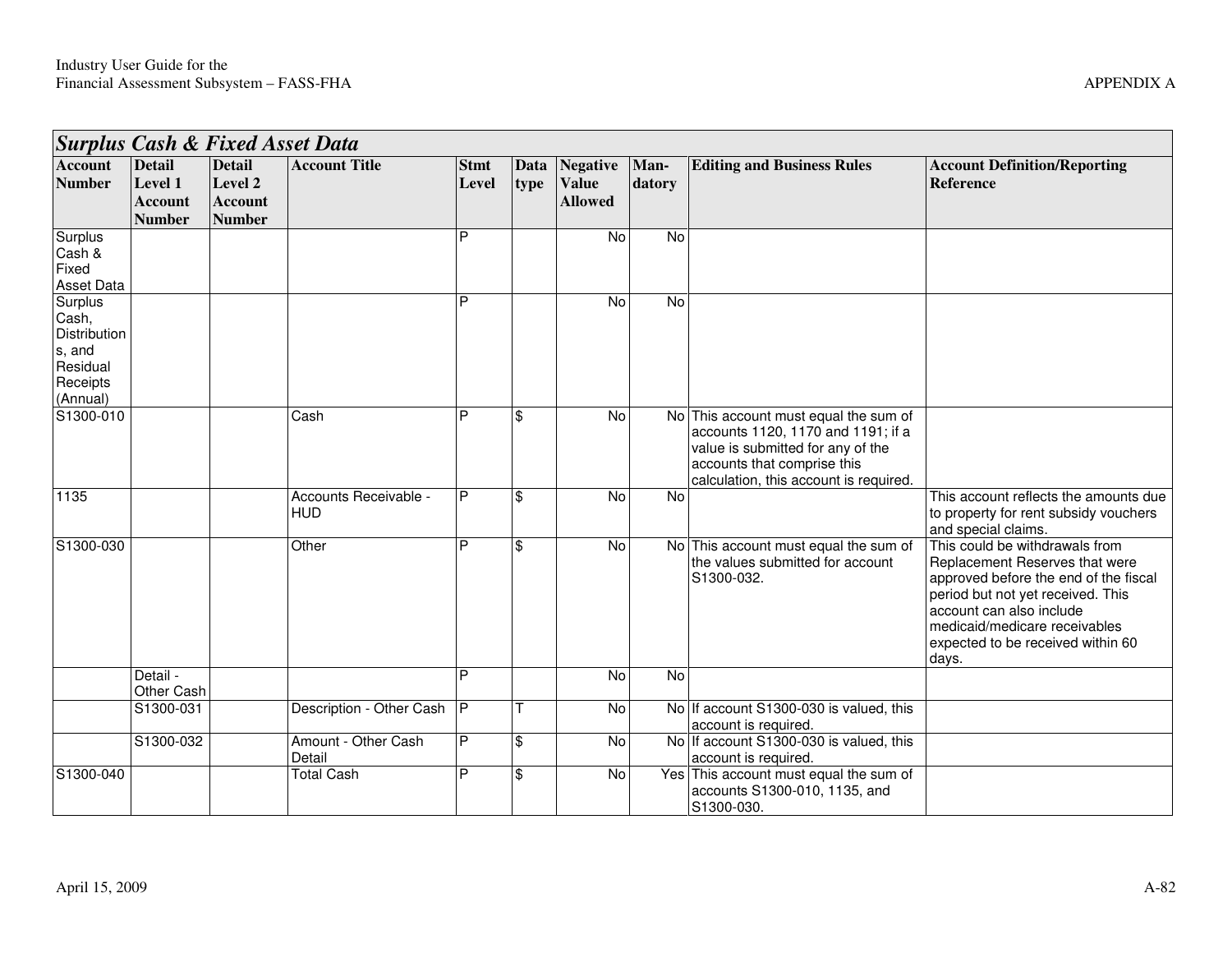*Surplus Cash & Fixed Asset Data* 

**Detail Level 2** 

**Detail Level 1** 

**Account Number** 

**Account Title Stmt** 

| <b>Man-</b><br>datory | <b>Editing and Business Rules</b> | <b>Account Definition/Reporting</b><br><b>Reference</b>                                                                                                         |
|-----------------------|-----------------------------------|-----------------------------------------------------------------------------------------------------------------------------------------------------------------|
| No                    |                                   |                                                                                                                                                                 |
| No                    |                                   |                                                                                                                                                                 |
| No                    |                                   | This account should be used to record<br>delinquencies in the Reserve for<br>Replacement account occurring during<br>the audit year. If delinguencies are still |

| Account<br><b>Number</b> | Detail<br><b>Level 1</b><br><b>Account</b><br><b>Number</b> | <b>Detail</b><br>Level 2<br><b>Account</b><br><b>Number</b> | <b>Account Title</b>                                       | <b>Stmt</b><br>Level | type | Data   Negative   Man-<br><b>Value</b><br><b>Allowed</b> | datory         | <b>Editing and Business Rules</b> | Account Definition/Reporting<br>Reference                                                                                                                                                                                                                                                       |
|--------------------------|-------------------------------------------------------------|-------------------------------------------------------------|------------------------------------------------------------|----------------------|------|----------------------------------------------------------|----------------|-----------------------------------|-------------------------------------------------------------------------------------------------------------------------------------------------------------------------------------------------------------------------------------------------------------------------------------------------|
| S1300-050                |                                                             |                                                             | Accrued Mortgage (or<br>Bond) Interest Payable             | P                    | \$   | No                                                       | No             |                                   |                                                                                                                                                                                                                                                                                                 |
| S1300-060                |                                                             |                                                             | Delinquent Mortgage (or<br><b>Bond) Principal Payments</b> | P                    | \$   | <b>No</b>                                                | No             |                                   |                                                                                                                                                                                                                                                                                                 |
| S1300-070                |                                                             |                                                             | Delinquent Deposits to<br>Reserve for<br>Replacements      | P                    | \$   | <b>No</b>                                                | $\overline{N}$ |                                   | This account should be used to record<br>delinquencies in the Reserve for<br>Replacement account occurring during<br>the audit year. If delinquencies are still<br>outstanding from prior reporting<br>periods, the amount should be<br>reported in account S1300-110.                          |
| S1300-075                |                                                             |                                                             | Accounts Payable - 30<br>days                              | P                    | \$   | No                                                       | No             |                                   | This account reflects 30 days of<br>project accounts payables and should<br>not include any entity/construction<br>payables.                                                                                                                                                                    |
| S1300-080                |                                                             |                                                             | Loans and Notes Payable   P<br>[due within 30 days]        |                      | \$   | No                                                       | No             |                                   | Applies to any loans or notes payable<br>that have prior HUD approval to be<br>paid from operations cash. This<br>account should not include principal<br>due on the mortgage or loans/notes<br>payable out of surplus cash.                                                                    |
| S1300-090                |                                                             |                                                             | Deficient Tax Insurance<br>or MIP Escrow Deposits          | P                    | \$   | No                                                       | $\overline{N}$ |                                   | This negative amount is recorded as a<br>positive number, for use in the<br>calculation. This account will be<br>reviewed to verify that owners are not<br>recording excess cash to the<br>Mortgage Escrow account rather than<br>Residual Receipts.                                            |
| S1300-100                |                                                             |                                                             | Accrued Expenses [not<br>escrowed]                         | P                    | \$   | No                                                       | $\overline{N}$ |                                   | These expenses are NOT Accounts<br>Payable; examples of these expenses<br>include payroll taxes, accrued<br>management fees, etc.<br>Entity/construction payables should<br>not be entered in this field.<br>Entity/construction payable are not<br>part of the Computation of Surplus<br>Cash. |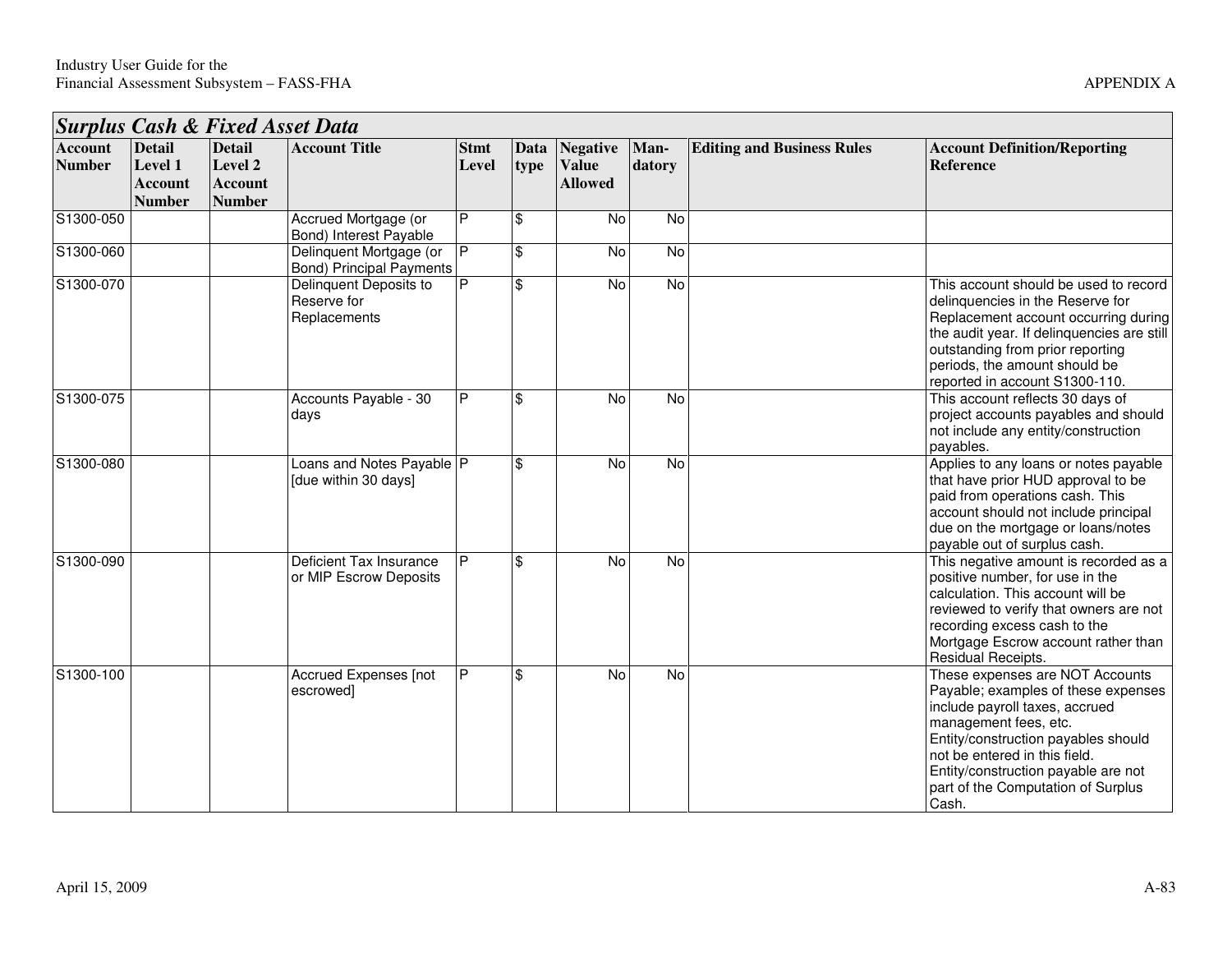|                                 |                                                             |                                                             | <b>Surplus Cash &amp; Fixed Asset Data</b>               |                         |                         |                                            |                |                                                                                                     |                                                                                                                                                                                                                                                                                                                                                                                                                                                                                                                                                                                        |
|---------------------------------|-------------------------------------------------------------|-------------------------------------------------------------|----------------------------------------------------------|-------------------------|-------------------------|--------------------------------------------|----------------|-----------------------------------------------------------------------------------------------------|----------------------------------------------------------------------------------------------------------------------------------------------------------------------------------------------------------------------------------------------------------------------------------------------------------------------------------------------------------------------------------------------------------------------------------------------------------------------------------------------------------------------------------------------------------------------------------------|
| <b>Account</b><br><b>Number</b> | <b>Detail</b><br>Level 1<br><b>Account</b><br><b>Number</b> | <b>Detail</b><br>Level 2<br><b>Account</b><br><b>Number</b> | <b>Account Title</b>                                     | <b>Stmt</b><br>Level    | Data<br>type            | Negative<br><b>Value</b><br><b>Allowed</b> | Man-<br>datory | <b>Editing and Business Rules</b>                                                                   | <b>Account Definition/Reporting</b><br><b>Reference</b>                                                                                                                                                                                                                                                                                                                                                                                                                                                                                                                                |
| 2210                            |                                                             |                                                             | <b>Prepaid Revenue</b>                                   | P                       | \$                      | No                                         | No             |                                                                                                     | This account reflects rents received<br>from tenants (including commercial<br>tenants) and certain contracts, that<br>apply to future accounting periods.                                                                                                                                                                                                                                                                                                                                                                                                                              |
| 2191                            |                                                             |                                                             | <b>Tenant/Patient Deposits</b><br>Held In Trust (Contra) | P                       | \$                      | No                                         | <b>No</b>      |                                                                                                     | This account represents the liabilities<br>associated with security and other<br>deposits that are held on behalf of<br>rental tenants and nursing home<br>patients. These deposits/patient<br>personal funds must be held in the<br>name of the project in a separate bank<br>account. Agents may use deposits to<br>pay for tenant damages and<br>delinquent rents when a tenant<br>vacates. Please consult HUD<br>Handbook 4350.3, paragraphs 4-8, 9,<br>and 10, and applicable state or local<br>law for regulations regarding collection<br>and disposition of security deposits. |
| S1300-110                       |                                                             |                                                             | Other Current Obligations   P                            |                         | \$                      | $\overline{N}$                             |                | No This account must equal the sum of<br>the values submitted for account<br>S1300-130.             | This account should be used to record<br>costs not recorded elsewhere in<br>current obligations. Overdrafts should<br>be included in this value.                                                                                                                                                                                                                                                                                                                                                                                                                                       |
|                                 | Detail -<br>Other<br>Current<br>Obligations                 |                                                             |                                                          | Þ                       |                         | No                                         | <b>No</b>      |                                                                                                     |                                                                                                                                                                                                                                                                                                                                                                                                                                                                                                                                                                                        |
|                                 | S1300-120                                                   |                                                             | Description - Other<br><b>Current Obligations Detail</b> | P                       |                         | No                                         |                | No If account S1300-110 is valued, this<br>account is required.                                     |                                                                                                                                                                                                                                                                                                                                                                                                                                                                                                                                                                                        |
|                                 | S1300-130                                                   |                                                             | Amount - Other Current<br><b>Obligations Detail</b>      | P                       | \$                      | No                                         |                | No If account S1300-110 is valued, this<br>account is required.                                     |                                                                                                                                                                                                                                                                                                                                                                                                                                                                                                                                                                                        |
| S1300-140                       |                                                             |                                                             | <b>Total Current Obligations</b>                         | $\overline{\mathsf{P}}$ | $\overline{\mathbb{S}}$ | No                                         |                | Yes This account must equal the sum of<br>accounts S1300-050 through S1300-<br>110, 2191, and 2210. |                                                                                                                                                                                                                                                                                                                                                                                                                                                                                                                                                                                        |
| S1300-150                       |                                                             |                                                             | Surplus Cash<br>(Deficiency)                             | P                       | \$                      | Yes                                        |                | Yes This account must equal account<br>S1300-040 less account S1300-140.                            |                                                                                                                                                                                                                                                                                                                                                                                                                                                                                                                                                                                        |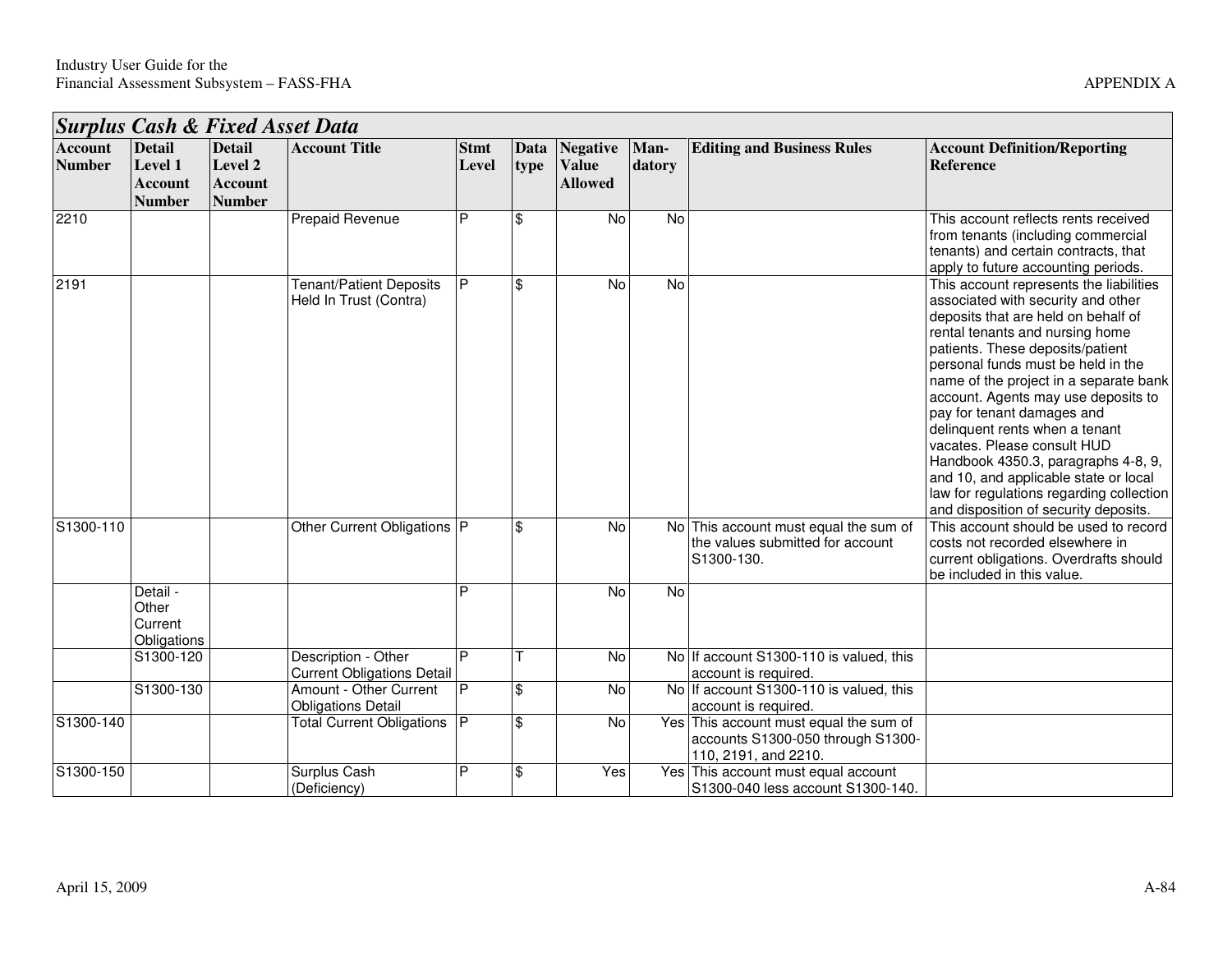| <b>Surplus Cash &amp; Fixed Asset Data</b> |                                               |                                                             |                                                                                                  |                      |              |                                                   |                |                                                                                                                                                                                                                                                                                                                                                                                                                                                                                                                     |                                                                                                                                            |  |  |
|--------------------------------------------|-----------------------------------------------|-------------------------------------------------------------|--------------------------------------------------------------------------------------------------|----------------------|--------------|---------------------------------------------------|----------------|---------------------------------------------------------------------------------------------------------------------------------------------------------------------------------------------------------------------------------------------------------------------------------------------------------------------------------------------------------------------------------------------------------------------------------------------------------------------------------------------------------------------|--------------------------------------------------------------------------------------------------------------------------------------------|--|--|
| <b>Account</b><br><b>Number</b>            | <b>Detail</b><br>Level 1<br>Account<br>Number | <b>Detail</b><br>Level 2<br><b>Account</b><br><b>Number</b> | <b>Account Title</b>                                                                             | <b>Stmt</b><br>Level | Data<br>type | <b>Negative</b><br><b>Value</b><br><b>Allowed</b> | Man-<br>datory | <b>Editing and Business Rules</b>                                                                                                                                                                                                                                                                                                                                                                                                                                                                                   | <b>Account Definition/Reporting</b><br><b>Reference</b>                                                                                    |  |  |
| S1300-160                                  |                                               |                                                             | <b>Annual Distribution</b><br>earned during fiscal<br>period covered by the<br>statement         | P                    | \$           | <b>No</b>                                         | No             |                                                                                                                                                                                                                                                                                                                                                                                                                                                                                                                     | This account does not apply to profit<br>motivated projects nor to limited<br>dividend M2M or Demo Deal projects<br>with debt forgiveness. |  |  |
| S1300-170                                  |                                               |                                                             | Distribution Accrued and<br>Unpaid as of the end of<br>the prior fiscal period                   | P                    | \$           | No                                                | No             |                                                                                                                                                                                                                                                                                                                                                                                                                                                                                                                     | This account does not apply to profit<br>motivated projects nor to limited<br>dividend M2M or Demo Deal projects<br>with debt forgiveness. |  |  |
| S1300-180                                  |                                               |                                                             | <b>Distributions and Entity</b><br>Expenses paid during<br>fiscal period covered by<br>statement | P                    | \$           | No                                                | No             |                                                                                                                                                                                                                                                                                                                                                                                                                                                                                                                     | This account does not apply to profit<br>motivated projects nor to limited<br>dividend M2M or Demo Deal projects<br>with debt forgiveness. |  |  |
| S1300-190                                  |                                               |                                                             | Distribution Earned but<br>Unpaid                                                                | P                    | \$           | No                                                |                | No This account must equal the sum of<br>accounts S1300-160 and S1300-<br>170, less account S1300-180; if a<br>value is submitted for any of the<br>accounts that comprise this<br>calculation, this account is required.                                                                                                                                                                                                                                                                                           | This account does not apply to profit<br>motivated projects.                                                                               |  |  |
| S1300-200                                  |                                               |                                                             | Amount Available for<br>distribution during next<br>fiscal period                                | P                    | \$           | No                                                |                | No For Limited Dividend projects, this<br>account must equal the smaller of<br>account S1300-150 and account<br>S1300-190; if the smaller amount is<br>negative, this account should equal<br>zero (0); if a value is submitted for<br>any of the accounts that comprise<br>this calculation, this account is<br>required. For Profit Motivated<br>projects, this account should be<br>valued and it should equal S1300-<br>150. If S1300-150 is zero or<br>negative, this account should be<br>lentered as a zero. | This account does not apply to M2M<br>or Demo Deal projects.                                                                               |  |  |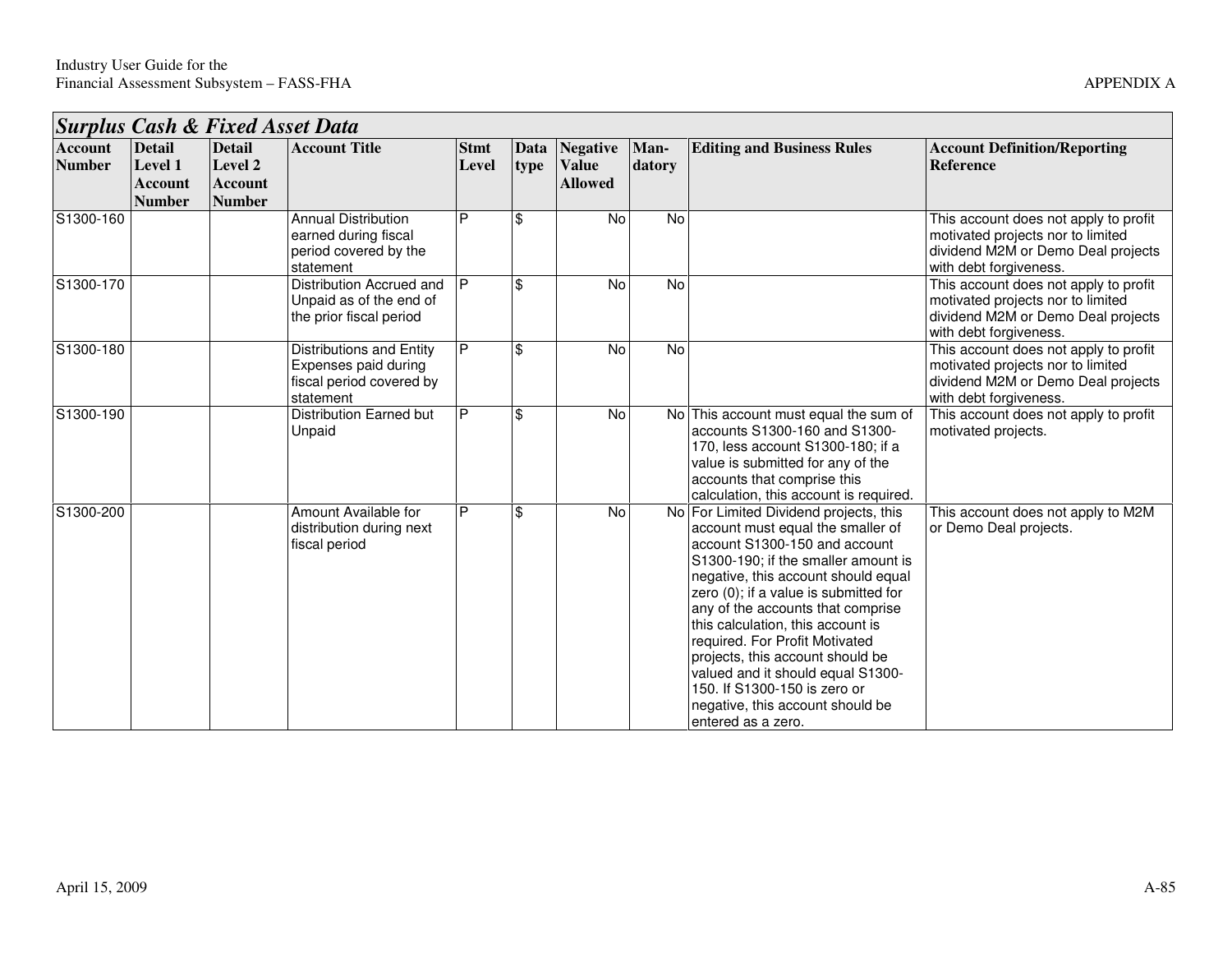┑

|                                 | Surplus Cash & Fixed Asset Data                      |                                                                    |                                                   |                      |              |                                                   |                |                                                                                                                                                                                                                                                                                                                   |                                                                                                                                                                                                                                                                                                                                                                                                                                                                           |  |  |  |
|---------------------------------|------------------------------------------------------|--------------------------------------------------------------------|---------------------------------------------------|----------------------|--------------|---------------------------------------------------|----------------|-------------------------------------------------------------------------------------------------------------------------------------------------------------------------------------------------------------------------------------------------------------------------------------------------------------------|---------------------------------------------------------------------------------------------------------------------------------------------------------------------------------------------------------------------------------------------------------------------------------------------------------------------------------------------------------------------------------------------------------------------------------------------------------------------------|--|--|--|
| <b>Account</b><br><b>Number</b> | <b>Detail</b><br>Level 1<br>Account<br><b>Number</b> | <b>Detail</b><br><b>Level 2</b><br><b>Account</b><br><b>Number</b> | <b>Account Title</b>                              | <b>Stmt</b><br>Level | Data<br>type | <b>Negative</b><br><b>Value</b><br><b>Allowed</b> | Man-<br>datory | <b>Editing and Business Rules</b>                                                                                                                                                                                                                                                                                 | <b>Account Definition/Reporting</b><br><b>Reference</b>                                                                                                                                                                                                                                                                                                                                                                                                                   |  |  |  |
| S1300-203                       |                                                      |                                                                    | Incentive Performance<br>Fee Payable              | P                    | \$           | <b>No</b>                                         |                | No This account reflects the Incentive<br>Performance Fee payable to owner<br>during the next fiscal year out of<br>current year surplus cash. This<br>account applies only to M2M projects<br>except those that are limited dividend projects participating in the M2M or<br>M2M projects with debt forgiveness. | This account reflects the Incentive<br>Performance Fee payable to owner<br>during the next fiscal year out of<br>current year surplus cash. This<br>account should only be used for<br>Demo Deal programs. This account<br>does not apply to limited dividend<br>M2M or Demo Deal projects with debt<br>forgiveness.                                                                                                                                                      |  |  |  |
| S1300-204                       |                                                      |                                                                    | Percentage Surplus Cash   P<br>Split              |                      | D            | No                                                |                | No This account is required when<br>S1300-150 less S1300-203 is<br>greater than 0.                                                                                                                                                                                                                                | This account reflects the equity split<br>between the allowable distributions<br>and the required second mortgage<br>payments for M2M or Demo Deal<br>projects. This is the percentage of<br>surplus cash, less Incentive<br>Performance Fee, that is payable to<br>HUD as a M2M or Demo Deal note<br>payment. This account applies only to<br>M2M or Demo Deal projects except<br>those that are limited dividend M2M or<br>Demo Deal projects with debt<br>forgiveness. |  |  |  |
| S1300-205                       |                                                      |                                                                    | Required Payments on<br><b>Restructuring Note</b> | P                    | \$           | No                                                |                | No This account must equal S1300-150<br>less S1300-203 multiplied by S1300-<br>204 and rounded to the nearest<br>whole number. If S1300-150 less<br>S1300-203 is zero or negative, then<br>this account should equal zero.                                                                                        | This is the amount of surplus cash<br>available to pay the second or third<br>mortgage in the next fiscal period for<br>M2M or Demo Deal projects. This<br>account applies only to M2M or Demo<br>Deal projects except those that are<br>limited dividend M2M or Demo Deal<br>projects with debt forgiveness.                                                                                                                                                             |  |  |  |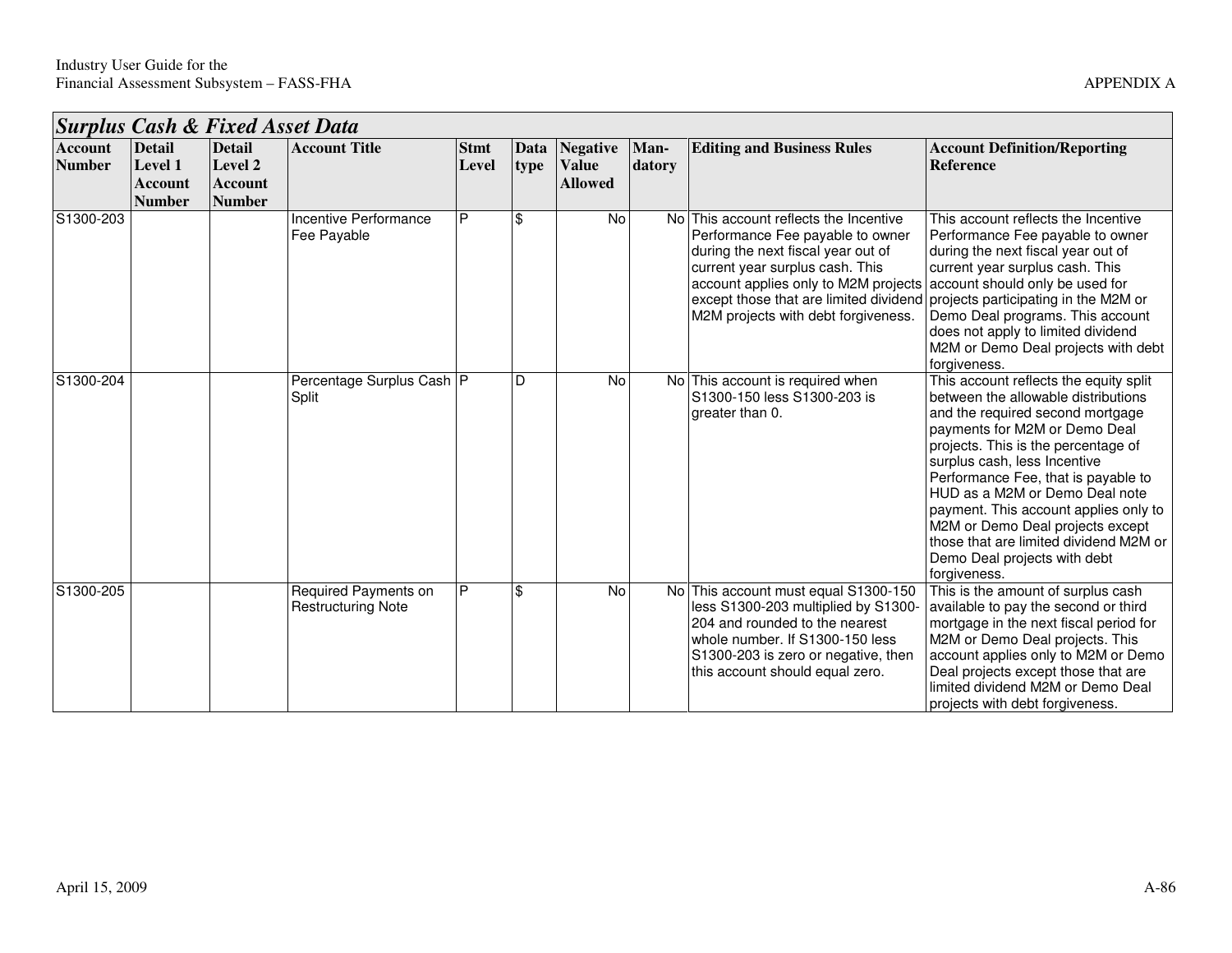┑

|                                                                                                        | <b>Surplus Cash &amp; Fixed Asset Data</b>           |                                                                    |                                              |                      |                           |                                                   |                |                                                                                                                                                                                                                                                                                           |                                                                                                                                                                                                                                                                                                          |  |  |
|--------------------------------------------------------------------------------------------------------|------------------------------------------------------|--------------------------------------------------------------------|----------------------------------------------|----------------------|---------------------------|---------------------------------------------------|----------------|-------------------------------------------------------------------------------------------------------------------------------------------------------------------------------------------------------------------------------------------------------------------------------------------|----------------------------------------------------------------------------------------------------------------------------------------------------------------------------------------------------------------------------------------------------------------------------------------------------------|--|--|
| <b>Account</b><br><b>Number</b>                                                                        | <b>Detail</b><br>Level 1<br>Account<br><b>Number</b> | <b>Detail</b><br><b>Level 2</b><br><b>Account</b><br><b>Number</b> | <b>Account Title</b>                         | <b>Stmt</b><br>Level | Data<br>type              | <b>Negative</b><br><b>Value</b><br><b>Allowed</b> | Man-<br>datory | <b>Editing and Business Rules</b>                                                                                                                                                                                                                                                         | <b>Account Definition/Reporting</b><br><b>Reference</b>                                                                                                                                                                                                                                                  |  |  |
| S1300-206                                                                                              |                                                      |                                                                    | Surplus Cash Available<br>for Distribution   | P                    | \$                        | No                                                |                | No This account must equal S1300-150<br>less S1300-203 less S1300-205. If<br>S1300-150 less S1300-203 is zero or<br>negative, then this account should<br>equal zero.                                                                                                                     | This is the amount of surplus cash<br>available for distribution to the owners<br>in the next fiscal period for M2M or<br>Demo Deal projects. This account<br>applies only to M2M or Demo Deal<br>projects except those that are limited<br>dividend M2M or Demo Deal projects<br>with debt forgiveness. |  |  |
| S1300-210                                                                                              |                                                      |                                                                    | Deposit Due Residual<br>Receipts             | P                    | \$                        | No                                                |                | No This account must equal account<br>S1300-150 less account S1300-200:<br>if this calculation results in a negative<br>number, this account should equal<br>zero (0); if a value is submitted for<br>any of the accounts that comprise<br>this calculation, this account is<br>required. | This account does not apply to profit<br>motivated projects.                                                                                                                                                                                                                                             |  |  |
| Computatio<br>n of<br>Surplus<br>Cash,<br>Distribution<br>s, and<br>Residual<br>Receipts<br>(Mid-year) |                                                      |                                                                    |                                              | P                    |                           | <b>No</b>                                         | <b>No</b>      |                                                                                                                                                                                                                                                                                           |                                                                                                                                                                                                                                                                                                          |  |  |
| S1400-010                                                                                              |                                                      |                                                                    | Semi-Annual Period<br>Ended                  | P                    | <b>DT</b>                 | No                                                |                | No If any of the S1400 account numbers<br>are valued, this account is required.                                                                                                                                                                                                           |                                                                                                                                                                                                                                                                                                          |  |  |
| S1400-020                                                                                              |                                                      |                                                                    | Cash                                         | P                    | $\boldsymbol{\mathsf{S}}$ | No                                                | $\overline{N}$ |                                                                                                                                                                                                                                                                                           |                                                                                                                                                                                                                                                                                                          |  |  |
| S1400-030                                                                                              |                                                      |                                                                    | Tenant Subsidy due for<br>semi-annual period | P                    | $\mathfrak{S}$            | No                                                | No             |                                                                                                                                                                                                                                                                                           |                                                                                                                                                                                                                                                                                                          |  |  |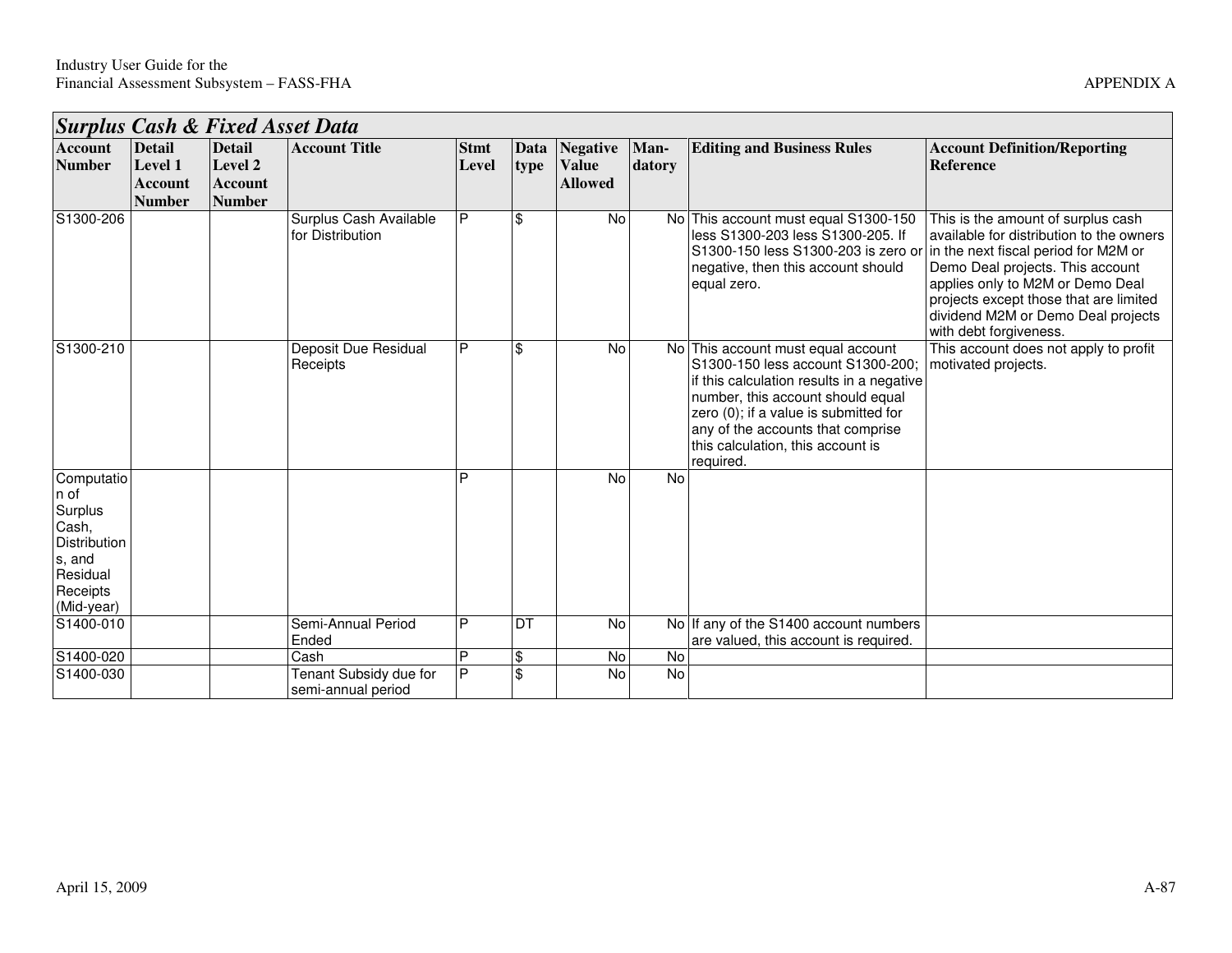|                                 | <b>Surplus Cash &amp; Fixed Asset Data</b> |                                 |                                                       |                |                    |                                |                |                                                                                                                                                                           |                                                                                                                                                                                                                                                                                                                       |  |  |  |
|---------------------------------|--------------------------------------------|---------------------------------|-------------------------------------------------------|----------------|--------------------|--------------------------------|----------------|---------------------------------------------------------------------------------------------------------------------------------------------------------------------------|-----------------------------------------------------------------------------------------------------------------------------------------------------------------------------------------------------------------------------------------------------------------------------------------------------------------------|--|--|--|
| <b>Account</b><br><b>Number</b> | <b>Detail</b><br>Level 1                   | <b>Detail</b><br>Level 2        | <b>Account Title</b>                                  | <b>Stmt</b>    | Data               | <b>Negative</b>                | Man-           | <b>Editing and Business Rules</b>                                                                                                                                         | <b>Account Definition/Reporting</b><br><b>Reference</b>                                                                                                                                                                                                                                                               |  |  |  |
|                                 | <b>Account</b><br><b>Number</b>            | <b>Account</b><br><b>Number</b> |                                                       | Level          | <b>type</b>        | <b>Value</b><br><b>Allowed</b> | datory         |                                                                                                                                                                           |                                                                                                                                                                                                                                                                                                                       |  |  |  |
| S1400-040                       |                                            |                                 | Other                                                 | Þ              | l\$                | No                             |                | No This account must equal the sum of<br>the values submitted for account<br>S1400-042.                                                                                   | This could be withdrawals from<br>Replacement Reserves that were<br>approved before the end of the<br>semiannual fiscal period but have not<br>yet been received. It can also be<br>receivables from Medicare/Medicaid<br>expected to be received within 60<br>days after the end of the semiannual<br>fiscal period. |  |  |  |
|                                 | Detail -<br>Other Cash                     |                                 |                                                       | D              |                    | $\overline{N}$                 | $\overline{N}$ |                                                                                                                                                                           |                                                                                                                                                                                                                                                                                                                       |  |  |  |
|                                 | S1400-041                                  |                                 | Description - Other Cash<br>Detail                    | $\overline{P}$ |                    | No                             |                | No If account S1400-040 is valued, this<br>account is required.                                                                                                           |                                                                                                                                                                                                                                                                                                                       |  |  |  |
|                                 | S1400-042                                  |                                 | Amount - Other Cash<br>Detail                         | P              | $\mathbf{\hat{s}}$ | $\overline{N}$                 |                | No If account S1400-040 is valued, this<br>account is required.                                                                                                           |                                                                                                                                                                                                                                                                                                                       |  |  |  |
| S1400-050                       |                                            |                                 | <b>Total Cash</b>                                     | P              | \$                 | <b>No</b>                      |                | No If any of the S1400 account numbers<br>are valued, this account is required;<br>this account must equal the sum of<br>accounts S1400-020, S1400-030,<br>and S1400-040. |                                                                                                                                                                                                                                                                                                                       |  |  |  |
| S1400-060                       |                                            |                                 | <b>Accrued Mortgage</b><br>Interest Payable           | P              | $\mathfrak{L}$     | <b>No</b>                      | No             |                                                                                                                                                                           |                                                                                                                                                                                                                                                                                                                       |  |  |  |
| S1400-070                       |                                            |                                 | Delinquent Mortgage<br><b>Principal Payments</b>      | P              | $\mathfrak{S}$     | No                             | No             |                                                                                                                                                                           |                                                                                                                                                                                                                                                                                                                       |  |  |  |
| S1400-080                       |                                            |                                 | Delinquent Deposits to<br>Reserve for<br>Replacements | P              | $\mathbf{\$}$      | $\overline{N}$                 | $\overline{N}$ |                                                                                                                                                                           |                                                                                                                                                                                                                                                                                                                       |  |  |  |
| S1400-090                       |                                            |                                 | Accounts Payable [due<br>within 30 days]              | P              | $\mathbf{\$}$      | $\overline{N}$                 | $\overline{N}$ |                                                                                                                                                                           | This account reflects 30 days of<br>project account payables and should<br>not include any entity/construction<br>pavables.                                                                                                                                                                                           |  |  |  |
| S1400-100                       |                                            |                                 | Loans and Notes Payable   P<br>[due within 30 days]   |                | \$                 | <b>No</b>                      | No             |                                                                                                                                                                           | Applies to any loans or notes payable<br>that have prior HUD approval to be<br>paid from operations cash.                                                                                                                                                                                                             |  |  |  |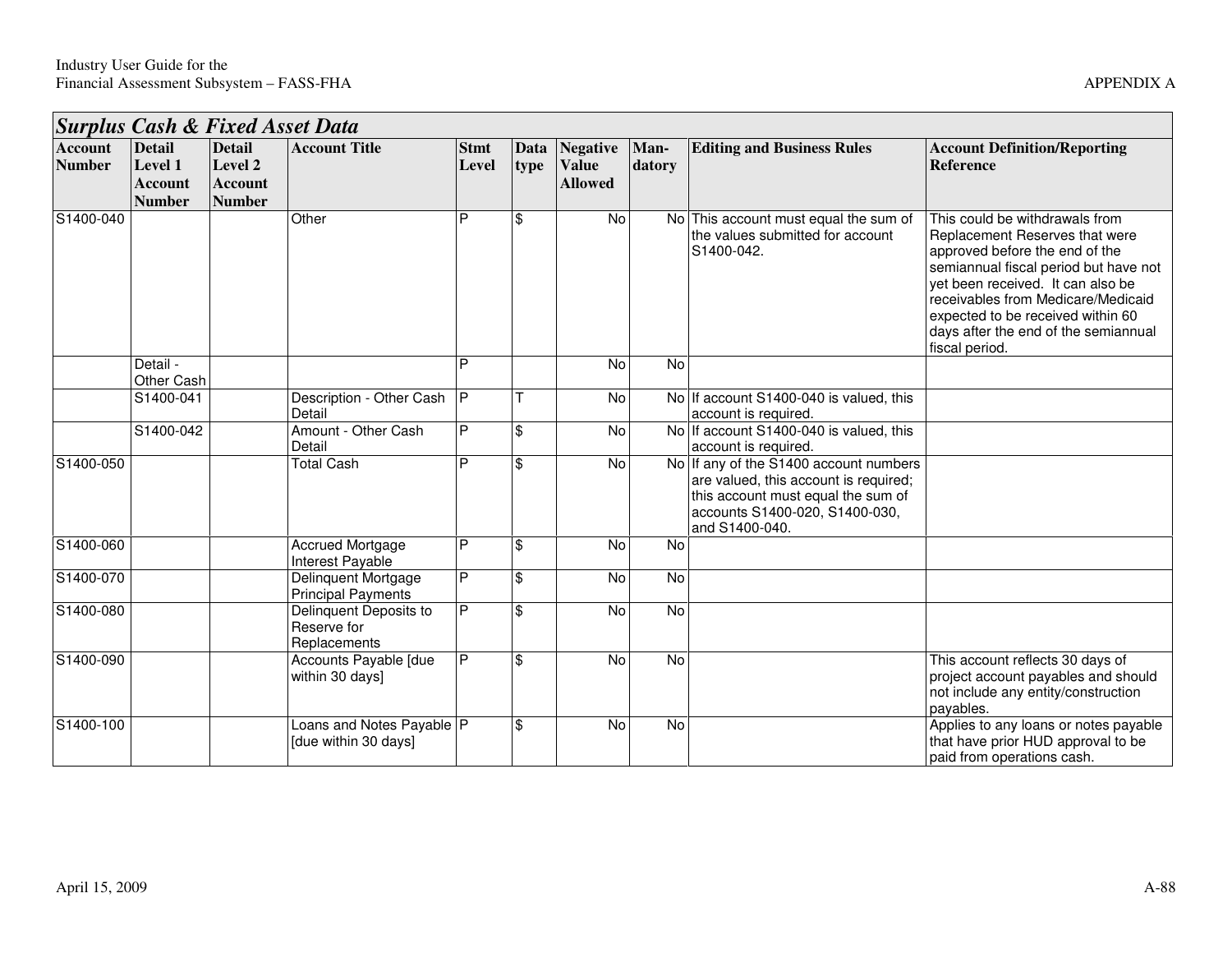|                                 | <b>Surplus Cash &amp; Fixed Asset Data</b>                  |                                                             |                                                          |                      |                    |                                            |                |                                                                                                                                                                    |                                                                                                                                                                                                                                                                                                 |  |  |  |  |
|---------------------------------|-------------------------------------------------------------|-------------------------------------------------------------|----------------------------------------------------------|----------------------|--------------------|--------------------------------------------|----------------|--------------------------------------------------------------------------------------------------------------------------------------------------------------------|-------------------------------------------------------------------------------------------------------------------------------------------------------------------------------------------------------------------------------------------------------------------------------------------------|--|--|--|--|
| <b>Account</b><br><b>Number</b> | <b>Detail</b><br>Level 1<br><b>Account</b><br><b>Number</b> | <b>Detail</b><br>Level 2<br><b>Account</b><br><b>Number</b> | <b>Account Title</b>                                     | <b>Stmt</b><br>Level | Data<br>type       | Negative<br><b>Value</b><br><b>Allowed</b> | Man-<br>datory | <b>Editing and Business Rules</b>                                                                                                                                  | <b>Account Definition/Reporting</b><br>Reference                                                                                                                                                                                                                                                |  |  |  |  |
| S1400-110                       |                                                             |                                                             | Deficient Tax Insurance<br>or MIP Escrow Deposits        | P                    | $\mathfrak{F}$     | No                                         | No             |                                                                                                                                                                    | This negative amount is recorded as a<br>positive number, for use in the<br>calculation. This account will be<br>reviewed to verify that owners are not<br>recording excess cash to the<br>Mortgage Escrow account rather than<br>Residual Receipts.                                            |  |  |  |  |
| S1400-120                       |                                                             |                                                             | Accrued Expenses [not<br>escrowed]                       | P                    | $\$\$              | No                                         | No             |                                                                                                                                                                    | These expenses are NOT Accounts<br>Payable; examples of these expenses<br>include payroll taxes, accrued<br>management fees, etc.<br>Entity/construction payables should<br>not be entered in this field.<br>Entity/construction payable are not<br>part of the Computation of Surplus<br>Cash. |  |  |  |  |
| S1400-130                       |                                                             |                                                             | Prepaid Revenue                                          | P                    | $\mathbf{\hat{S}}$ | No                                         | No             |                                                                                                                                                                    |                                                                                                                                                                                                                                                                                                 |  |  |  |  |
| S1400-140                       |                                                             |                                                             | <b>Tenant Security Deposits</b><br>Liability             | P                    | $\mathbf{\hat{s}}$ | No                                         | $\overline{N}$ |                                                                                                                                                                    |                                                                                                                                                                                                                                                                                                 |  |  |  |  |
| S1400-150                       |                                                             |                                                             | Other Current Obligations P                              |                      | $\$\$              | <b>No</b>                                  |                | No This account must equal the sum of<br>the values submitted for account<br>S1400-170.                                                                            |                                                                                                                                                                                                                                                                                                 |  |  |  |  |
|                                 | Detail -<br>Other<br>Current<br>Obligations                 |                                                             |                                                          | D                    |                    | <b>No</b>                                  | No             |                                                                                                                                                                    |                                                                                                                                                                                                                                                                                                 |  |  |  |  |
|                                 | S1400-160                                                   |                                                             | Description - Other<br><b>Current Obligations Detail</b> | $\overline{P}$       |                    | No                                         |                | No If account S1400-150 is valued, this<br>account is required.                                                                                                    |                                                                                                                                                                                                                                                                                                 |  |  |  |  |
|                                 | S1400-170                                                   |                                                             | Amount - Other Current<br><b>Obligations Detail</b>      | P                    | $\mathbf{\hat{s}}$ | No                                         |                | No If account S1400-150 is valued, this<br>account is required.                                                                                                    |                                                                                                                                                                                                                                                                                                 |  |  |  |  |
| S1400-180                       |                                                             |                                                             | <b>Total Current Obligations</b>                         | P                    | $\mathfrak{S}$     | <b>No</b>                                  |                | No If any of the S1400 account numbers<br>are valued, this account is required;<br>this account must equal the sum of<br>accounts S1400-060 through S1400-<br>150. |                                                                                                                                                                                                                                                                                                 |  |  |  |  |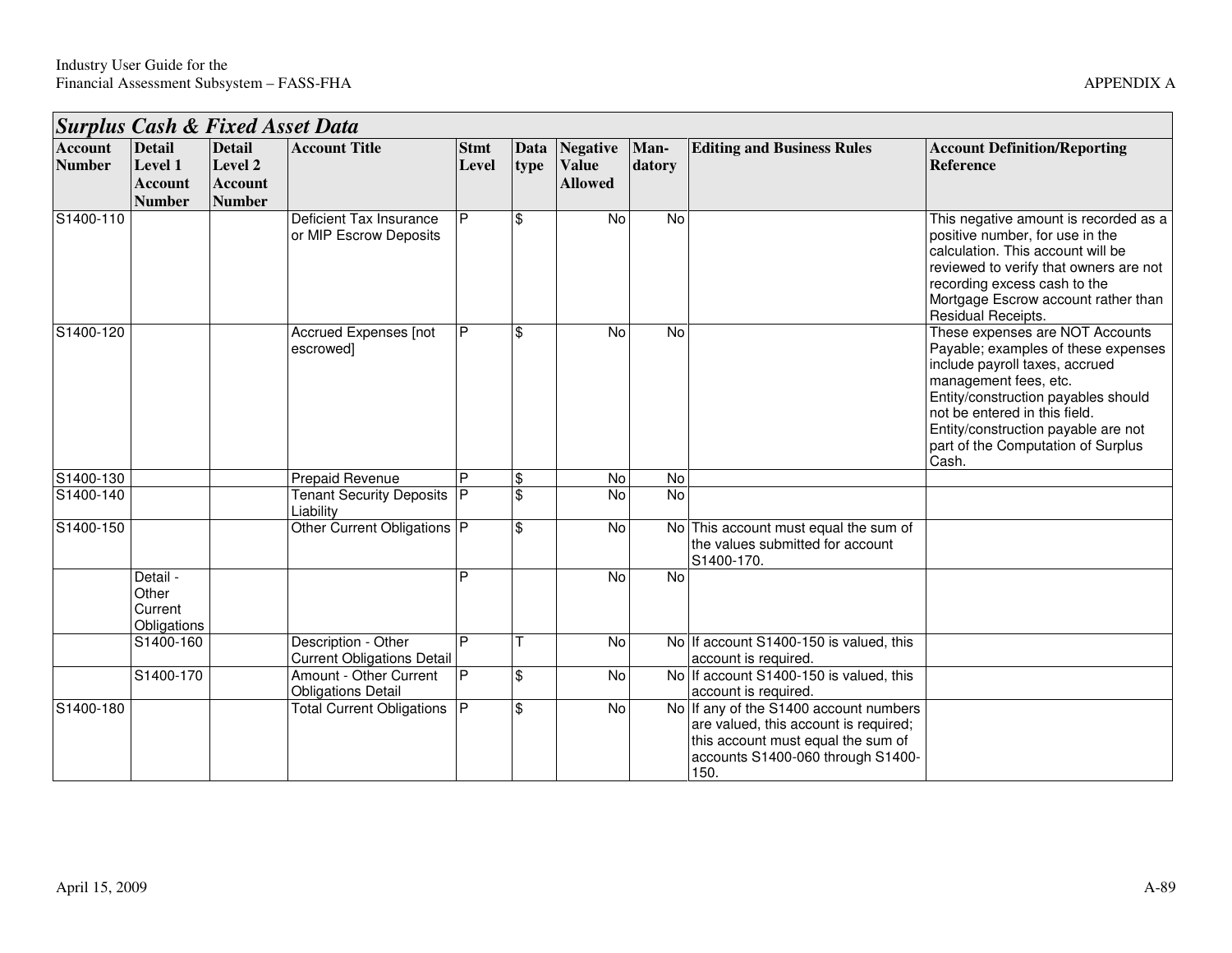|                                 | <b>Surplus Cash &amp; Fixed Asset Data</b>                  |                                                             |                                                                               |                      |              |                                                   |                |                                                                                                                                                                                                                                                                                                                                                                                                                                                                                                                       |                                                                                                                                                |  |  |  |
|---------------------------------|-------------------------------------------------------------|-------------------------------------------------------------|-------------------------------------------------------------------------------|----------------------|--------------|---------------------------------------------------|----------------|-----------------------------------------------------------------------------------------------------------------------------------------------------------------------------------------------------------------------------------------------------------------------------------------------------------------------------------------------------------------------------------------------------------------------------------------------------------------------------------------------------------------------|------------------------------------------------------------------------------------------------------------------------------------------------|--|--|--|
| <b>Account</b><br><b>Number</b> | <b>Detail</b><br>Level 1<br><b>Account</b><br><b>Number</b> | <b>Detail</b><br>Level 2<br><b>Account</b><br><b>Number</b> | <b>Account Title</b>                                                          | <b>Stmt</b><br>Level | Data<br>type | <b>Negative</b><br><b>Value</b><br><b>Allowed</b> | Man-<br>datory | <b>Editing and Business Rules</b>                                                                                                                                                                                                                                                                                                                                                                                                                                                                                     | <b>Account Definition/Reporting</b><br><b>Reference</b>                                                                                        |  |  |  |
| S1400-190                       |                                                             |                                                             | Surplus Cash<br>(Deficiency)                                                  | P                    | \$           | Yes                                               |                | No If any of the S1400 account numbers<br>are valued, this account is required;<br>this account must equal account<br>S1400-050 less account S1400-180.                                                                                                                                                                                                                                                                                                                                                               |                                                                                                                                                |  |  |  |
| S1400-200                       |                                                             |                                                             | Distribution earned during $ P $<br>semi-annual period                        |                      | \$           | No                                                | No             |                                                                                                                                                                                                                                                                                                                                                                                                                                                                                                                       | This account does not apply to profit<br>motivated projects nor to limited<br>dividend M2M or Demo Deal projects<br>with debt forgiveness.     |  |  |  |
| S1400-210                       |                                                             |                                                             | Distribution Accrued and<br>Unpaid as of the end of<br>the semi-annual period | P                    | \$           | No                                                | $\overline{N}$ |                                                                                                                                                                                                                                                                                                                                                                                                                                                                                                                       | This account does not apply to profit<br>motivated projects nor to limited<br>dividend M2M or Demo Deal projects<br>with debt forgiveness.     |  |  |  |
| S1400-220                       |                                                             |                                                             | <b>Distributions and Entity</b><br>Expenses paid during<br>semi-annual period | P                    | \$           | No                                                | $\overline{N}$ |                                                                                                                                                                                                                                                                                                                                                                                                                                                                                                                       | This account does not apply to profit<br>motivated projects nor to limited<br>dividend M2M or Demo Deal projects<br>with debt forgiveness.     |  |  |  |
| S1400-230                       |                                                             |                                                             | <b>Distribution Earned but</b><br>Unpaid                                      | P                    | \$           | No                                                |                | No This account must equal the sum of<br>accounts S1400-200 and S1400-<br>210, less account S1400-220; if a<br>value is submitted for any of the<br>accounts that comprise this<br>calculation, this account is required.                                                                                                                                                                                                                                                                                             | This account does not apply to profit<br>motivated projects nor to limited<br>dividend M2M or Demo Deal projects<br>with debt forgiveness.     |  |  |  |
| S1400-240                       |                                                             |                                                             | Amount Available for<br>Distribution during next<br>fiscal period             | P                    | \$           | No                                                |                | No For Limited Dividend projects this<br>account must equal the smaller of<br>account S1400-190 and account<br>S1400-230; if the smaller amount is<br>negative, this account should equal<br>zero (0); if a value is submitted for<br>any of the accounts that comprise<br>this calculation, this account is<br>required. For Profit-Motivated<br>projects, account S1400-240 should<br>be valued and it should equal S1400-<br>190. If S1400-190 is zero (0) or<br>negative, this value should equal<br>zero $(0)$ . | This account does not apply to M2M<br>or Demo Deal projects except for M2M<br>or Demo Deal Limited Dividend<br>projects with Debt Forgiveness. |  |  |  |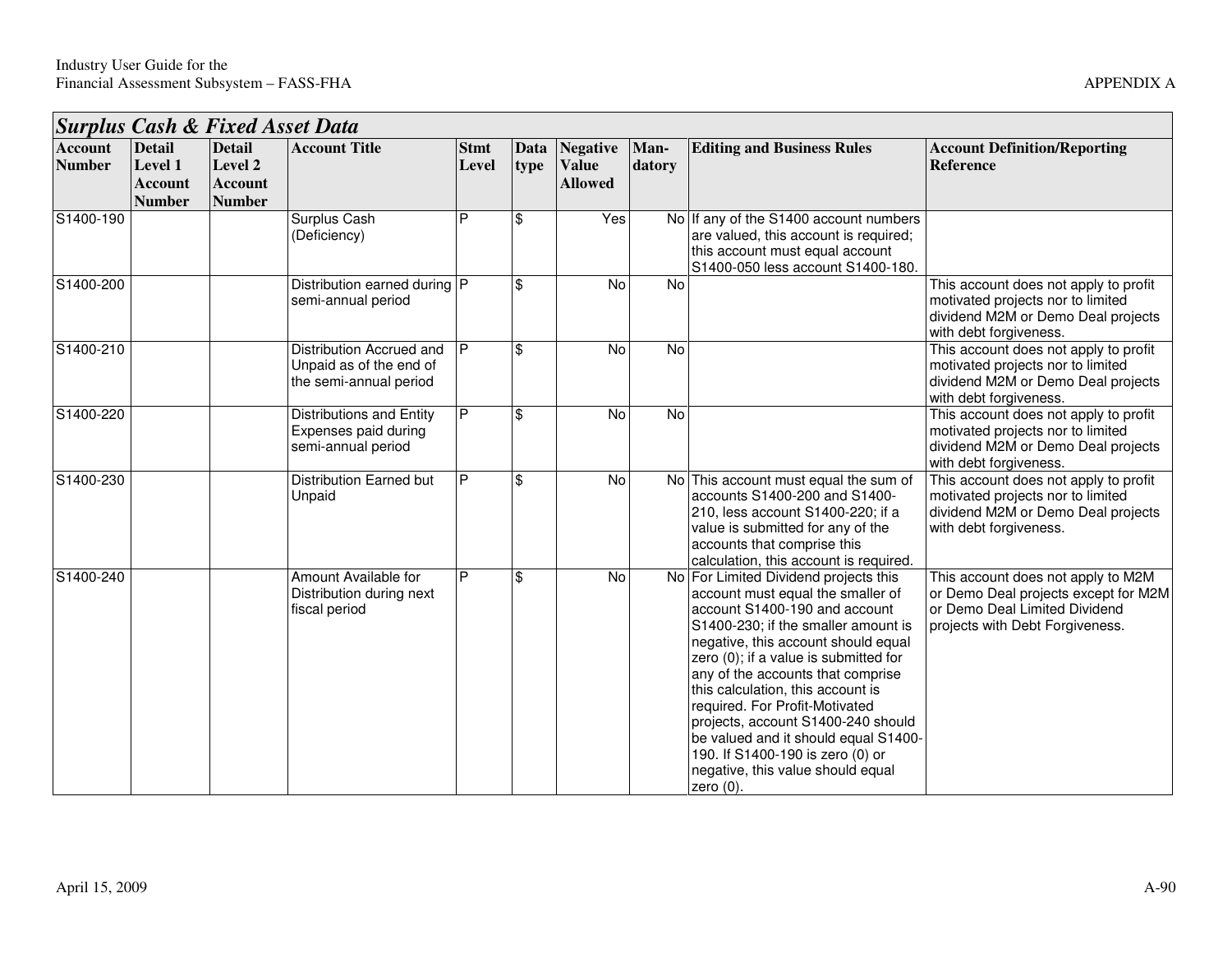|                                                         | <b>Surplus Cash &amp; Fixed Asset Data</b>                  |                                                             |                                                    |                      |                         |                                                   |                |                                                                                                                                                                                                                                                                                           |                                                                                                     |
|---------------------------------------------------------|-------------------------------------------------------------|-------------------------------------------------------------|----------------------------------------------------|----------------------|-------------------------|---------------------------------------------------|----------------|-------------------------------------------------------------------------------------------------------------------------------------------------------------------------------------------------------------------------------------------------------------------------------------------|-----------------------------------------------------------------------------------------------------|
| <b>Account</b><br><b>Number</b>                         | <b>Detail</b><br>Level 1<br><b>Account</b><br><b>Number</b> | <b>Detail</b><br>Level 2<br><b>Account</b><br><b>Number</b> | <b>Account Title</b>                               | <b>Stmt</b><br>Level | Data<br>type            | <b>Negative</b><br><b>Value</b><br><b>Allowed</b> | Man-<br>datory | <b>Editing and Business Rules</b>                                                                                                                                                                                                                                                         | <b>Account Definition/Reporting</b><br><b>Reference</b>                                             |
| S1400-250                                               |                                                             |                                                             | <b>Deposit Due Residual</b><br>Receipts            | P                    | \$                      | No                                                |                | No This account must equal account<br>S1400-190 less account S1400-240;<br>if this calculation results in a negative<br>number, this account should equal<br>zero (0); if a value is submitted for<br>any of the accounts that comprise<br>this calculation, this account is<br>required. | This account does not apply to profit<br>motivated projects.                                        |
| Schedule<br>of Changes<br>in Fixed<br>Asset<br>Accounts |                                                             |                                                             |                                                    | P                    |                         | No                                                | <b>No</b>      |                                                                                                                                                                                                                                                                                           |                                                                                                     |
| 1410P                                                   |                                                             |                                                             | <b>Beginning Balance for</b><br>1410               | P                    | \$                      | No                                                | No             |                                                                                                                                                                                                                                                                                           |                                                                                                     |
| 1410AT                                                  |                                                             |                                                             | Additions for 1410                                 | $\overline{P}$       | $\overline{\mathbf{S}}$ | $\overline{N}$                                    |                | No This account must equal the sum of<br>the values submitted for account<br>1410A-030.                                                                                                                                                                                                   |                                                                                                     |
|                                                         | Detail -<br>Additions<br>for Land                           |                                                             |                                                    | Þ                    |                         | No                                                | <b>No</b>      |                                                                                                                                                                                                                                                                                           |                                                                                                     |
|                                                         | 1410A-010                                                   |                                                             | Item Purchased -<br>Additions Detail for 1410      | P                    |                         | $\overline{N}$                                    |                | No If account 1410AT is valued, this<br>account is required.                                                                                                                                                                                                                              | This account should be used to<br>indicate quantity as well as the item<br>purchased.               |
|                                                         | 1410A-030                                                   |                                                             | <b>Total Amount - Additions</b><br>Detail for 1410 | <b>P</b>             | \$                      | $\overline{N}$                                    |                | No If account 1410AT is valued, this<br>account is required.                                                                                                                                                                                                                              |                                                                                                     |
| 1410DT                                                  |                                                             |                                                             | Deductions for 1410                                | $\overline{P}$       | $\overline{\mathbf{3}}$ | $\overline{N}$                                    |                | No This account must equal the sum of<br>the values submitted for account<br>1410D-030.                                                                                                                                                                                                   |                                                                                                     |
|                                                         | Detail -<br>Deductions<br>for Land                          |                                                             |                                                    | $\overline{P}$       |                         | $\overline{N}$                                    | $\overline{N}$ |                                                                                                                                                                                                                                                                                           |                                                                                                     |
|                                                         | 1410D-010                                                   |                                                             | <b>Description - Deductions</b><br>Detail for 1410 | P                    |                         | $\overline{N}$                                    |                | No If account 1410DT is valued, this<br>account is required.                                                                                                                                                                                                                              | This account should be used to<br>indicate quantity as well as the<br>description of the deduction. |
|                                                         | 1410D-030                                                   |                                                             | Total Amount -<br>Deductions Detail for<br>1410    | P                    | \$                      | No                                                |                | No If account 1410DT is valued, this<br>account is required.                                                                                                                                                                                                                              |                                                                                                     |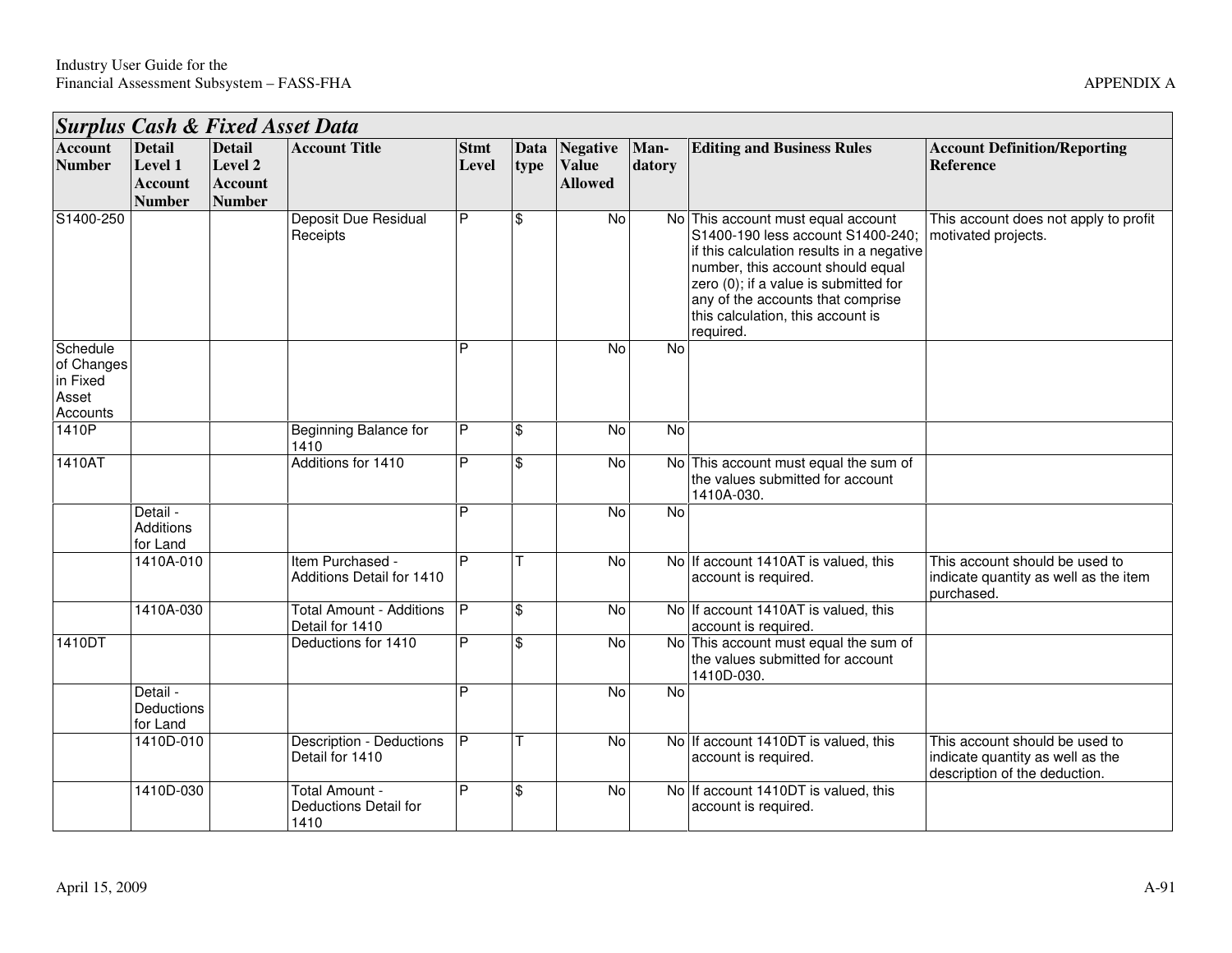|                                 | <b>Surplus Cash &amp; Fixed Asset Data</b>                  |                                                             |                                                    |                      |              |                                                   |                |                                                                                                                                                                                                                |                                                                                                                                      |  |  |  |  |
|---------------------------------|-------------------------------------------------------------|-------------------------------------------------------------|----------------------------------------------------|----------------------|--------------|---------------------------------------------------|----------------|----------------------------------------------------------------------------------------------------------------------------------------------------------------------------------------------------------------|--------------------------------------------------------------------------------------------------------------------------------------|--|--|--|--|
| <b>Account</b><br><b>Number</b> | <b>Detail</b><br>Level 1<br><b>Account</b><br><b>Number</b> | <b>Detail</b><br>Level 2<br><b>Account</b><br><b>Number</b> | <b>Account Title</b>                               | <b>Stmt</b><br>Level | Data<br>type | <b>Negative</b><br><b>Value</b><br><b>Allowed</b> | Man-<br>datory | <b>Editing and Business Rules</b>                                                                                                                                                                              | <b>Account Definition/Reporting</b><br><b>Reference</b>                                                                              |  |  |  |  |
| 1410                            |                                                             |                                                             | Land                                               | P                    | \$           | $\overline{N}$                                    |                | No This account must equal the sum of<br>accounts 1410P and 1410AT, less<br>account 1410DT; if a value is<br>submitted for any of the accounts<br>that comprise this calculation, this<br>account is required. | This account reflects the purchase<br>price of the land plus the cost of<br>improvements to the land are charged<br>to this account. |  |  |  |  |
| 1420P                           |                                                             |                                                             | Beginning Balance for<br>1420                      | P                    | \$           | No                                                | $\overline{N}$ |                                                                                                                                                                                                                |                                                                                                                                      |  |  |  |  |
| 1420AT                          |                                                             |                                                             | Additions for 1420                                 | P                    | \$           | No                                                |                | No   This account must equal the sum of<br>the values submitted for account<br>1420A-030.                                                                                                                      |                                                                                                                                      |  |  |  |  |
|                                 | Detail -<br>Additions<br>for<br><b>Buildings</b>            |                                                             |                                                    | P                    |              | <b>No</b>                                         | No             |                                                                                                                                                                                                                |                                                                                                                                      |  |  |  |  |
|                                 | 1420A-010                                                   |                                                             | Item Purchased -<br>Additions Detail for 1420      | P                    |              | $\overline{N}$                                    |                | No If account 1420AT is valued, this<br>account is required.                                                                                                                                                   | This account should be used to<br>indicate quantity as well as the item<br>purchased.                                                |  |  |  |  |
|                                 | 1420A-030                                                   |                                                             | <b>Total Amount - Additions</b><br>Detail for 1420 | P                    | \$           | No                                                |                | No If account 1420AT is valued, this<br>account is required.                                                                                                                                                   |                                                                                                                                      |  |  |  |  |
| 1420DT                          |                                                             |                                                             | Deductions for 1420                                | P                    | \$           | No                                                |                | No This account must equal the sum of<br>the values submitted for account<br>1420D-030.                                                                                                                        |                                                                                                                                      |  |  |  |  |
|                                 | Detail -<br>Deductions<br>for<br><b>Buildings</b>           |                                                             |                                                    | D                    |              | <b>No</b>                                         | No             |                                                                                                                                                                                                                |                                                                                                                                      |  |  |  |  |
|                                 | 1420D-010                                                   |                                                             | Description - Deductions<br>Detail for 1420        | <b>P</b>             |              | $\overline{N}$                                    |                | No If account 1420DT is valued, this<br>account is required.                                                                                                                                                   | This account should be used to<br>indicate quantity as well as the<br>description of the deduction.                                  |  |  |  |  |
|                                 | 1420D-030                                                   |                                                             | Total Amount -<br>Deductions Detail for<br>1420    | P                    | \$           | No                                                |                | No If account 1420DT is valued, this<br>account is required.                                                                                                                                                   |                                                                                                                                      |  |  |  |  |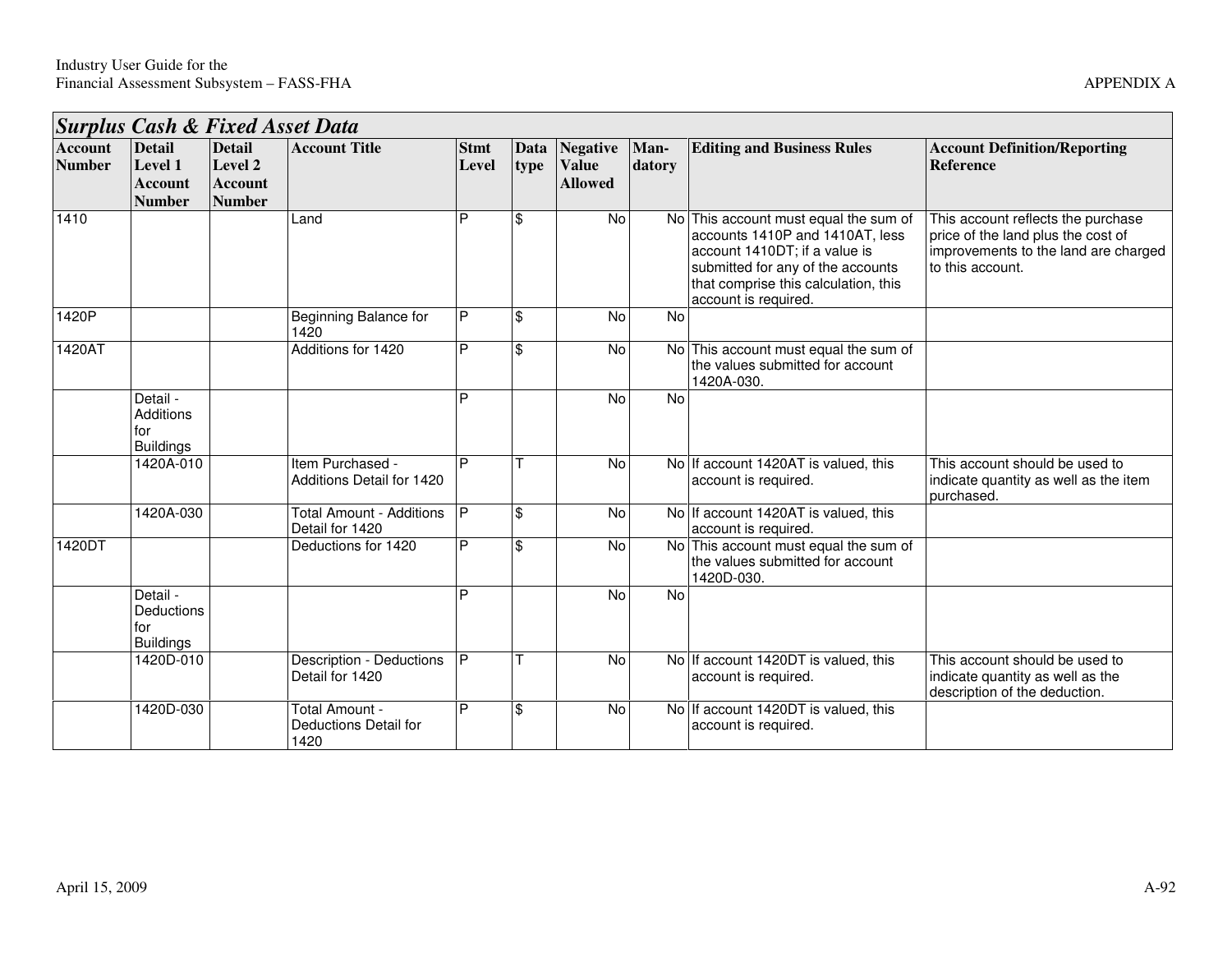┑

|                                 | <b>Surplus Cash &amp; Fixed Asset Data</b>                  |                                                             |                                                    |                      |                         |                                                   |                |                                                                                                                                                                                                                |                                                                                                                                                                                                                                                                                                                               |
|---------------------------------|-------------------------------------------------------------|-------------------------------------------------------------|----------------------------------------------------|----------------------|-------------------------|---------------------------------------------------|----------------|----------------------------------------------------------------------------------------------------------------------------------------------------------------------------------------------------------------|-------------------------------------------------------------------------------------------------------------------------------------------------------------------------------------------------------------------------------------------------------------------------------------------------------------------------------|
| <b>Account</b><br><b>Number</b> | <b>Detail</b><br>Level 1<br><b>Account</b><br><b>Number</b> | <b>Detail</b><br>Level 2<br><b>Account</b><br><b>Number</b> | <b>Account Title</b>                               | <b>Stmt</b><br>Level | Data<br>type            | <b>Negative</b><br><b>Value</b><br><b>Allowed</b> | Man-<br>datory | <b>Editing and Business Rules</b>                                                                                                                                                                              | <b>Account Definition/Reporting</b><br><b>Reference</b>                                                                                                                                                                                                                                                                       |
| 1420                            |                                                             |                                                             | <b>Buildings</b>                                   | P                    | \$                      | $\overline{N}$                                    |                | No This account must equal the sum of<br>accounts 1420P and 1420AT, less<br>account 1420DT; if a value is<br>submitted for any of the accounts<br>that comprise this calculation, this<br>account is required. | This account reflects the total cost of<br>the buildings, including fixed building<br>equipment, furniture, and furnishings,<br>is charged to this account. Agents<br>should also charge improvements to<br>the buildings to this account. The<br>balance represents the original cost of<br>the buildings plus enhancements. |
| 1440P                           |                                                             |                                                             | <b>Beginning Balance for</b><br>1440               | P                    | \$                      | <b>No</b>                                         | No             |                                                                                                                                                                                                                |                                                                                                                                                                                                                                                                                                                               |
| 1440AT                          |                                                             |                                                             | Additions for 1440                                 | P                    | \$                      | No                                                |                | No This account must equal the sum of<br>the values submitted for account<br>1440A-030.                                                                                                                        |                                                                                                                                                                                                                                                                                                                               |
|                                 | Detail -<br>Additions<br>for Building<br>Equipment          |                                                             |                                                    | P                    |                         | $\overline{N}$                                    | No             |                                                                                                                                                                                                                |                                                                                                                                                                                                                                                                                                                               |
|                                 | 1440A-010                                                   |                                                             | Item Purchased -<br>Additions Detail for 1440      | P                    |                         | <b>No</b>                                         |                | No If account 1440AT is valued, this<br>account is required.                                                                                                                                                   | This account should be used to<br>indicate quantity as well as the item<br>purchased.                                                                                                                                                                                                                                         |
|                                 | 1440A-030                                                   |                                                             | <b>Total Amount - Additions</b><br>Detail for 1440 | IP.                  | \$                      | No                                                |                | No If account 1440AT is valued, this<br>account is required.                                                                                                                                                   |                                                                                                                                                                                                                                                                                                                               |
| 1440DT                          |                                                             |                                                             | Deductions for 1440                                | P                    | $\overline{\mathbf{S}}$ | No                                                |                | No This account must equal the sum of<br>the values submitted for account<br>1440D-030.                                                                                                                        |                                                                                                                                                                                                                                                                                                                               |
|                                 | Detail -<br>Deductions<br>for Building<br>Equipment         |                                                             |                                                    | P                    |                         | $\overline{N}$                                    | No             |                                                                                                                                                                                                                |                                                                                                                                                                                                                                                                                                                               |
|                                 | 1440D-010                                                   |                                                             | Description - Deductions<br>Detail for 1440        | <b>P</b>             |                         | No                                                |                | No If account 1440DT is valued, this<br>account is required.                                                                                                                                                   | This account should be used to<br>indicate quantity as well as the<br>description of the deduction.                                                                                                                                                                                                                           |
|                                 | 1440D-030                                                   |                                                             | Total Amount -<br>Deductions Detail for<br>1440    | P                    | $\overline{\mathbb{S}}$ | No                                                |                | No If account 1440DT is valued, this<br>account is required.                                                                                                                                                   |                                                                                                                                                                                                                                                                                                                               |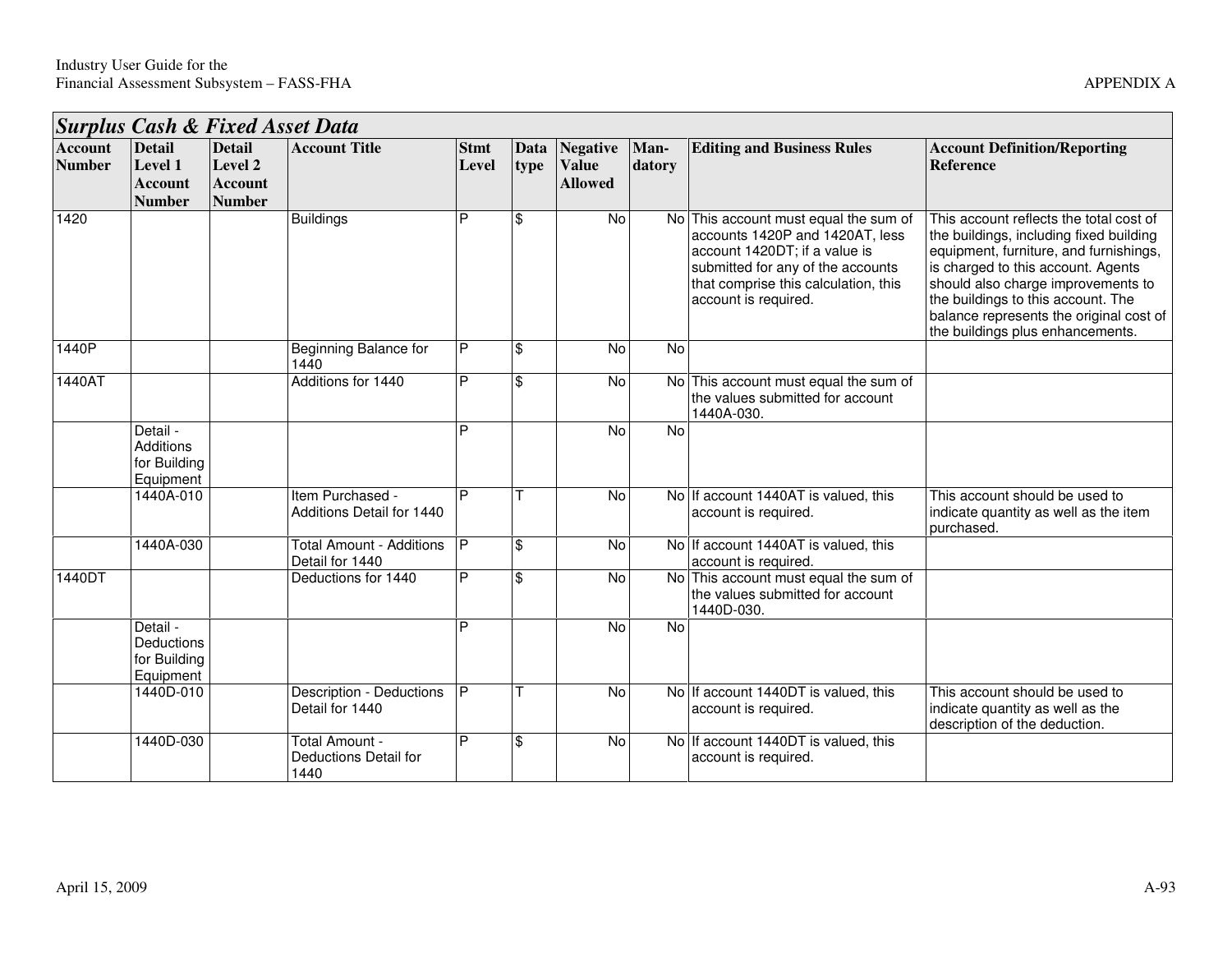Н

h

|                                 | <b>Surplus Cash &amp; Fixed Asset Data</b>                                        |                                                             |                                                    |                      |              |                                                   |                |                                                                                                                                                                                                                |                                                                                                                                                                                                                                                                                  |  |  |  |
|---------------------------------|-----------------------------------------------------------------------------------|-------------------------------------------------------------|----------------------------------------------------|----------------------|--------------|---------------------------------------------------|----------------|----------------------------------------------------------------------------------------------------------------------------------------------------------------------------------------------------------------|----------------------------------------------------------------------------------------------------------------------------------------------------------------------------------------------------------------------------------------------------------------------------------|--|--|--|
| <b>Account</b><br><b>Number</b> | <b>Detail</b><br>Level 1<br><b>Account</b><br><b>Number</b>                       | <b>Detail</b><br>Level 2<br><b>Account</b><br><b>Number</b> | <b>Account Title</b>                               | <b>Stmt</b><br>Level | Data<br>type | <b>Negative</b><br><b>Value</b><br><b>Allowed</b> | Man-<br>datory | <b>Editing and Business Rules</b>                                                                                                                                                                              | <b>Account Definition/Reporting</b><br><b>Reference</b>                                                                                                                                                                                                                          |  |  |  |
| 1440                            |                                                                                   |                                                             | <b>Building Equipment</b><br>(Portable)            | P                    | \$           | $\overline{N}$                                    |                | No This account must equal the sum of<br>accounts 1440P and 1440AT, less<br>account 1440DT; if a value is<br>submitted for any of the accounts<br>that comprise this calculation, this<br>account is required. | The balance of this account<br>represents the total cost of the<br>portable equipment in use by the<br>project. Costs include any<br>transportation or installation charges.<br>Assets in this account include items<br>such as stoves, refrigerators and fire<br>extinguishers. |  |  |  |
| 1450P                           |                                                                                   |                                                             | Beginning Balance for<br>1450                      | P                    | \$           | No                                                | No             |                                                                                                                                                                                                                |                                                                                                                                                                                                                                                                                  |  |  |  |
| 1450AT                          |                                                                                   |                                                             | Additions for 1450                                 | P                    | \$           | No                                                |                | No This account must equal the sum of<br>the values submitted for account<br>1450A-030.                                                                                                                        |                                                                                                                                                                                                                                                                                  |  |  |  |
|                                 | Detail -<br><b>Additions</b><br>for<br>Furniture<br>for<br>Project/Ten<br>ant Use |                                                             |                                                    | P                    |              | No                                                | No             |                                                                                                                                                                                                                |                                                                                                                                                                                                                                                                                  |  |  |  |
|                                 | 1450A-010                                                                         |                                                             | Item Purchased -<br>Additions Detail for 1450      | Þ                    |              | $\overline{N}$                                    |                | No If account 1450AT is valued, this<br>account is required.                                                                                                                                                   | This account should be used to<br>indicate quantity as well as the item<br>purchased.                                                                                                                                                                                            |  |  |  |
|                                 | 1450A-030                                                                         |                                                             | <b>Total Amount - Additions</b><br>Detail for 1450 | $\overline{P}$       | \$           | $\overline{N}$                                    |                | No If account 1450AT is valued, this<br>account is required.                                                                                                                                                   |                                                                                                                                                                                                                                                                                  |  |  |  |
| 1450DT                          |                                                                                   |                                                             | Deductions for 1450                                | P                    | \$           | $\overline{N}$                                    |                | No This account must equal the sum of<br>the values submitted for account<br>1450D-030.                                                                                                                        |                                                                                                                                                                                                                                                                                  |  |  |  |
|                                 | Detail -<br>Deductions<br>for<br>Furniture<br>for<br>Project/Ten<br>ant Use       |                                                             |                                                    | D                    |              | $\overline{N}$                                    | No             |                                                                                                                                                                                                                |                                                                                                                                                                                                                                                                                  |  |  |  |
|                                 | 1450D-010                                                                         |                                                             | Description - Deductions<br>Detail for 1450        | P                    |              | $\overline{N}$                                    |                | No If account 1450DT is valued, this<br>account is required.                                                                                                                                                   | This account should be used to<br>indicate quantity as well as the<br>description of the deduction.                                                                                                                                                                              |  |  |  |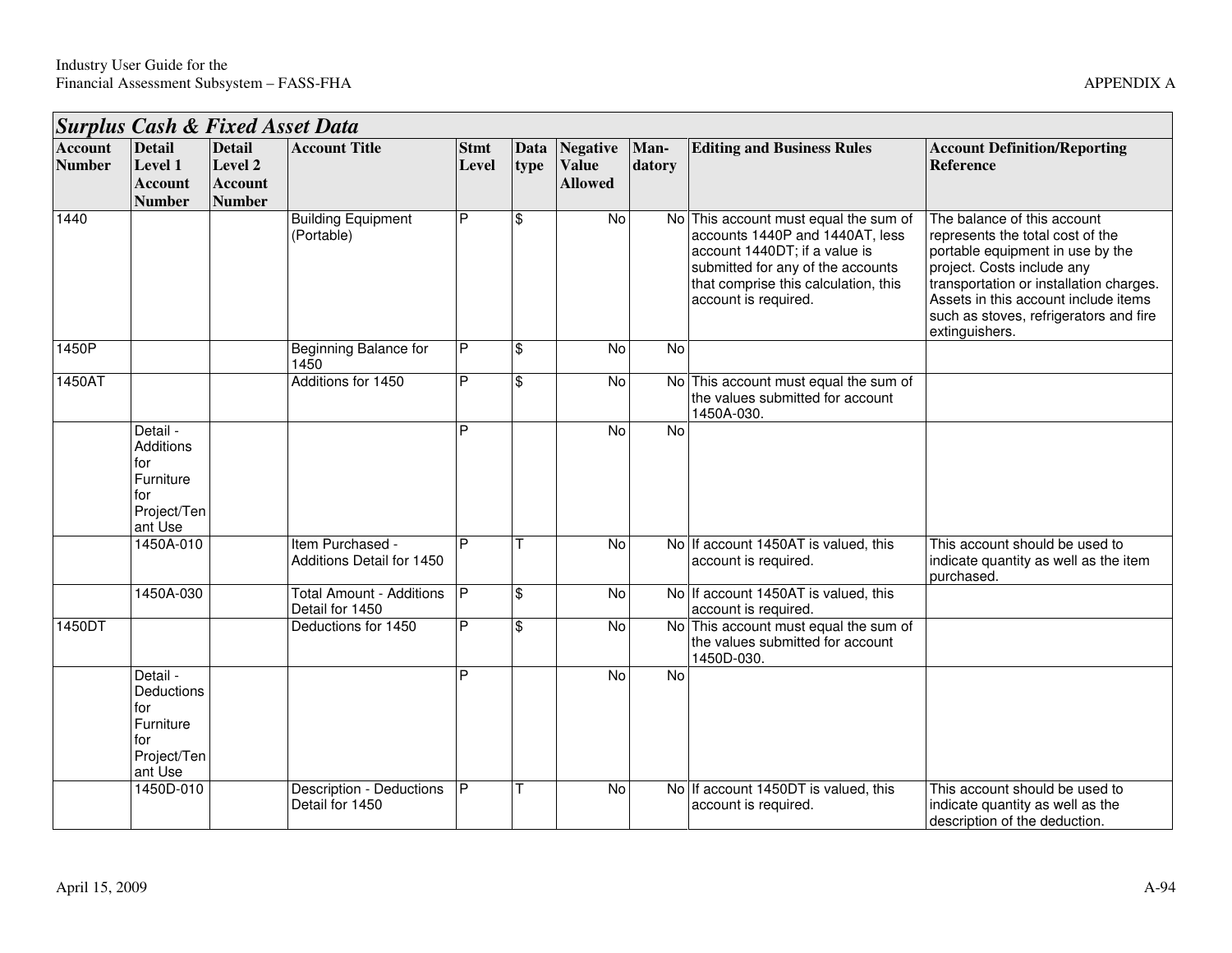|                                 |                                                             |                                                             | <b>Surplus Cash &amp; Fixed Asset Data</b>         |                      |                     |                                                   |                |                                                                                                                                                                                                                |                                                                                                                                                                                                        |
|---------------------------------|-------------------------------------------------------------|-------------------------------------------------------------|----------------------------------------------------|----------------------|---------------------|---------------------------------------------------|----------------|----------------------------------------------------------------------------------------------------------------------------------------------------------------------------------------------------------------|--------------------------------------------------------------------------------------------------------------------------------------------------------------------------------------------------------|
| <b>Account</b><br><b>Number</b> | <b>Detail</b><br>Level 1<br><b>Account</b><br><b>Number</b> | <b>Detail</b><br>Level 2<br><b>Account</b><br><b>Number</b> | <b>Account Title</b>                               | <b>Stmt</b><br>Level | <b>Data</b><br>type | <b>Negative</b><br><b>Value</b><br><b>Allowed</b> | Man-<br>datory | <b>Editing and Business Rules</b>                                                                                                                                                                              | <b>Account Definition/Reporting</b><br><b>Reference</b>                                                                                                                                                |
|                                 | 1450D-030                                                   |                                                             | Total Amount -<br>Deductions Detail for<br>1450    | P                    | \$                  | $\overline{N}$                                    |                | No If account 1450DT is valued, this<br>account is required.                                                                                                                                                   |                                                                                                                                                                                                        |
| 1450                            |                                                             |                                                             | Furniture for<br>Project/Tenant Use                | Þ                    | \$                  | $\overline{N}$                                    |                | No This account must equal the sum of<br>accounts 1450P and 1450AT, less<br>account 1450DT; if a value is<br>submitted for any of the accounts<br>that comprise this calculation, this<br>account is required. | This account reflects the cost of all<br>furniture and equipment, including<br>computers and other electrical<br>equipment, purchased for use by the<br>tenants in the common areas of the<br>project. |
| 1460P                           |                                                             |                                                             | <b>Beginning Balance for</b><br>1460               | P                    | \$                  | No                                                | No             |                                                                                                                                                                                                                |                                                                                                                                                                                                        |
| 1460AT                          |                                                             |                                                             | Additions for 1460                                 | P                    | \$                  | <b>No</b>                                         |                | No This account must equal the sum of<br>the values submitted for account<br>1460A-030.                                                                                                                        |                                                                                                                                                                                                        |
|                                 | Detail -<br><b>Additions</b><br>for<br>Furnishing           |                                                             |                                                    | P                    |                     | $\overline{N}$                                    | <b>No</b>      |                                                                                                                                                                                                                |                                                                                                                                                                                                        |
|                                 | 1460A-010                                                   |                                                             | Item Purchased -<br>Additions Detail for 1460      | P                    |                     | No                                                |                | No If account 1460AT is valued, this<br>account is required.                                                                                                                                                   | This account should be used to<br>indicate quantity as well as the item<br>purchased.                                                                                                                  |
|                                 | 1460A-030                                                   |                                                             | <b>Total Amount - Additions</b><br>Detail for 1460 | P                    | \$                  | $\overline{N}$                                    |                | No If account 1460AT is valued, this<br>account is required.                                                                                                                                                   |                                                                                                                                                                                                        |
| 1460DT                          |                                                             |                                                             | Deductions for 1460                                | P                    | \$                  | No                                                |                | No This account must equal the sum of<br>the values submitted for account<br>1460D-030.                                                                                                                        |                                                                                                                                                                                                        |
|                                 | Detail -<br>Deductions<br>for<br>Furnishing                 |                                                             |                                                    | P                    |                     | $\overline{N}$                                    | <b>No</b>      |                                                                                                                                                                                                                |                                                                                                                                                                                                        |
|                                 | 1460D-010                                                   |                                                             | <b>Description - Deductions</b><br>Detail for 1460 | P                    |                     | $\overline{N}$                                    |                | No If account 1460DT is valued, this<br>account is required.                                                                                                                                                   | This account should be used to<br>indicate quantity as well as the<br>description of the deduction.                                                                                                    |
|                                 | 1460D-030                                                   |                                                             | Total Amount -<br>Deductions Detail for<br>1460    | P                    | \$                  | $\overline{N}$                                    |                | No If account 1460DT is valued, this<br>account is required.                                                                                                                                                   |                                                                                                                                                                                                        |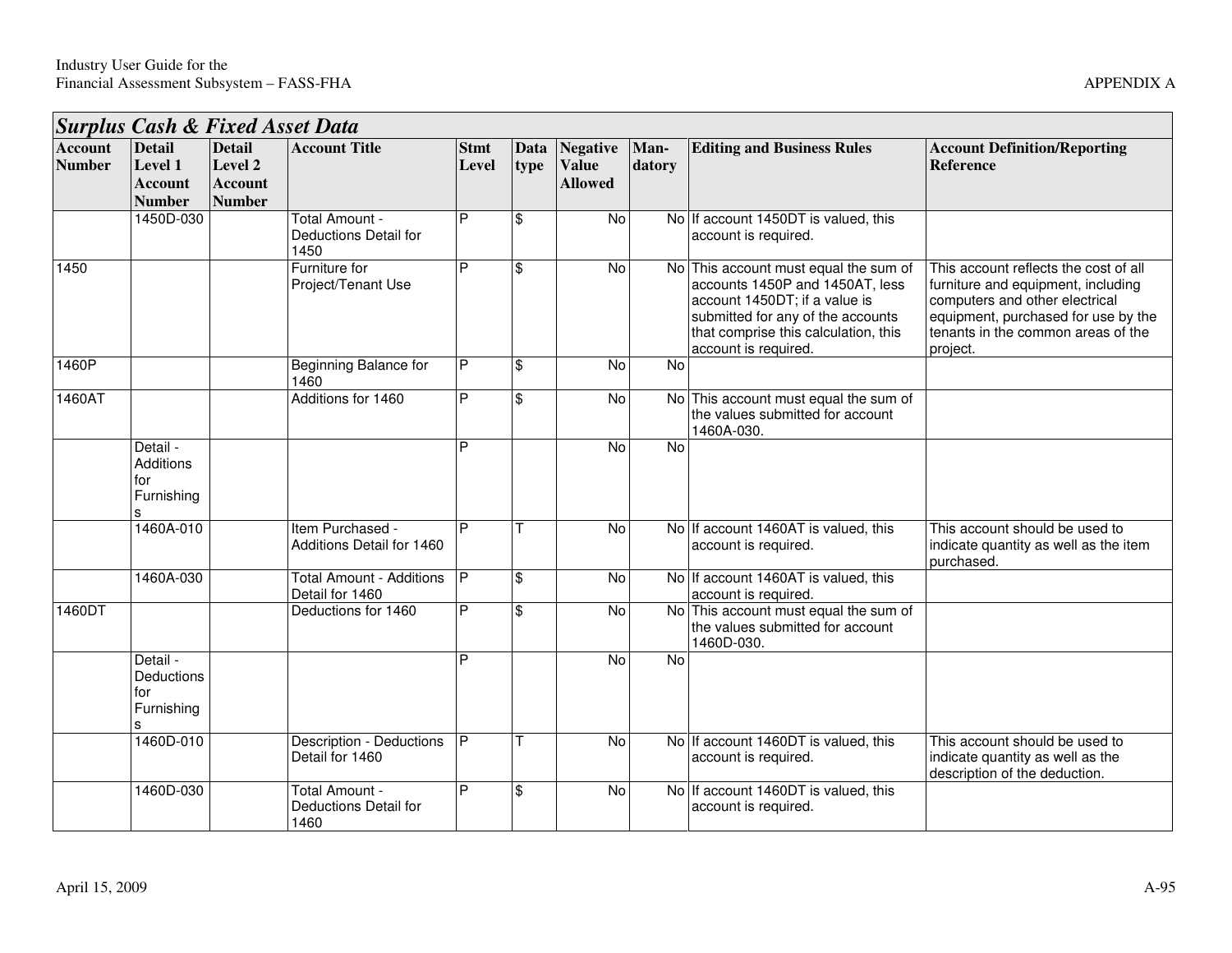Н

|                          |                                                                       |                                                             | <b>Surplus Cash &amp; Fixed Asset Data</b>         |                      |                         |                                                   |                |                                                                                                                                                                                                                |                                                                                                                                                                                                                                                                                     |
|--------------------------|-----------------------------------------------------------------------|-------------------------------------------------------------|----------------------------------------------------|----------------------|-------------------------|---------------------------------------------------|----------------|----------------------------------------------------------------------------------------------------------------------------------------------------------------------------------------------------------------|-------------------------------------------------------------------------------------------------------------------------------------------------------------------------------------------------------------------------------------------------------------------------------------|
| Account<br><b>Number</b> | <b>Detail</b><br>Level 1<br><b>Account</b><br><b>Number</b>           | <b>Detail</b><br>Level 2<br><b>Account</b><br><b>Number</b> | <b>Account Title</b>                               | <b>Stmt</b><br>Level | Data<br>type            | <b>Negative</b><br><b>Value</b><br><b>Allowed</b> | Man-<br>datory | <b>Editing and Business Rules</b>                                                                                                                                                                              | <b>Account Definition/Reporting</b><br><b>Reference</b>                                                                                                                                                                                                                             |
| 1460                     |                                                                       |                                                             | Furnishings                                        | P                    | \$                      | $\overline{N}$                                    |                | No This account must equal the sum of<br>accounts 1460P and 1460AT, less<br>account 1460DT; if a value is<br>submitted for any of the accounts<br>that comprise this calculation, this<br>account is required. | This account reflects the cost of<br>furnishings (window shades, venetian<br>blinds shower curtains, hall carpets,<br>etc.) not charged to the cost of the<br>building is recorded in this account.<br>The balance of the account represents<br>the cost of the furnishings in use. |
| 1465P                    |                                                                       |                                                             | Beginning Balance for<br>1465                      | P                    | \$                      | No                                                | No             |                                                                                                                                                                                                                |                                                                                                                                                                                                                                                                                     |
| 1465AT                   |                                                                       |                                                             | Additions for 1465                                 | P                    | \$                      | No                                                |                | No This account must equal the sum of<br>the values submitted for account<br>1465A-030.                                                                                                                        |                                                                                                                                                                                                                                                                                     |
|                          | Detail -<br>Additions<br>for Office<br>Furniture<br>and<br>Equipment  |                                                             |                                                    | D                    |                         | $\overline{N}$                                    | $\overline{N}$ |                                                                                                                                                                                                                |                                                                                                                                                                                                                                                                                     |
|                          | 1465A-010                                                             |                                                             | Item Purchased -<br>Additions Detail for 1465      | P                    |                         | No                                                |                | No If account 1465AT is valued, this<br>account is required.                                                                                                                                                   | This account should be used to<br>indicate quantity as well as the item<br>purchased.                                                                                                                                                                                               |
|                          | 1465A-030                                                             |                                                             | <b>Total Amount - Additions</b><br>Detail for 1465 | P                    | $\overline{\mathbf{s}}$ | $\overline{N}$                                    |                | No If account 1465AT is valued, this<br>account is required.                                                                                                                                                   |                                                                                                                                                                                                                                                                                     |
| 1465DT                   |                                                                       |                                                             | Deductions for 1465                                | P                    | $\overline{\mathbf{s}}$ | No                                                |                | No This account must equal the sum of<br>the values submitted for account<br>1465D-030.                                                                                                                        |                                                                                                                                                                                                                                                                                     |
|                          | Detail -<br>Deductions<br>for Office<br>Furniture<br>and<br>Equipment |                                                             |                                                    | P                    |                         | No                                                | $\overline{N}$ |                                                                                                                                                                                                                |                                                                                                                                                                                                                                                                                     |
|                          | 1465D-010                                                             |                                                             | <b>Description - Deductions</b><br>Detail for 1465 | P                    | т                       | No                                                |                | No If account 1465DT is valued, this<br>account is required.                                                                                                                                                   | This account should be used to<br>indicate quantity as well as the<br>description of the deduction.                                                                                                                                                                                 |
|                          | 1465D-030                                                             |                                                             | Total Amount -<br>Deductions Detail for<br>1465    | P                    | \$                      | $\overline{N}$                                    |                | No If account 1465DT is valued, this<br>account is required.                                                                                                                                                   |                                                                                                                                                                                                                                                                                     |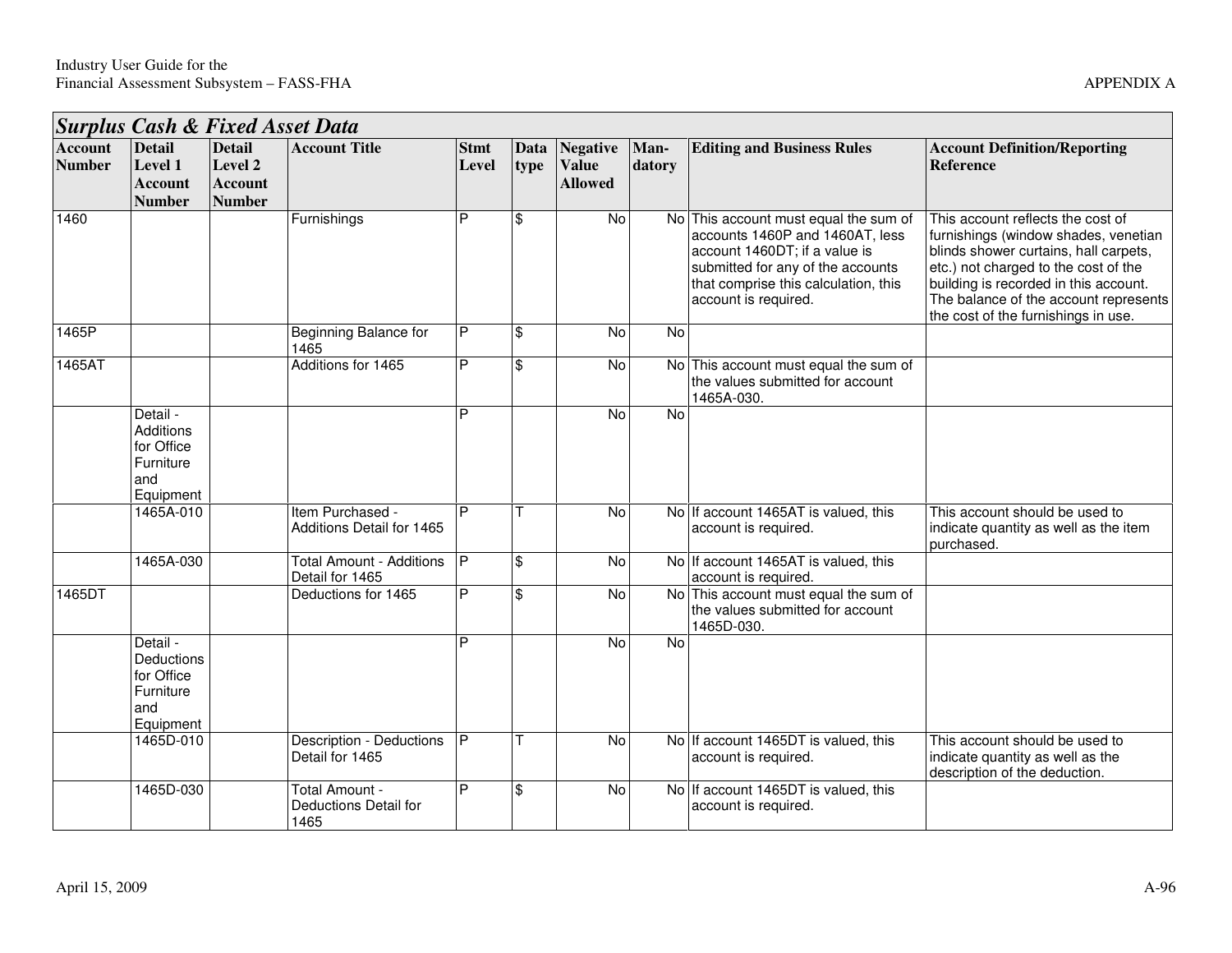|                                 | <b>Surplus Cash &amp; Fixed Asset Data</b>                          |                                                             |                                                        |                      |                    |                                                 |                |                                                                                                                                                                                                                |                                                                                                        |
|---------------------------------|---------------------------------------------------------------------|-------------------------------------------------------------|--------------------------------------------------------|----------------------|--------------------|-------------------------------------------------|----------------|----------------------------------------------------------------------------------------------------------------------------------------------------------------------------------------------------------------|--------------------------------------------------------------------------------------------------------|
| <b>Account</b><br><b>Number</b> | <b>Detail</b><br>Level 1<br>Account<br><b>Number</b>                | <b>Detail</b><br>Level 2<br><b>Account</b><br><b>Number</b> | <b>Account Title</b>                                   | <b>Stmt</b><br>Level | type               | Data Negative<br><b>Value</b><br><b>Allowed</b> | Man-<br>datory | <b>Editing and Business Rules</b>                                                                                                                                                                              | <b>Account Definition/Reporting</b><br>Reference                                                       |
| 1465                            |                                                                     |                                                             | Office Furniture and<br>Equipment                      | P                    | $\mathfrak{F}$     | No                                              |                | No This account must equal the sum of<br>accounts 1465P and 1465AT, less<br>account 1465DT; if a value is<br>submitted for any of the accounts<br>that comprise this calculation, this<br>account is required. | This account reflects the cost of<br>furniture and equipment owned and<br>used on-site by the project. |
| 1470P                           |                                                                     |                                                             | Beginning Balance for<br>1470                          | P                    | $\mathfrak{F}$     | No                                              | No             |                                                                                                                                                                                                                |                                                                                                        |
| 1470AT                          |                                                                     |                                                             | Additions for 1470                                     | P                    | $\mathbf{\hat{s}}$ | No                                              |                | No This account must equal the sum of<br>the values submitted for account<br>1470A-030.                                                                                                                        |                                                                                                        |
|                                 | Detail -<br><b>Additions</b><br>for<br>Maintenan<br>ce<br>Equipment |                                                             |                                                        | P                    |                    | No                                              | <b>No</b>      |                                                                                                                                                                                                                |                                                                                                        |
|                                 | 1470A-010                                                           |                                                             | Item Purchased -<br>Additions Detail for 1470          | $\overline{P}$       |                    | No                                              |                | No If account 1470AT is valued, this<br>account is required.                                                                                                                                                   | This account should be used to<br>indicate quantity as well as the item<br>purchased.                  |
|                                 | 1470A-030                                                           |                                                             | <b>Total Amount - Additions</b><br>Detail for 1470     | P                    | $\mathfrak{F}$     | No                                              |                | No If account 1470AT is valued, this<br>account is required.                                                                                                                                                   |                                                                                                        |
| 1470DT                          |                                                                     |                                                             | Deductions for 1470                                    | P                    | $\mathfrak{F}$     | No                                              |                | No This account must equal the sum of<br>the values submitted for account<br>1470D-030.                                                                                                                        |                                                                                                        |
|                                 | Detail -<br>Deductions<br>for<br>Maintenan<br>ce<br>Equipment       |                                                             |                                                        | D                    |                    | <b>No</b>                                       | $\overline{N}$ |                                                                                                                                                                                                                |                                                                                                        |
|                                 | 1470D-010                                                           |                                                             | <b>Description - Deductions</b><br>Detail for 1470     | P                    |                    | $\overline{N}$                                  |                | No If account 1470DT is valued, this<br>account is required.                                                                                                                                                   | This account should be used to<br>indicate quantity as well as the<br>description of the deduction.    |
|                                 | 1470D-030                                                           |                                                             | Total Amount -<br><b>Deductions Detail for</b><br>1470 | P                    | $\$\$              | No                                              |                | No If account 1470DT is valued, this<br>account is required.                                                                                                                                                   |                                                                                                        |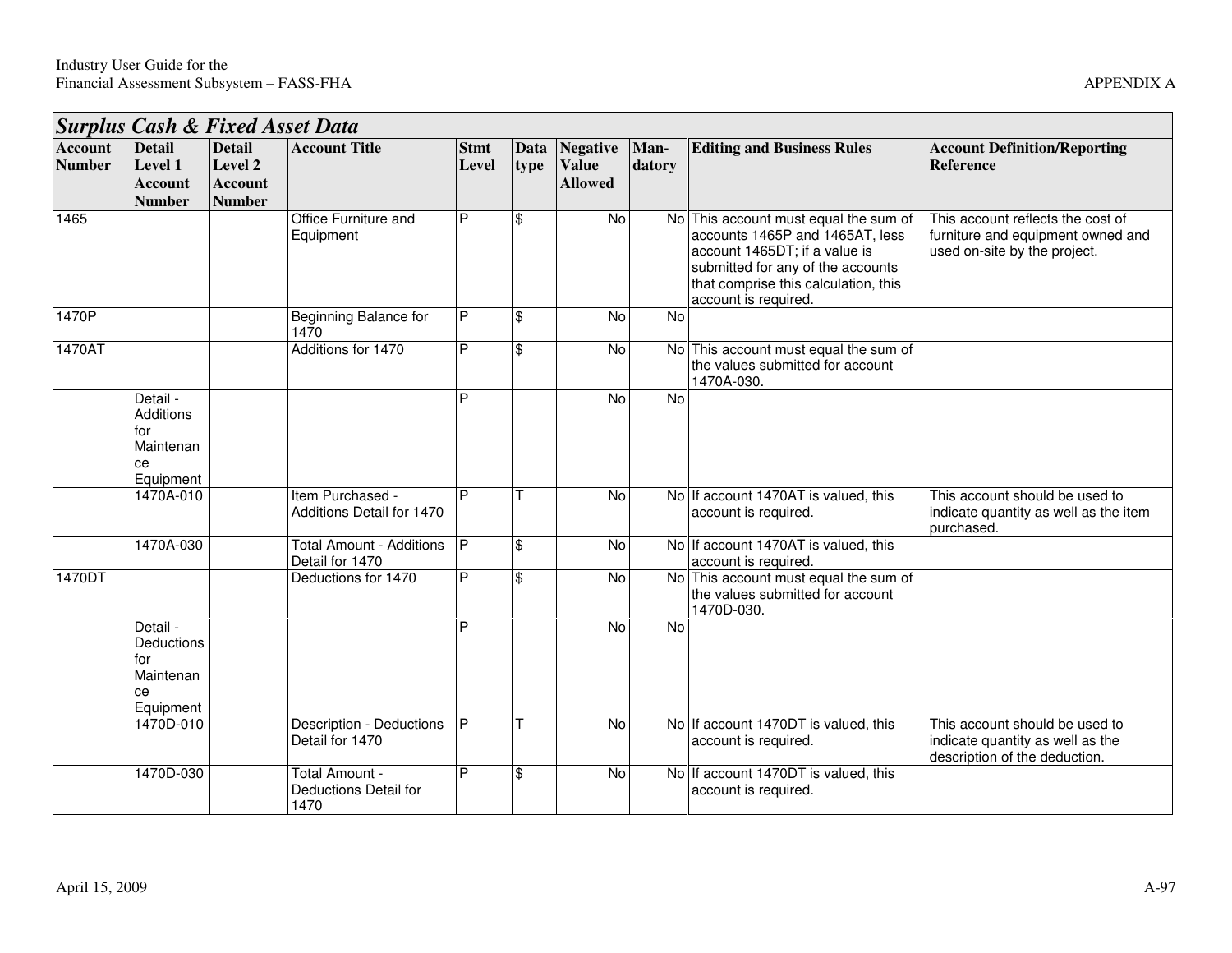|                                 | <b>Surplus Cash &amp; Fixed Asset Data</b>                  |                                                             |                                                    |                      |                          |                                                   |                |                                                                                                                                                                                                                |                                                                                                     |
|---------------------------------|-------------------------------------------------------------|-------------------------------------------------------------|----------------------------------------------------|----------------------|--------------------------|---------------------------------------------------|----------------|----------------------------------------------------------------------------------------------------------------------------------------------------------------------------------------------------------------|-----------------------------------------------------------------------------------------------------|
| <b>Account</b><br><b>Number</b> | <b>Detail</b><br>Level 1<br><b>Account</b><br><b>Number</b> | <b>Detail</b><br>Level 2<br><b>Account</b><br><b>Number</b> | <b>Account Title</b>                               | <b>Stmt</b><br>Level | <b>Data</b><br>type      | <b>Negative</b><br><b>Value</b><br><b>Allowed</b> | Man-<br>datory | <b>Editing and Business Rules</b>                                                                                                                                                                              | <b>Account Definition/Reporting</b><br><b>Reference</b>                                             |
| 1470                            |                                                             |                                                             | Maintenance Equipment                              | P                    | $\mathfrak{L}$           | <b>No</b>                                         |                | No This account must equal the sum of<br>accounts 1470P and 1470AT, less<br>account 1470DT; if a value is<br>submitted for any of the accounts<br>that comprise this calculation, this<br>account is required. | This account reflects the cost of<br>project maintenance equipment in<br>use.                       |
| 1480P                           |                                                             |                                                             | <b>Beginning Balance for</b><br>1480               | P                    | $\mathfrak{S}$           | No                                                | No             |                                                                                                                                                                                                                |                                                                                                     |
| 1480AT                          |                                                             |                                                             | Additions for 1480                                 | P                    | $\mathbf{\hat{s}}$       | No                                                |                | No This account must equal the sum of<br>the values submitted for account<br>1480A-030.                                                                                                                        |                                                                                                     |
|                                 | Detail -<br><b>Additions</b><br>for Motor<br>Vehicles       |                                                             |                                                    | P                    |                          | <b>No</b>                                         | No             |                                                                                                                                                                                                                |                                                                                                     |
|                                 | 1480A-010                                                   |                                                             | Item Purchased -<br>Additions Detail for 1480      | P                    |                          | No                                                |                | No If account 1480AT is valued, this<br>account is required.                                                                                                                                                   | This account should be used to<br>indicate quantity as well as the item<br>purchased.               |
|                                 | 1480A-030                                                   |                                                             | <b>Total Amount - Additions</b><br>Detail for 1480 | P                    | $\mathfrak{L}$           | No                                                |                | No If account 1480AT is valued, this<br>account is required.                                                                                                                                                   |                                                                                                     |
| 1480DT                          |                                                             |                                                             | Deductions for 1480                                | $\overline{P}$       | $\overline{\mathcal{E}}$ | <b>No</b>                                         |                | No This account must equal the sum of<br>the values submitted for account<br>1480D-030                                                                                                                         |                                                                                                     |
|                                 | Detail -<br>Deductions<br>for Motor<br>Vehicles             |                                                             |                                                    | P                    |                          | No                                                | No             |                                                                                                                                                                                                                |                                                                                                     |
|                                 | 1480D-010                                                   |                                                             | Description - Deductions<br>Detail for 1480        | P                    |                          | No                                                |                | No If account 1480DT is valued, this<br>account is required.                                                                                                                                                   | This account should be used to<br>indicate quantity as well as the<br>description of the deduction. |
|                                 | 1480D-030                                                   |                                                             | Total Amount -<br>Deductions Detail for<br>1480    | P                    | $\mathfrak{L}$           | No                                                |                | No If account 1480DT is valued, this<br>account is required.                                                                                                                                                   |                                                                                                     |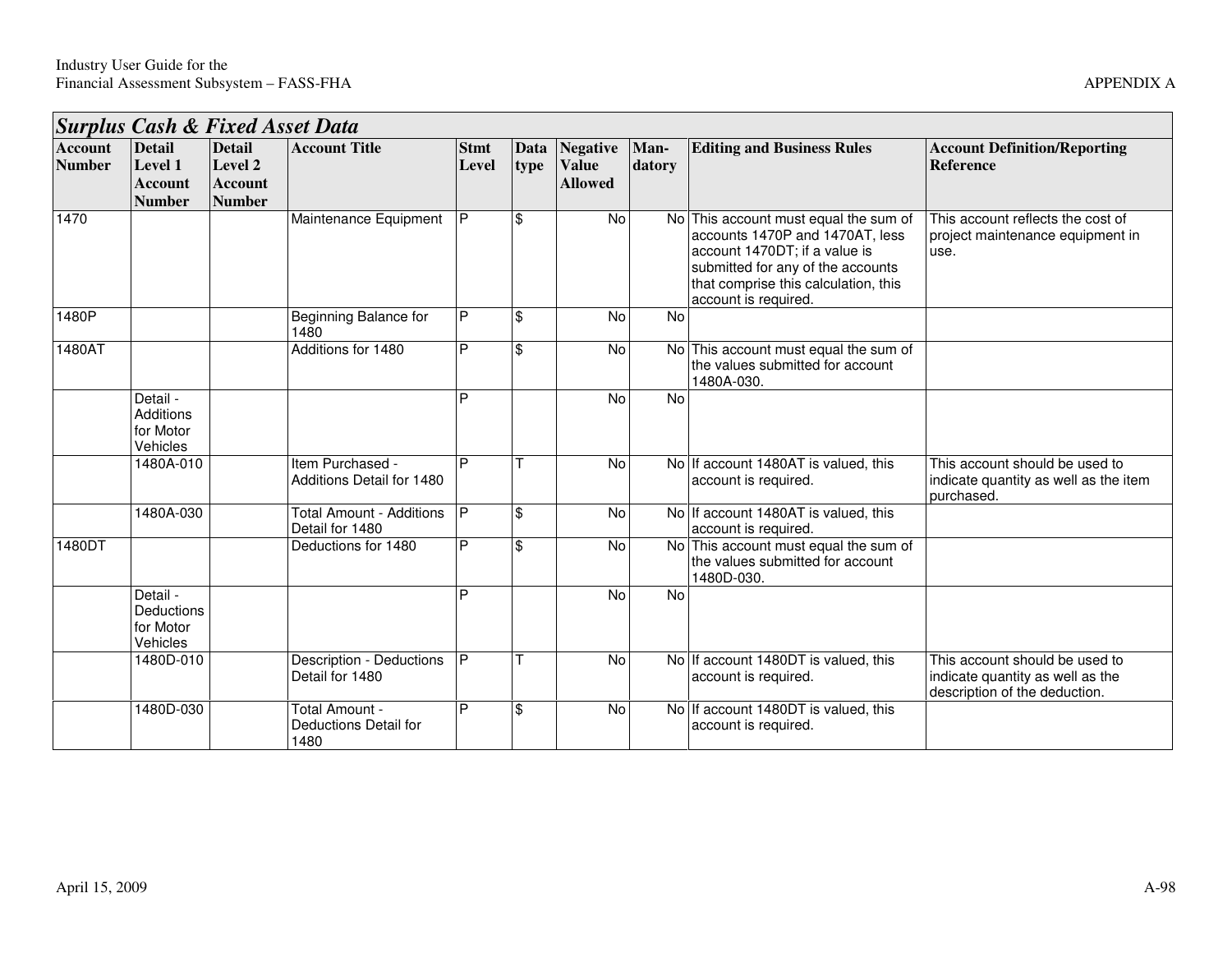|                                 |                                                                          |                                                             | <b>Surplus Cash &amp; Fixed Asset Data</b>         |                      |                         |                                                   |                |                                                                                                                                                                                                                |                                                                                                                                                  |
|---------------------------------|--------------------------------------------------------------------------|-------------------------------------------------------------|----------------------------------------------------|----------------------|-------------------------|---------------------------------------------------|----------------|----------------------------------------------------------------------------------------------------------------------------------------------------------------------------------------------------------------|--------------------------------------------------------------------------------------------------------------------------------------------------|
| <b>Account</b><br><b>Number</b> | <b>Detail</b><br>Level 1<br><b>Account</b><br><b>Number</b>              | <b>Detail</b><br>Level 2<br><b>Account</b><br><b>Number</b> | <b>Account Title</b>                               | <b>Stmt</b><br>Level | Data<br>type            | <b>Negative</b><br><b>Value</b><br><b>Allowed</b> | Man-<br>datory | <b>Editing and Business Rules</b>                                                                                                                                                                              | <b>Account Definition/Reporting</b><br><b>Reference</b>                                                                                          |
| 1480                            |                                                                          |                                                             | <b>Motor Vehicles</b>                              | P                    | \$                      | $\overline{N}$                                    |                | No This account must equal the sum of<br>accounts 1480P and 1480AT, less<br>account 1480DT; if a value is<br>submitted for any of the accounts<br>that comprise this calculation, this<br>account is required. | This account reflects the cost of<br>buses, trucks, passenger cars, etc.,<br>used on-site for project operations is<br>recorded in this account. |
| 1490P                           |                                                                          |                                                             | Beginning Balance for<br>1490                      | P                    | \$                      | No                                                | No             |                                                                                                                                                                                                                |                                                                                                                                                  |
| 1490AT                          |                                                                          |                                                             | Additions for 1490                                 | P                    | \$                      | No                                                |                | No This account must equal the sum of<br>the values submitted for account<br>1490A-030.                                                                                                                        |                                                                                                                                                  |
|                                 | Detail -<br><b>Additions</b><br>for<br>Miscellane<br>ous Fixed<br>Assets |                                                             |                                                    | D                    |                         | No                                                | No             |                                                                                                                                                                                                                |                                                                                                                                                  |
|                                 | 1490A-010                                                                |                                                             | Item Purchased -<br>Additions Detail for 1490      | $\overline{P}$       |                         | No                                                |                | No If account 1490AT is valued, this<br>account is required.                                                                                                                                                   | This account should be used to<br>indicate quantity as well as the item<br>purchased.                                                            |
|                                 | 1490A-030                                                                |                                                             | <b>Total Amount - Additions</b><br>Detail for 1490 | P                    | \$                      | No                                                |                | No If account 1490AT is valued, this<br>account is required.                                                                                                                                                   |                                                                                                                                                  |
| 1490DT                          |                                                                          |                                                             | Deductions for 1490                                | P                    | \$                      | <b>No</b>                                         |                | No This account must equal the sum of<br>the values submitted for account<br>1490D-030.                                                                                                                        |                                                                                                                                                  |
|                                 | Detail -<br>Deductions<br>for<br>Miscellane<br>ous Fixed<br>Assets       |                                                             |                                                    | D                    |                         | $\overline{N}$                                    | No             |                                                                                                                                                                                                                |                                                                                                                                                  |
|                                 | 1490D-010                                                                |                                                             | Description - Deductions<br>Detail for 1490        | P                    |                         | No                                                |                | No If account 1490DT is valued, this<br>account is required.                                                                                                                                                   | This account should be used to<br>indicate quantity as well as the<br>description of the deduction.                                              |
|                                 | 1490D-030                                                                |                                                             | Total Amount -<br>Deductions Detail for<br>1490    | P                    | $\overline{\mathbf{S}}$ | No                                                |                | No If account 1490DT is valued, this<br>account is required.                                                                                                                                                   |                                                                                                                                                  |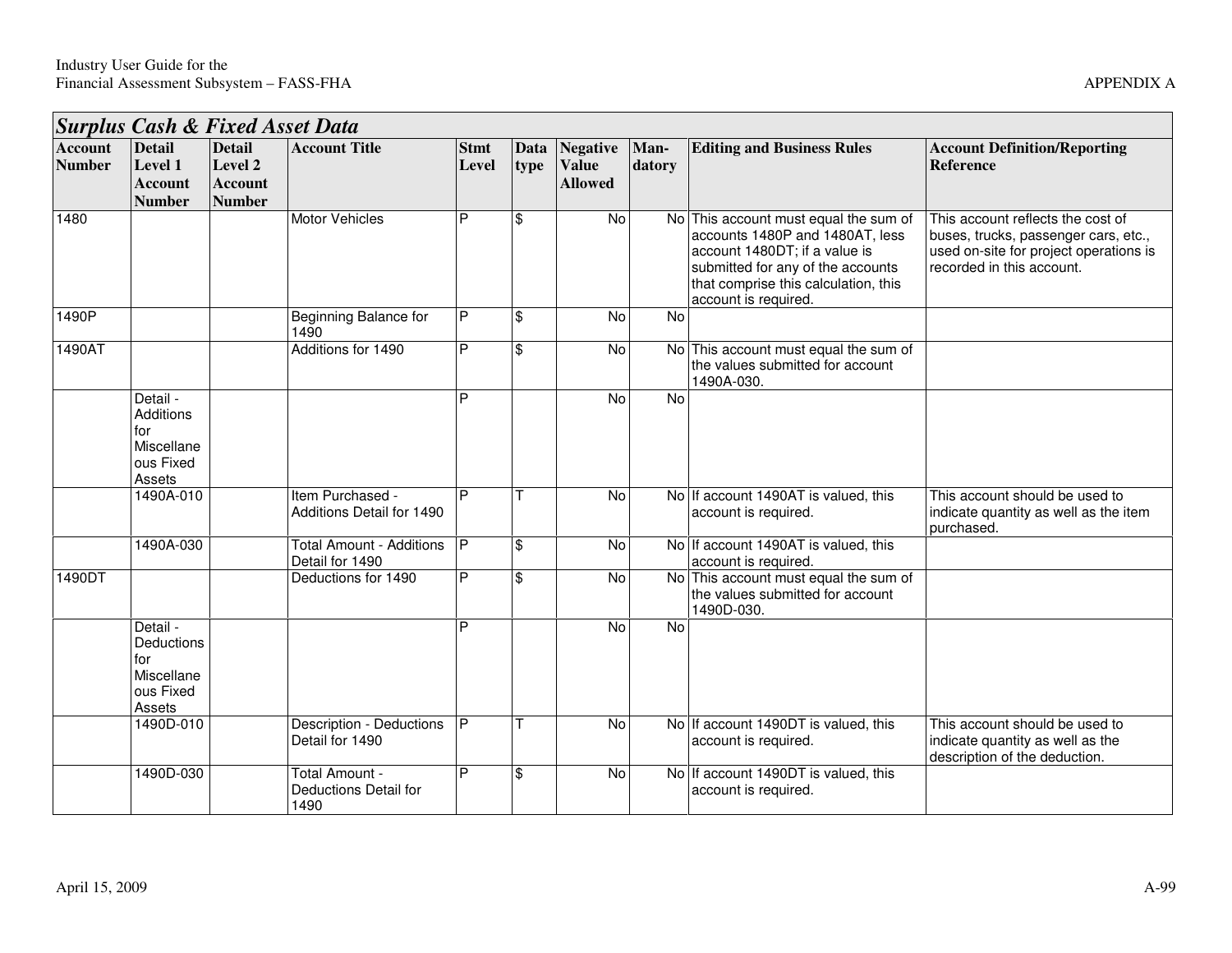|                                 | <b>Surplus Cash &amp; Fixed Asset Data</b>                  |                                                             |                                                    |                      |              |                                                   |                |                                                                                                                                                                                                                                                        |                                                                                                                                                                                                                                         |  |  |  |
|---------------------------------|-------------------------------------------------------------|-------------------------------------------------------------|----------------------------------------------------|----------------------|--------------|---------------------------------------------------|----------------|--------------------------------------------------------------------------------------------------------------------------------------------------------------------------------------------------------------------------------------------------------|-----------------------------------------------------------------------------------------------------------------------------------------------------------------------------------------------------------------------------------------|--|--|--|
| <b>Account</b><br><b>Number</b> | <b>Detail</b><br>Level 1<br><b>Account</b><br><b>Number</b> | <b>Detail</b><br>Level 2<br><b>Account</b><br><b>Number</b> | <b>Account Title</b>                               | <b>Stmt</b><br>Level | Data<br>type | <b>Negative</b><br><b>Value</b><br><b>Allowed</b> | Man-<br>datory | <b>Editing and Business Rules</b>                                                                                                                                                                                                                      | <b>Account Definition/Reporting</b><br><b>Reference</b>                                                                                                                                                                                 |  |  |  |
| 1490                            |                                                             |                                                             | Miscellaneous Fixed<br>Assets                      | P                    | \$           | No                                                |                | No This account must equal the sum of<br>accounts 1490P and 1490AT, less<br>account 1490DT; if a value is<br>submitted for any of the accounts<br>that comprise this calculation, this<br>account is required.                                         | Agents may record fixed assets for<br>which no other provision is made in<br>this account.                                                                                                                                              |  |  |  |
| 1400PT                          |                                                             |                                                             | <b>Total Beginning Balance</b><br>for Fixed Assets | P                    | \$           | <b>No</b>                                         |                | Yes This account must equal the sum of<br>accounts 1410P, 1420P, 1440P,<br>1450P, 1460P, 1465P, 1470P,<br>1480P, and 1490P.                                                                                                                            |                                                                                                                                                                                                                                         |  |  |  |
| 1400AT                          |                                                             |                                                             | <b>Total Asset Additions</b>                       | P                    | \$           | No                                                |                | No This account must equal the sum of<br>accounts 1410AT, 1420AT, 1440AT,<br>1450AT, 1460AT, 1465AT, 1470AT,<br>1480AT, and 1490AT; if a value is<br>submitted for any of the accounts<br>that comprise this calculation, this<br>account is required. |                                                                                                                                                                                                                                         |  |  |  |
| 1400DT                          |                                                             |                                                             | <b>Total Asset Deductions</b>                      | P                    | \$           | <b>No</b>                                         |                | No This account must equal the sum of<br>accounts 1410DT, 1420DT, 1440DT,<br>1450DT, 1460DT, 1465DT, 1470DT,<br>1480DT, and 1490DT; if a value is<br>submitted for any of the accounts<br>that comprise this calculation, this<br>account is required. |                                                                                                                                                                                                                                         |  |  |  |
| 1400T                           |                                                             |                                                             | <b>Total Fixed Assets</b>                          | P                    | \$           | No                                                |                | Yes This account must equal the sum of<br>accounts 1410 through 1490.                                                                                                                                                                                  |                                                                                                                                                                                                                                         |  |  |  |
| 1495P                           |                                                             |                                                             | <b>Beginning Balance for</b><br>1495               | P                    | \$           | $\overline{N}$                                    | Yes            |                                                                                                                                                                                                                                                        |                                                                                                                                                                                                                                         |  |  |  |
| 6600                            |                                                             |                                                             | <b>Total Provisions</b>                            | B                    | \$           | <b>No</b>                                         | Yes            |                                                                                                                                                                                                                                                        | HUD does not prescribe the method of<br>depreciation for fixed assets of the<br>project. The method of depreciation,<br>however, must conform to GAAP. This<br>account represents depreciation<br>charged during the accounting period. |  |  |  |
| 1400ADT                         |                                                             |                                                             | <b>Total Accumulated</b><br>Depreciation from      | P                    | \$           | <b>No</b>                                         | No             |                                                                                                                                                                                                                                                        | This account is used to recapture<br>accumulated depreciation from                                                                                                                                                                      |  |  |  |

Disposed Assets

disposed assets.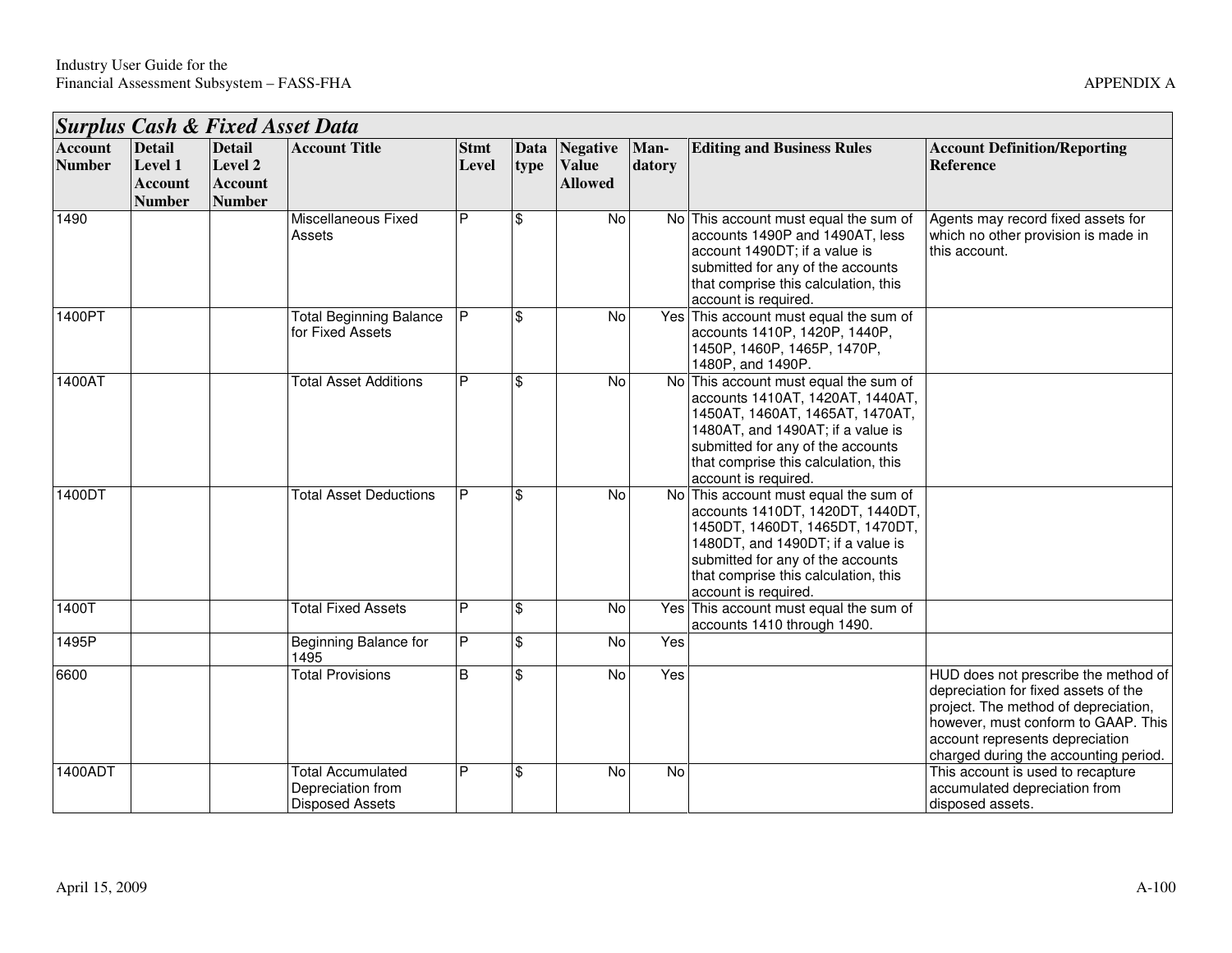| <b>Surplus Cash &amp; Fixed Asset Data</b> |               |                |                             |             |  |                |        |                                        |                                       |  |  |  |
|--------------------------------------------|---------------|----------------|-----------------------------|-------------|--|----------------|--------|----------------------------------------|---------------------------------------|--|--|--|
| <b>Account</b>                             | Detail        | Detail         | <b>Account Title</b>        | <b>Stmt</b> |  | Data Negative  | Man-   | <b>Editing and Business Rules</b>      | <b>Account Definition/Reporting</b>   |  |  |  |
| <b>Number</b>                              | Level 1       | Level 2        |                             | Level       |  | type Value     | datory |                                        | Reference                             |  |  |  |
|                                            | Account       | <b>Account</b> |                             |             |  | <b>Allowed</b> |        |                                        |                                       |  |  |  |
|                                            | <b>Number</b> | Number         |                             |             |  |                |        |                                        |                                       |  |  |  |
| 1495                                       |               |                | Ending Balance for          |             |  | No.            |        | Yes This account must equal the sum of | This account reflects the accumulated |  |  |  |
|                                            |               |                | Accumulated                 |             |  |                |        | accounts 1495P and 6600, less          | depreciation for all fixed assets.    |  |  |  |
|                                            |               |                | Depreciation                |             |  |                |        | laccount 1400ADT.                      |                                       |  |  |  |
| 1400N                                      |               |                | <b>Total Net Book Value</b> |             |  | No             |        | Yes This account must equal account    |                                       |  |  |  |
|                                            |               |                |                             |             |  |                |        | 1400T less account 1495.               |                                       |  |  |  |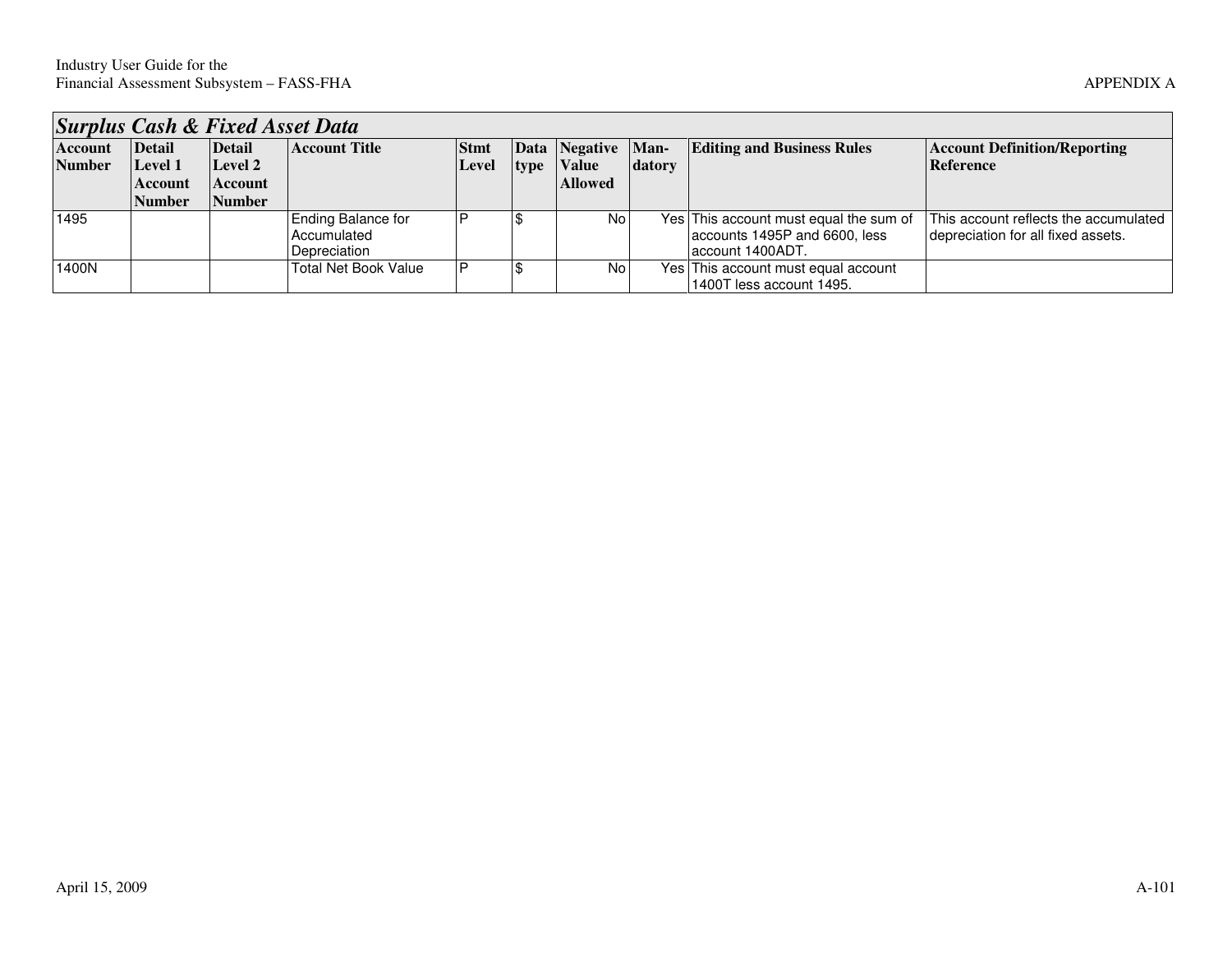|                                 | <b>NH/Assisted Living Data</b>                              |                                                             |                                            |                      |                           |                                                   |                |                                   |                                                                                                                                                                                            |  |  |  |
|---------------------------------|-------------------------------------------------------------|-------------------------------------------------------------|--------------------------------------------|----------------------|---------------------------|---------------------------------------------------|----------------|-----------------------------------|--------------------------------------------------------------------------------------------------------------------------------------------------------------------------------------------|--|--|--|
| <b>Account</b><br><b>Number</b> | <b>Detail</b><br>Level 1<br><b>Account</b><br><b>Number</b> | <b>Detail</b><br>Level 2<br><b>Account</b><br><b>Number</b> | <b>Account Title</b>                       | <b>Stmt</b><br>Level | Data<br>type              | <b>Negative</b><br><b>Value</b><br><b>Allowed</b> | Man-<br>datory | <b>Editing and Business Rules</b> | <b>Account Definition/Reporting</b><br><b>Reference</b>                                                                                                                                    |  |  |  |
| NH/Assiste<br>d Living<br>Data  |                                                             |                                                             |                                            | B                    |                           | No                                                | $\overline{N}$ |                                   |                                                                                                                                                                                            |  |  |  |
| Schedule<br>of 5300<br>Accounts |                                                             |                                                             |                                            | B                    |                           | No                                                | $\overline{N}$ |                                   |                                                                                                                                                                                            |  |  |  |
| 5301                            |                                                             |                                                             | Private Pay Room &<br>Board                | B                    | $\boldsymbol{\mathsf{S}}$ | No                                                | $\overline{N}$ |                                   | All routine collection from private or<br>self-pay patients.                                                                                                                               |  |  |  |
| 5302                            |                                                             |                                                             | <b>Private Pay Ancillary</b>               | B                    | $\boldsymbol{\mathsf{S}}$ | No                                                | <b>No</b>      |                                   | Revenue derived form diagnostic and<br>therapeutic services performed by a<br>specific facility department, as<br>distinguished from routine revenue<br>from private or self-pay patients. |  |  |  |
| 5303                            |                                                             |                                                             | <b>Contractual Adjustments</b>             | B                    | $\sqrt[6]{3}$             | Yes                                               | No             |                                   | Revenue Categories that are subject<br>to adjustments made to self-pay<br>patient care revenue to reflect cost<br>settlements.                                                             |  |  |  |
| 5305                            |                                                             |                                                             | Medicare Room & Board                      | $\overline{B}$       | $\mathfrak{S}$            | $\overline{N}$                                    | $\overline{N}$ |                                   | All routine collection from Medicare<br>patients. This account includes any<br>final year end settlements.                                                                                 |  |  |  |
| 5306                            |                                                             |                                                             | <b>Medicare Ancillary</b>                  | B                    | $\mathfrak{s}$            | No                                                | <b>No</b>      |                                   | Revenue derived from diagnostic and<br>therapeutic services performed by a<br>specific facility department, as<br>distinguished from routine revenue<br>from Medicare patients.            |  |  |  |
| 5307                            |                                                             |                                                             | <b>Medicare Contractual</b><br>Adjustments | B                    | $\mathfrak{S}$            | Yes                                               | $\overline{N}$ |                                   | Revenue Categories that are subject<br>to adjustments made to Medicare<br>patient care revenue to reflect cost<br>settlements.                                                             |  |  |  |
| 5309                            |                                                             |                                                             | Medicaid Room & Board                      | B                    | $\mathfrak{S}$            | No                                                | $\overline{N}$ |                                   | All routine collection from Medicaid<br>patients. This account includes any<br>final year end settlements.                                                                                 |  |  |  |
| 5310                            |                                                             |                                                             | <b>Medicaid Ancillary</b>                  | $\overline{B}$       | $\sqrt[6]{3}$             | $\overline{N}$                                    | $\overline{N}$ |                                   | Revenue derived from diagnostic and<br>therapeutic services performed by a<br>specific facility department, as<br>distinguished from routine revenue<br>from Medicaid patients.            |  |  |  |

,我们也不会有什么。""我们的人,我们也不会有什么?""我们的人,我们也不会有什么?""我们的人,我们也不会有什么?""我们的人,我们也不会有什么?""我们的人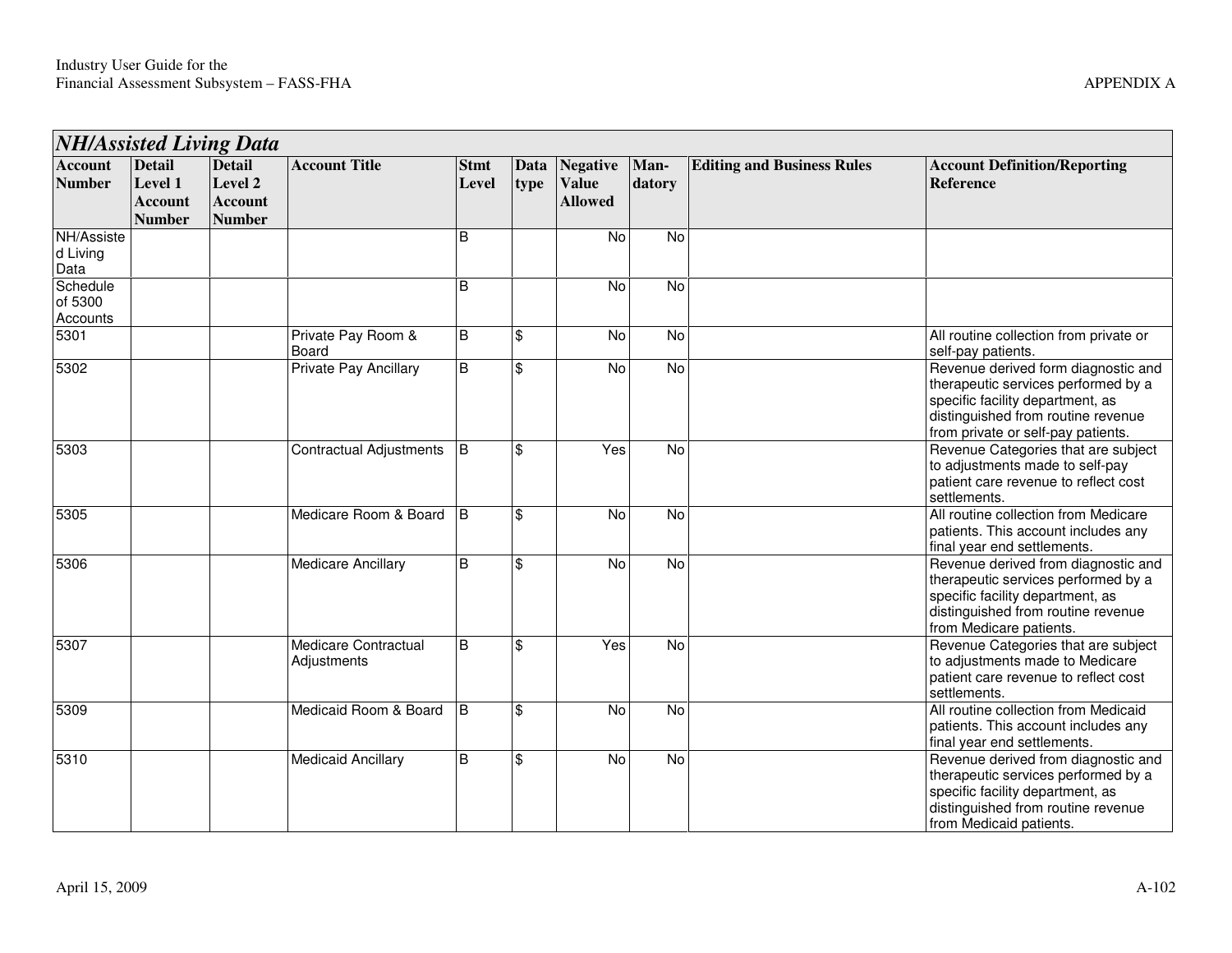| <b>NH/Assisted Living Data</b>  |                                                             |                                                             |                                            |                      |                    |                                                   |                |                                   |                                                                                                                                                                                                                                                          |  |  |
|---------------------------------|-------------------------------------------------------------|-------------------------------------------------------------|--------------------------------------------|----------------------|--------------------|---------------------------------------------------|----------------|-----------------------------------|----------------------------------------------------------------------------------------------------------------------------------------------------------------------------------------------------------------------------------------------------------|--|--|
| <b>Account</b><br><b>Number</b> | <b>Detail</b><br>Level 1<br><b>Account</b><br><b>Number</b> | <b>Detail</b><br>Level 2<br><b>Account</b><br><b>Number</b> | <b>Account Title</b>                       | <b>Stmt</b><br>Level | Data<br>type       | <b>Negative</b><br><b>Value</b><br><b>Allowed</b> | Man-<br>datory | <b>Editing and Business Rules</b> | <b>Account Definition/Reporting</b><br><b>Reference</b>                                                                                                                                                                                                  |  |  |
| 5311                            |                                                             |                                                             | Swimming Pool<br>Maintenance Expense       | B                    | $\frac{1}{2}$      | No                                                | No             |                                   | This account reflects the revenue from<br>shareholders/residents for<br>maintenance fees associated with the<br>maintenance and operation of a<br>facility's swimming pool. This account<br>also includes revenue generated from<br>rentals for parties. |  |  |
| 5312                            |                                                             |                                                             | <b>Medicaid Contractual</b><br>Adjustments | B                    | $\$\$              | Yes                                               | No             |                                   | Revenue Categories that are subject<br>to adjustments made to Medicaid<br>patient care revenue to reflect cost<br>settlements.                                                                                                                           |  |  |
| 5315                            |                                                             |                                                             | VA Room & Board                            | l B                  | $\frac{1}{2}$      | No                                                | No             |                                   | All routine collection from VA patients.<br>This account includes any final year<br>end settlements.                                                                                                                                                     |  |  |
| 5316                            |                                                             |                                                             | <b>VA Ancillary</b>                        | B                    | $\mathfrak{F}$     | $\overline{N}$                                    | No             |                                   | Revenue derived from diagnostic and<br>therapeutic services performed by a<br>specific facility department, as<br>distinguished from routine revenue<br>from VA patients.                                                                                |  |  |
| 5317                            |                                                             |                                                             | <b>VA Contractual</b><br>Adjustments       | B                    | $\frac{1}{2}$      | Yes                                               | No             |                                   | Revenue Categories that are subject<br>to adjustments made to VA patient<br>care revenue to reflect cost<br>settlements.                                                                                                                                 |  |  |
| 5321                            |                                                             |                                                             | Hospice                                    | B                    | $\mathbf{\hat{S}}$ | $\overline{N}$                                    | $\overline{N}$ |                                   | Collections for HOSPICE care which a<br>Nursing Home may provide.                                                                                                                                                                                        |  |  |
| 5325                            |                                                             |                                                             | Other Public Room &<br>Board               | B                    | $\mathfrak{F}$     | No                                                | No             |                                   | All routine collections as they pertain<br>to other Nursing Home support<br>programs, if any.                                                                                                                                                            |  |  |
| 5326                            |                                                             |                                                             | <b>Other Public Ancillary</b>              | B                    | $\mathbf{\hat{s}}$ | $\overline{N}$                                    | No             |                                   | Revenue derived form diagnostic and<br>therapeutic services performed by a<br>specific facility department, as they<br>pertain to other Nursing Home support<br>programs, if any.                                                                        |  |  |
| 5327                            |                                                             |                                                             | Other Public Adjustment                    | Iв                   | $\mathbf{\hat{s}}$ | Yes                                               | $\overline{N}$ |                                   | Revenue categories that are subject to<br>adjustments made as they pertain to<br>other Nursing Home Support<br>Programs, if any.                                                                                                                         |  |  |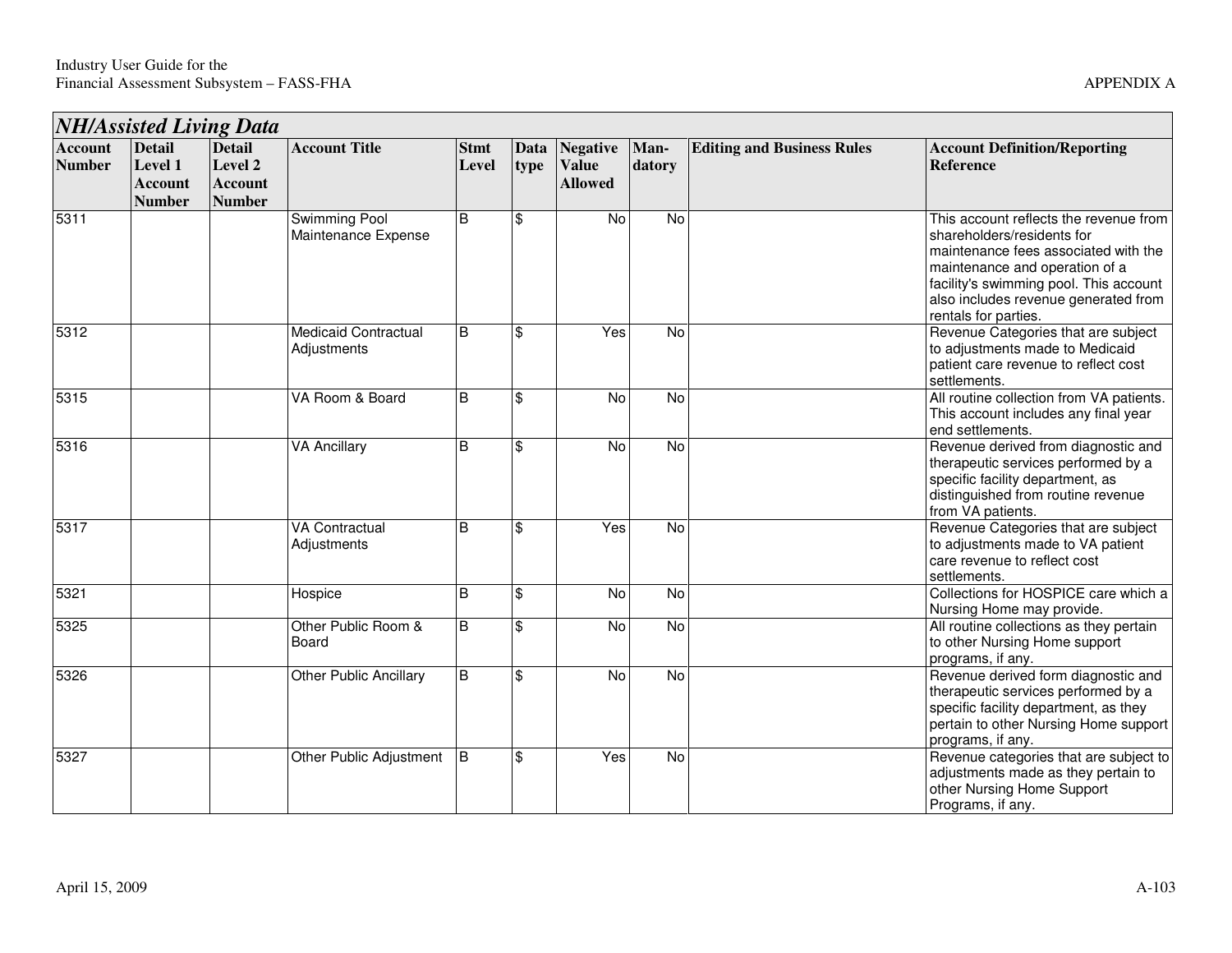|                                 | <b>NH/Assisted Living Data</b>                              |                                                             |                                     |                      |              |                                                   |                |                                   |                                                                                                                                                                                                                                                                                                                                                                         |  |  |
|---------------------------------|-------------------------------------------------------------|-------------------------------------------------------------|-------------------------------------|----------------------|--------------|---------------------------------------------------|----------------|-----------------------------------|-------------------------------------------------------------------------------------------------------------------------------------------------------------------------------------------------------------------------------------------------------------------------------------------------------------------------------------------------------------------------|--|--|
| <b>Account</b><br><b>Number</b> | <b>Detail</b><br>Level 1<br><b>Account</b><br><b>Number</b> | <b>Detail</b><br>Level 2<br><b>Account</b><br><b>Number</b> | <b>Account Title</b>                | <b>Stmt</b><br>Level | Data<br>type | <b>Negative</b><br><b>Value</b><br><b>Allowed</b> | Man-<br>datory | <b>Editing and Business Rules</b> | <b>Account Definition/Reporting</b><br><b>Reference</b>                                                                                                                                                                                                                                                                                                                 |  |  |
| 5330                            |                                                             |                                                             | <b>Dietary Salaries</b>             | B                    | \$           | <b>No</b>                                         | No             |                                   | This account reflects the salaries of<br>dietary staff that are retained to<br>provide meals in the form of assisted<br>living.                                                                                                                                                                                                                                         |  |  |
| 5331                            |                                                             |                                                             | <b>Contributions and Gifts</b>      | B                    | \$           | No                                                | $\overline{N}$ |                                   | The fair market value for donated<br>services, medicines, linens, office<br>supplies and other materials which<br>would normally be purchased by a<br>provider as well as cash contributions<br>and grants or subsidies received for<br>general operating purposes from<br>individuals, voluntary agencies,<br>foundations, governmental agencies<br>or similar groups. |  |  |
| 5332                            |                                                             |                                                             | Food                                | B                    | \$           | No                                                | No             |                                   | Revenue from prorated costs of raw<br>food prepared in the regular kitchen<br>and consumed by specific<br>shareholders/residents as additional<br>services.                                                                                                                                                                                                             |  |  |
| 5333                            |                                                             |                                                             | <b>Dietary Supplies</b>             | B                    | \$           | $\overline{N}$                                    | $\overline{N}$ |                                   | Revenue from shareholders/residents<br>for consumable dietary supplies,<br>excluding equipment, that have been<br>prorated as additional costs for service<br>based on the number of<br>shareholders/residents requiring the<br>service.                                                                                                                                |  |  |
| 5340                            |                                                             |                                                             | <b>Registered Nurses</b><br>Payroll | B                    | \$           | No                                                | No             |                                   | Revenue from shareholders/residents<br>for the gross salaries of registered<br>nurses directly related to the care of<br>specific patients, that have been<br>prorated as additional costs for service<br>based on the number of<br>shareholders/residents requiring the<br>service.                                                                                    |  |  |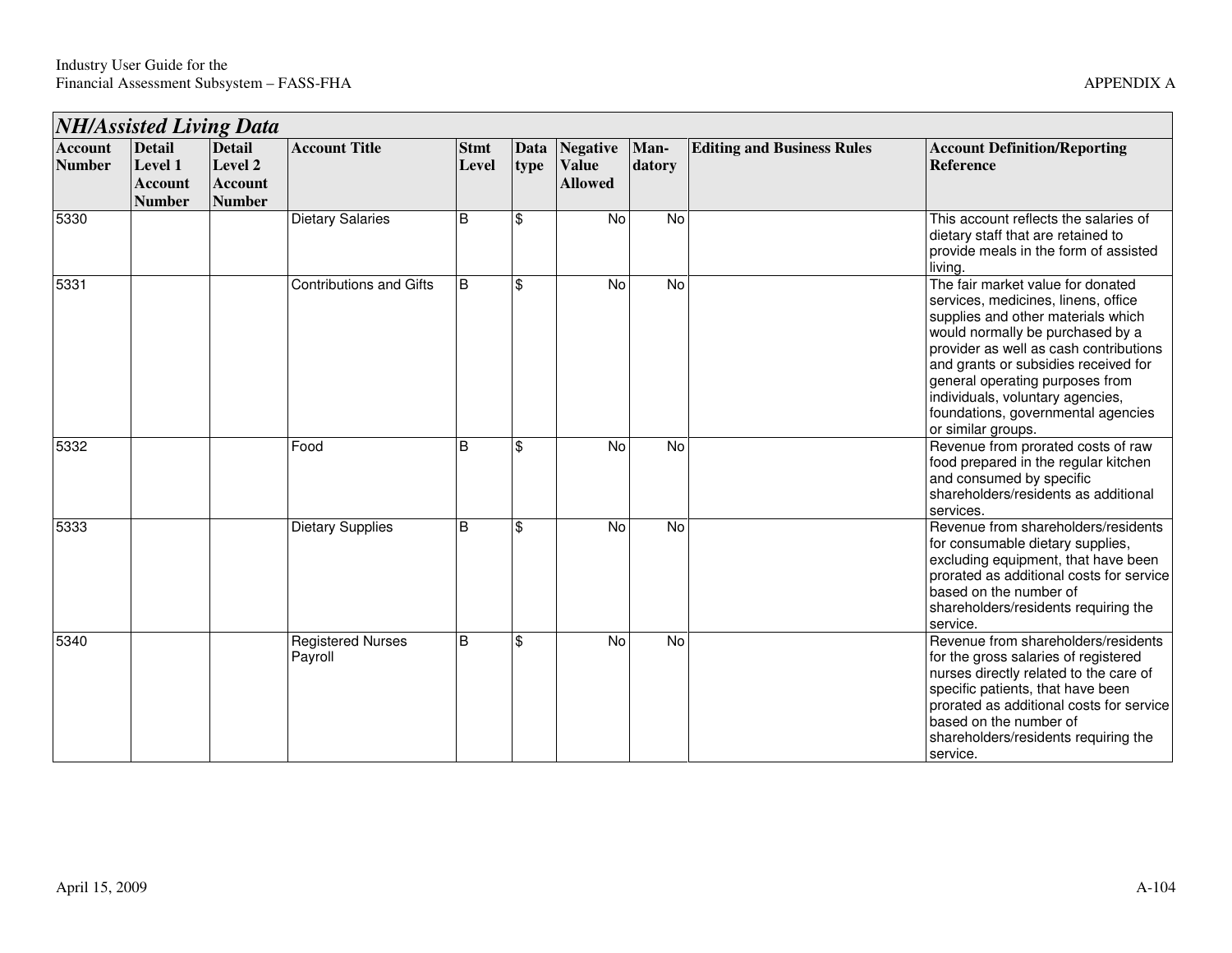|                                 | <b>NH/Assisted Living Data</b>                              |                                                             |                                             |                      |                     |                                                   |                |                                   |                                                                                                                                                                                                                                                                                              |  |  |
|---------------------------------|-------------------------------------------------------------|-------------------------------------------------------------|---------------------------------------------|----------------------|---------------------|---------------------------------------------------|----------------|-----------------------------------|----------------------------------------------------------------------------------------------------------------------------------------------------------------------------------------------------------------------------------------------------------------------------------------------|--|--|
| <b>Account</b><br><b>Number</b> | <b>Detail</b><br>Level 1<br><b>Account</b><br><b>Number</b> | <b>Detail</b><br>Level 2<br><b>Account</b><br><b>Number</b> | <b>Account Title</b>                        | <b>Stmt</b><br>Level | <b>Data</b><br>type | <b>Negative</b><br><b>Value</b><br><b>Allowed</b> | Man-<br>datory | <b>Editing and Business Rules</b> | <b>Account Definition/Reporting</b><br><b>Reference</b>                                                                                                                                                                                                                                      |  |  |
| 5341                            |                                                             |                                                             | <b>Licensed Practical</b><br>Nurses Payroll | B                    | \$                  | No                                                | No             |                                   | Revenue from shareholders/residents<br>for the gross salaries of licensed<br>practical nurses directly related to the<br>care of specific patients, that have<br>been prorated as additional costs for<br>service based on the number of<br>shareholders/residents requiring the<br>service. |  |  |
| 5342                            |                                                             |                                                             | <b>Other Nursing Salaries</b>               | B                    | \$                  | No                                                | No             |                                   | Revenue from shareholders/residents<br>for the gross salary of unlicensed<br>personnel directly related to the care<br>of specific patients, that have been<br>prorated as additional costs for service<br>based on the number of<br>shareholders/residents requiring the<br>service.        |  |  |
| 5350                            |                                                             |                                                             | Housekeeping Salaries                       | B                    | \$                  | No                                                | No             |                                   | Revenue from shareholders/residents<br>for the gross salaries of all<br>housekeeping personnel, that have<br>been prorated as additional costs for<br>service based on the number of<br>shareholders/residents requiring the<br>service.                                                     |  |  |
| 5351                            |                                                             |                                                             | <b>Housekeeping Supplies</b>                | B                    | \$                  | $\overline{N}$                                    | $\overline{N}$ |                                   | Revenue from shareholders/residents<br>for consumable housekeeping items<br>that have been prorated as additional<br>costs for service based on the number<br>of shareholders/residents requiring the<br>service.                                                                            |  |  |
| 5352                            |                                                             |                                                             | Other Housekeeping                          | $\mathsf B$          | \$                  | No                                                | <b>No</b>      |                                   | Revenue from shareholders/residents<br>for consumable housekeeping items,<br>not otherwise included in the<br>Housekeeping series, that have been<br>prorated as additional costs for service<br>based on the number of<br>shareholders/residents requiring the<br>service.                  |  |  |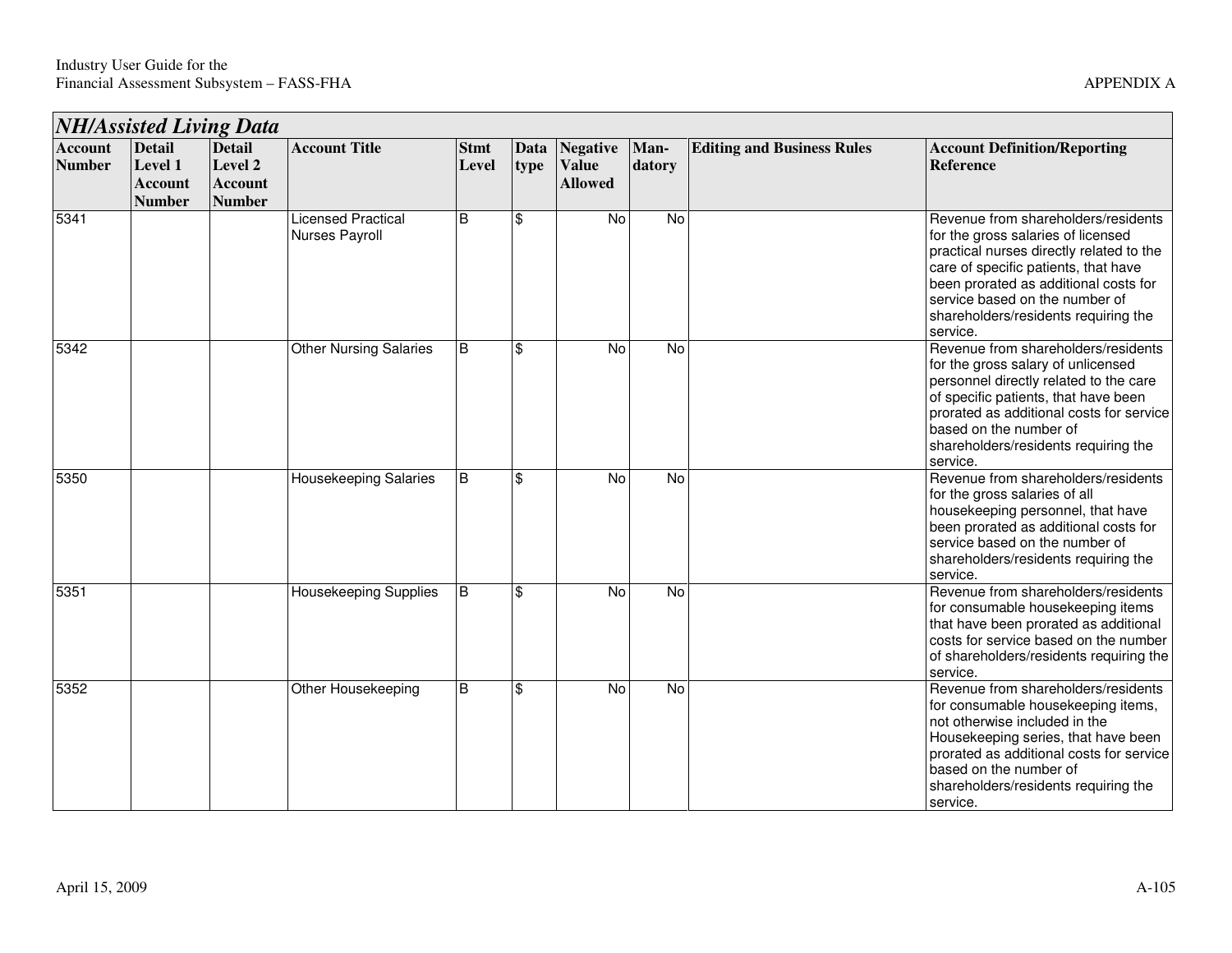|                                 | <b>NH/Assisted Living Data</b>                              |                                                             |                                                      |                      |                         |                                                   |                |                                   |                                                                                                                                                                                                                                                                                                                                                          |  |  |  |
|---------------------------------|-------------------------------------------------------------|-------------------------------------------------------------|------------------------------------------------------|----------------------|-------------------------|---------------------------------------------------|----------------|-----------------------------------|----------------------------------------------------------------------------------------------------------------------------------------------------------------------------------------------------------------------------------------------------------------------------------------------------------------------------------------------------------|--|--|--|
| <b>Account</b><br><b>Number</b> | <b>Detail</b><br>Level 1<br><b>Account</b><br><b>Number</b> | <b>Detail</b><br>Level 2<br><b>Account</b><br><b>Number</b> | <b>Account Title</b>                                 | <b>Stmt</b><br>Level | Data<br>type            | <b>Negative</b><br><b>Value</b><br><b>Allowed</b> | Man-<br>datory | <b>Editing and Business Rules</b> | <b>Account Definition/Reporting</b><br>Reference                                                                                                                                                                                                                                                                                                         |  |  |  |
| 5360                            |                                                             |                                                             | <b>Drugs/Medical Supplies</b><br>and Pharmaceuticals | B                    | \$                      | No                                                | No             |                                   | Revenue generated from private pay<br>or insurance for drugs, medical<br>supplies and/or pharmaceuticals.                                                                                                                                                                                                                                                |  |  |  |
| 5361                            |                                                             |                                                             | <b>Medical Salaries</b>                              | B                    | \$                      | $\overline{N}$                                    | No             |                                   | Revenue from shareholders/residents<br>for the gross salaries of medical<br>personnel providing restorative<br>services to the facility, for which a<br>separate charge is not usually made<br>to the patients, that have been<br>prorated as additional costs for service<br>based on the number of<br>shareholders/residents requiring the<br>service. |  |  |  |
| 5362                            |                                                             |                                                             | <b>Other Medical</b>                                 | B                    | \$                      | <b>No</b>                                         | No             |                                   | Revenue from shareholders/residents<br>not otherwise reported in the Medical<br>series, that have been prorated as<br>additional costs for service based on<br>the number of shareholders/residents<br>requiring the service.                                                                                                                            |  |  |  |
| 5365                            |                                                             |                                                             | <b>Food Servicing</b>                                | B                    | \$                      | No                                                | No             |                                   | Revenue for food services that is not<br>part of the unit package cost, and<br>revenue from third party for food<br>services.                                                                                                                                                                                                                            |  |  |  |
| 5370                            |                                                             |                                                             | Laundry and Linen                                    | B                    | \$                      | $\overline{N}$                                    | $\overline{N}$ |                                   | Revenue from shareholders/residents<br>for linen, bedding, sheets, blankets,<br>pillows, pillowcases, gowns, towels,<br>washcloths, and disposables, that<br>have been prorated as additional<br>costs for service based on the number<br>of shareholders/residents requiring the<br>service.                                                            |  |  |  |
| 5375                            |                                                             |                                                             | Housekeeping                                         | B                    | \$                      | No                                                | No             |                                   | Revenue received from housekeeping<br>services that is not part of the unit<br>package.                                                                                                                                                                                                                                                                  |  |  |  |
| 5376                            |                                                             |                                                             | <b>Health/Medical Services</b>                       | B                    | $\overline{\mathbf{s}}$ | $\overline{N}$                                    | N <sub>o</sub> |                                   | Revenue received from health/medical<br>services that is not part of the unit<br>package.                                                                                                                                                                                                                                                                |  |  |  |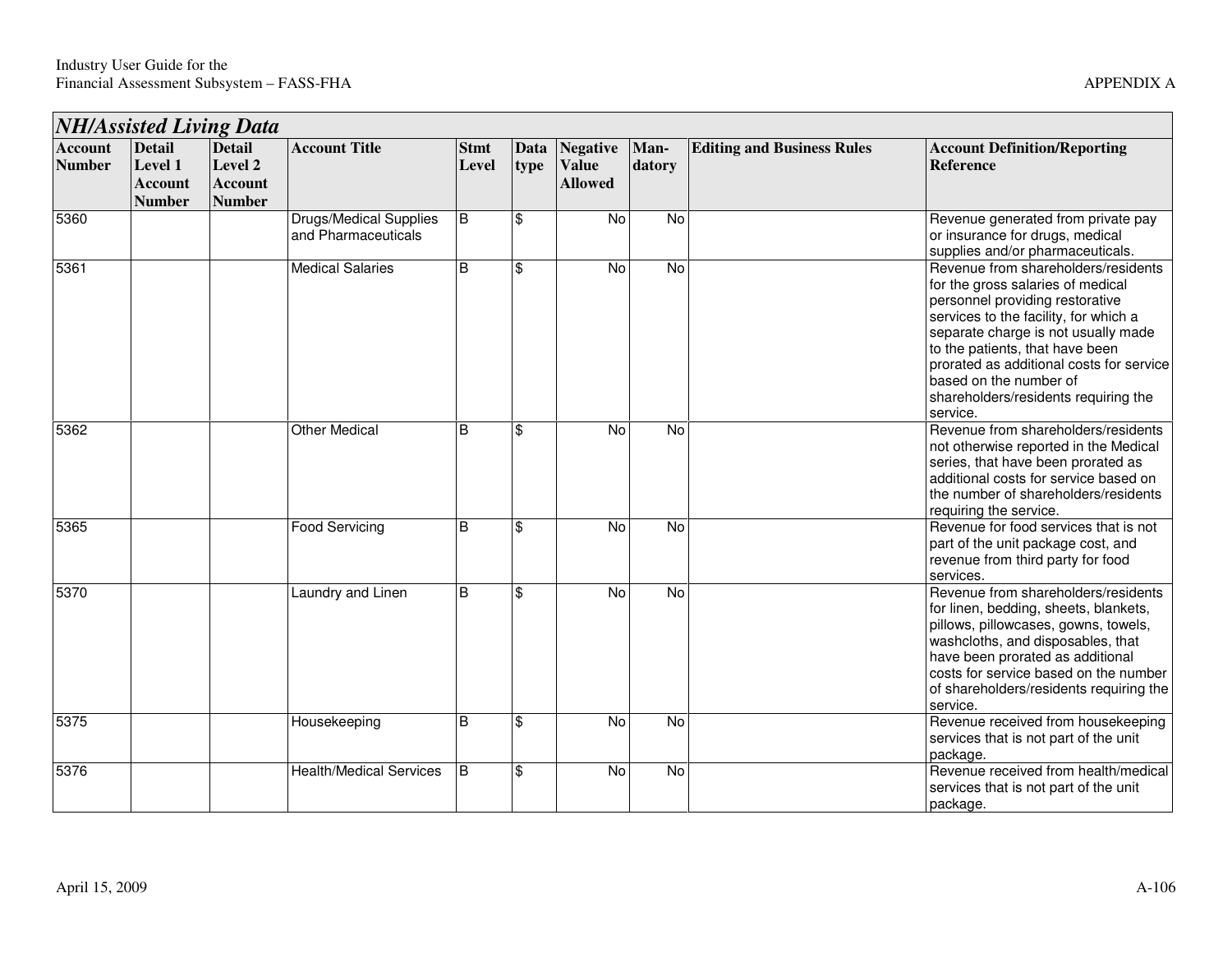|                                 |                                                             | <b>NH/Assisted Living Data</b>                              |                                               |                      |              |                                                   |                |                                   |                                                                                                                                                                                                                                             |
|---------------------------------|-------------------------------------------------------------|-------------------------------------------------------------|-----------------------------------------------|----------------------|--------------|---------------------------------------------------|----------------|-----------------------------------|---------------------------------------------------------------------------------------------------------------------------------------------------------------------------------------------------------------------------------------------|
| <b>Account</b><br><b>Number</b> | <b>Detail</b><br>Level 1<br><b>Account</b><br><b>Number</b> | <b>Detail</b><br>Level 2<br><b>Account</b><br><b>Number</b> | <b>Account Title</b>                          | <b>Stmt</b><br>Level | Data<br>type | <b>Negative</b><br><b>Value</b><br><b>Allowed</b> | Man-<br>datory | <b>Editing and Business Rules</b> | <b>Account Definition/Reporting</b><br><b>Reference</b>                                                                                                                                                                                     |
| 5380                            |                                                             |                                                             | Recreation (Activities)<br>and Rehabilitation | <sub>B</sub>         | \$           | No                                                | <b>No</b>      |                                   | Revenue received from recreation that<br>is not part of the unit package. For<br>Nursing Homes, this activity amount<br>should be recorded under account<br>5385.                                                                           |
| 5385                            |                                                             |                                                             | Rehabilitation                                | B                    | \$           | No                                                | $\overline{N}$ |                                   | Revenue received for Rehabilitation<br>that is not part of the unit package.                                                                                                                                                                |
| 5390                            |                                                             |                                                             | Other Service Revenue                         | B                    | \$           | No                                                | $\overline{N}$ |                                   | Other revenue that is not part of the<br>unit package and not defined in<br>accounts 5360-5385 (i.e. tax, van<br>services, etc.); this account may<br>include grant income, service<br>coordinator funding, and drug<br>elimination grants. |
| 5395                            |                                                             |                                                             | <b>Adult Day Care</b>                         | B                    | \$           | No                                                | <b>No</b>      |                                   | Actual collection for Adult Day Care<br>services.                                                                                                                                                                                           |
| 5396                            |                                                             |                                                             | Child Day Care                                | B                    | \$           | No                                                | No             |                                   | Actual collection for Child Day Care<br>services.                                                                                                                                                                                           |
| Schedule<br>of 6900<br>Accounts |                                                             |                                                             |                                               | B                    |              | No                                                | No             |                                   |                                                                                                                                                                                                                                             |
| 6930                            |                                                             |                                                             | <b>Dietary Salaries</b>                       | B                    | \$           | No                                                | $\overline{N}$ |                                   | Gross salary of kitchen personnel<br>including dietary supervisor, cooks,<br>helpers, and dishwashers.                                                                                                                                      |
| 6931                            |                                                             |                                                             | <b>Dietary Purchased</b><br>Services          | $\overline{B}$       | \$           | $\overline{N}$                                    | $\overline{N}$ |                                   | Cost of dietary services supplied from<br>outside sources.                                                                                                                                                                                  |
| 6932                            |                                                             |                                                             | Food                                          | B                    | \$           | No                                                | No             |                                   | Cost of raw food purchased, prepared<br>in the regular kitchen and consumed<br>by patients/residents.                                                                                                                                       |
| 6933                            |                                                             |                                                             | <b>Dietary Supplies</b>                       | B                    | \$           | No                                                | No             |                                   | Cost of consumable items, excluding<br>equipment, such as soap and<br>detergent, napkins, paper cups,<br>straws, etc. as well as cost of dishes,<br>glassware, silverware and utensils<br>used to support dietary operation.                |
| 6940                            |                                                             |                                                             | <b>Registered Nurses</b><br>Payroll           | B                    | \$           | No                                                | <b>No</b>      |                                   | Gross salaries of registered nurses<br>directly related to the care of specific<br>patients/residents.                                                                                                                                      |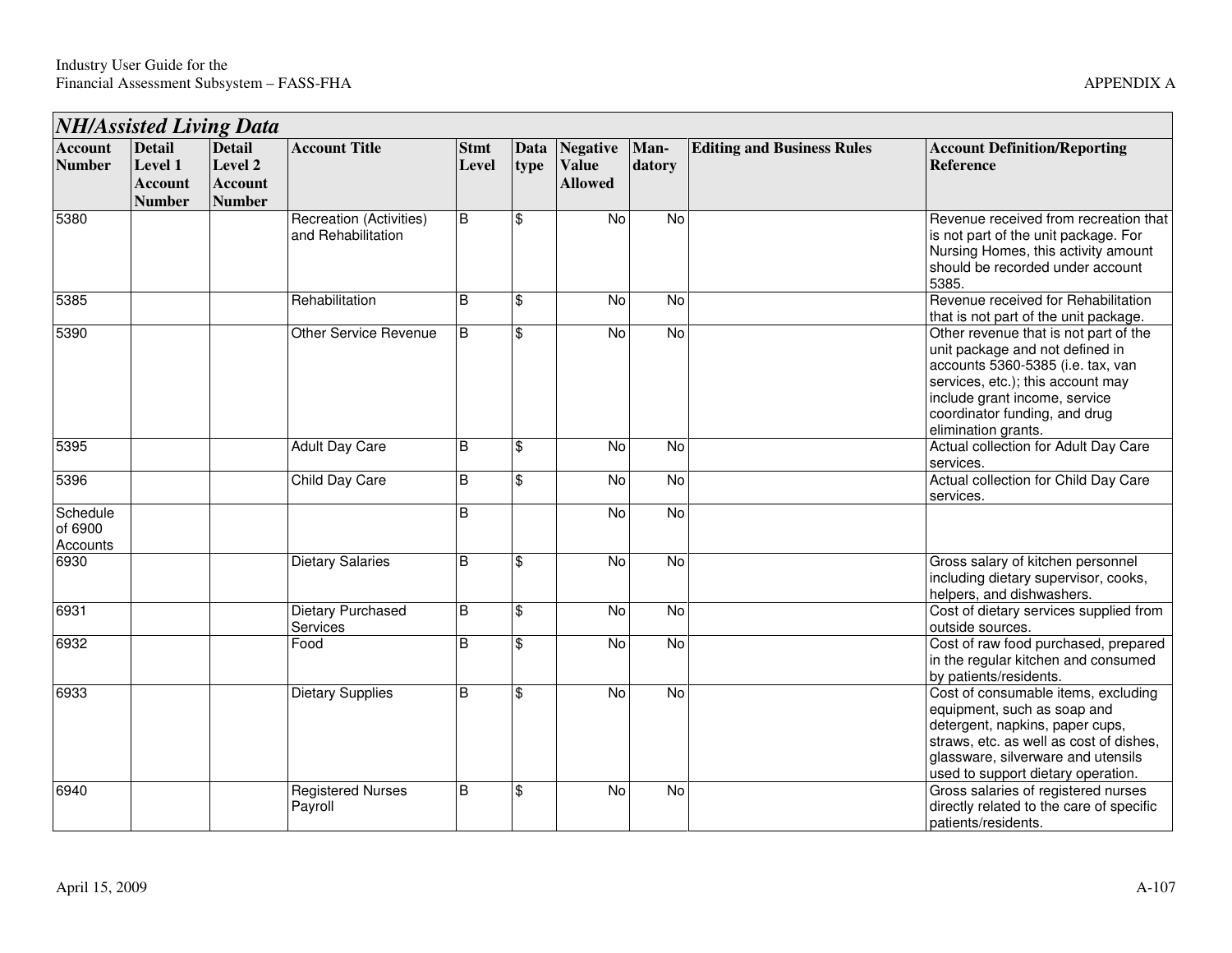| <b>NH/Assisted Living Data</b>  |                                                                    |                                                             |                                             |                         |                         |                                                   |                |                                   |                                                                                                                                                                            |
|---------------------------------|--------------------------------------------------------------------|-------------------------------------------------------------|---------------------------------------------|-------------------------|-------------------------|---------------------------------------------------|----------------|-----------------------------------|----------------------------------------------------------------------------------------------------------------------------------------------------------------------------|
| <b>Account</b><br><b>Number</b> | <b>Detail</b><br><b>Level 1</b><br><b>Account</b><br><b>Number</b> | <b>Detail</b><br>Level 2<br><b>Account</b><br><b>Number</b> | <b>Account Title</b>                        | <b>Stmt</b><br>Level    | Data<br>type            | <b>Negative</b><br><b>Value</b><br><b>Allowed</b> | Man-<br>datory | <b>Editing and Business Rules</b> | <b>Account Definition/Reporting</b><br><b>Reference</b>                                                                                                                    |
| 6941                            |                                                                    |                                                             | <b>Licensed Practical</b><br>Nurses Payroll | B                       | \$                      | No                                                | <b>No</b>      |                                   | Gross salaries of licensed practical<br>nurses directly related to the care of<br>specific patients/residents.                                                             |
| 6942                            |                                                                    |                                                             | <b>Other Nursing Salaries</b>               | B                       | \$                      | No                                                | $\overline{N}$ |                                   | Gross salary of unlicensed personnel<br>directly related to the care of specific<br>patients/residents.                                                                    |
| 6943                            |                                                                    |                                                             | <b>Director of Nurses</b><br>Salaries       | B                       | \$                      | $\overline{N}$                                    | $\overline{N}$ |                                   | Gross salary of director of nursing who<br>is in a supervisory position.                                                                                                   |
| 6944                            |                                                                    |                                                             | <b>Nursing Purchase</b><br>Services         | $\overline{B}$          | \$                      | $\overline{N}$                                    | <b>No</b>      |                                   | Nursing services provided from<br>outside source that relate directly to<br>the care of specific patients/residents.                                                       |
| 6950                            |                                                                    |                                                             | Housekeeping Salaries                       | B                       | \$                      | No                                                | No             |                                   | Gross salaries of all housekeeping<br>personnel.                                                                                                                           |
| 6951                            |                                                                    |                                                             | Housekeeping Supplies                       | B                       | \$                      | $\overline{N}$                                    | <b>No</b>      |                                   | Cost of consumable housekeeping<br>items including but not limited to<br>waxes, cleaners, soap, brooms and<br>lavatory supplies.                                           |
| 6952                            |                                                                    |                                                             | Other Housekeeping                          | B                       | $\overline{\mathbf{s}}$ | $\overline{N}$                                    | $\overline{N}$ |                                   | Cost of housekeeping items not<br>otherwise included in the<br>Housekeeping series, including items<br>for cooperative facilities.                                         |
| 6953                            |                                                                    |                                                             | Housekeeping Purchased   B<br>Services      |                         | \$                      | No                                                | $\overline{N}$ |                                   | Cost of contract labor or other outside<br>services for housekeeping.                                                                                                      |
| 6960                            |                                                                    |                                                             | Drugs and<br>Pharmaceuticals                | $\overline{B}$          | \$                      | No                                                | $\overline{N}$ |                                   | All costs associated with selling<br>medical drugs to patients/residents.                                                                                                  |
| 6961                            |                                                                    |                                                             | <b>Medical Salaries</b>                     | $\overline{\mathsf{B}}$ | \$                      | $\overline{N}$                                    | <b>No</b>      |                                   | Gross salaries of medical personnel<br>providing restorative services to the<br>facility, for which a separate charge is<br>not usually made to the<br>patients/residents. |
| 6962                            |                                                                    |                                                             | <b>Other Medical</b>                        | B                       | $\overline{\$}$         | $\overline{N}$                                    | $\overline{N}$ |                                   | Expenses not otherwise reported in<br>the Medical series.                                                                                                                  |
| 6963                            |                                                                    |                                                             | <b>Medical Supplies</b>                     | B                       | \$                      | No                                                | $\overline{N}$ |                                   | Cost of supplies and other restorative<br>services.                                                                                                                        |
| 6964                            |                                                                    |                                                             | <b>Medical Purchased</b><br>Services        | $\overline{B}$          | \$                      | No                                                | $\overline{N}$ |                                   | Outside contract services related to<br>medical services operations.                                                                                                       |
| 6965                            |                                                                    |                                                             | <b>Pharmacy Salaries</b>                    | B                       | \$                      | No                                                | $\overline{N}$ |                                   | Gross salaries of pharmacist(s)<br>employed by the facility.                                                                                                               |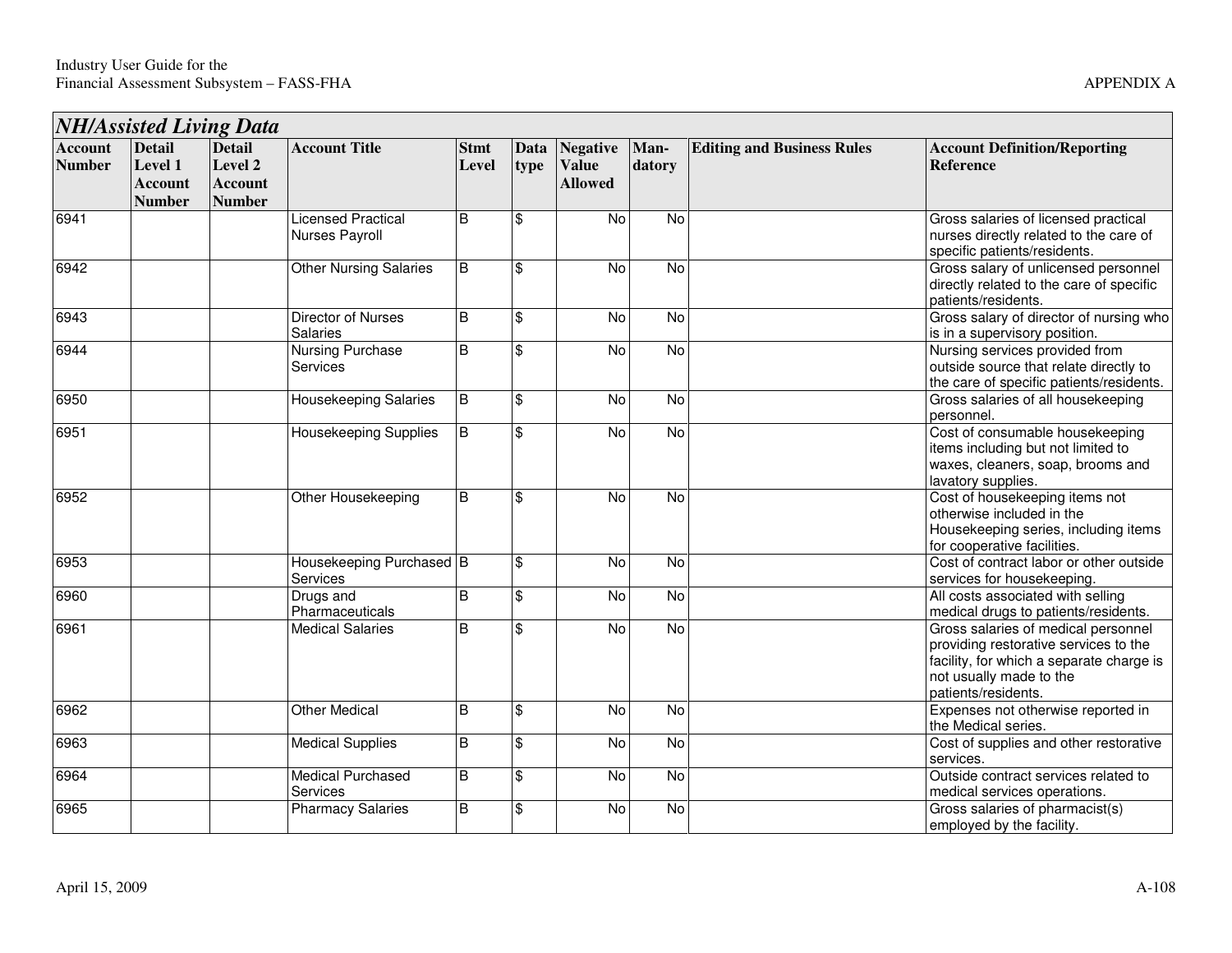| <b>NH/Assisted Living Data</b>  |                                                             |                                                             |                                                                |                      |                 |                                                   |                |                                   |                                                                                                                                                                                                              |  |
|---------------------------------|-------------------------------------------------------------|-------------------------------------------------------------|----------------------------------------------------------------|----------------------|-----------------|---------------------------------------------------|----------------|-----------------------------------|--------------------------------------------------------------------------------------------------------------------------------------------------------------------------------------------------------------|--|
| <b>Account</b><br><b>Number</b> | <b>Detail</b><br>Level 1<br><b>Account</b><br><b>Number</b> | <b>Detail</b><br>Level 2<br><b>Account</b><br><b>Number</b> | <b>Account Title</b>                                           | <b>Stmt</b><br>Level | Data<br>type    | <b>Negative</b><br><b>Value</b><br><b>Allowed</b> | Man-<br>datory | <b>Editing and Business Rules</b> | <b>Account Definition/Reporting</b><br><b>Reference</b>                                                                                                                                                      |  |
| 6966                            |                                                             |                                                             | <b>Pharmacy Supplies</b>                                       | $\overline{B}$       | \$              | $\overline{N}$                                    | $\overline{N}$ |                                   | Cost of all items including but not<br>limited to non-prescription drugs and<br>medication used by the pharmacy as<br>well as cost of drugs and<br>pharmaceuticals prescribed by the<br>attending physician. |  |
| 6967                            |                                                             |                                                             | <b>Pharmacy Purchased</b><br><b>Services</b>                   | B                    | \$              | <b>No</b>                                         | <b>No</b>      |                                   | Pharmacy services provided from<br>outside sources in support of<br>pharmacy.                                                                                                                                |  |
| 6970                            |                                                             |                                                             | Laundry and Linen                                              | B                    | \$              | No                                                | No             |                                   | Cost of linen, bedding, sheets,<br>blankets, pillows, pillowcases, gowns,<br>towels, washcloths, and disposables.                                                                                            |  |
| 6971                            |                                                             |                                                             | <b>Laundry Salaries</b>                                        | B                    | \$              | No                                                | No             |                                   | Gross salaries of laundry personnel.                                                                                                                                                                         |  |
| 6972                            |                                                             |                                                             | Laundry, Linen, Bedding,<br>Disposables, Purchased<br>Services | $\overline{B}$       | \$              | <b>No</b>                                         | $\overline{N}$ |                                   | Cost of outside laundry services<br>including a commercial laundry<br>service, including provisions of linen,<br>bedding and disposables.                                                                    |  |
| 6973                            |                                                             |                                                             | <b>Laundry Supplies</b>                                        | B                    | \$              | No                                                | $\overline{N}$ |                                   | Supplies, excluding equipment, used<br>to support Laundry operation.                                                                                                                                         |  |
| 6975                            |                                                             |                                                             | Medical Records Salaries B                                     |                      | \$              | No                                                | No             |                                   | Gross salaries of licensed medical<br>records librarians and clerks.                                                                                                                                         |  |
| 6976                            |                                                             |                                                             | <b>Medical Records</b><br>Supplies                             | B                    | $\overline{\$}$ | <b>No</b>                                         | $\overline{N}$ |                                   | Cost of supplies including but not<br>limited to nursing and charting forms,<br>admission forms, medication and<br>treatment records, physician order<br>forms, etc.                                         |  |
| 6977                            |                                                             |                                                             | <b>Medical Records</b><br><b>Purchased Services</b>            | B                    | \$              | $\overline{N}$                                    | No             |                                   | Outside contract services related to<br>medical records.                                                                                                                                                     |  |
| 6980                            |                                                             |                                                             | Recreation and<br>Rehabilitation                               | B                    | \$              | <b>No</b>                                         | No             |                                   | Gross salaries of personnel providing<br>recreational programs to<br>patients/residents such as arts and<br>crafts, and other social activities.                                                             |  |
| 6981                            |                                                             |                                                             | <b>Activities Supplies</b>                                     | B                    | \$              | <b>No</b>                                         | $\overline{N}$ |                                   | Cost of expensed items used in the<br>activities program (e.g., games,<br>puzzles, art supplies)                                                                                                             |  |
| 6982                            |                                                             |                                                             | <b>Activities Purchased</b><br>Services                        | B                    | \$              | <b>No</b>                                         | $\overline{N}$ |                                   | Outside contract services related to<br>activities operations.                                                                                                                                               |  |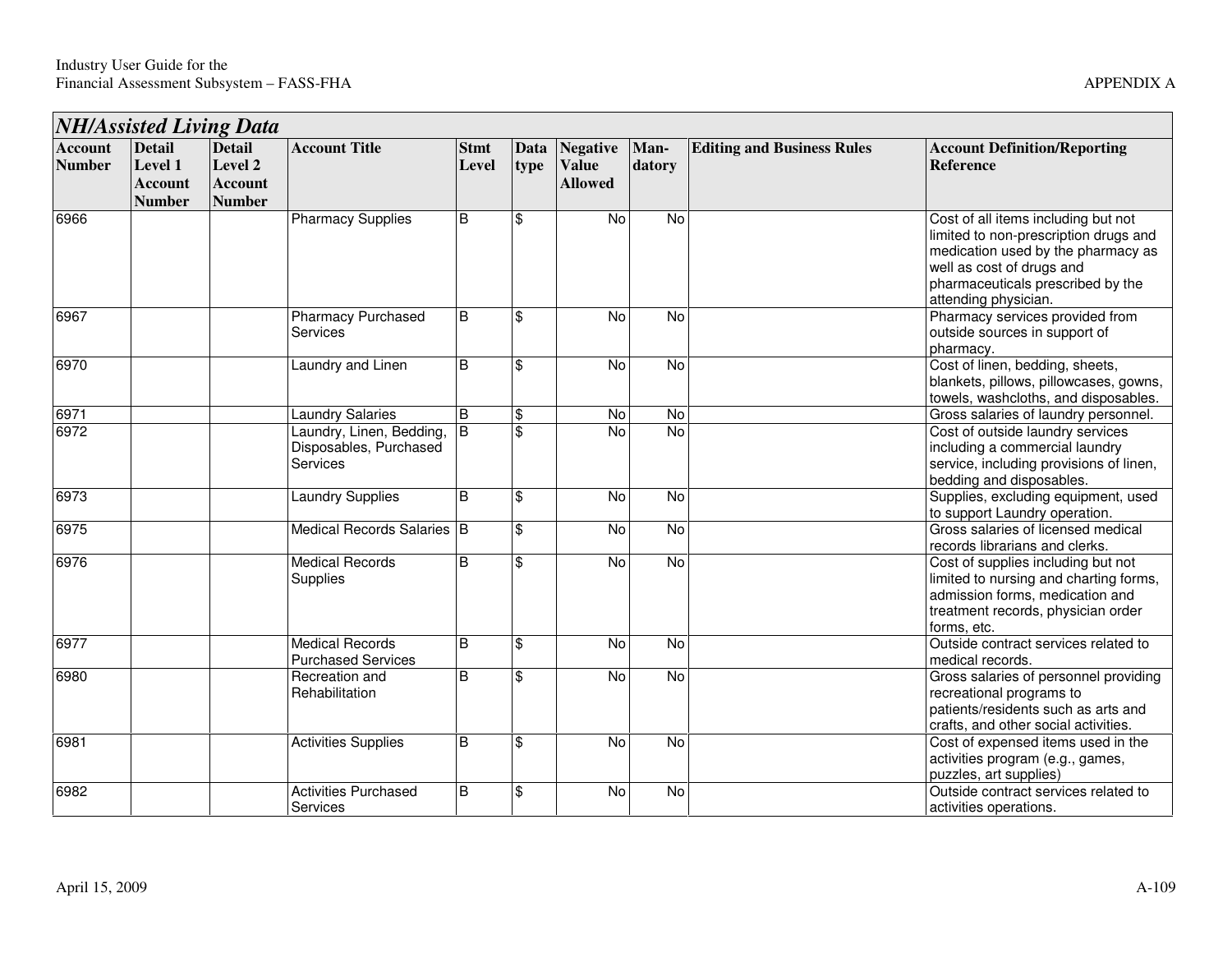| <b>NH/Assisted Living Data</b>           |                                                             |                                                             |                                                |                      |                          |                                                   |                |                                                                                                                                                                                                                                                                     |                                                                                                                                                                                                  |  |  |
|------------------------------------------|-------------------------------------------------------------|-------------------------------------------------------------|------------------------------------------------|----------------------|--------------------------|---------------------------------------------------|----------------|---------------------------------------------------------------------------------------------------------------------------------------------------------------------------------------------------------------------------------------------------------------------|--------------------------------------------------------------------------------------------------------------------------------------------------------------------------------------------------|--|--|
| <b>Account</b><br><b>Number</b>          | <b>Detail</b><br>Level 1<br><b>Account</b><br><b>Number</b> | <b>Detail</b><br>Level 2<br><b>Account</b><br><b>Number</b> | <b>Account Title</b>                           | <b>Stmt</b><br>Level | Data<br>type             | <b>Negative</b><br><b>Value</b><br><b>Allowed</b> | Man-<br>datory | <b>Editing and Business Rules</b>                                                                                                                                                                                                                                   | <b>Account Definition/Reporting</b><br><b>Reference</b>                                                                                                                                          |  |  |
| 6983                                     |                                                             |                                                             | <b>Rehabilitation Salaries</b>                 | B                    | $\$\$                    | No                                                | $\overline{N}$ |                                                                                                                                                                                                                                                                     | Gross salaries of personnel providing<br>rehabilitation programs to<br>patients/residents.                                                                                                       |  |  |
| 6984                                     |                                                             |                                                             | <b>Rehabilitation Supplies</b>                 | B                    | $\mathbf{\hat{S}}$       | No                                                | $\overline{N}$ |                                                                                                                                                                                                                                                                     | Supplies used to support<br>rehabilitation.                                                                                                                                                      |  |  |
| 6985                                     |                                                             |                                                             | <b>Rehabilitation Purchased</b><br>Services    | Iв                   | $\mathfrak{S}$           | No                                                | No             |                                                                                                                                                                                                                                                                     | Outside contract services related to<br>rehabilitation operations.                                                                                                                               |  |  |
| 6990                                     |                                                             |                                                             | <b>Other Service Expenses</b>                  | B                    | $\overline{\mathcal{S}}$ | $\overline{N}$                                    | $\overline{N}$ |                                                                                                                                                                                                                                                                     | Service expenses that are not<br>otherwise reported above; this<br>account may include expenses<br>associated with grant income, service<br>coordinator funding, and drug<br>elimination grants. |  |  |
| Nursing<br>Home<br>Supplemen<br>tal Data |                                                             |                                                             |                                                | B                    |                          | No                                                | No             |                                                                                                                                                                                                                                                                     |                                                                                                                                                                                                  |  |  |
| S1900-010                                |                                                             |                                                             | <b>Total Licensed Beds</b>                     | P                    | N                        | $\overline{N}$                                    |                | No This account is required for all<br>projects that are non-leased Nursing<br>Homes. If account 5195 is valued,<br>then this account is not required.                                                                                                              |                                                                                                                                                                                                  |  |  |
| S1900-020                                |                                                             |                                                             | Capacity                                       | P                    | N                        | <b>No</b>                                         |                | No This account must equal account<br>S1900-010 multiplied by the number<br>of days in the reporting period. This<br>account is required for all projects<br>that are non-leased Nursing Homes.<br>If account 5195 is valued, then this<br>account is not required. | This is the number of patient days<br>(one nursing home bed occupied for<br>one day) if all beds are occupied for<br>every day of the reporting period.                                          |  |  |
| S1900-030                                |                                                             |                                                             | Medicare Pay Patient<br>Days                   | P                    | N                        | No                                                | No             |                                                                                                                                                                                                                                                                     | The reported actual patient days for<br>Medicare paid occupied beds.                                                                                                                             |  |  |
| S1900-040                                |                                                             |                                                             | <b>Medicare Pay Patient</b><br>Days Percentage | P                    | D                        | No                                                |                | No This value should be entered as a<br>decimal rounded to two places. This<br>account must equal account S1900-<br>030/S1900-130; if a value is<br>submitted for any of the accounts<br>that comprise this calculation, this<br>account is required.               |                                                                                                                                                                                                  |  |  |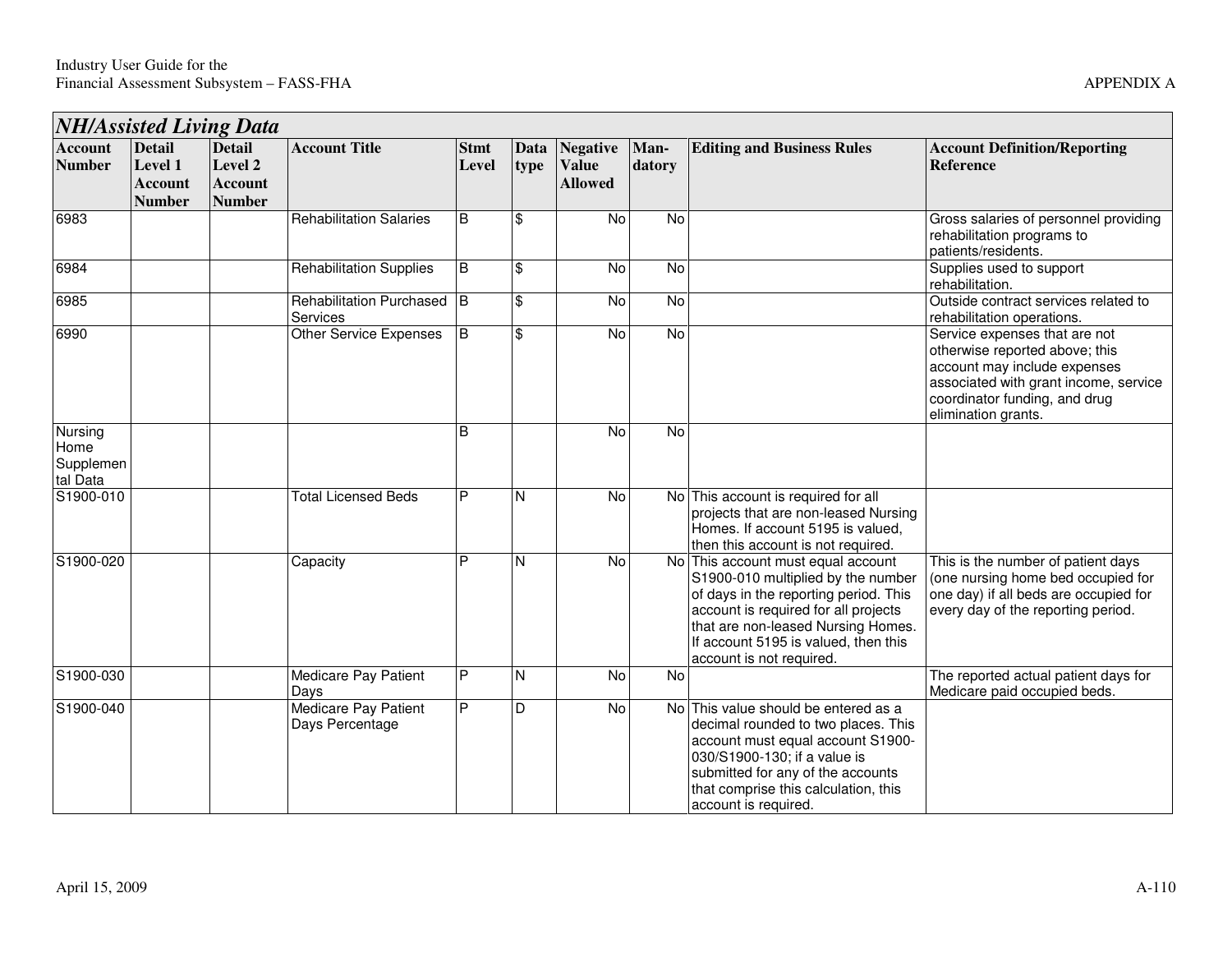|                                 |                                                             | <b>NH/Assisted Living Data</b>                              |                                         |                      |              |                                                   |                |                                                                                                                                                                                                                                                       |                                                                                                                                 |
|---------------------------------|-------------------------------------------------------------|-------------------------------------------------------------|-----------------------------------------|----------------------|--------------|---------------------------------------------------|----------------|-------------------------------------------------------------------------------------------------------------------------------------------------------------------------------------------------------------------------------------------------------|---------------------------------------------------------------------------------------------------------------------------------|
| <b>Account</b><br><b>Number</b> | <b>Detail</b><br>Level 1<br><b>Account</b><br><b>Number</b> | <b>Detail</b><br>Level 2<br><b>Account</b><br><b>Number</b> | <b>Account Title</b>                    | <b>Stmt</b><br>Level | Data<br>type | <b>Negative</b><br><b>Value</b><br><b>Allowed</b> | Man-<br>datory | <b>Editing and Business Rules</b>                                                                                                                                                                                                                     | <b>Account Definition/Reporting</b><br><b>Reference</b>                                                                         |
| S1900-050                       |                                                             |                                                             | <b>Medicaid Pay Patient</b><br>Days     | P                    | N            | No                                                | No             |                                                                                                                                                                                                                                                       | The reported actual patient days for<br>Medicaid paid occupied beds.                                                            |
| S1900-060                       |                                                             |                                                             | Medicaid Pay Patient<br>Days Percentage | P                    | D            | No                                                |                | No This value should be entered as a<br>decimal rounded to two places. This<br>account must equal account S1900-<br>050/S1900-130; if a value is<br>submitted for any of the accounts<br>that comprise this calculation, this<br>account is required. |                                                                                                                                 |
| S1900-070                       |                                                             |                                                             | Private Pay Patient Days                | <b>IP</b>            | N            | <b>No</b>                                         | <b>No</b>      |                                                                                                                                                                                                                                                       | The reported actual patient days for<br>privately paid occupied beds. Private<br>pay includes insurance payments.               |
| S1900-080                       |                                                             |                                                             | Private Pay Patient Days<br>Percentage  | <b>IP</b>            | D            | No                                                |                | No This value should be entered as a<br>decimal rounded to two places. This<br>account must equal account S1900-<br>070/S1900-130; if a value is<br>submitted for any of the accounts<br>that comprise this calculation, this<br>account is required. |                                                                                                                                 |
| S1900-090                       |                                                             |                                                             | VA Pay Patient Days                     | P                    | N            | No                                                | <b>No</b>      |                                                                                                                                                                                                                                                       | The reported actual patient days for<br>VA paid occupied beds.                                                                  |
| S1900-100                       |                                                             |                                                             | VA Pay Patient Days<br>Percentage       | P                    | D            | No                                                |                | No This value should be entered as a<br>decimal rounded to two places. This<br>account must equal account S1900-<br>090/S1900-130; if a value is<br>submitted for any of the accounts<br>that comprise this calculation, this<br>account is required. |                                                                                                                                 |
| S1900-110                       |                                                             |                                                             | Other Pay Patient Days                  | P                    | N            | No                                                | <b>No</b>      |                                                                                                                                                                                                                                                       | The reported actual patient days for<br>occupied beds paid for by methods<br>other than Medicare, Medicaid,<br>Private, and VA. |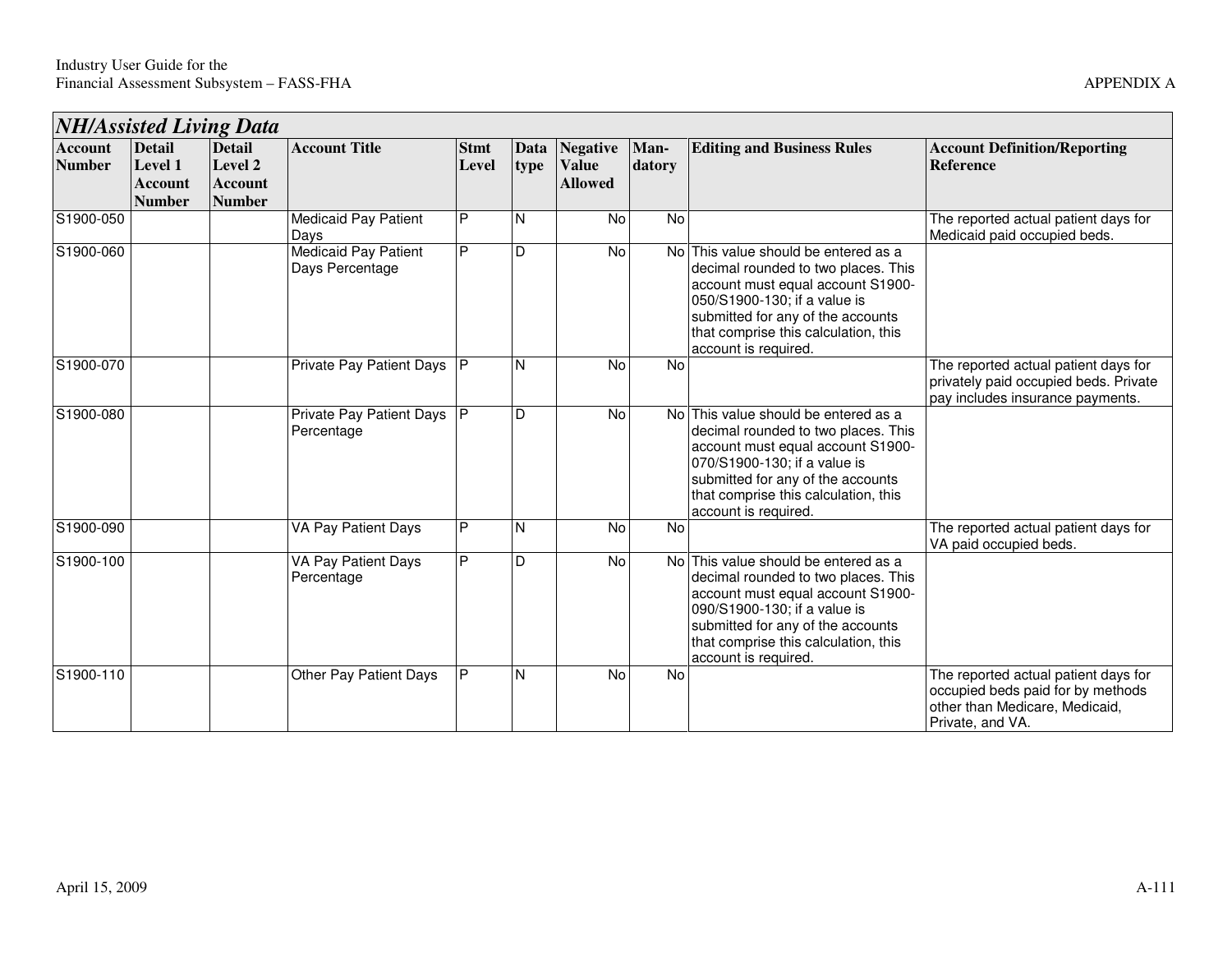| <b>NH/Assisted Living Data</b> |               |               |                                      |             |      |                |        |                                                                                                                                                                                                                                                                                            |                                     |  |  |
|--------------------------------|---------------|---------------|--------------------------------------|-------------|------|----------------|--------|--------------------------------------------------------------------------------------------------------------------------------------------------------------------------------------------------------------------------------------------------------------------------------------------|-------------------------------------|--|--|
| Account                        | <b>Detail</b> | <b>Detail</b> | <b>Account Title</b>                 | <b>Stmt</b> |      | Data Negative  | Man-   | <b>Editing and Business Rules</b>                                                                                                                                                                                                                                                          | <b>Account Definition/Reporting</b> |  |  |
| <b>Number</b>                  | Level 1       | Level 2       |                                      | Level       | type | <b>Value</b>   | datory |                                                                                                                                                                                                                                                                                            | <b>Reference</b>                    |  |  |
|                                | Account       | Account       |                                      |             |      | <b>Allowed</b> |        |                                                                                                                                                                                                                                                                                            |                                     |  |  |
|                                | <b>Number</b> | <b>Number</b> |                                      |             |      |                |        |                                                                                                                                                                                                                                                                                            |                                     |  |  |
| S1900-120                      |               |               | Other Pay Patient Days<br>Percentage | P           | D    | No l           |        | No This value should be entered as a<br>decimal rounded to two places. This<br>account must equal account S1900-<br>110/S1900-130; if a value is<br>submitted for any of the accounts<br>that comprise this calculation, this<br>account is required.                                      |                                     |  |  |
| S1900-130                      |               |               | <b>Actual Patient Days</b>           | P           | N    | <b>No</b>      |        | No This account must equal the sum of<br>accounts S1900-030, S1900-050,<br>S1900-070, S1900-090, and S1900-<br>110. This account is required for all<br>projects that are non-leased Nursing<br>Homes. If account 5195 is valued,<br>then this account is not required.                    |                                     |  |  |
| S1900-140                      |               |               | Utilization                          | P           | D    | No             |        | No This value should be entered as a<br>decimal rounded to two places. This<br>account must equal account S1900-<br>130/S1900-020. This account is<br>required for all projects that are non-<br>leased Nursing Homes. If account<br>5195 is valued, then this account is<br>not required. |                                     |  |  |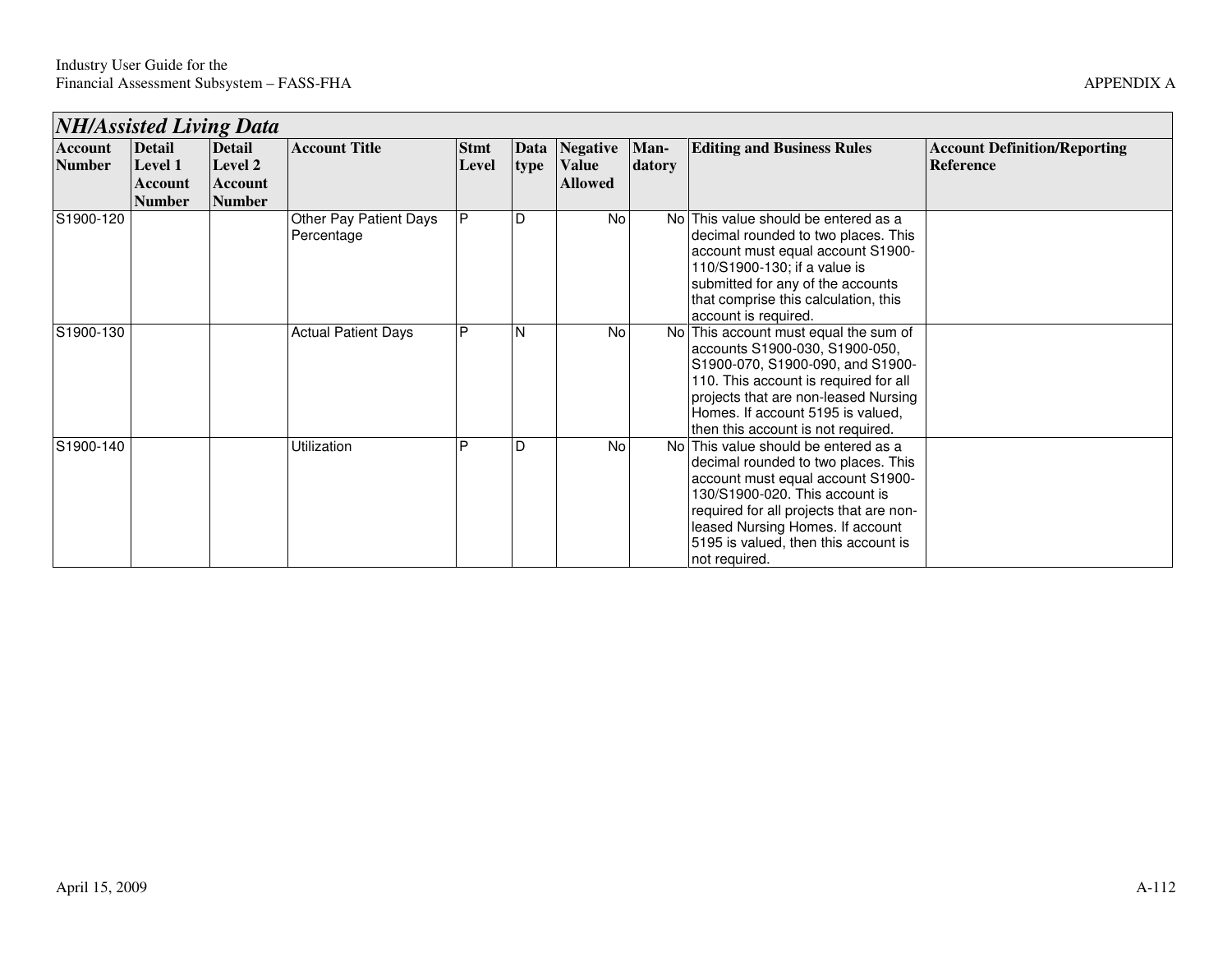| <b>Certification/Federal Awards Data</b>    |                                                             |                                                             |                                           |                      |              |                                                   |                       |                                                                                                                                                                                                                                                                         |                                                                                                                                                                                                                                                                                                                                                                                 |  |  |
|---------------------------------------------|-------------------------------------------------------------|-------------------------------------------------------------|-------------------------------------------|----------------------|--------------|---------------------------------------------------|-----------------------|-------------------------------------------------------------------------------------------------------------------------------------------------------------------------------------------------------------------------------------------------------------------------|---------------------------------------------------------------------------------------------------------------------------------------------------------------------------------------------------------------------------------------------------------------------------------------------------------------------------------------------------------------------------------|--|--|
| <b>Account</b><br><b>Number</b>             | <b>Detail</b><br>Level 1<br><b>Account</b><br><b>Number</b> | <b>Detail</b><br>Level 2<br><b>Account</b><br><b>Number</b> | <b>Account Title</b>                      | <b>Stmt</b><br>Level | Data<br>type | <b>Negative</b><br><b>Value</b><br><b>Allowed</b> | Man-<br>datory        | <b>Editing and Business Rules</b>                                                                                                                                                                                                                                       | <b>Account Definition/Reporting</b><br>Reference                                                                                                                                                                                                                                                                                                                                |  |  |
| Certificatio<br>n/Federal<br>Awards<br>Data |                                                             |                                                             |                                           | Е                    |              | No                                                | No                    |                                                                                                                                                                                                                                                                         |                                                                                                                                                                                                                                                                                                                                                                                 |  |  |
| Mortgagor'<br>Certificatio<br>n             |                                                             |                                                             |                                           | E                    |              | <b>No</b>                                         | No                    |                                                                                                                                                                                                                                                                         |                                                                                                                                                                                                                                                                                                                                                                                 |  |  |
| S2900-010<br>S2900-020                      |                                                             |                                                             | Narrative<br>Name of Signatory #1         | E<br>E               |              | No<br>$\overline{N}$                              | $\overline{N}$<br>Yes |                                                                                                                                                                                                                                                                         | In the case of a sole proprietorship,<br>this would be the same as the owner;<br>in the case of a corporation, this would<br>be an officer of the company; in the<br>case of a limited partnership, this<br>would be a general; in the case of a<br>general partnership, this would be a<br>general partner; in the case of a trust,<br>this would be a trustee or beneficiary. |  |  |
| S2900-025                                   |                                                             |                                                             | <b>Title of Certifying Official</b><br>#1 | E                    |              | No                                                | Yes                   |                                                                                                                                                                                                                                                                         |                                                                                                                                                                                                                                                                                                                                                                                 |  |  |
| S2900-030                                   |                                                             |                                                             | Name of Signatory #2                      | E                    |              | No                                                |                       | No For all entities that are OTHER than<br>a sole proprietorship, a limited<br>partnership (LP), a limited liability<br>corporation (LLC), a limited liability<br>partnership (LLP), or a limited liability<br>limited partnership (LLLP), this<br>account is required. |                                                                                                                                                                                                                                                                                                                                                                                 |  |  |
| S2900-035                                   |                                                             |                                                             | <b>Title of Certifying Official</b><br>#2 | ĪΕ                   |              | No                                                | <b>No</b>             | If account S2900-030 is populated,<br>then this account is required.                                                                                                                                                                                                    | Title of the person named as<br>Signatory #2.                                                                                                                                                                                                                                                                                                                                   |  |  |
| S2900-040                                   |                                                             |                                                             | Auditee Telephone<br>Number               | E                    |              | No                                                | Yes                   |                                                                                                                                                                                                                                                                         |                                                                                                                                                                                                                                                                                                                                                                                 |  |  |
| S2900-050                                   |                                                             |                                                             | Date of Certification                     | E                    | DT           | No                                                |                       | Yes The date must be between the FYE<br>and the current date.                                                                                                                                                                                                           |                                                                                                                                                                                                                                                                                                                                                                                 |  |  |
| Managing<br>Agent's<br>Certificatio<br>n    |                                                             |                                                             |                                           | E                    |              | No                                                | N <sub>o</sub>        |                                                                                                                                                                                                                                                                         |                                                                                                                                                                                                                                                                                                                                                                                 |  |  |

ᄀ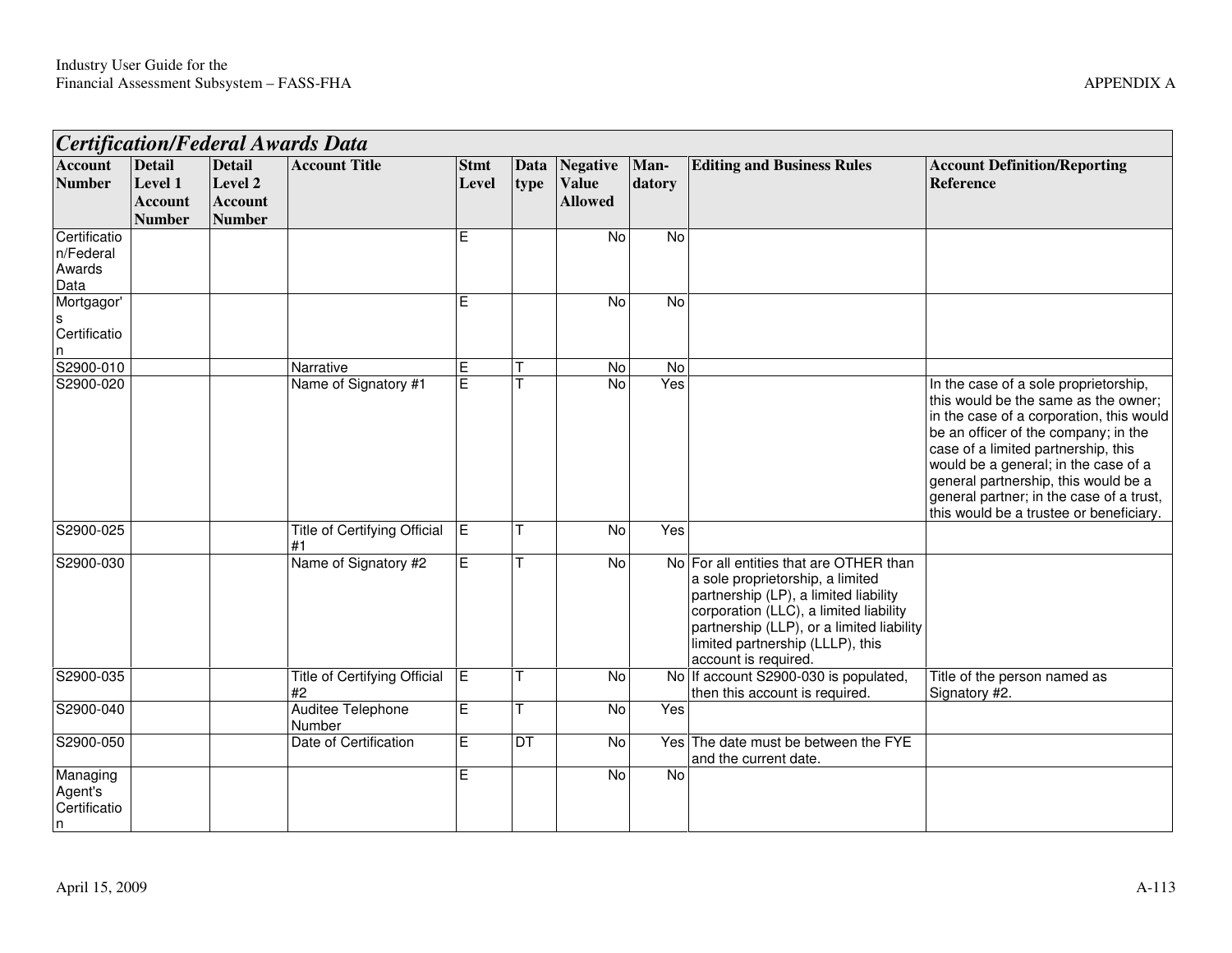| Certification/Federal Awards Data  |                                                             |                                                             |                                         |                      |              |                                                   |                |                                   |                                                                                                                                                                                                                          |  |  |
|------------------------------------|-------------------------------------------------------------|-------------------------------------------------------------|-----------------------------------------|----------------------|--------------|---------------------------------------------------|----------------|-----------------------------------|--------------------------------------------------------------------------------------------------------------------------------------------------------------------------------------------------------------------------|--|--|
| <b>Account</b><br><b>Number</b>    | <b>Detail</b><br>Level 1<br><b>Account</b><br><b>Number</b> | <b>Detail</b><br>Level 2<br><b>Account</b><br><b>Number</b> | <b>Account Title</b>                    | <b>Stmt</b><br>Level | Data<br>type | <b>Negative</b><br><b>Value</b><br><b>Allowed</b> | Man-<br>datory | <b>Editing and Business Rules</b> | <b>Account Definition/Reporting</b><br><b>Reference</b>                                                                                                                                                                  |  |  |
| S3000-010                          |                                                             |                                                             | Narrative                               | E                    |              | No                                                | No             |                                   |                                                                                                                                                                                                                          |  |  |
| S3000-020                          |                                                             |                                                             | Name of Managing Agent E                |                      |              | $\overline{N}$                                    | Yes            |                                   |                                                                                                                                                                                                                          |  |  |
| S3000-030                          |                                                             |                                                             | Name of Signatory                       | Έ                    |              | No                                                | Yes            |                                   |                                                                                                                                                                                                                          |  |  |
| S3000-040                          |                                                             |                                                             | <b>Managing Agent TIN</b>               | E                    |              | No                                                | Yes            |                                   | The value for this account should not<br>include dashes.                                                                                                                                                                 |  |  |
| S3000-050                          |                                                             |                                                             | Name of Property<br>Manager             | $\overline{E}$       |              | No                                                | Yes            |                                   |                                                                                                                                                                                                                          |  |  |
| Auditor's<br>Transmittal<br>Letter |                                                             |                                                             |                                         | E                    |              | No                                                | No             |                                   |                                                                                                                                                                                                                          |  |  |
| S3200-005                          |                                                             |                                                             | Audit Firm ID (UII)                     | Е                    |              | No                                                | Yes            |                                   | This ID account represents the Unique<br>IPA Identifier (UII) assigned to the<br>audit firm in REAC's Quality<br>Assurance Subsystem (QASS). This<br>UII must be valid and identify the firm<br>who performed the audit. |  |  |
| S3200-010                          |                                                             |                                                             | <b>Audit Firm</b>                       | E                    |              | No                                                | Yes            |                                   | This account will be read only and<br>populated based on a successful<br>identification and validation of the UII<br>entered for the audit firm in account<br>S3200-005.                                                 |  |  |
| S3200-020                          |                                                             |                                                             | <b>Lead Auditor First Name</b>          | IE.                  |              | <b>No</b>                                         | Yes            |                                   |                                                                                                                                                                                                                          |  |  |
| S3200-030                          |                                                             |                                                             | Lead Auditor Middle<br>Name             | E                    |              | No                                                | <b>No</b>      |                                   |                                                                                                                                                                                                                          |  |  |
| S3200-040                          |                                                             |                                                             | <b>Lead Auditor Last Name</b>           | İΕ                   |              | No                                                | Yes            |                                   |                                                                                                                                                                                                                          |  |  |
| S3200-050                          |                                                             |                                                             | <b>Auditor Street Address</b><br>Line 1 | E                    |              | No                                                | Yes            |                                   | This account will be read only and<br>populated based on a successful<br>identification and validation of the UII<br>entered for the audit firm in account<br>S3200-005.                                                 |  |  |
| S3200-060                          |                                                             |                                                             | <b>Auditor Street Address</b><br>Line 2 | E                    |              | $\overline{N}$                                    | <b>No</b>      |                                   | This account will be read only and<br>populated based on a successful<br>identification and validation of the UII<br>entered for the audit firm in account<br>S3200-005.                                                 |  |  |